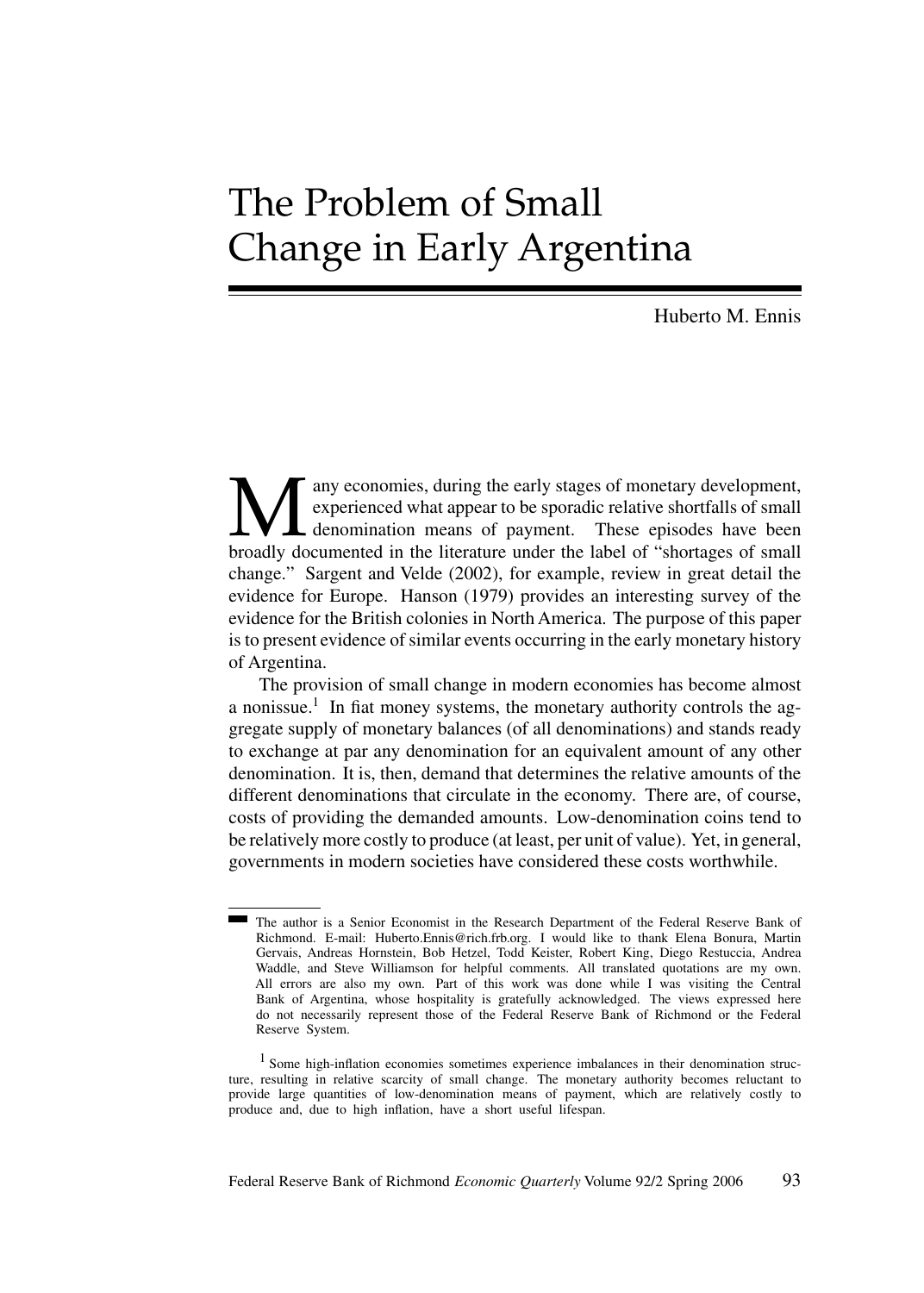Under a commodity money system it is also possible, in principle, to solve the problem of the relative supply of denominations. Basically, it requires issuing token coins that can be readily exchanged at par with the monetary authority for full-bodied coins.<sup>2</sup> This monetary arrangement is commonly known as the "standard formula" (see Sargent and Velde 2002, 5). For some time, the production of token coins represented a significant technological challenge. Since token coins are worth more than their intrinsic value, counterfeiting is a very profitable activity under the "standard formula" system. To avoid counterfeiting, the coins need to be fairly sophisticated, which increases their production cost. In the history of monetary systems, before the technology for production of coins was well developed, token coins were at best a very imperfect solution to the problem of small change.

When all coins are full-bodied coins, as was the case in Spanish America, the potential for mismatches on the demand and supply of denominations becomes more likely. The minting cost per value is normally lower for highdenomination coins. To the extent that coins circulate at par value (i.e., without discounts), there are incentives to mint only high-denomination coins. The historical record on the shortages of small change is the story of monetary authorities that struggled to sustain the proper mix of (full-bodied) high- and low-denomination coins.

Imperfect private solutions to the shortage problem are possible. For example, coins could be cut in portions to circumvent the indivisibility barrier. Also, small change can be offered at a premium. However, all these partial solutions bring forth the problems that arise when high- and low-denomination coins do not exchange in convenient and fixed ratios. These issues are most relevant in cases where the need for small change originates in domestic transactions. Systematic negotiation over discounts and measurement of effective coin weight, in this case, involve very low-value amounts, most likely not worth the trouble.

# **In Search of a Formal Definition**

Providing a precise theoretical definition of a shortage of small change is no simple matter. Sargent and Velde (1999; 2002) consider a model where low-denomination money can be used for "small" and "large" transactions but high-denomination money can only be used for "large" transactions. They then define a "shortage" as a situation where the agents in the economy have to adjust their consumption pattern to their holdings of low-denomination money while, at the same time, holding an "excess" stock of the high-denomination

<sup>&</sup>lt;sup>2</sup>A full-bodied coin is one that has metallic content worth as much as the coin's face value. Token coins are subsidiary coins that have lower intrinsic value than the value at which they can be exchanged with the monetary authority for full-bodied coins.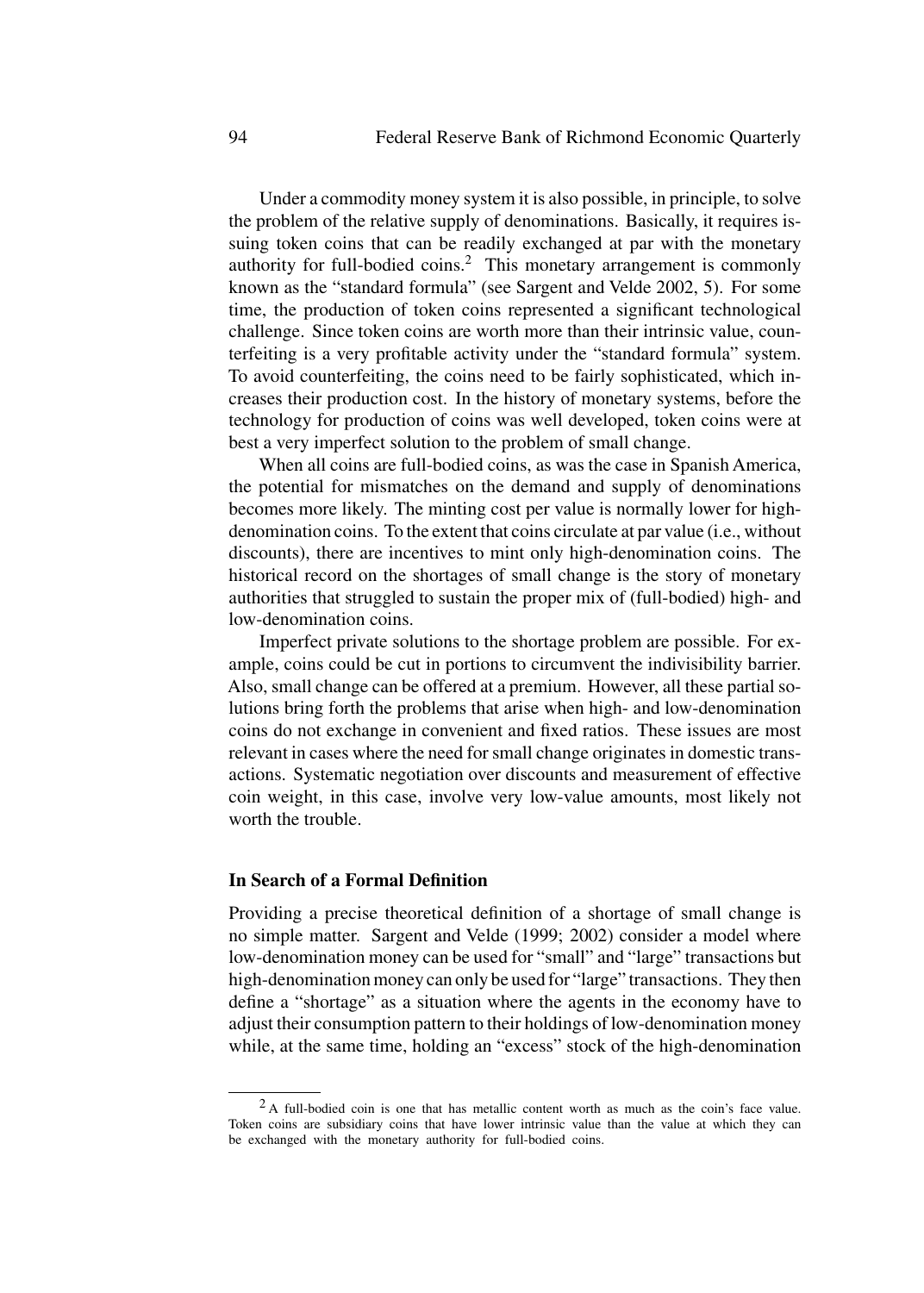## H. M. Ennis: The Problem of Small Change 95

money. In other words, at the time of consumption decisions, the agent's holdings of low-denomination money act as a binding constraint (see Rolnick and Weber [2003] for a good summary).

Such a definition provides an interesting prediction that can potentially be confronted with the data. Basically, shortages of low-denomination money (as defined by Sargent and Velde) coincide with the persistent depreciation of lowdenomination money relative to high-denomination money. The economic intuition for this result is simple. During shortages, low-denomination money is effectively more useful in transactions than high-denomination money. However, both monies are being voluntarily held by agents. For this situation to be an equilibrium, the low-denomination money has to be losing value with respect to the high-denomination money. In other words, while lowdenomination money is more useful in transactions, its value is depreciating with time. The two effects offset each other in equilibrium and leave agents indifferent (at the margin) between holding low- and high-denomination money.<sup>3</sup>

Wallace (2003) strongly criticizes Sargent and Velde's definition. Wallace points out that the historical "shortages are reports by contemporaries concerning the difficulty of carrying out trade in the face of a sudden disappearance of some kinds of coins." However, in Sargent and Velde's model, agents are "freely choosing quantities while taking prices as given," and "nothing in the model looks like a shortage or a disruption of trade."

Wallace goes on to discuss what is, in his view, at the heart of the problem of small change. He starts by specifying the four desirable properties of a medium of exchange: portability, divisibility, durability, and recognizability; and he describes the history of coinage as "mainly about the technological difficulties of achieving a full-bodied coinage system that comes close to having those attributes." Formal economic analyses that explicitly model *all four* attributes of a medium of exchange and study the denomination structure of money are not readily available. Wallace (2003) provides an introduction to the formal treatment of these matters within the framework provided by the random matching models of money pioneered by Kiyotaki and Wright  $(1989).$ <sup>4</sup> He discusses how the indivisibility of coins, for example, could limit the set of transactions that agents undertake and how such limitations would clearly be perceived as shortages of small change by the agents in the model. These are interesting theoretical avenues that should eventually improve our understanding of the historical records.

The objective of this article is not to answer the theoretical questions that surround the issue of the appropriate provision of small change. Those

<sup>3</sup> Sargent and Velde (2002) do, in fact, find some supporting evidence for this hypothesis in their review of the historical record of many European countries. Unfortunately, as we will later see, such an evaluation is not possible with the data available for the colonial period in South America.

<sup>4</sup> See also Wallace and Zhou (1997) and Lee, Wallace, and Zhu (2005).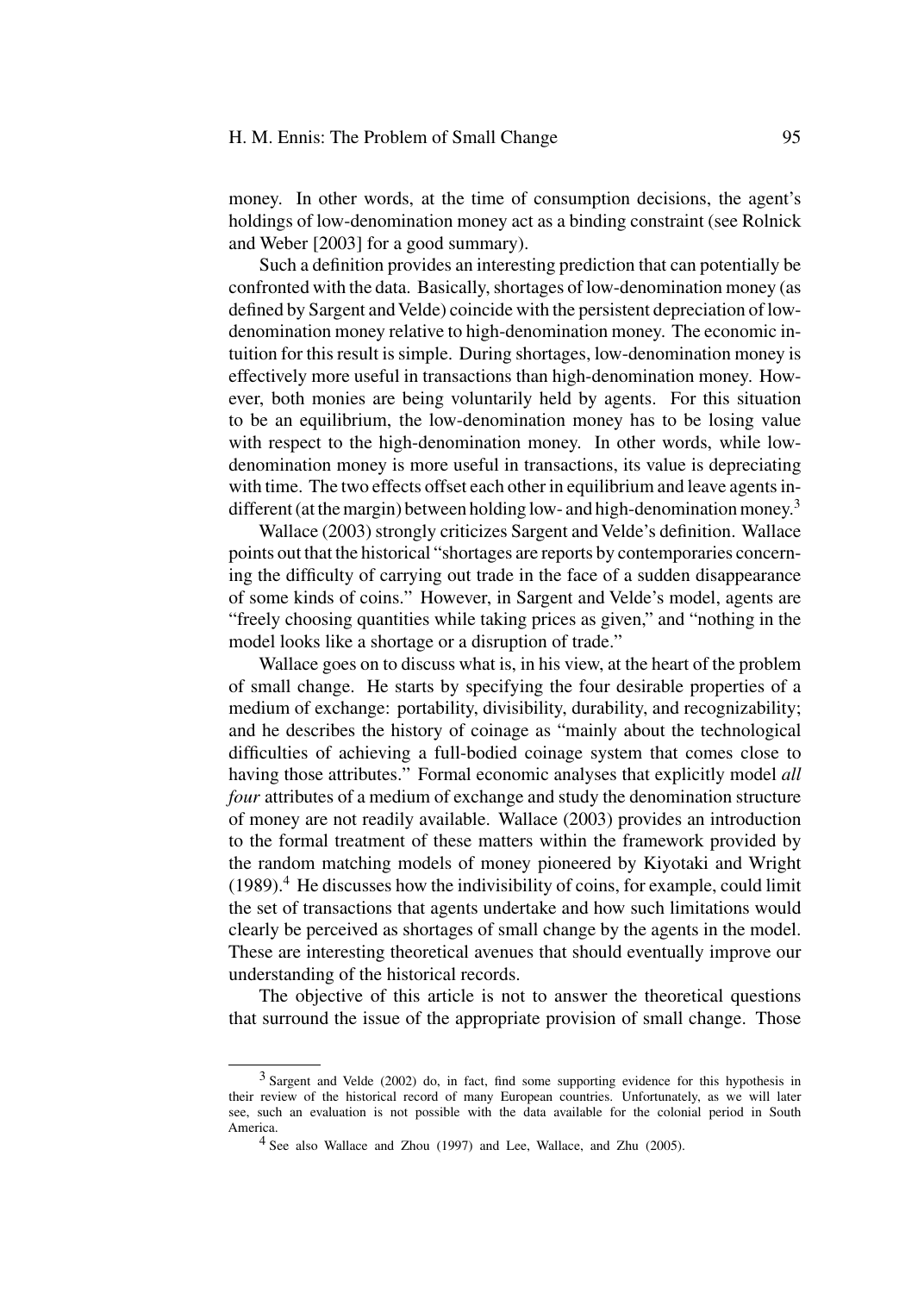are difficult questions that involve theoretical concepts that are not yet well understood in the literature and require much further study. Here, instead, we will limit ourselves to reviewing the historical evidence that indicates that the availability of small change was a problem around the turn of the 18th century in the region that is today Argentina. As noted above, similar evidence is available for other parts of the world. However, in view of the intricate nature of the problem involved, it seems important to collect and analyze as much evidence as possible on this matter.

# **A Caveat**

Before turning to the main subject of the article, a general clarification is in order. When reading the historical records, one has to be especially careful in differentiating the scarcity of means of payment from the general scarcity of resources prevailing in the area. The confusion between those two different phenomena was common at the time (for example, official resolutions would sometimes associate the general scarcity of resources with the inability to issue coins).<sup>5</sup> The territory of Argentina was relatively poor at the end of the 18th and the beginning of the 19th centuries and it relied on imports from Europe for many essential needs. Furthermore, the recurrent military conflicts at the beginning of the 1800s only contributed to further reducing the availability of economic resources. But the general stringency of resources is not the subject of this article. Instead, I intend to report evidence that suggests that the relative scarcity of certain means of payment, and in particular *fractional* money, constituted a problem in itself.

The remainder of the article is organized as follows. In the next section, I discuss the evidence from 1776 to the 1810 Revolution, that is, the latter part of the colonial period. Classic manifestations of the scarcity of small change appear in this period: attempts by the government to ban the export of fractional money; extreme difficulties in persuading the population to remint low-quality, low-denomination coins; and the development of imperfect substitutes for use in payment of small transactions are among the main ones being reviewed. In Section 2, I present evidence that suggests that the shortage of small change continued to be a problem during the 15 years after the revolution. I explain how the government struggled with the decision to issue copper coins for 10 years, and how it finally injected the coins in 1823 with great initial success. Also, in 1822 the first bank in the region was created and allowed to issue notes of moderate denominations after some initial reluctance. I discuss the genesis of that decision in some detail. To conclude, in Section 3, I provide

<sup>5</sup> Supple (1957, 244–45) reports that this kind of confusion was also common in 17th century England.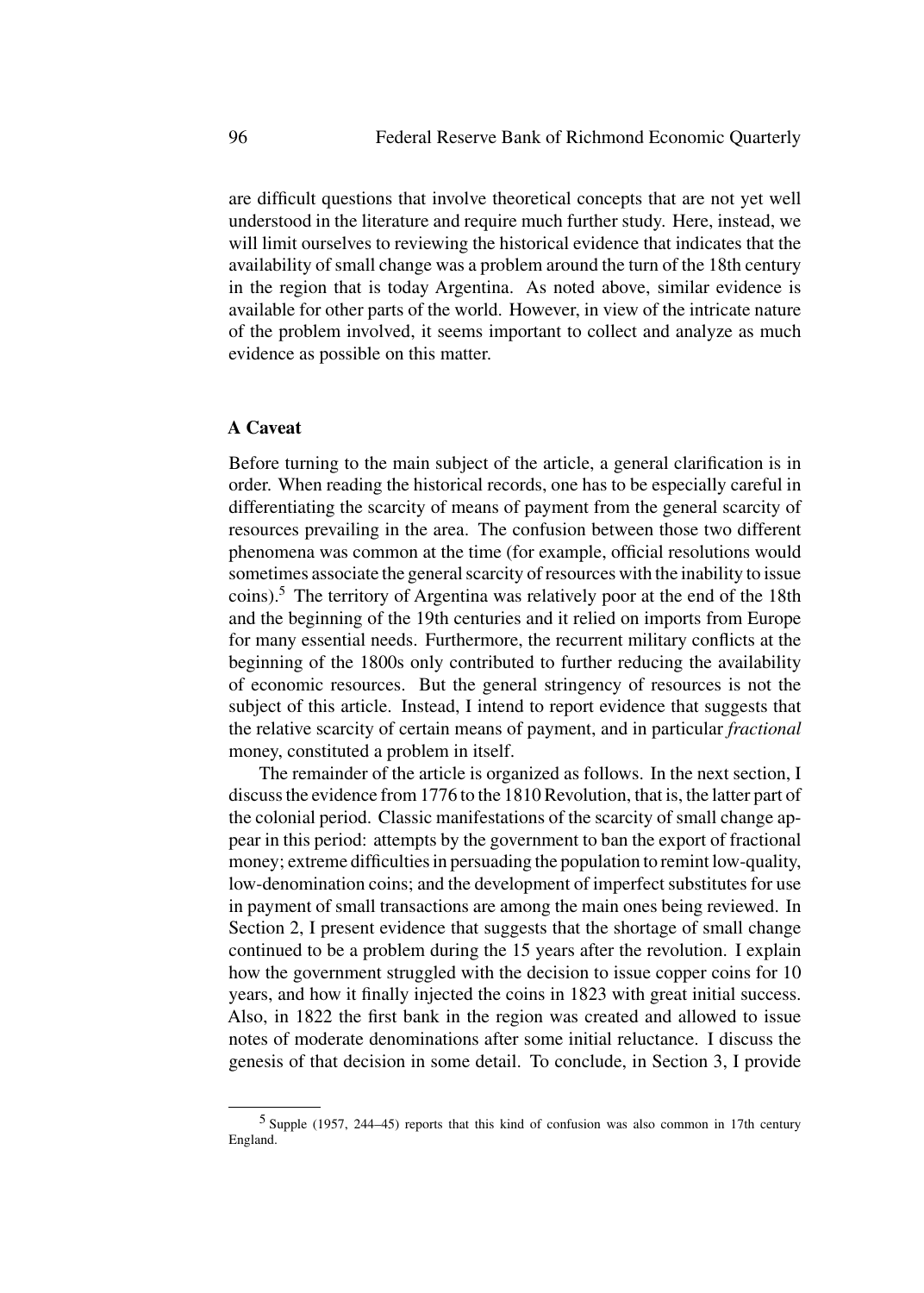some further discussion of the economic issues highlighted by the evidence discussed.

# **1. EVIDENCE FROM THE PERIOD OF THE VICEROYALTY OF THE RIO DE LA PLATA**

Spanish settlers were in the area that is today Argentina since the mid-1500s. For the early colonial period, the available evidence indicates that there was no widespread monetary exchange occurring in the region and that instead barter was the predominant way of exchange (Prebisch 1921, 193; Elía 1942a, 416). Since the beginning of colonization, Spain implemented a system of international trade restrictions in the colonies. The port of Buenos Aires could only trade with Spain and such trade was subject to heavy taxation. These restrictions significantly slowed down economic development for more than two hundred years. Only in 1776, with the creation of the Viceroyalty of the Rio de la Plata, the representative of the king, Viceroy Ceballos, declared free trade in the port of Buenos Aires.<sup>6</sup> As a result, a significant increase in the level of internal and external trade took place in Buenos Aires and its area of influence.

During most of the early colonial period, Buenos Aires maintained a trade deficit with Spain. This deficit resulted in a constant outflow of gold and silver (in the form of coins, bars, and silverware).<sup>7</sup> Coins came to Buenos Aires from the regions of Upper Peru (the area occupied today by Bolivia and Peru). The Royal Villa of Potosí was the major center of economic activity in Upper Peru, with its adjacent silver mines and the regional mint house. Smuggling of European linen and relatively inexpensive Brazilian products was common in the port of Buenos Aires. Most of these products were sent to Upper Peru to be sold in exchange for gold and silver coins. The proceeds, especially high-quality coins, were then exported to Europe via Buenos Aires.

The constant outflow of coins from the port of Buenos Aires was perceived as creating significant liquidity problems in the area of the Rio de la Plata (Elía) 1942a, 420–21). For example, as a result of numerous local complaints, in October 1618 the King of Spain passed a resolution allowing these colonies to use "products of the land" (instead of gold and silver coins) to pay the "Indies taxes" (Elía 1942a, 418).<sup>8</sup> Interestingly, there is very similar evidence of

<sup>&</sup>lt;sup>6</sup> Before 1776, the colonies of the Rio de la Plata were under the control of the representative of the king residing in the Peruvian area.

 $7$  Halperín Donghi (1972, 48) reports that exports of gold and silver from Buenos Aires amounted to about 80 percent of total exports in 1796.

<sup>8</sup> Also, in 1622, in an attempt to stop the outflow of precious metals from Upper Peru, the Spanish Crown created the customs of Córdoba, an inland post that was supposed to control all trade between the port of Buenos Aires and the highland regions in the northwest (Upper Peru). The effectiveness of this measure was undermined by rampant smuggling.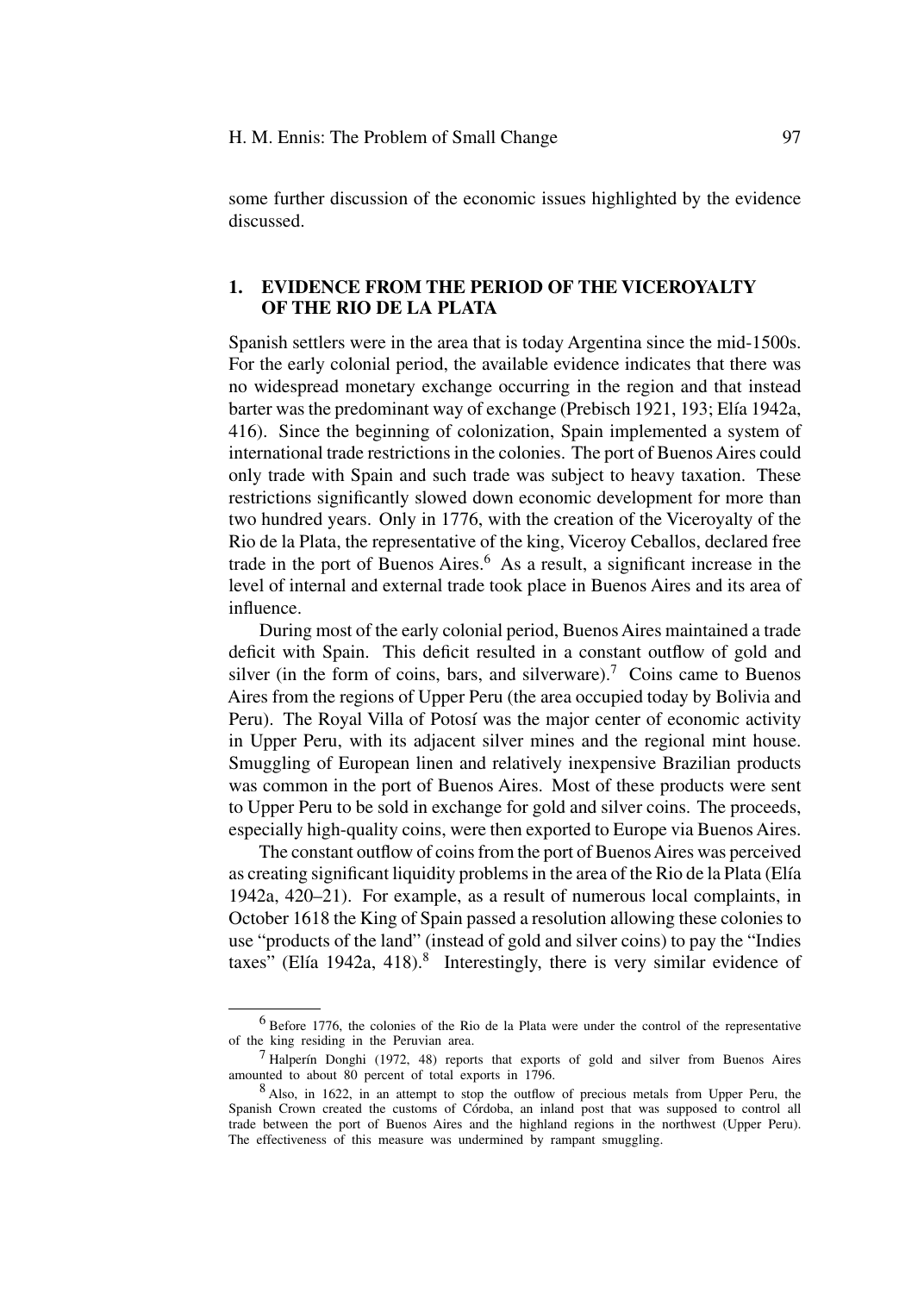perceived shortages of specie in colonial Canada at the end of the 18th century. Redish (1984) argues that these common complaints about a *general* scarcity of specie in Canada should really be interpreted as reflecting the discomfort of merchants with what was actually a scarcity of *high-quality* coins. Redish provides evidence indicating that most of the coins in circulation in late 1700s Canada were old coins whose weight had been reduced by intentional clipping or sweating (and the normal wear and tear of very old coins), i.e., low-quality coins. The idea behind Redish's interpretation is that, in accordance with modern versions of Gresham's Law, low-quality coins tended to drive highquality coins out of circulation.<sup>9</sup>

In principle, it seems that Redish's hypothesis could be applicable for interpreting the complaints about general scarcity of specie during the early colonial period of Argentina. However, more research is needed in this area before reaching a more definite conclusion. Here, though, the focus will be on trying to identify situations where the shortage could be associated exclusively to low-denomination media of exchange, and I will restrict my study to only the latter part of the colonial period (that is, since the creation of the Viceroyalty of the Rio de la Plata in 1776).

# **The Monetary System**

The foundations of the monetary system in the Viceroyalty of the Rio de la Plata resembled those of the system in place in Spain at the time. Basically, there were in circulation gold and silver coins minted in Spain, Mexico, and Peru. The two main mints in the Spanish colonies of South America were located in Lima and Potosí. Most of the coins circulating in the territories of the Rio de la Plata (today Argentina) were silver coins minted in Potosí (Elía 1942a, 429).

The Potosí mint was under the direct control of the Spanish Crown, which held a monopoly for issuing coins. Mining, on the other hand, was a private enterprise. The Crown, though, provided miners with most of the essential inputs and heavily taxed their production. One of the most notorious institutions of the time was the *mita*, an annual recruitment of forced Indian labor that was assigned to the different miners according to a system of concessions. In 1779 the Spanish Crown created the *Banco de San Carlos* that provided credit and other basic inputs to miners in Potosí and monopolized the purchase

<sup>9</sup> Sargent and Velde (2002, 125) discuss the "bullion famine" of medieval Europe in the context of their model and also conclude that talking about general shortages of coins is difficult to rationalize. Instead, they maintain that the monetary anomalies involved were the consequences of shortages of small change.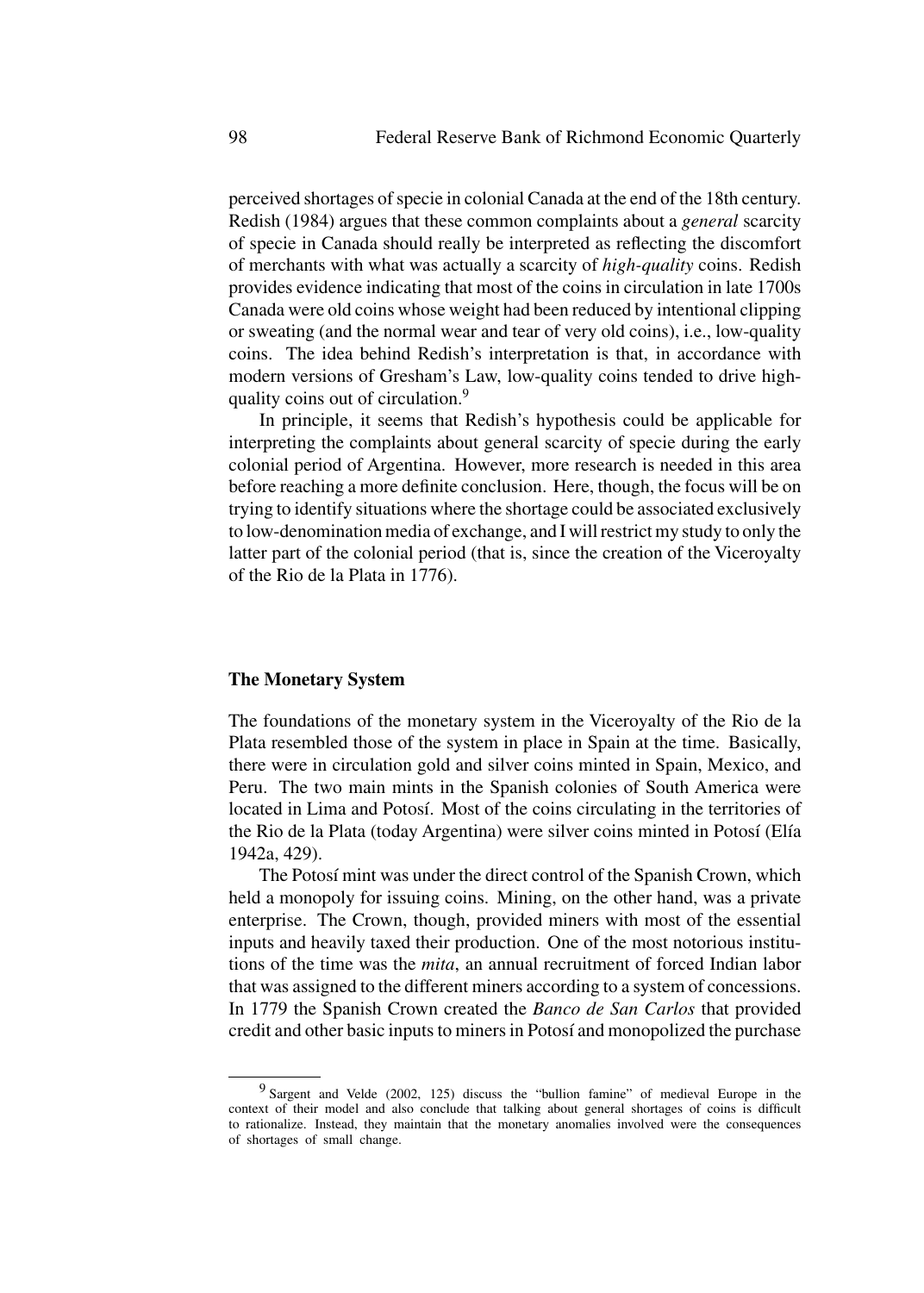

**Figure 1 Silver Pesos Minted in Potosí Between 1767–1770** 

Source: http://www.historiadelpais.com.ar/

of silver in the region (Tandeter 1992, 198–99). The *diezmo*, a 10 percent tax, was charged on all silver production.

The mint issued coins according to general orders from the Spanish Crown.10 The relative supply of different denominations of coins was in principle determined by directives from Spain and decisions by the mint's administrators (part of the Crown's bureaucracy). Under this scheme the supply of fractional money, in principle, did not automatically adjust to its demand, and imbalances became common.<sup>11</sup> During the second half of the 18th century, a system of two-year concessions was instituted for the administration of the mints on behalf of the Crown. The concession contracts stipulated targets for the cost of production and the proportion of fractional money to be minted (Dargent Chamot 2005, Ch. 15).

There were two types of silver coins in circulation at the time of the creation of the Viceroyalty: the coins called *de cordoncillo* and the older, hammered coins (or cobs) called *macuquina*. The coin de cordoncillo had the edges marked to prevent clipping and the macuquina had variations in thickness, weight, and shape, making it a coin of mediocre quality. The macuquina had been in circulation since the time when hammering was the common minting practice (in Potosí, from 1575 until 1773). In principle, both coins de cordoncillo and macuquina of all existing denominations were in circulation.

<sup>10</sup> Romano (1998, 133) reports that the original 16th century royal ordinances creating the mints in Mexico and Peru, including the one in Potosí, stated explicitly the rules for the proportions of the different denomination of coins to be minted. In particular, only a fourth of the coins were supposed to be of low denomination. These original orders, though, were not always strictly followed and changed over time.

<sup>11</sup> In an alternative scheme called "free minting," private agents holding silver or gold are able to go to the mint and exchange their metal for coins of the denomination of their choice. This scheme was predominant in Europe (see Sargent and Velde 2002, 20).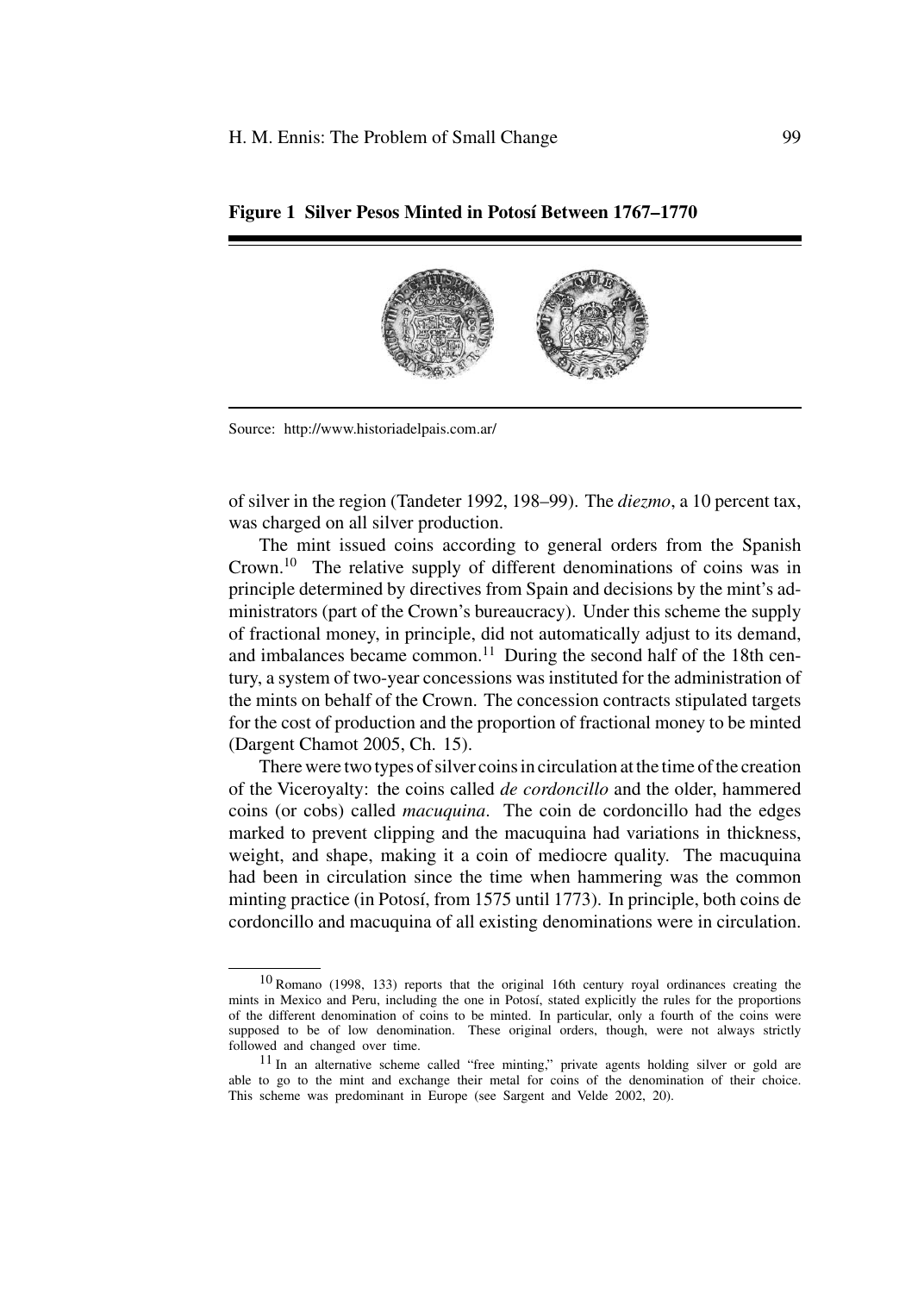| Cuartillo                   | $1/4$ real         |
|-----------------------------|--------------------|
| Medio Real<br>Real          | $1/2$ real         |
| Real de a Dos<br>Medio Peso | 2 reals<br>4 reals |
| Peso                        | 8 reals            |

**Table 1 Silver Coins—Main Denominations**

However, a high proportion of the stock of circulating low-denomination coins were macuquina, as these were the coins that had been minted for a longer period of time.<sup>12</sup>

The high-denomination, full-bodied silver coins were commonly called *plata doble* and the low-denomination coins, *plata sencilla* (Bonura 1992, 40; Tandeter 1992, 157). Most plata sencilla was of the macuquina type and not full-bodied (due to intentional clipping and the normal wear and tear resulting from their use and age). The plata doble, on the other hand, were mostly high-quality, full-bodied silver coins that were relatively scarce and especially useful for payments of imported goods from Spain.

In terms of the denomination structure, the main denominations were the *peso*, also called *peso fuerte* and the *real* with a nominal value of one-eighth of the peso. There were also coins of half, two, and four reals (Elía 1942a, 432). *Cuartillos*, coins of one-fourth of a real, were only minted in Potosí after 1794 and in very small quantities (Dargent Chamot 2005, Ch. 17).

Gold coins were very scarce in the area and of relatively high purchasing power. The most common gold coin was the doubloon of eight, which was equivalent to approximately 16 silver pesos and was mostly used for international trade and hoarding. Overall, gold coins were not used in small domestic transactions, and for this reason they play no major role in the discussion that follows.

In 18th century Spain, small change was partly provided by the issuing of *vellón*, a low-denomination coin made with a mixture of copper and small quantities of silver. According to Bonura  $(1992, 39-40)$ , the vellon did not circulate in the region of the Rio de La Plata (see also, Cortés Conde and McCandless 2001, 384). These token coins were not commonly minted in Potosí, probably because of their high minting costs and an alleged (yet, somewhat surprising) reluctance of the general population to accept them in exchange. Interestingly, Romano (1998, 133) reports extensively on a similar

<sup>&</sup>lt;sup>12</sup> Low-denomination coins were minted in relatively low proportions and, hence, most of the stock in circulation was fairly old. High-denomination coins were minted more intensively and were exported in large proportions, resulting in a stock with a lower average age.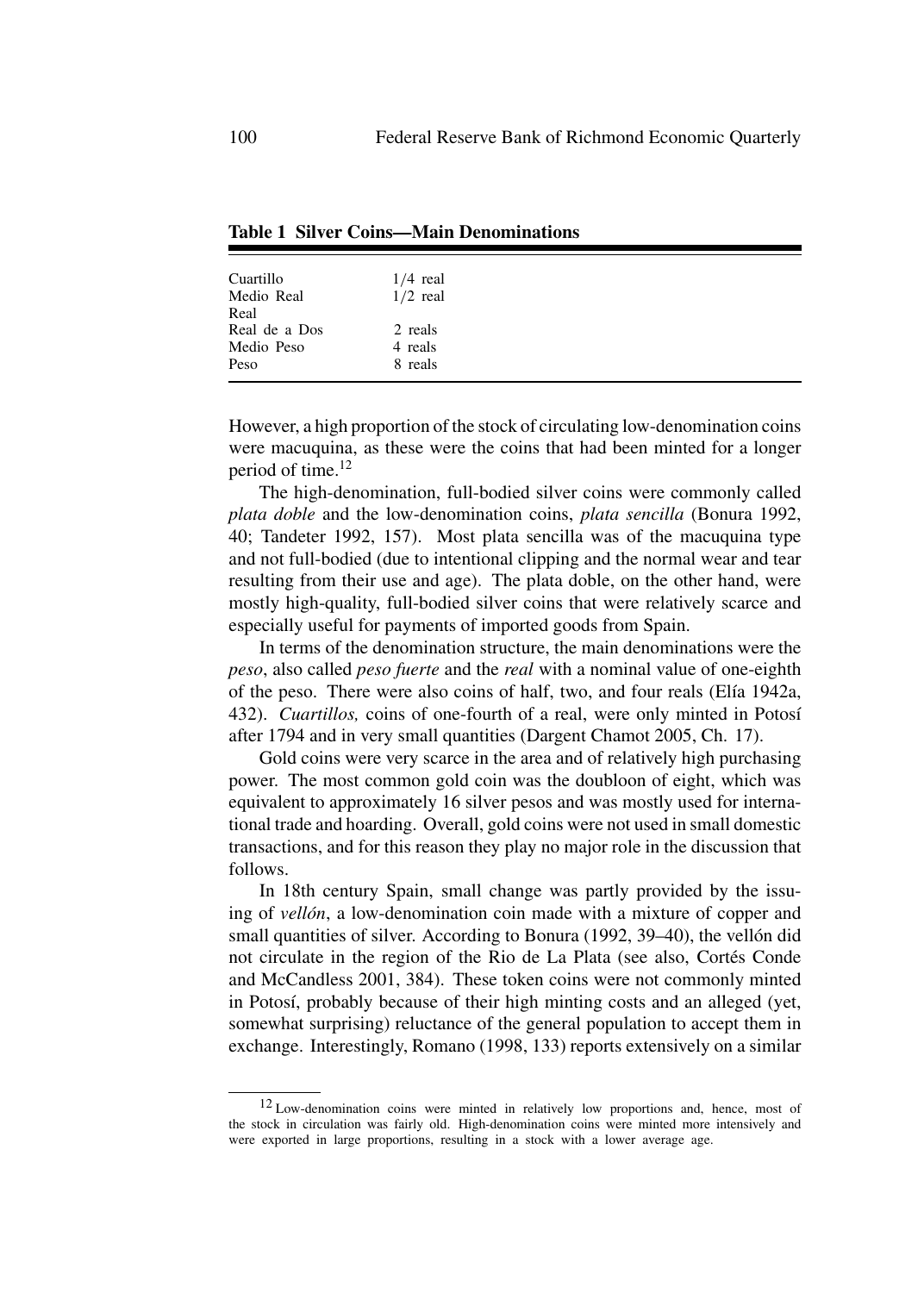phenomenon taking place in colonial Mexico (see also Hamilton 1944, 35). The reason for this phenomenon, however, is not yet well understood.<sup>13</sup>

#### **The Problem of Small Change**

On several occasions between 1770 and 1810, the local elites complained to the Crown about the shortage of small change. In 1773 the king, partly as an attempt to deal with the scarcity of small change, banned any export of fractional money from the colonies. Specifically, the king prohibited the shipment of pieces of half, one, and two reals to Spain and instructed the Viceroys to intensify their efforts to ensure that the royal mints coin enough silver in those denominations "for the vast commerce of America" (Hamilton 1944, 37).<sup>14</sup>

The macuquina was heavily used in domestic transactions, usually circulating at par value. However, its poor quality complicated its normal use and generated many complaints among the locals.<sup>15</sup> Its irregular shape made the macuquina very susceptible to clipping, creating uncertainty about its intrinsic value. Furthermore, by 1784 all circulating macuquina was at least ten years old (hammered coins were last produced in Potosí around 1773) and, hence, in very bad shape. At that time, the king issued an order to collect and remint all the macuquina in the colonies. After five years, in 1789 the order was reissued, allowing for a fixed two-year period to complete the process. In fact, after those two years, Viceroy Arredondo again postponed the recovery period with no explicit time limit. This process suggests that the officials in the colonies were reluctant to enforce the order to remint the macuquina as they perceived that doing so would only aggravate the shortage of small change. In fact, during the same period, Viceroy Arredondo proposed the creation of a token coin to be used in domestic trade. He explicitly pointed to the scarcity of small change as a justification. The Spanish Crown denied the proposal and instead ordered that all mint houses in the area start minting cuartillos (Elía 1942a, 425–26; Dargent Chamot 2005, Ch. 15).

 $13$  Vellón was issued in colonial Mexico in 1542 and the general population refused to accept it. The experiment was a complete failure. Hamilton  $(1944, 36)$  argues that the vellon was so grossly overvalued that the population preferred to continue using cocoa beans as a mean of payment. Romano (1998, 134–35), instead, suggests that the local elites actually opposed the issuing of vellón based on political motivations. The reason vellón was not issued in the Spanish colonies in America is an unanswered question in the literature.

<sup>14</sup> Butlin (1953, 81–82) reports that the government in Australia (a British colony) used similar legal instruments to avoid the export of coins in 1813. Sargent and Velde (2002) report legal restrictions on the export of coins in medieval England (p. 132) and in Venice on May 1268 (p. 163). See Wallace and Zhou (1997) for a rationalization of this type of official restriction.

<sup>15</sup> See Hamilton (1944, 25–26) for an account of similar problems in the area of colonial Mexico.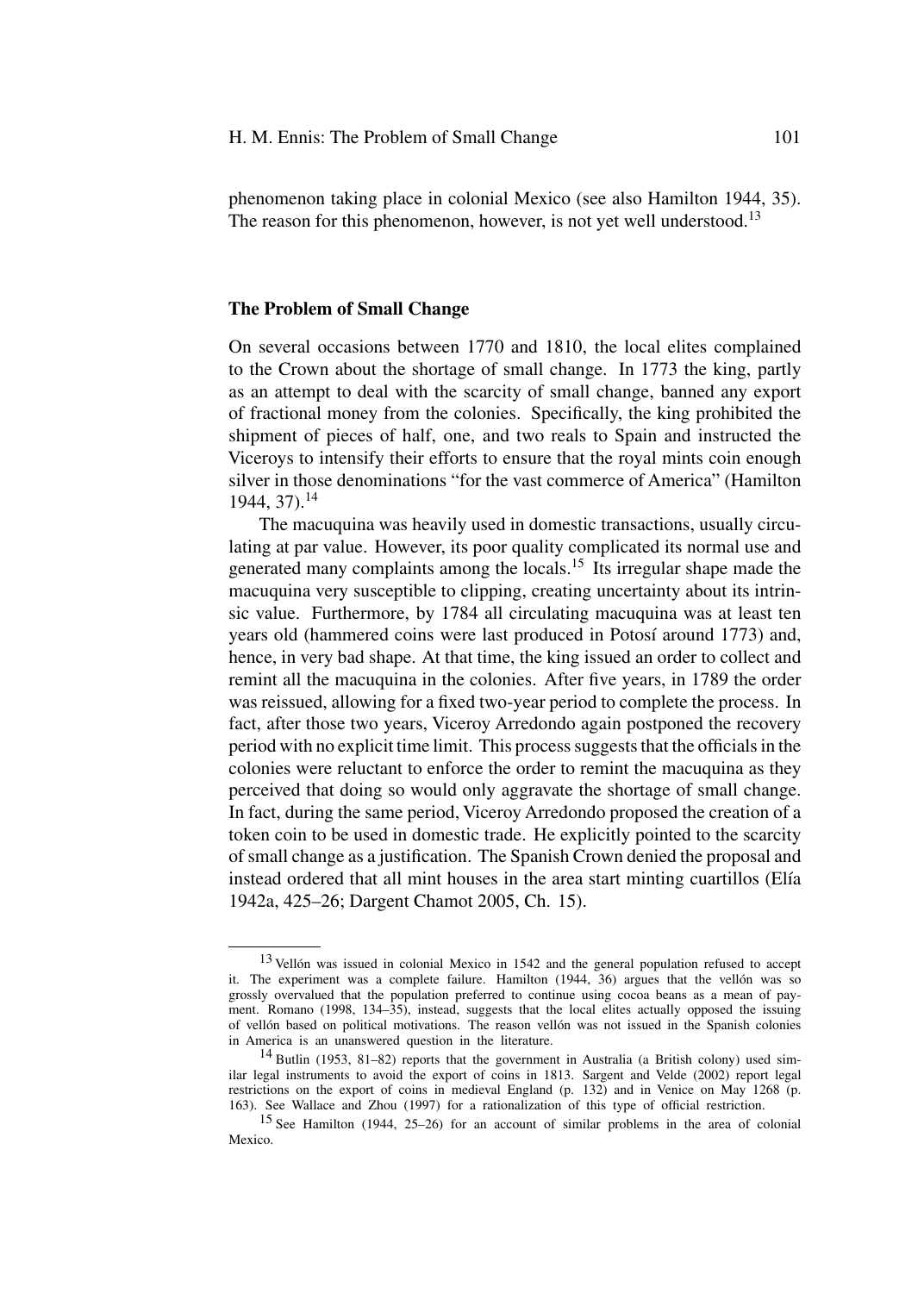The nature of the small change problem was twofold. First, lowdenomination coins (that is, coins of two reals or less) were minted in significantly smaller proportions than the silver pesos; and second, the purchasing power of the lowest-denomination coin was very high.<sup>16</sup>

In terms of the relative amounts of low-denomination coins that were minted in Potosí, Tandeter (1992, 157) reports that, in the mid-1700s, 85 percent of the minting was done in plata doble (i.e., coins of four reals and higher). By the same token, Romano (1998, 117) explains that most of the coins minted in the Spanish colonies in America during the 18th century were of high denomination, with the eight-real (peso) pieces amounting to at least 95 percent of the annual issues of silver coins both in Mexico and in Peru.<sup>17</sup> Dargent Chamot (2005, Ch. 15) reports the reluctance of the Superintendent of the mint of Potosí in 1784 to issue large quantities of cuartillos, considering them too costly to produce. In general, cuartillos were issued in very limited amounts, and only later in the period (in Potosí, starting only in  $1794$ ).<sup>18</sup>

One way to get an idea of the high purchasing power of the denomination structure that was predominant in the region is to compare the value of silver coins with the level of nominal wages for unskilled rural workers. For example, at the time, a slave in the rural areas near BuenosAires would normally receive an allowance of one real per week to buy "soap and tobacco." A free rural seasonal worker (a peon) had an average wage of around four pesos per month (although monthly wages fluctuated significantly across workers, from two to seven pesos; see Amaral 1987, 267–72). This monthly wage implied a daily wage of around one-and-a-half reals that amounted to three coins of half real, which was effectively the smallest denomination coin. A similar situation took place in the early stages of other monetary systems. For example, Hanson (1979, 283) reports that, of the common coins in circulation in Pennsylvania and Massachusetts (both British colonies) in 1742, the lowest-denomination coin represented about three days' wages for an unskilled laborer at the time.

#### **Some Consequences**

The lack of small-denomination coins resulted in the use of unofficial means of payment in everyday transactions (Bonura 1992, 40). One of these instruments, the *contraseñas*, became very popular. Contraseñas were small metal  $(tin)$  discs with the initials of the issuer printed on them (Elía 1942a, 428;

<sup>16</sup> Bonura (1992, 39) recognizes the relatively high purchasing power of the cuartillo and finds it puzzling that no lower-denomination coins were issued before 1794.

<sup>&</sup>lt;sup>17</sup> The proportion of low-denomination coins *in circulation* was probably higher since highdenomination coins were more intensively exported.

<sup>18</sup> Starting in 1793, cuartillos were also minted in colonial Mexico. According to Hamilton (1944, 38), the cuartillos were "too small for convenient use and struck in inadequate quantities" and, hence, "did not end the disorder in the fractional coinage."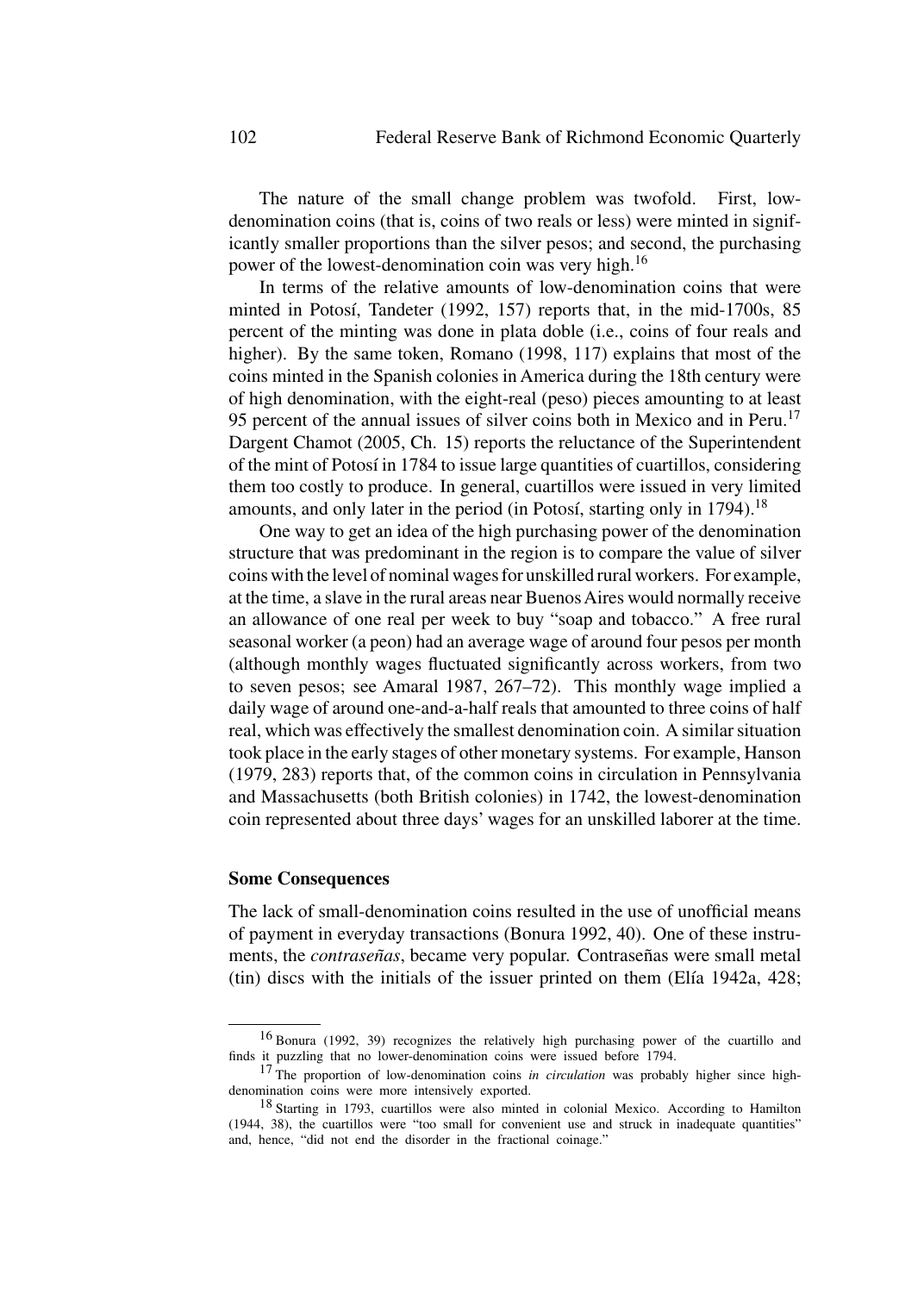Prebisch 1921, 199). In everyday transactions requiring small change that the parties (buyer and seller) lack, the buyer could make payments in two possible ways. One way was to pay using contraseñas previously issued by the particular merchant participating in the transaction, in which case the transaction would terminate with the payment. The other way was for the buyer to pay in high-denomination silver coins. In this case, when necessary, the change resulting from the transaction would be provided in contraseñas issued by the seller. Sometimes, even the contraseñas issued by a third party were used as change. In general, the third party was a well-known merchant in the area and the individuals engaged in the transaction were holding his contraseñas as a result of previous transactions.<sup>19</sup>

The use of contraseñas did not, of course, solve all the problems. In fact, their extensive use resulted in widespread fraud and falsification. Later on, contraseñas were gradually substituted with private IOUs issued directly on paper.<sup>20</sup> These IOUs were inconvertible and also circulated widely in the region (Prebisch 1921, 199). They are a precursor of the inconvertible paper money that was introduced in the region more than a decade after the 1810 Revolution.<sup>21</sup>

Another way people circumvented the lack of small change was by developing even simpler credit arrangements. Customers would build up a debit at the community store until it was possible to settle the payment using higherdenomination coins that were more readily available (Schmit 2003, 265). Obviously, the use of this kind of informal credit was limited to cases where the owner of the store was relatively certain that the customer had reasons to secure a permanent relationship with the store.

# **The Premium**

There is some evidence that in the City of Buenos Aires during colonial times, the hard peso sometimes circulated at a premium over fiduciary silver coins, i.e., the low-denomination, usually not full-bodied plata sencilla (Prebisch

<sup>&</sup>lt;sup>19</sup> In colonial Mexico, it was popular to use for payments small wooden disks with the name of the issuer (a merchant) printed on them. These disks were called *tlacos* and they emerged in response to the recurrent shortages of small change that took place in the Mexican territory during the 18th century (Romano 1998, 137; Hamilton 1944, 36–38). Tin-made tokens with similar characteristics as the contraseñas circulated in England in 1576 (Sargent and Velde 2002, 266).

<sup>20</sup> Butlin (1953, 26–27) describes privately issued *promissory notes* that circulated in Australia during the colonial period and the rampant forgery that originated around them.

 $21$  Hanson (1979, 285) convincingly argues that the origin of paper currency in the colonies of North America was the result of the persistent shortages of low-denomination coins. He provides evidence of the issuance of private circulating notes by merchants early in the process. Sargent and Velde (2002, 203) discuss evidence from 1577 France that documents the widespread use of private IOUs in response to the shortages of small change.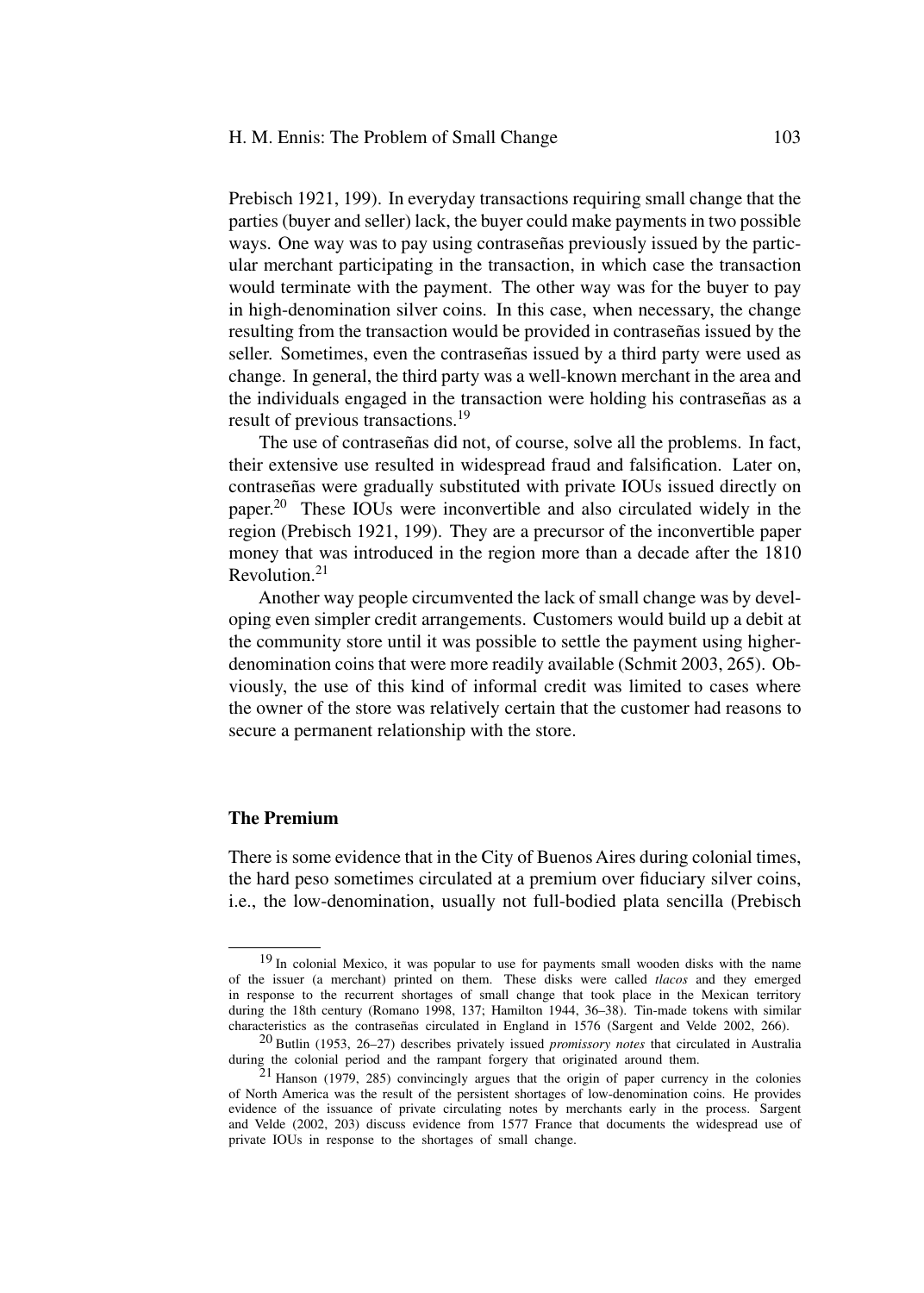1921, 195; Bonura 1992, 40–41).<sup>22</sup> Interestingly, the premium was lower (and even zero) in the periphery (the *interior*), creating a flow of plata sencilla from Buenos Aires to those regions.<sup>23</sup> In 1790 the authorities in Buenos Aires asked the Crown to introduce legal restrictions to abolish "the 3 percent premium of the hard peso." In 1798, after the Crown did not respond, the request was reiterated. The main justification for the request was the constant flow of fractional coins out of Buenos Aires to the interior. The official document stated that this flow had "reduced the quantity of small-denomination coins, ... creating difficulties in the change or reduction of the plata doble to the sencilla ... the specie so necessary for making small daily purchases, which are very indispensable transactions" (see Bonura 1992, 41). $^{24}$ 

With respect to the evolution of the premium over time, it appears that the premium was fairly constant. Bonura (1992, 49), for example, reports that the premium was still around 3 percent in 1812, when the authorities in Buenos Aires engaged in another legal attempt to reduce it. Sargent and Velde (2002) associate periods of shortages of small change with periods of depreciation in the value of fractional money. The evidence from Argentina is too sparse to test this hypothesis (but, in principle, no clear trend in the premium was observed in the region).

# **2. EVIDENCE FROM EARLY ARGENTINA**

In 1810, the *Cabildo* (the town council) of Buenos Aires declared autonomy from the Spanish Crown. With the end of the Viceroyalty of the Rio de la Plata, Buenos Aires lost Upper Peru from its area of influence; and with Upper Peru, the mint of Potosí and the silver mines. $25$ 

This transitional period was associated with general monetary disarray in the region. The confrontation with Upper Peru (which had remained loyal to the Crown) and the necessary financing of military expenses (including significant imports that needed to be paid in specie) created a sharp contraction in the amount of available means of payment in Buenos Aires (Prebisch 1921, 198). During this period, many government officials proposed a compulsory

<sup>22</sup> Tandeter (1992, 157) reports that the plata doble had a premium over the plata sencilla in the Villa of Potosí in the mid-1700s. He attributes the premium to the fact that the plata doble was the one preferred in long-distance trade.

<sup>&</sup>lt;sup>23</sup> This kind of geographic dispersion in the exchange rate of coins was also observed across the French territory during the 1570s, a period of monetary "chaos" (Sargent and Velde 2002, 200).

<sup>24</sup> In principle, one would expect shortages of small change to be associated with, if anything, a premium on low-denomination coins. This is the opposite of what is reported here. It seems likely, however, that the premium was not uniform across transactions, and that the 3 percent premium on hard pesos was predominant only in large-value transactions and international trade.

<sup>&</sup>lt;sup>25</sup> For a good overview of the economic factors that led to the breakup of the Viceroyalty into different countries, see Cortés Conde and McCandless (2001).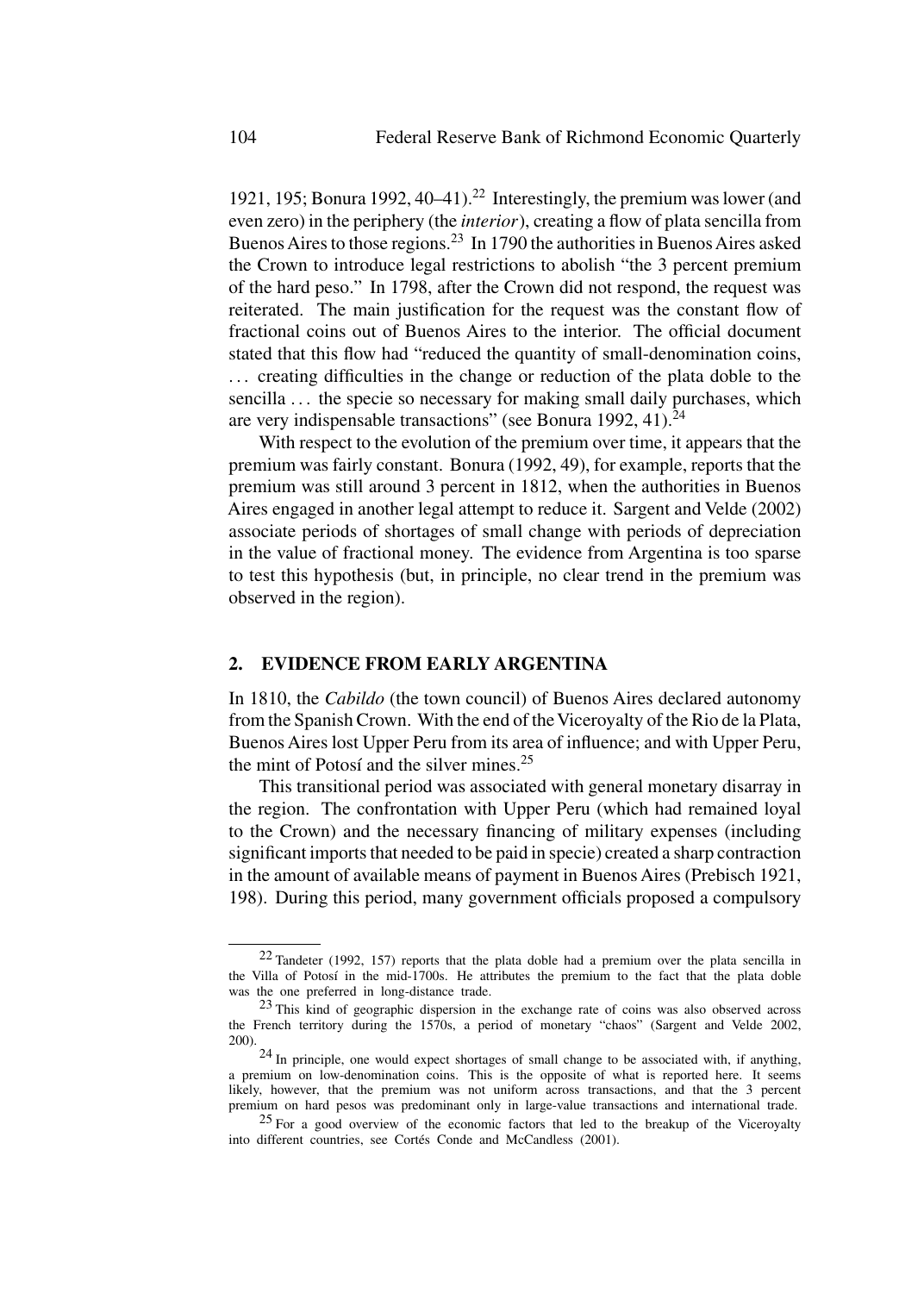remint of all the old coins in circulation. Furthermore, some of these proposals included the imposition of a steep proportional tax upon reminting. In view of these proposals, it seems that hiding and hoarding coins was a natural reaction of the population.

The new government made several attempts at issuing new coins during this period. In 1813, after temporarily recovering the city of Potosí, the first Argentinean coin was minted. A year later, however, the Independence Army lost Potosí to royal forces and the minting stopped.<sup>26</sup> Some minting of silver pesos took place in the province of C´ordoba during 1815, but in very limited amounts (Elía 1942a, 433). At that time, illegal private minting of cobs and other (very low quality) silver counterfeits was common in the northwest region of the country (Bonura 1992, 73). In 1817 Governor Güemes officially authorized the circulation of "illegal" coins (after being officially stamped) in the territory under his jurisdiction in the northwest part of the country. He gave as a justification for this resolution the "evils associated with the lack of means of payment" (Elía 1942a, 435). A year later, the federal authority banned the circulation of these "Güemes" coins, establishing a severe punishment for those who accepted and/or held them. Overall, no real progress was made in providing the economy with appropriate means of payment during the first decade after the revolution (Bonura 1992, 81).

Besides the general monetary disorder, some specific episodes suggest the existence of shortages of fractional money. In this respect, two situations appear most relevant: the provision of copper coins approved in 1821 after several years of discussions and the authorization granted to the Bank of Buenos Aires to issue paper notes of relatively low denomination in 1823.<sup>27</sup>

# **Copper Coins**

In June 1815 the newly created government in Buenos Aires started evaluating the introduction of "provisional money" in the form of copper coins (Bonura 1992, 61). For this purpose, the government commissioned an extraordinary consulting body of experts to study the issue. The authority's motivation for the introduction of these coins was twofold. The first was that shortages of small change were a recurrent problem that needed to be fixed. In August 1815 the body of experts presented a detailed report in which they unanimously agreed

 $26$  Minting of Argentinean coins in Potosí resumed for a short period in 1815.

<sup>27</sup> Experiences in other countries influenced these two decisions. For example, the general perception in Buenos Aires was that copper coins were being used with great success in Portugal (Bonura 1992, 77). With respect to banking, reports of the benefits associated with the operation of the Bank of England were one of the main motivations for the creation of the Bank of Buenos Aires (Prebisch 1921, 199–200).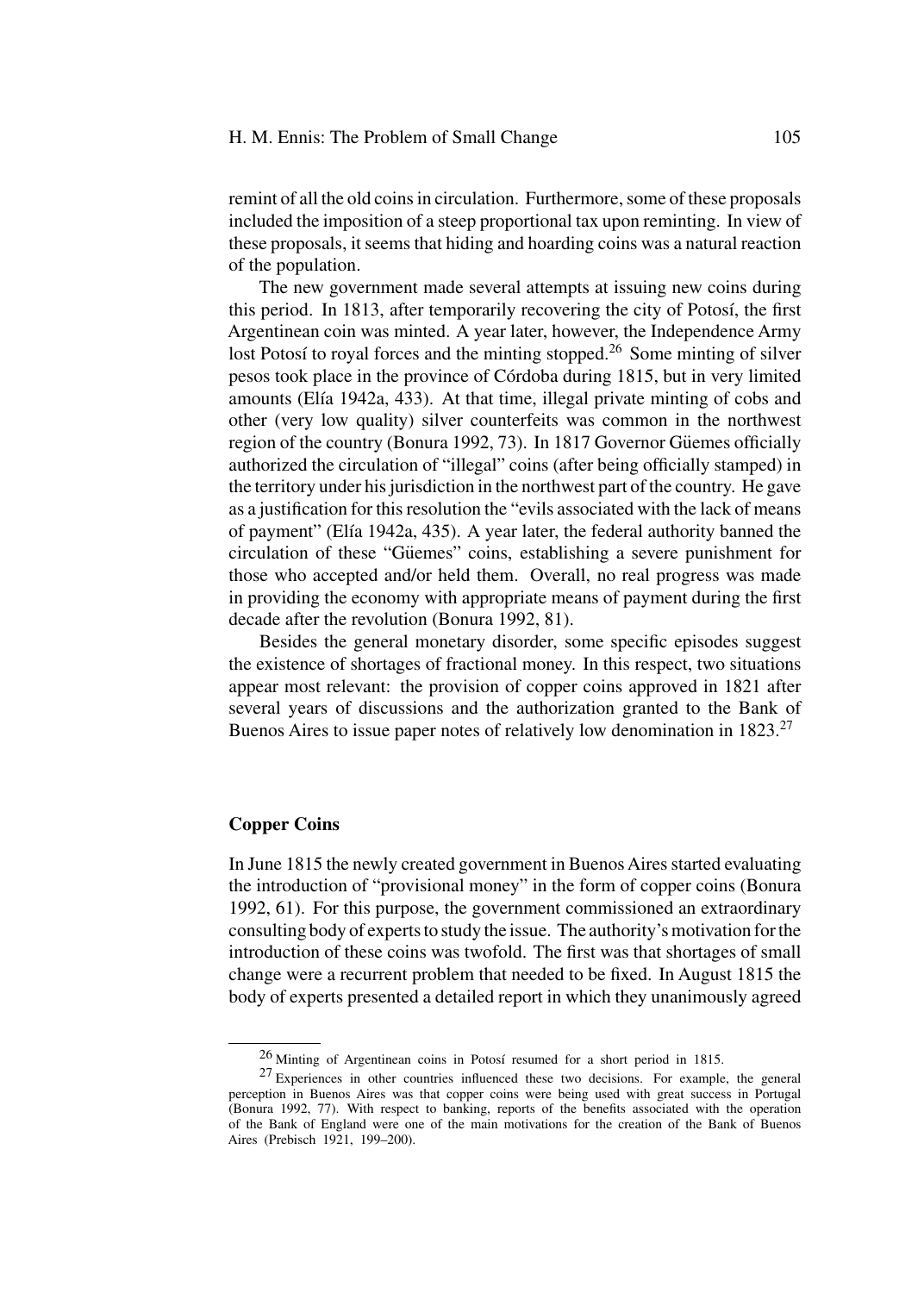# **Figure 2 Copper Coin Minted at Boulton's Mint**

http://www.camoar.gov.ar/CecasProvinciales.htm

that introducing copper coins was essential for eliminating the inconveniences resulting from the persistent lack of small change (Bonura 1992, 65).

The second motivation was the possibility of obtaining extra resources for a government that was in desperate need of financing.<sup>28</sup> This issue was the subject of important disagreement among experts. They discussed the estimated costs of minting copper coins extensively, but they did not reach an agreement, so the implementation was postponed (Bonura 1992, 65). Sporadically, during the next five years, the government authorities in Buenos Aires revisited the possibility of issuing copper coins but never managed to implement the idea. $29$ 

Finally, in October 1821, a law was passed allowing the government to arrange the minting of 100,000 pesos in copper coins of one-tenth of a real  $(E$ lía 1942a, 437). These coins, the first Argentinean copper coins, were minted in Birmingham, England (at Boulton's mint). Fifty thousand pesos of those coins were received and put into circulation in July  $1823$ <sup>30</sup> Elía (1942a,

<sup>&</sup>lt;sup>28</sup> Token coins are usually circulated at a value greater than their intrinsic value. For this reason, they have the potential to become a source of revenue for the monetary authority. During 1817, the government was evaluating the possibility of opening a mint in the city of Córdoba. After concluding that the project would not be profitable for the government, the idea was abandoned. The evidence seems to indicate that there was a problem of insufficient scale of production. Apparently, the set-up costs of operating a mint were very high, and the quantity of metal available from the mines of Famatina, the planned source of basic input, was not enough to make the enterprise profitable (Bonura 1992, 72).

<sup>&</sup>lt;sup>29</sup> The issue of minting copper coins was again extensively discussed in 1818 when the new government was evaluating the possibility of establishing an official mint in Buenos Aires (Bonura 1992, 75).

<sup>30</sup> To put some perspective on these numbers, note, for example, that in 1923 total tax revenue for the province of Buenos Aires was around two million pesos (see Bordo and Vegh 2002,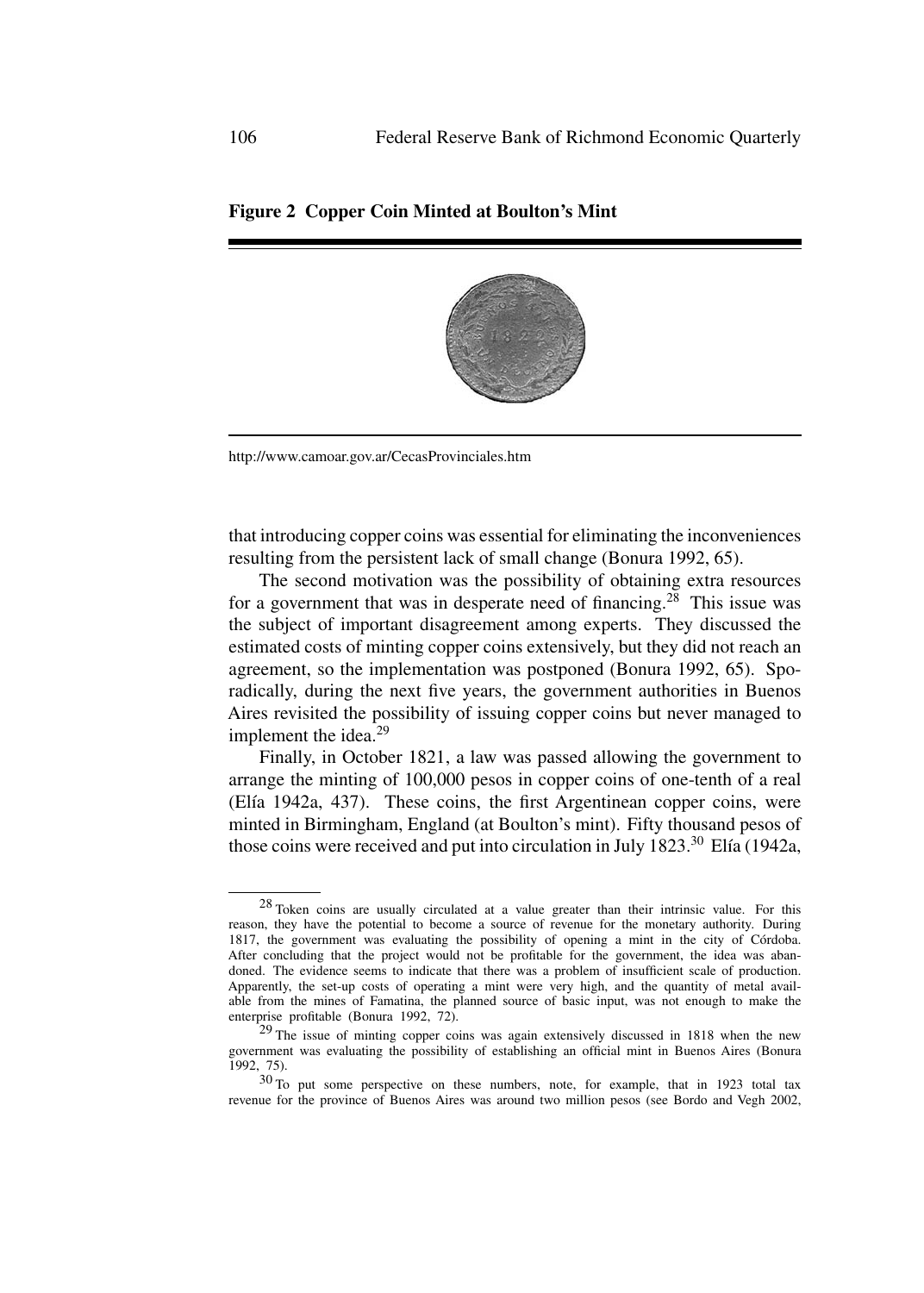437) reports that the public immediately absorbed that first lot of coins and the government then requested that the Birmingham mint deliver the rest of the coins as soon as possible. Both the small denomination of these copper coins and their generalized acceptance by the public seem indicative of the high level of unsatisfied demand for fractional money that existed during that period.<sup>31</sup>

### **Paper Money**

In June 1822 the government in Buenos Aires gave a group of local businessmen an exclusive 20-year concession to create the first (and only) bank in the region. The Bank of Buenos Aires (also called *Banco de Descuentos*) was supposed to be fully funded with private capital. Part of the government's justification for allowing the creation of the Bank was the need to provide appropriate means of payment to the community (Irigoin 2003,  $65$ ).<sup>32</sup> Trade liberalization after the revolution resulted in a substantial increase in commercial activity, in turn creating the urgent need for more developed monetary and financial institutions in the region.

However, this was not the only motivation for the creation of the Bank. In fact, there is some evidence indicating that the primary reason was to allow the government to access cheaper financing. By 1822 the government was heavily involved in a civil war and was quickly running out of resources (Prebisch 1921, 201). The plan was that the government would take loans from the bank at preferential rates.

Some of the factors that triggered the creation of the Bank of Buenos Aires seem indicative of the persistent shortage of low-denomination money. First, from discussions at the time it is clear that private IOUs (*vales*) and contraseñas were still in circulation when the Bank was created in 1822 (Elía) 1942b, 323; Prebisch 1921, 199; Irigoin 2003, 65). The use of vales and contraseñas can be taken as evidence of the need for fractional money. To the extent that parties in a transaction were willing to accept these very imperfect means of payment, which were clearly associated with significant risk of fraud

Table 1). In other words, the gross revenue from the introduction of this first batch of copper coins in 1823 was about 2.5 percent of total annual tax revenue.

<sup>31</sup> The circulation of token coins was never automatic in the early stages of monetary development. It often happened that the population, accustomed to full-bodied coinage, distrusted the validity of token copper coins as an acceptable means of payment. See Butlin (1953, 37) for the case of Australia and Sargent and Velde (2002, 210) for the case of France in the 1590s (see also footnote 13 in this paper). Of course, counterfeiting was always a potential problem in the case of circulating token coins (see, for example, Sargent and Velde 2002, 217–18). The fact that these first copper coins were minted in England using frontier technology at the time probably reduced the risk of counterfeiting making the coins more likely to circulate.

<sup>32</sup> Redish (1984) reports that a similar justification was used at the time of the creation of the first Canadian banks at the beginning of the 19th century.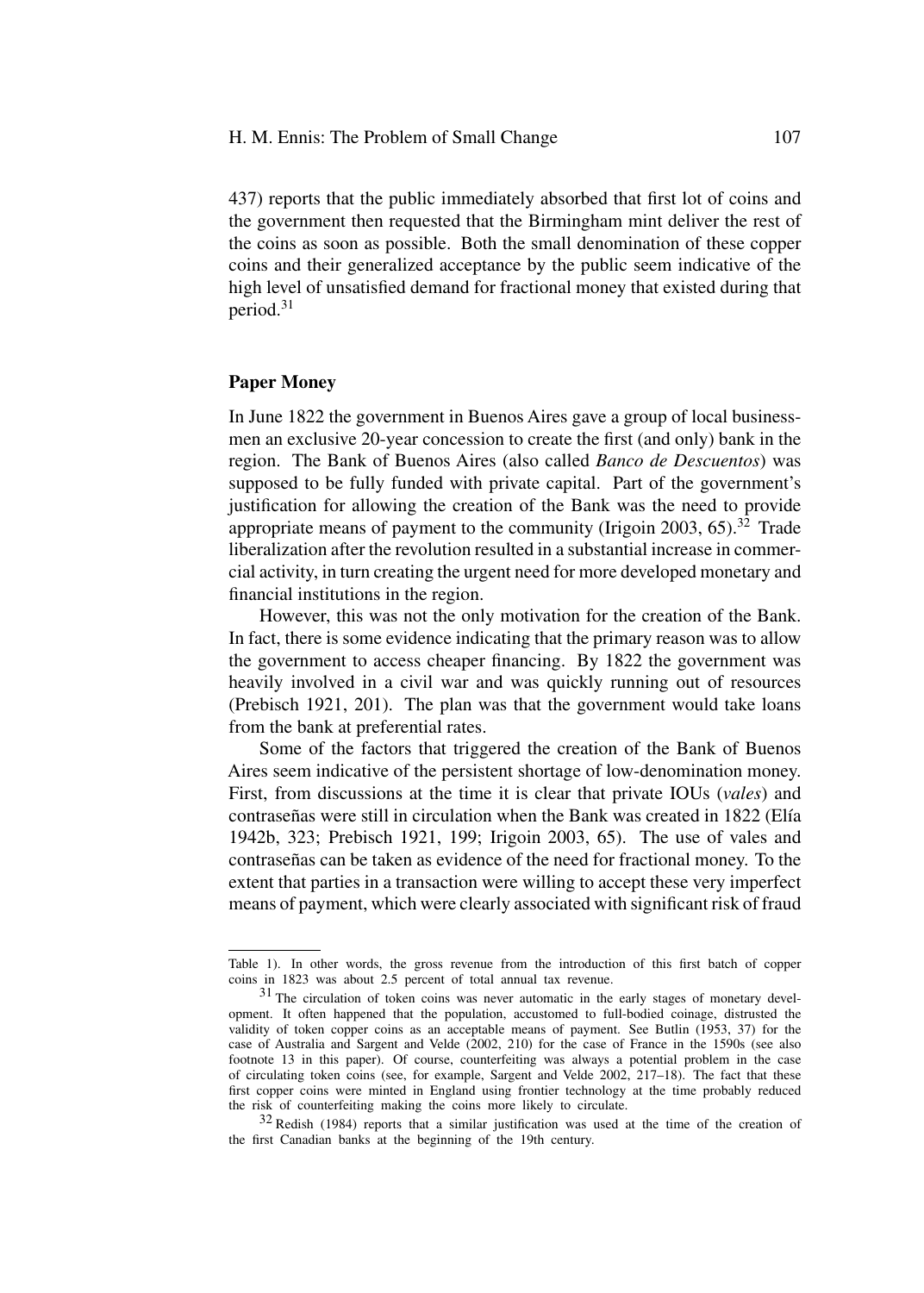and counterfeiting, it must be the case that no better payment methods were available (Prebisch 1921, 199).

Second, while initially the Bank of Buenos Aires was only allowed to issue notes in denominations no lower than 20 hard pesos, in mid-1823 the government agreed to authorize the Bank to start issuing lower-denomination bills. These bills came to replace some Treasury notes of similar denomination that the Ministry of Finance had introduced only months before. The Bank issued bills of one, three, and five hard pesos, convertible to gold and silver coins upon presentation at the Bank's window (Elía 1942b, 326). While these denominations were not, by any means, the lowest of the prevailing structure, they were commonly used in domestic transactions. Also, they were probably considered the natural intermediate step in the move toward lower denominations.

During the first two years of its existence, the Bank issued convertible money notes well in excess of its reserves of gold and silver that resulted in a confidence crisis in 1825. Early in 1826, the Bank was taken over by the government and its money notes were declared inconvertible. The notes stayed in circulation but only based upon government fiat. The perceived insufficiency of means of payment prevailing in the region was then replaced by excessive printing of inconvertible paper money. A regime of high inflation followed, which lasted for many decades.<sup>33</sup>

# **3. FINAL REMARKS**

In this article I reviewed evidence that suggests that shortages of small change were a problem in the economy of the Rio de la Plata area during the colonial period and the first two decades after independence. Evidence of this sort is already available for several other regions around the world. It is interesting

<sup>33</sup> After 1825 the authorities in both Bolivia and Buenos Aires started a period of sustained monetary expansion and inflation (Irigoin 2003, 60). In Bolivia, the minting and systematic debasement of silver coins (*moneda feble*) was the main fiscal instrument of the new government. These coins circulated also in the northwest regions of Argentina. In Buenos Aires, the government printed large amounts of inconvertible paper money to finance increasing fiscal deficits. The paper peso depreciated around 200 percent during 1826 and continued depreciating in the following years. For a detailed discussion of the monetary history of Argentina during this period, see Irigoin (2003), Bordo and Végh (2002), and Irigoin (2000). In general, the paper money from Buenos Aires did not circulate in the provinces. In the interior of the country, several provincial governments attempted to issue their own paper money but faced substantial problems in inducing its circulation, as the general population deeply mistrusted the viability of fiat money. In 1826 the province of Corrientes issued 3,000 hard pesos in low-denomination notes, but acceptance was limited and the experiment became a complete failure (Irigoin 2003, 67). Sometimes the government introduced extreme legislation to try to encourage the circulation of the money notes. For example, in 1840 the provincial authority in Tucumán instituted the death penalty for those not accepting in exchange the paper money printed by the Northern League, a coalition of northwestern provinces (Halperín Donghi 1979, 91).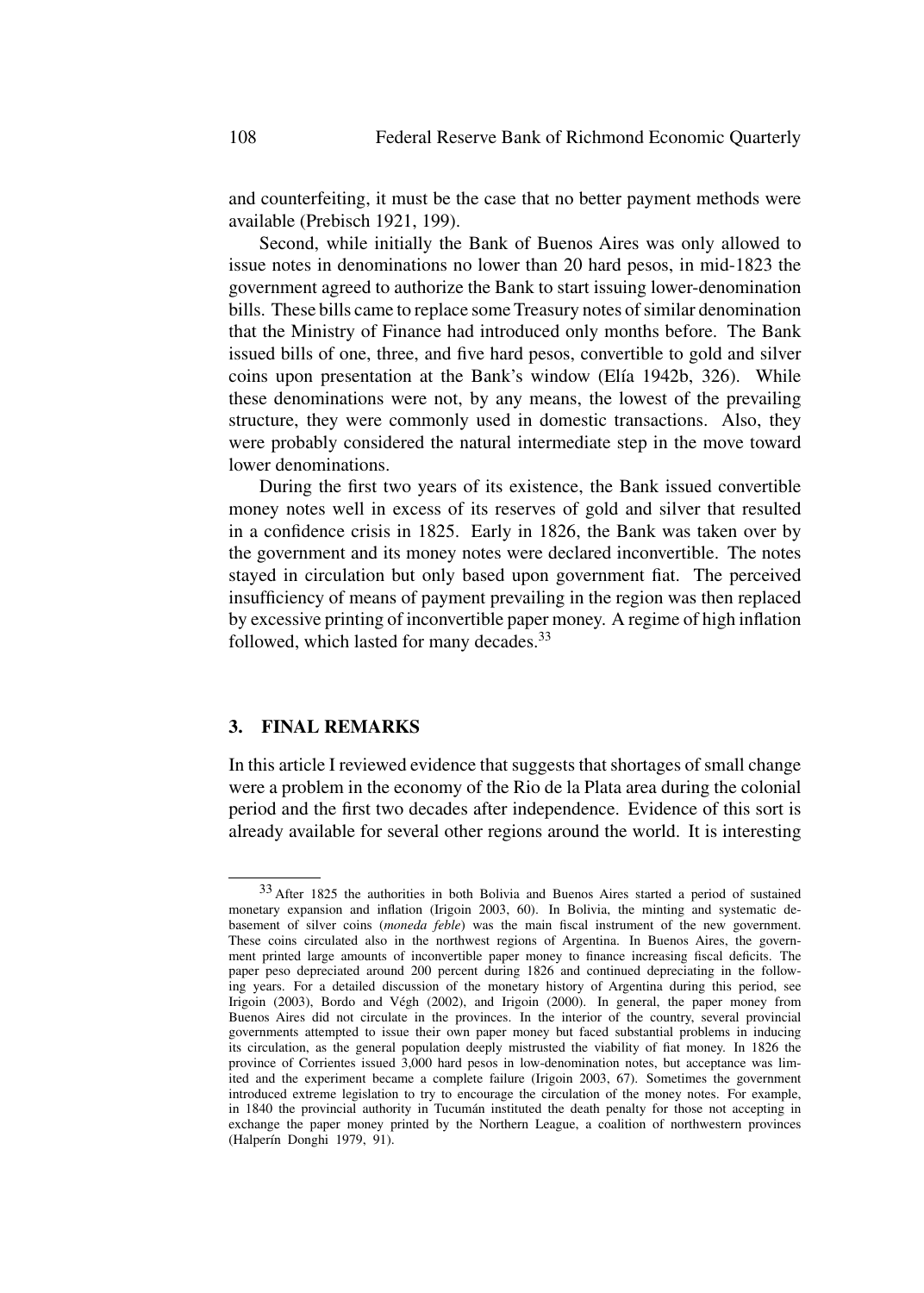#### H. M. Ennis: The Problem of Small Change 109

to verify that a similar monetary phenomenon took place in Argentina during the early stages of its political and economic development.

Several features made the evidence presented here especially interesting. First, while most of the European evidence comes from economies where free minting was in place, in Argentina during the late colonial period the supply of coins was under the direct control of the Spanish Crown. Minting policies, then, were not uniquely directed to improve the smooth functioning of the monetary economy in the colonies. Spain was the main provider of highquality silver coins to the rest of Europe during that time. For this reason, a major motivation for the Crown's policies was to maintain an international reputation of high quality for Spanish coins. These competing objectives probably increased the chances of misalignments between demand and supply of denominations.

Second, the evidence clearly illustrates the interaction between money and credit during the early stages of monetary development. To bypass the problem of small change, agents in the economy developed rudimentary credit arrangements that allowed them to trade with one another. Two schemes were prevalent. In one scheme, the buyer would extend credit to the seller through the use of contraseñas; in the other, the seller would grant credit to the buyers by allowing them to accumulate a debit in a temporary account. It is a general principle in monetary economics that money and credit act as close substitutes. In general, however, the emphasis has been on explaining how monetary exchange increases the trading possibilities in an economy where credit is not always feasible (as in Kiyotaki and Wright 1993). The evidence presented here highlights the reciprocal fact that when the convenience of monetary exchange is undermined by, in this case, the lack of small change, agents turn to imperfect credit arrangements to carry out their economic transactions. (See Jin and Temzelides [2004] and Cuadras-Morató [2005] for a formal discussion of some of these issues.)

Finally, it was interesting to see the newly created government confronting all the basic economic issues involved in the provision of small change when deciding to introduce copper coins. On one hand, effective fractional coins needed to be of relatively high quality to avoid counterfeiting. On the other hand, high-quality, low-denomination coins were very costly to produce. The government realized that only a large scale of production could lower the unitary cost of production to an acceptable level. The lack of sufficient mineral input delayed production of copper coins for several years. In the end, the government resorted to importing the coins from England, an international producer of coins for which scale of production was obviously not an issue.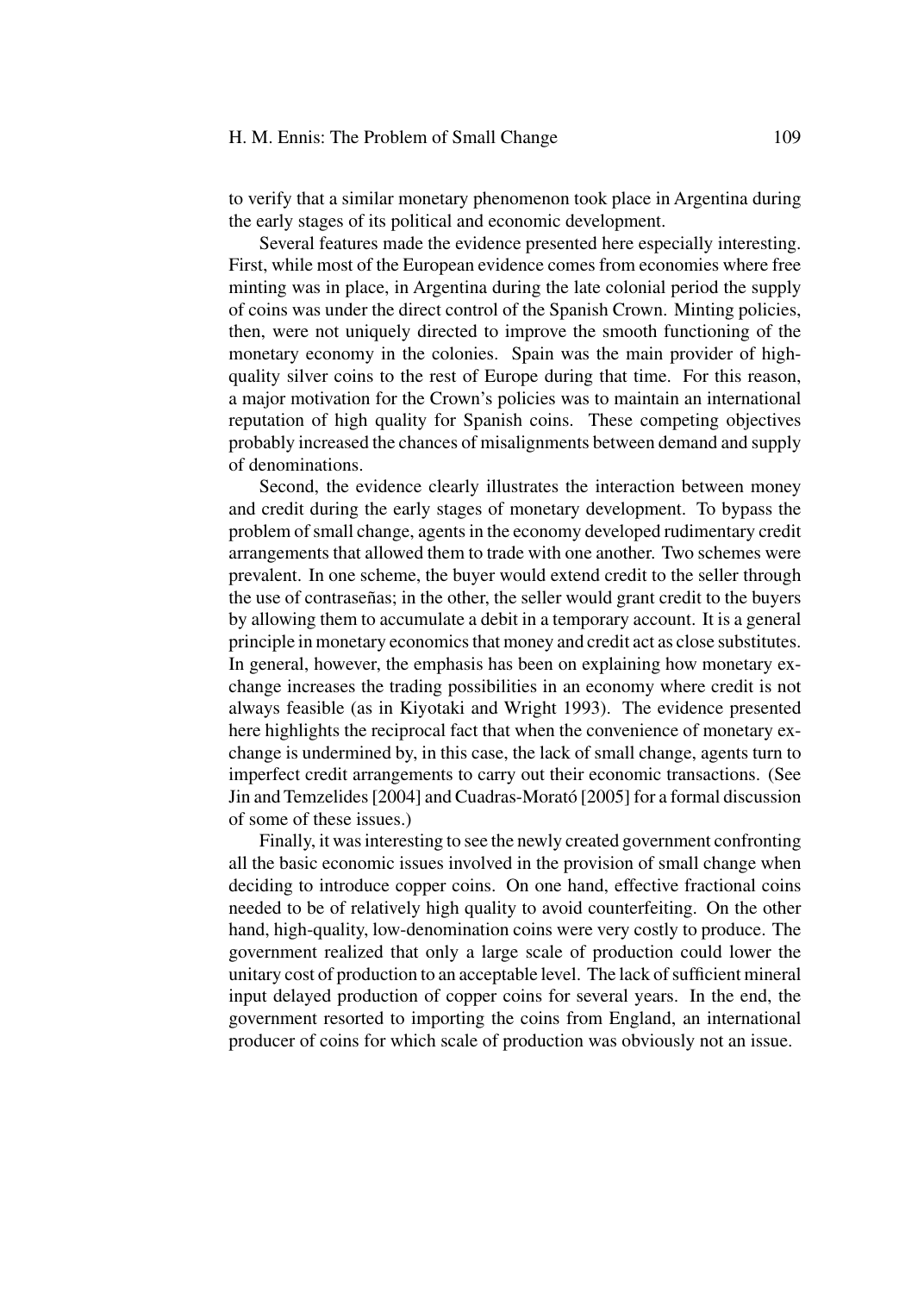# **REFERENCES**

- Amaral, Samuel. 1987. "Rural Production and Labour in Late Colonial Buenos Aires." *Journal of Latin American Studies* 19 (2): 235–78.
- Bonura, Elena. 1992. "Aproximaciones al Estudio del Problema Monetario de las Provincias del Rio de la Plata, 1810–1820." *Historiograf´ıa Rioplatense* 4: 39–84.
- Bordo, Michael D., and Carlos A. Végh. 2002. "What If Alexander Hamilton Had Been Argentinean? A Comparison of the Early Monetary Experiences of Argentina and the United States." *Journal of Monetary Economics* 49: 459–94.
- Butlin, Sydney James. 1953. *Foundations of the Australian Monetary System 1788–1851*. Melbourne University Press: Victoria.
- Cortés Conde, Roberto, and George McCandless. 2001. "Argentina: From Colony to Nation: Fiscal and Monetary Experience of the Eighteen and Nineteenth Centuries." In *Transferring Wealth and Power from the Old to the New World*, ed. Michael D. Bordo and R. Cortés Conde. Cambridge University Press: 378–413.
- Cuadras-Morató, Xavier. 2005. "Circulation of Private Notes During a Currency Shortage." Mimeo, Universitat Pompeu Fabra.
- Dargent Chamot, Eduardo. 2005. *Las Casas de Moneda Espa˜nolas en Am´erica del Sur*. Available at http://www.tesorillo.com (accessed on March 30, 2006).
- Elía, Oscar Horacio. 1942a. "Evolución de la Moneda en la República Argentina: Desde sus Origenes hasta 1822." *Revista de Ciencias Econ´omicas* (April): 415–37.
	- . 1942b. "Nuestro Primer Banco." *Revista de Ciencias Econ´omicas* (May): 323–30.
- Halperín Donghi, Tulio. 1972. *Revolución y Guerra: Formación de una Elite Dirigente en la Argentina Criolla*. Siglo Veintiuno Editores: Buenos Aires.
- Hamilton, Earl J. 1944. "Monetary Problems in Spain and Spanish America. 1751–1800." *Journal of Economic History* 4 (1): 21–48.
- Hanson, John R. II. 1979. "Money in the Colonial American Economy: An Extension." *Economic Inquiry* 17 (April): 281–86.
- Irigoin, María Alejandra. 2000. "Inconvertible Paper Money, Inflation, and Economic Performance in Early Nineteenth Century Argentina." *Journal of Latin American Studies* 32: 333–59.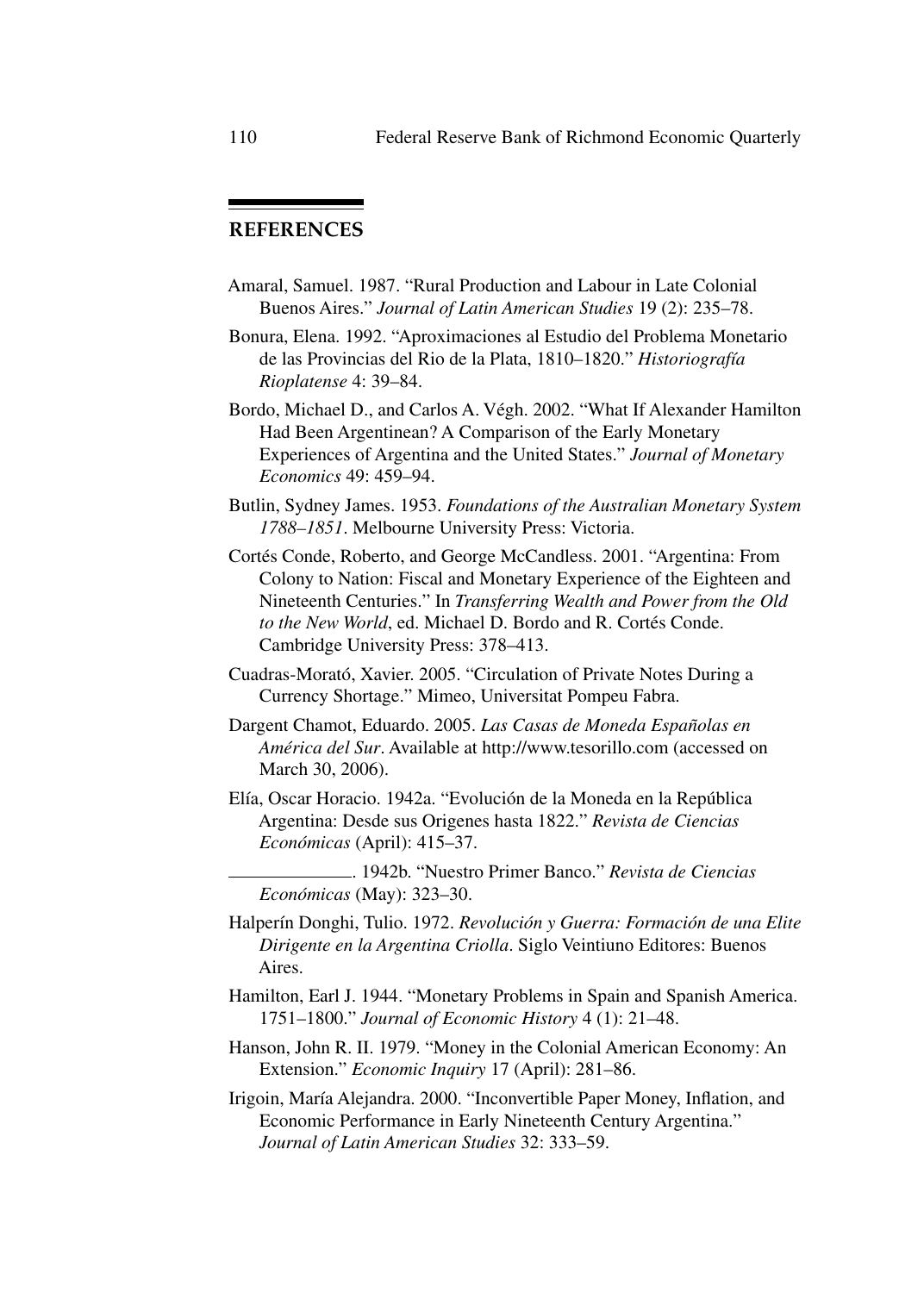.. 2003. "La Fabricación de Moneda en Buenos Aires y Potosí y la Transformación de la Economía Colonial en el Rio de la Plata (1820 y 1860)." In *La Desintegración de la Economía Colonial*, ed. María A. Irigoin and Roberto Schmit. Editorial Biblos, Buenos Aires: 57–91.

- Jin, Yi, and Ted Temzelides. 2004. "On the Local Interaction of Money and Credit." *Review of Economic Dynamics* 7: 143–56.
- Kiyotaki, Nobuhiro, and Randall Wright. 1989. "On Money as a Medium of Exchange." *Journal of Political Economy* 97 (June): 927–54.
	- . 1993. "A Search-Theoretic Approach to Monetary Economics." *American Economic Review* 83 (March): 63–77.
- Lee, Manjong, Neil Wallace, and Tao Zhu. 2005. "Modeling Denomination Structures." *Econometrica* 73 (May): 949–60.
- Prebisch, Raúl. 1921. "Anotaciones Sobre Nuestro Medio Circulante." *Revista de Ciencias Econ´omicas* (October): 190–205.
- Redish, Angela. 1984. "Why Was Specie Scarce in Colonial Economies? An Analysis of the Canadian Currency, 1796–1830." *Journal of Economic History* 44 (3): 713–28.
- Rolnick, Arthur J., and Warren E. Weber. 2003. Book Review. *Journal of Political Economy* 111 (2): 459–63.
- Romano, Ruggiero. 1998. Moneda, Seudomonedas y Circulación Monetaria en las Economías de México. Fondo de Cultura Económica: Mexico.
- Sargent, Thomas J., and François Velde. 1999. "The Big Problem of Small Change." *Journal of Money, Credit and Banking* 31 (May): 137–61.

. 2002. *The Big Problem of Small Change*. Princeton, N.J.: Princeton University Press.

- Schmit, Roberto. 2003. "Enlaces Conflictivos: Comercio, Fiscalidad y Medios de Pago en Entre Ríos durante la Primera Mitad del Siglo XIX." In *La Desintegración de la Economía Colonial*, ed. María A. Irigoin and Roberto Schmit. Editorial Biblos: Buenos Aires: 251–76.
- Supple, Barry E. 1957. "Currency and Commerce in the Early Seventeenth Century." *Economic History Review*, New Series 10 (2): 239–55.
- Tandeter, Enrique. 1992. *Coacción y Mercado*. Sudamericana: Buenos Aires.
- Wallace, Neil. 2003. "Modeling Small Change: A Review Article." *Journal of Monetary Economics* 50 (6): 1391–1401.

, and Ruilin Zhou. 1997. "A Model of a Currency Shortage." *Journal of Monetary Economics* 40 (3): 555–72.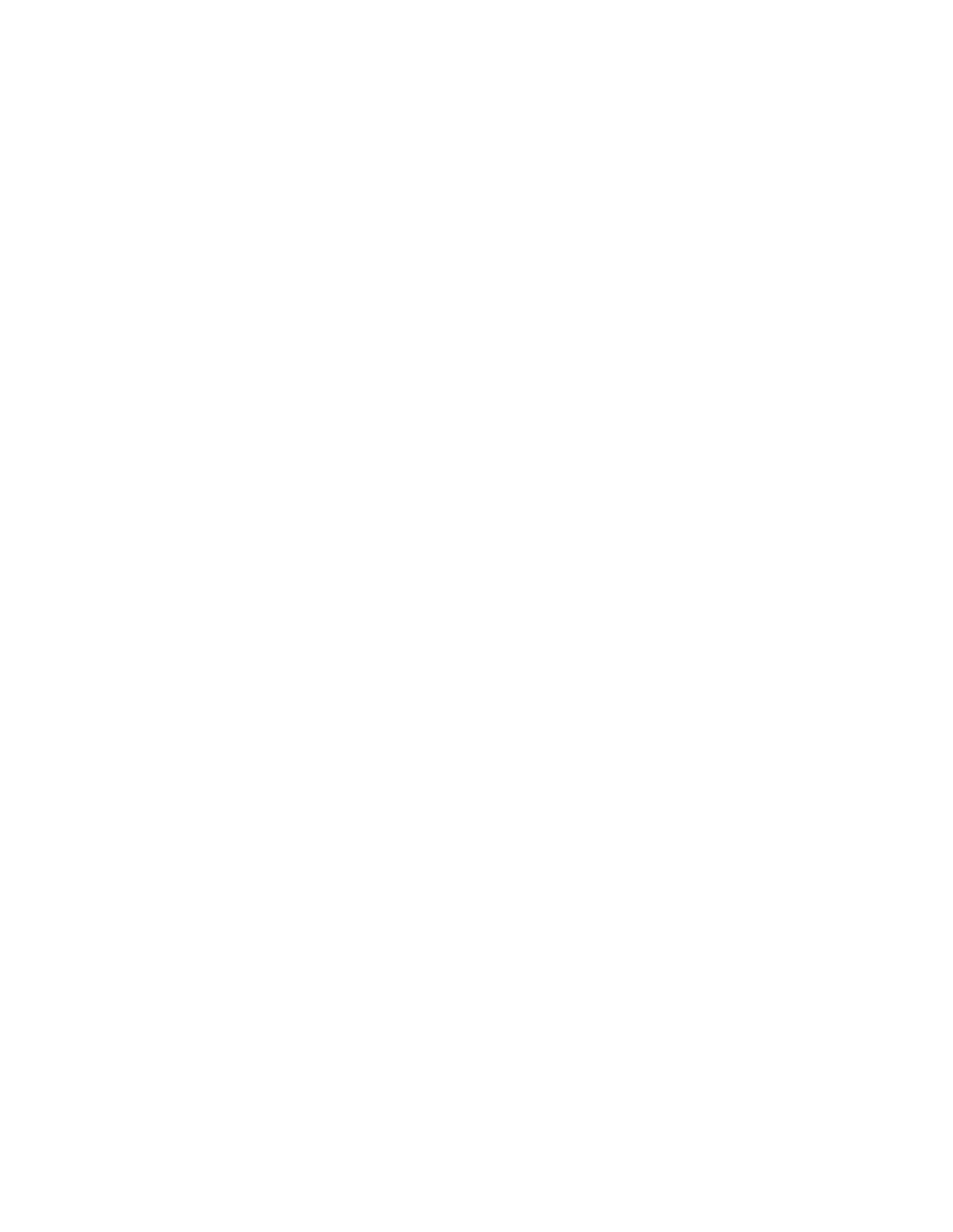# Implementation of Optimal Monetary Policy

Michael Dotsey and Andreas Hornstein

Recently the study of optimal monetary policy has shifted from an analysis of the welfare effects of simple parametric policy rules to the solution of optimal planning problems. Both approaches evaluate the welfare effects analysis of the welfare effects of simple parametric policy rules to the solution of optimal planning problems. Both approaches evaluate the welfare effects of monetary policy in an explicit monetary model of the economy, but they differ in the scope of analysis. The first approach is more restrictive in that it finds the optimal policy within a class of prespecified policy rules for the monetary policy instrument. On the other hand, the second approach finds the optimal monetary policy among all allocations that are consistent with a competitive equilibrium in the monetary economy. Since monetary policy, in general, does not choose the economy's allocation but implements policy through a rule for the policy instruments, it is natural to ask whether the policy rule implied by the solution to the planning problem implements the optimal planning allocation. In most work on optimal planning problems, it is indeed taken for granted that the solution of the planning problem can be implemented through some policy rule for the monetary policy instrument but, as we show in this article, this need not always be the case.

There is a vast literature on optimal monetary policy that studies the solution to planning problems. The environments examined are diverse, ranging from models in which there are no private sector distortions other than an inflation tax to models where economies are subject to various types of nominal rigidities. The policymaker is assumed to choose among all the allocations that are consistent with a market equilibrium in the given environment. In addition, different assumptions are made as to whether a policymaker can or cannot commit to his future choices. Under a full-commitment policy, we as-

Michael Dotsey is with the Federal Reserve Bank of Philadelphia. Andreas Hornstein is with the Federal Reserve Bank of Richmond. The authors thank Andrew Foerster, John Weinberg, and Alexander Wolman for useful comments. The views expressed in this article are those of the authors and not necessarily those of the Federal Reserve Bank of Richmond or the Federal Reserve System.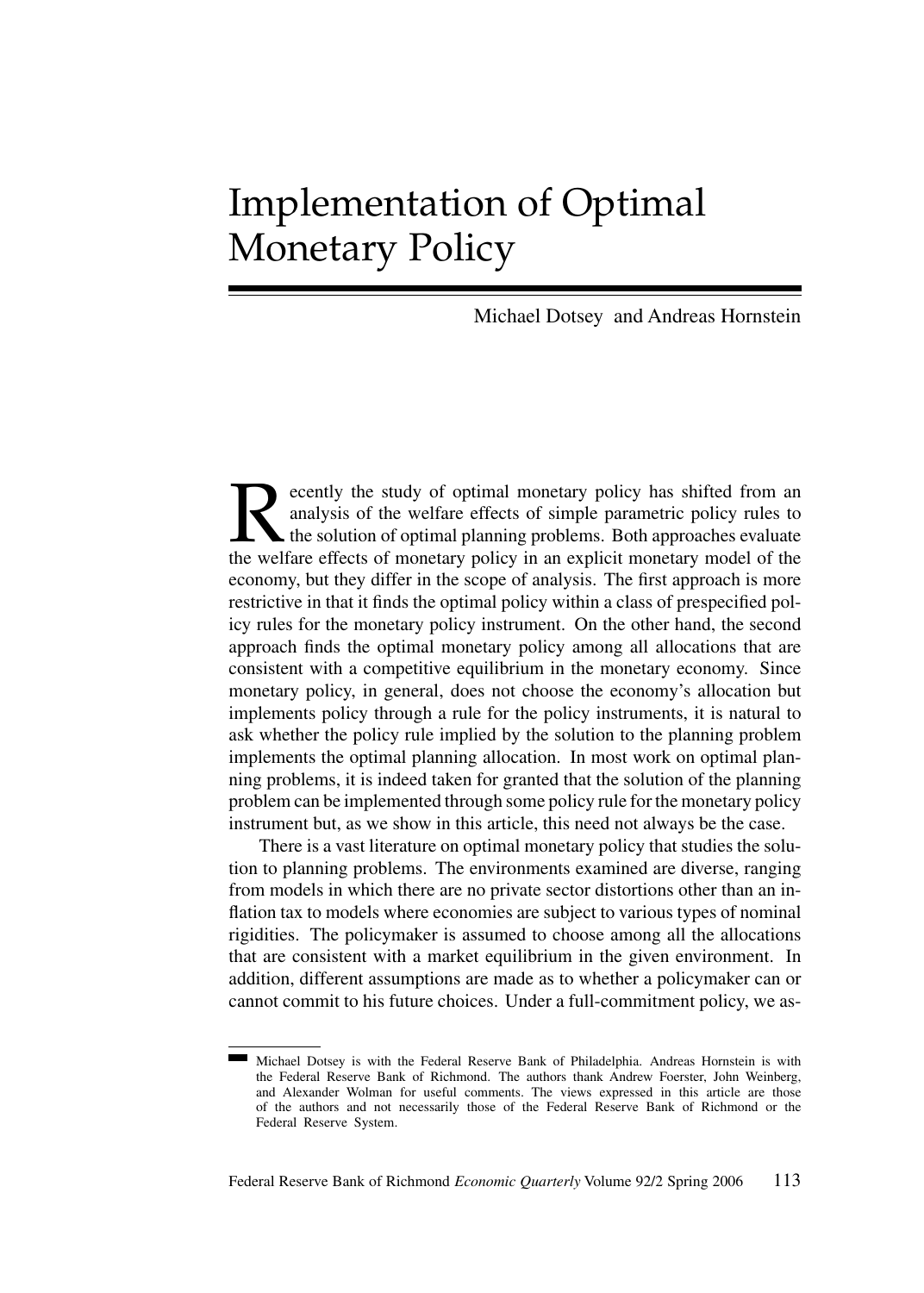sume that the policymaker chooses all current and future actions in an initial period. Alternatively, under time consistency we assume that in every period a policymaker chooses the optimal action, taking past outcomes as given. For either specification, the solution to the planning problem specifies a rule that determines the allocation, and part of the allocation is the setting of the policy instrument.

The question is whether the policy rule implied by the solution to the planning problem (or a variation thereof) can implement the optimal allocation for the planning problem. Specifically, how would the competitive economy behave if the monetary authority simply announced the policy rule implied by the solution to the planning problem? In particular, conditional on the policy rule, will there be a unique competitive equilibrium?

Giannoni and Woodford (2002a, 2002b) discuss the implementability of optimal policy for local approximations of the planning problem with full commitment. This starts with a log-linear approximation around the steady state of the solution to the full-commitment problem. Within the approximation framework, implementability of the optimal policy rule is equivalent to the existence and uniqueness of rational expectations equilibria in linear models. As such, implementability is concerned with "dynamic" uniqueness, that is, the existence of a unique stochastic process that characterizes the competitive equilibrium.

King and Wolman (2004) discuss the implementation of Markov-perfect policy rules for time-consistent solutions to the planning problem. King and Wolman (2004) show that Markov-perfect policies with an optimal nominal money stock instrument can imply equilibrium indeterminacy at two levels. First, it can imply multiple steady states. Second, around each steady state it can imply static price level indeterminacy, that is, conditional on future outcomes there can be multiple current equilibrium prices.

In this article, we review implementability of both the optimal full-commitment and time-consistent Markov-perfect monetary policies when the policymaker uses a nominal money stock instrument. We study optimal policy in a simple New Keynesian economic model as described in Wolman (2001) and King andWolman (2004). We first characterize the solution to a linearized version of the first-order conditions (FOCs) of the planning problems. We show that optimal monetary policy locally implements the planning allocation for the full-commitment and the Markov-perfect case. We then study whether the policy rules implement the planning allocations globally. We review King and Wolman's (2004) argument that the Markov-perfect policy rule cannot implement the planning allocation. Finally, we provide a partial argument that the full-commitment policy rule globally implements the planning allocation.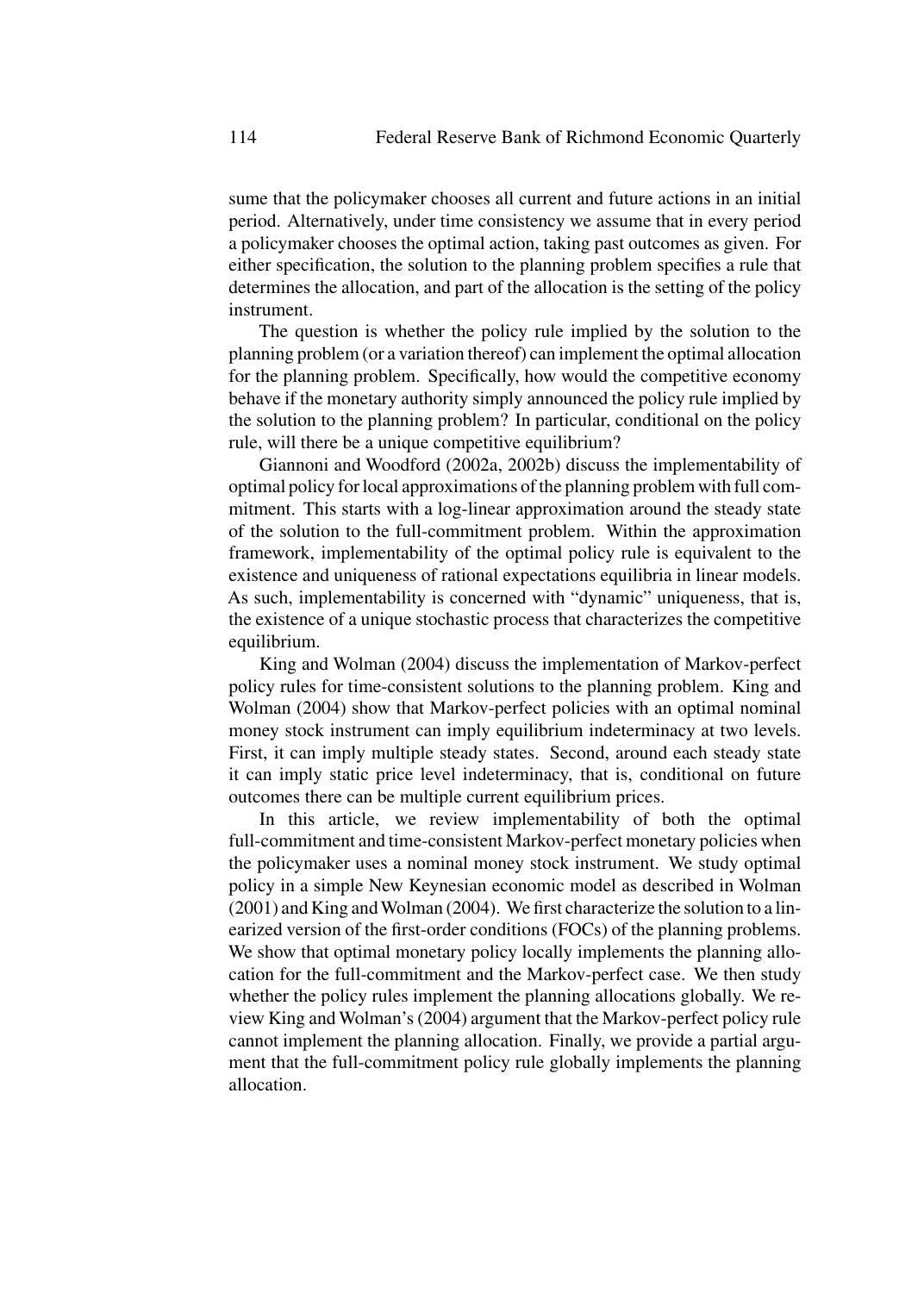# **1. A SIMPLE ECONOMY WITH STICKY PRICES**

We investigate the question of the implementability of optimal monetary policy within the confines of a simple New Keynesian economic model. The model contains an infinitely lived representative household with preferences over consumption and leisure. The consumption good is produced using a constantreturns-to-scale technology with a continuum of differentiated intermediate goods. Each intermediate good is produced by a monopolistically competitive firm with labor as the only input. Intermediate goods firms set the nominal price for their products for two periods, and an equal share of intermediate firms adjust their nominal price in any period. We describe a symmetric equilibrium for the economy, and we characterize the two distortions that make the equilibrium allocation suboptimal relative to the Pareto-optimal allocation.

#### **The Representative Household**

The representative household's utility is a function of consumption,  $c_t$ , and the fraction of time spent working,  $n_t$ ,

$$
E_0 \sum_{t=0}^{\infty} \beta^t \left[ \ln c_t - \chi n_t \right], \tag{1}
$$

where  $\chi \ge 0$ , and  $0 < \beta < 1$ . The household's period budget constraint is

$$
P_{t}c_{t} + B_{t+1} + M_{t} \le W_{t}n_{t} + R_{t-1}B_{t} + M_{t-1} + D_{t} + T_{t}, \qquad (2)
$$

where  $P_t(W_t)$  is the money price of consumption (labor),  $B_{t+1}(M_{t+1})$  are the end-of-period holdings of nominal bonds (money),  $R_{t-1}$  is the gross nominal interest rate on bonds,  $T_t$  are lump-sum transfers, and  $D_t$  is profit income from firms owned by the representative household. The household is assumed to hold money in order to pay for consumption purchases

$$
M_t = P_t c_t. \tag{3}
$$

We will use the term "real" to denote nominal variables deflated by the price of consumption goods, and we use lower-case letters to denote real variables. For example, real balances are  $m \equiv M/P$ .

The FOCs of the representative household's problem are

$$
\chi = w_t/c_t, \text{ and } (4)
$$

$$
1 = \beta E_t \left[ \frac{c_t}{c_{t+1}} \cdot \frac{R_t}{P_{t+1}/P_t} \right]. \tag{5}
$$

Equation (4) states that the marginal utility derived from the real wage equals the marginal disutility from work. Equation (5) is the Euler equation, which states that if the real rate of return increases, then the household increases future consumption relative to today's consumption.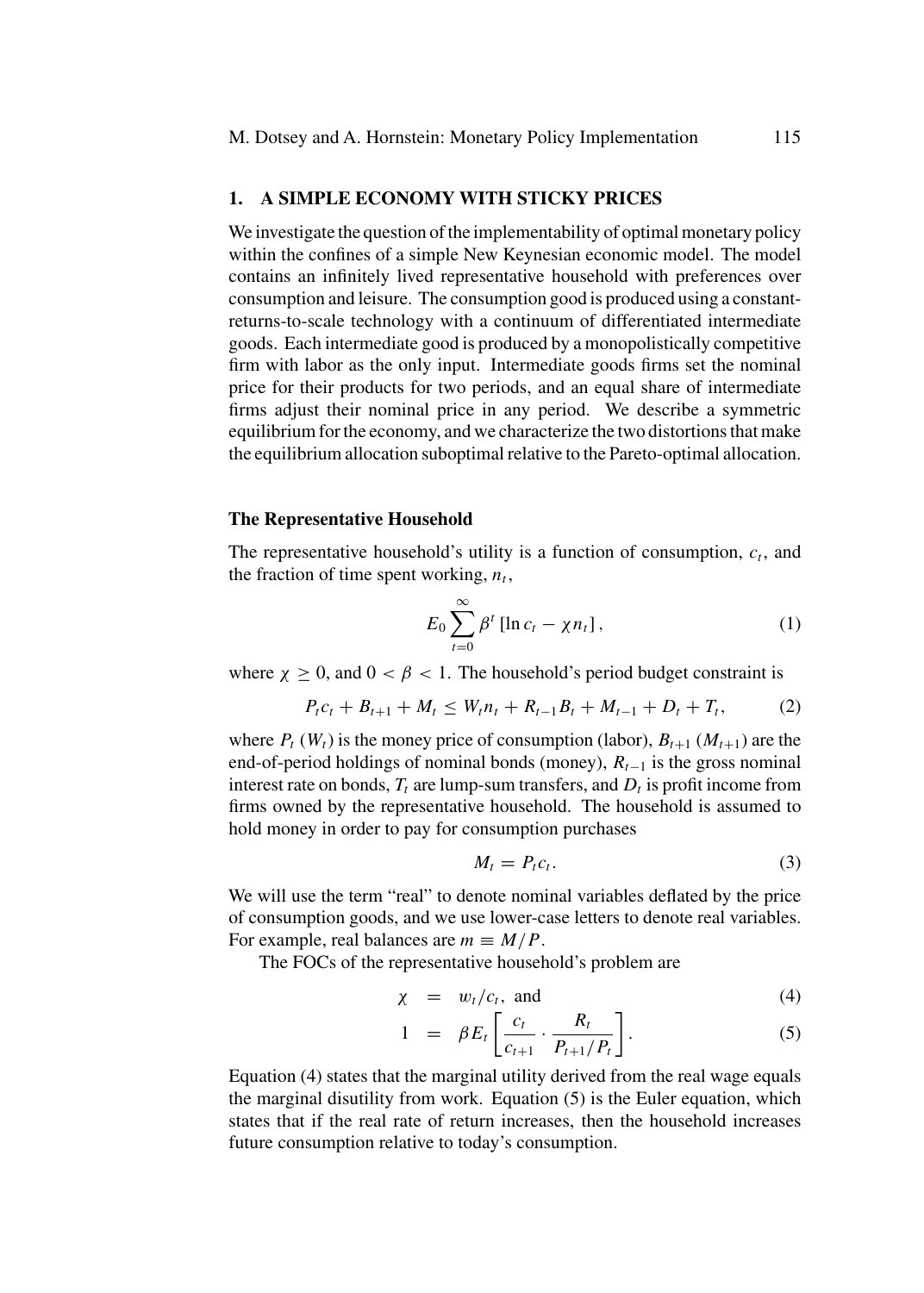# **Firms**

The consumption good is produced using a continuum of differentiated intermediate goods as inputs to a constant-returns-to-scale technology. Producers of the consumption good behave competitively in their markets. There is a measure one of intermediate goods, indexed  $j \in [0, 1]$ . Production of the consumption good c as a function of intermediate goods,  $y(i)$ , used is

$$
c_t = \left[\int_0^1 y_t(j)^{(\varepsilon - 1)/\varepsilon} dj\right]^{\varepsilon/(\varepsilon - 1)},\tag{6}
$$

where  $\varepsilon > 1$ . Given nominal prices,  $P(j)$ , for the intermediate goods, the nominal unit cost and price of the consumption good is

$$
P_t = \left[ \int_0^1 P_t(j)^{1-\varepsilon} dj \right]^{1/(1-\varepsilon)}.
$$
 (7)

For a given level of production, the cost-minimizing demand for intermediate good *j* depends on the good's relative price,  $p(j) \equiv P(j)/P$ ,

$$
y_t(j) = p_t(j)^{-\varepsilon} c_t.
$$
 (8)

Each intermediate good is produced by a single firm, and  $j$  indexes both the firm and good. Firm *j* produces  $y(j)$  units of its good using a constantreturns technology with labor as the only input,

$$
y_t(j) = \xi_t n_t(j), \tag{9}
$$

and  $\xi_t$  is a positive iid productivity shock with mean one. Each firm behaves competitively in the labor market and takes wages as given. Real marginal cost in terms of consumption goods is

$$
\psi_t = w_t / \xi_t. \tag{10}
$$

Since each intermediate good is unique, intermediate goods producers have some monopoly power, and they face downward sloping demand curves, (8). Intermediate goods producers set their nominal price for two periods, and they maximize the discounted expected present value of current and future profits:

$$
\max_{P_t(j)} \left( \frac{P_t(j)}{P_t} - \psi_t \right) y_t(j) + \beta E_t \left[ \frac{c_t}{c_{t+1}} \cdot \left( \frac{P_t(j)}{P_{t+1}} - \psi_{t+1} \right) y_{t+1}(j) \right]. (11)
$$

Since the firm is owned by the representative household, the household's intertemporal marginal rate of substitution is used to discount future profits. Using the definition of the firm's demand function, (8), the first-order condition for profit maximization can be written as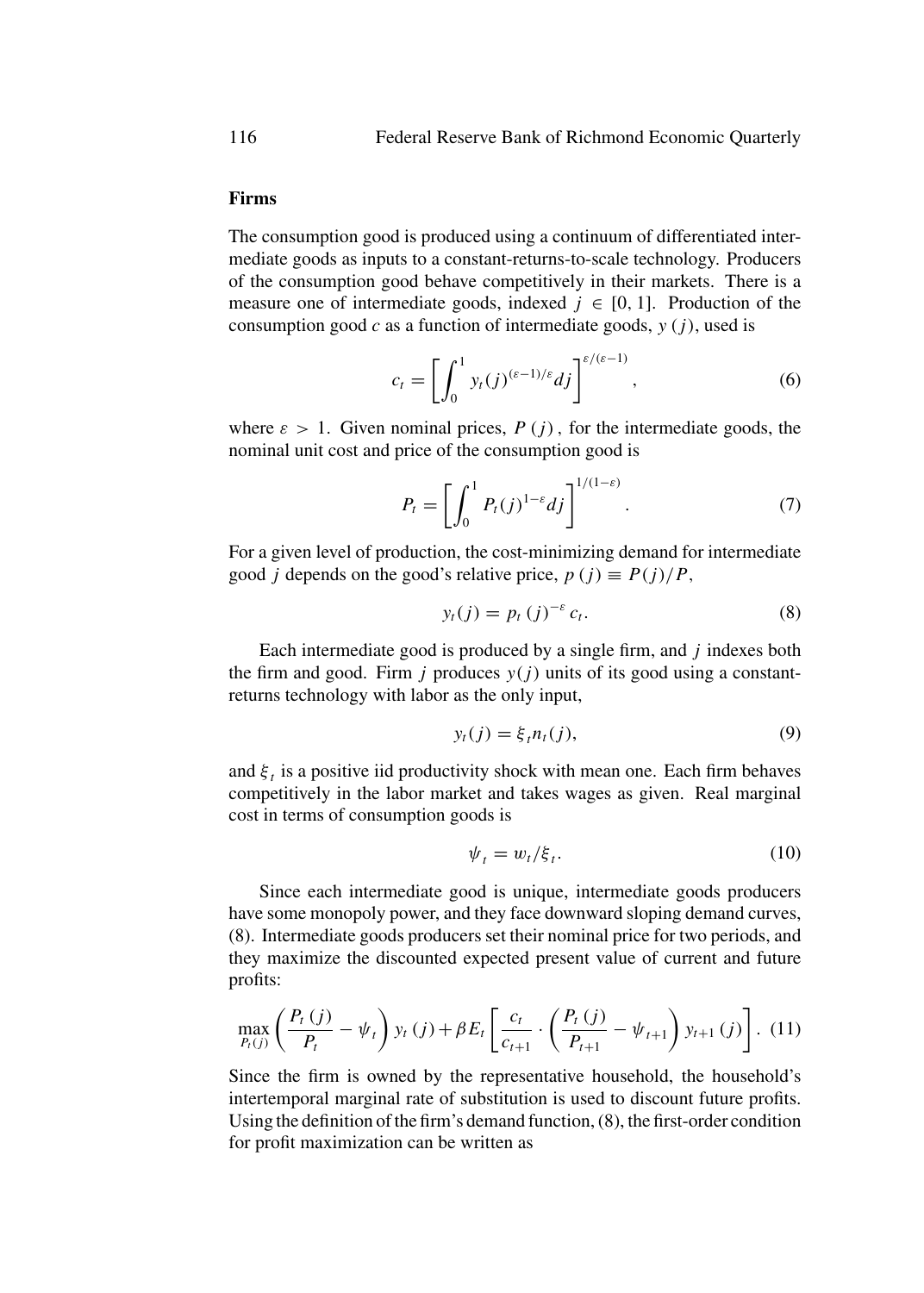M. Dotsey and A. Hornstein: Monetary Policy Implementation 117

$$
0 = \left(\frac{P_t(j)}{P_t}\right)^{1-\varepsilon} \left(1 - \mu \frac{\psi_t}{P_t(j)/P_t}\right) + \beta E_t \left[\left(\frac{P_t(j)}{P_{t+1}}\right)^{1-\varepsilon} \left(1 - \mu \frac{\psi_{t+1}}{P_t(j)/P_{t+1}}\right)\right],
$$
\n(12)

with  $\mu = \varepsilon / (\varepsilon - 1)$ .

# **A Symmetric Equilibrium**

We will assume a symmetric equilibrium, that is, all firms who face the same constraints behave the same. Each period, half of all firms have the option to adjust their nominal price. This means that in every period there will be two firm types: the firms who adjust their nominal price in the current period, type 0 firms with relative price  $p_0$ , and the firms who adjusted their price in the last period, type 1 firms with current relative price  $p_1$ .

Conditional on a description of monetary policy, the equilibrium of the economy is completely described by the sequence of marginal cost, relative prices, inflation rates, nominal interest rates, aggregate output, and real balances { $\psi_t$ ,  $p_{0,t}$ ,  $p_{1,t}$ ,  $\pi_t$ ,  $R_t$ ,  $c_t$ ,  $m_t$ } such that (3), and

$$
\psi_t = \chi c_t / \xi_t, \tag{13}
$$

$$
1 = \frac{1}{2} \left[ p_{0,t}^{1-\varepsilon} + p_{1,t}^{1-\varepsilon} \right], \tag{14}
$$

$$
0 = p_{0,t}^{1-\varepsilon} \left( 1 - \mu \frac{\psi_t}{p_{0,t}} \right) + \beta E_t \left[ p_{1,t+1}^{1-\varepsilon} \left( 1 - \mu \frac{\psi_{t+1}}{p_{1,t+1}} \right) \right], \quad (15)
$$

$$
\pi_{t+1} = \frac{p_{0,t}}{p_{1,t+1}}, \text{ and } (16)
$$

$$
1 = \beta E_t \left[ \frac{c_t}{c_{t+1}} \cdot \frac{R_t}{\pi_{t+1}} \right]. \tag{17}
$$

Equation (13) uses the optimal labor supply condition (4) in the definition of marginal cost  $(10)$ . Equation  $(14)$  is the price index equation  $(7)$  and equation (15) is the profit maximization condition (12) for the two firm types. Equation (16) just restates how next period's preset relative price  $p_{1,t+1}$  is related to the relative price that is set in the current period,  $p_{0,t}$ , through the inflation rate  $\pi_{t+1}$ . Finally, equation (17) is the household's Euler equation, (5).

# **Distortions**

Allocations in this economy are not Pareto-optimal because of two distortions. The first distortion results from the monopolistically competitive structure of intermediate goods productions: the price of an intermediate good is not equal to its marginal cost. The average markup in the economy is the inverse of the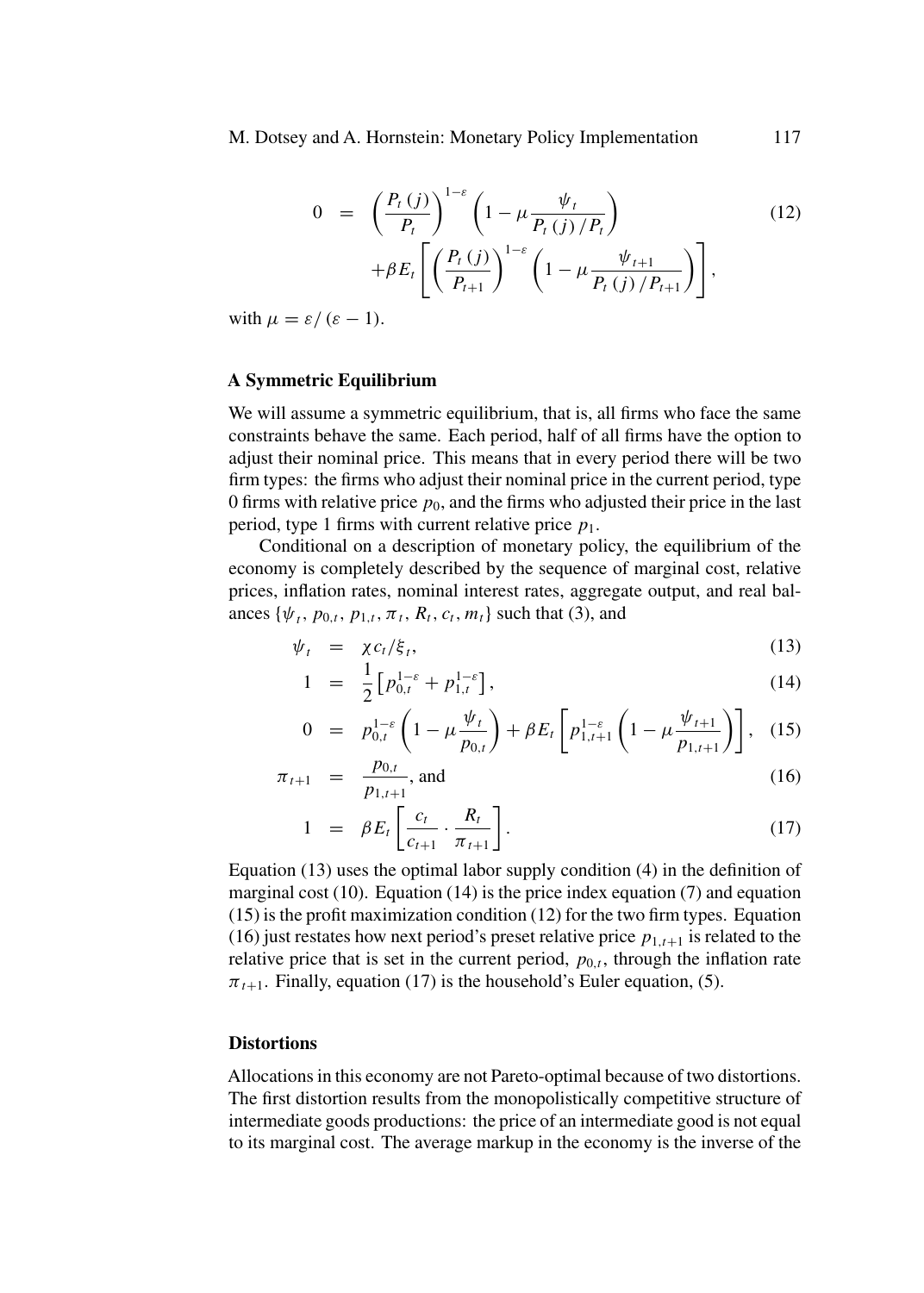real wage,  $P_t/W_t$ , that is, according to equation (10), the inverse marginal cost,  $1/\left(\xi_t\psi_t\right)$ . The second distortion reflects inefficient production when relative prices are different from one. Using the expressions for the production of final goods and the demand functions for intermediate goods, (6) and (8), we can obtain the total demand for labor as a function of relative prices and aggregate output. Solving aggregate labor demand for aggregate output, we obtain an "aggregate" production function

$$
d_t c_t = \xi_t n_t \text{ with } d_t \equiv (1/2) \left( p_{0,t}^{-\varepsilon} + p_{1,t}^{-\varepsilon} \right). \tag{18}
$$

Given the symmetric production structure, equations (6) and (9), efficient production requires that equal quantities of each intermediate good are produced. Allocational efficiency is reflected in the term  $d_t \geq 1$ . The allocation is efficient if  $p_{0,t} = p_{1,t} = d_t = 1$ .

For the following analysis of optimal policy, it is useful to rewrite the household's period utility from the equilibrium allocation as a "reduced form" utility function of the markup and efficiency distortion. Combining expression (13) for equilibrium consumption as a function of marginal cost and productivity with the characterization of the aggregate production function (18) yields equilibrium work effort

$$
n_t = d_t \psi_t / \chi. \tag{19}
$$

We can substitute expressions (13) and (19) for consumption and work effort in the household's utility function and obtain the reduced form utility function

$$
E_0 \sum_{t=0}^{\infty} \beta^t \left[ \ln \left( \psi_t \right) - d_t \psi_t \right], \tag{20}
$$

after dropping any constant or additive exogenous terms.

#### **2. MONETARY POLICY**

Since the allocation of the above-described monopolistically competitive equilibrium with sticky prices is suboptimal, there is the potential for welfareimproving policy interventions. In view of the role of nominal rigidities, we want to characterize optimal monetary policy. In particular, we want to know how optimal monetary policy can be implemented given some choice of policy instrument. We examine the implications of choosing the nominal money stock as the policy instrument. This is the policy instrument considered in King and Wolman (2004), where they assume that the policymaker chooses a sequence for the nominal money stock  $\{M_t\}$ . Alternatively the policymaker could select the nominal interest rate,  $R_t$ , as the policy instrument. The choice of policy instrument can be crucial for questions of the implementability of optimal monetary policy, and we will get back to this issue in the conclusion.

For the analysis of the monetary policy planning problem, it is convenient to define monetary policy in terms of the money stock normalized relative to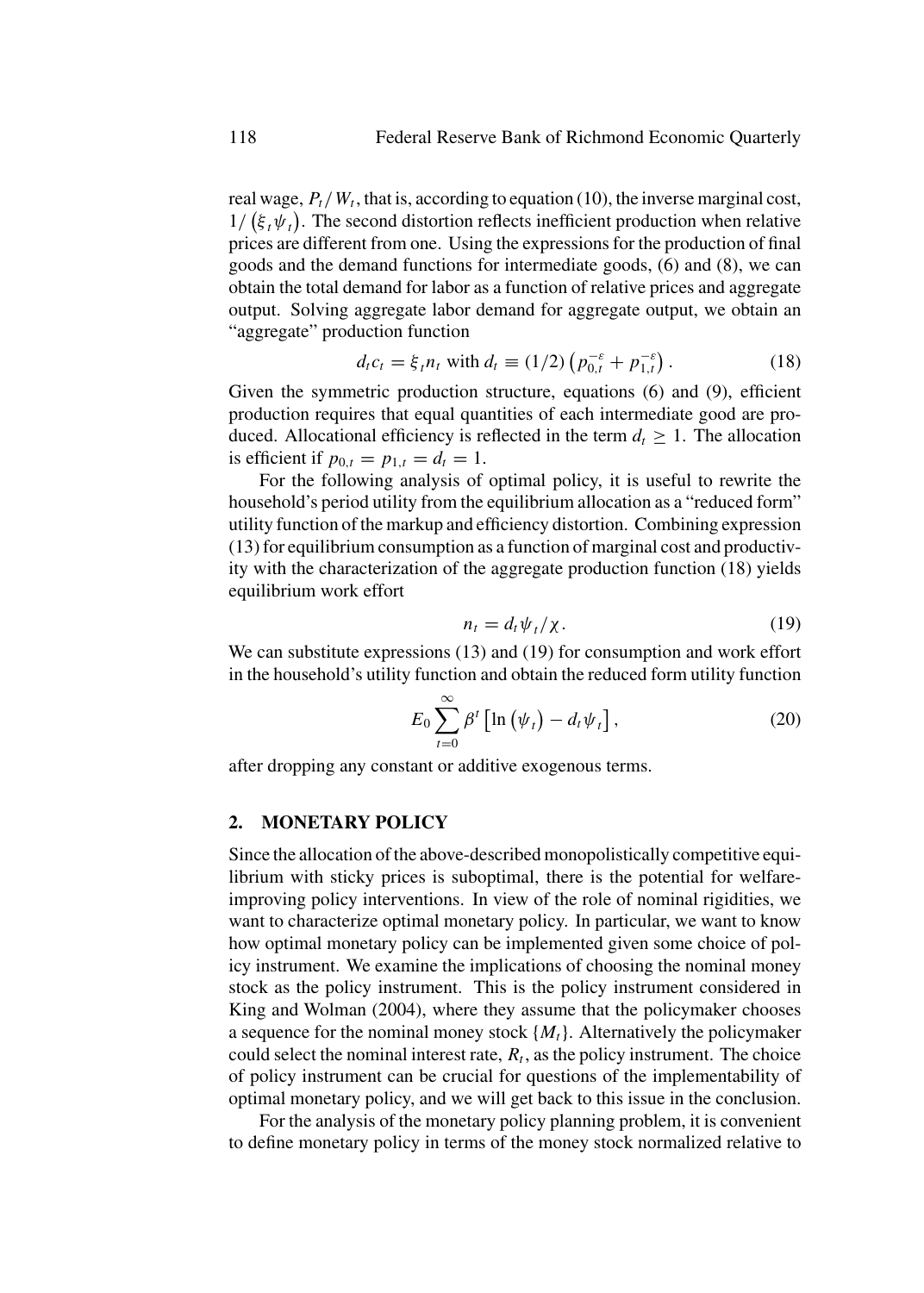M. Dotsey and A. Hornstein: Monetary Policy Implementation 119

the preset nominal prices,

$$
m_{1t} = \frac{M_t}{P_{1,t}},\tag{21}
$$

rather than the nominal money stock,  $M_t$ , directly. This normalization is not restrictive for the analysis of a policymaker that can commit to future policy choices, the full-commitment case. In the case of time-consistent policies, when a policymaker cannot commit to future policy choices, we will argue that for the particular class of Markov-perfect policies that we study, the normalized money stock is the relevant choice variable. Combining the policy rule with the cash-holding condition, (3), and using  $P_{1,t} = P_{0,t-1}$ , we obtain an equilibrium condition for consumption

$$
c_t = p_{1,t} m_{1t}.\tag{22}
$$

# **Optimal Monetary Policy**

The objective of monetary policy is well-defined: the policymaker is to choose an allocation that maximizes the representative household's utility subject to the constraint that the allocation can be supported as a competitive equilibrium. For our simple example, any allocation that satisfies equations (13)–(16), (18), and (22) is a competitive equilibrium. We summarize these constraints as

$$
E_t \left[ h \left( x_{t+1}, x_t; \xi_{t+1}, \xi_t \right) \right] = 0 \text{ for } t \ge 0. \tag{23}
$$

The vector  $x_t = (y_t, z_t)$  contains the private sector variables,  $y_t = (p_{0,t}, p_{1,t}, \pi_t, \psi_t, d_t, c_t)$ , and the policy instrument,  $z_t = m_{1t}$ .<sup>1</sup> Formally, the policymaker's optimization problem is then defined as

$$
\max E_0 \sum_{t=0}^{\infty} \beta^t u(x_t) \text{ s.t. } E_t \left[ h\left(x_{t+1}, x_t; \xi_{t+1}, \xi_t\right) \right] = 0 \text{ for } t \ge 0, \quad (24)
$$

where  $u$  denotes the period utility function of the representative household as defined in equation (20). A solution to this problem will have  $x_t$  as a function of the current and past state of the economy.

We will solve two alternative versions of the planning problem. First, we assume that the policymaker at time zero chooses once and for all the optimal allocation among all feasible allocations that can be supported as a competitive equilibrium. This approach delivers the constrained optimal allocation, but frequently the chosen allocation is not time consistent. The allocation is not time consistent in the sense that if a policymaker gets the option to reconsider his choices after some time, he would want to deviate from the initially chosen

<sup>&</sup>lt;sup>1</sup> The characterization of the private sector involves equilibrium prices and quantities. With some abuse of standard terminology, we will call the vector y the equilibrium allocation.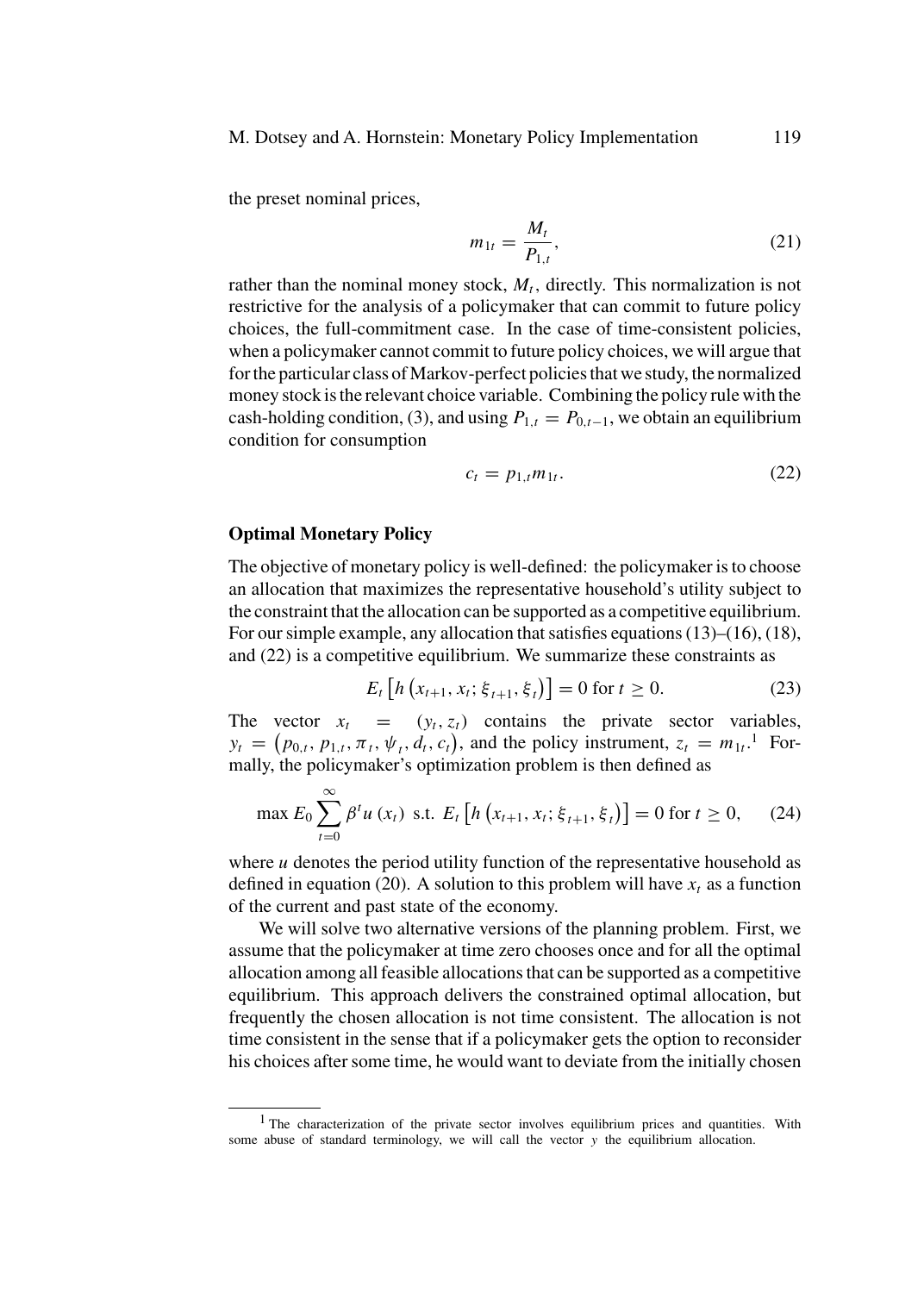path. The alternative approach then finds optimal time-consistent monetary policies. In particular, we will restrict attention to Markov-perfect policy rules, that is, rules that make policy choices contingent on payoff-relevant state variables only.

For the planning problem, we are not specific about how the policymaker can implement the policy: we simply assume that the policymaker can select any allocation subject to the constraint that the allocation is consistent with a competitive equilibrium allocation. We will say that a policy can be implemented if a unique rational expectations equilibrium exists when the policymaker sets the policy instrument,  $z_t$ , according to the state-contingent rule implied by the planning problem.

#### *Optimal Policy with Full Commitment*

Suppose that at time zero the policymaker chooses a sequence  $\{x_t\}$  for the market allocation and the policy instrument that solves problem (24). We assume that the policymaker is committed to this outcome for all current and future values of the market outcome and the instrument. The FOCs for this constrained maximization problem are

$$
0 = Du(x_t) + \lambda_t E_t [D_2 h(x_{t+1}, x_t; \xi_{t+1}, \xi_t)]
$$
\n
$$
+ \lambda_{t-1} D_1 h(x_t, x_{t-1}; \xi_t, \xi_{t-1}) \text{ for } t > 0, \text{ and}
$$
\n
$$
0 = Du(x_t) + \lambda_t E_t [D_2 h(x_{t+1}, x_t; \xi_{t+1}, \xi_t)] \text{ for } t = 0.
$$
\n(26)

Note that the FOC for the initial time period,  $t = 0$ , is essentially the same as the FOCs for future time periods,  $t > 0$ , if we assume that the lagged Lagrange multiplier in the initial time period is zero,  $\lambda_{-1} = 0$ . This simply means that in the initial time period, the policymaker's choices are not constrained by past market expectations of outcomes in the initial period.

Marcet and Marimon (1998) show how to rewrite the planning problem as a recursive saddlepoint problem such that dynamic programming techniques can be applied. Following their approach, the Lagrange multiplier,  $\lambda_{t-1}$ , can be interpreted as a state that reflects the past commitments of the planner. Given the dynamic programming formulation, the optimal policy choice will then be a function of the state of the economy,

$$
x_t = g_x^{FC} \left( \lambda_{t-1}, \xi_t \right) \text{ and } \lambda_t = g_x^{FC} \left( \lambda_{t-1}, \xi_t \right). \tag{27}
$$

The policymaker's optimization problem is not time consistent because of the particular status of the initial period. If a policymaker gets the opportunity to reevaluate his choices at some time  $t' > 0$ , then equation (25) will no longer characterize the optimal decision at  $t'$ . Rather equation (26) will apply at the time  $t'$ , and, in general, the policymaker would want to deviate from his original decision. If the policymaker has no way to precommit to future policy actions, the optimal policy will therefore not be time consistent.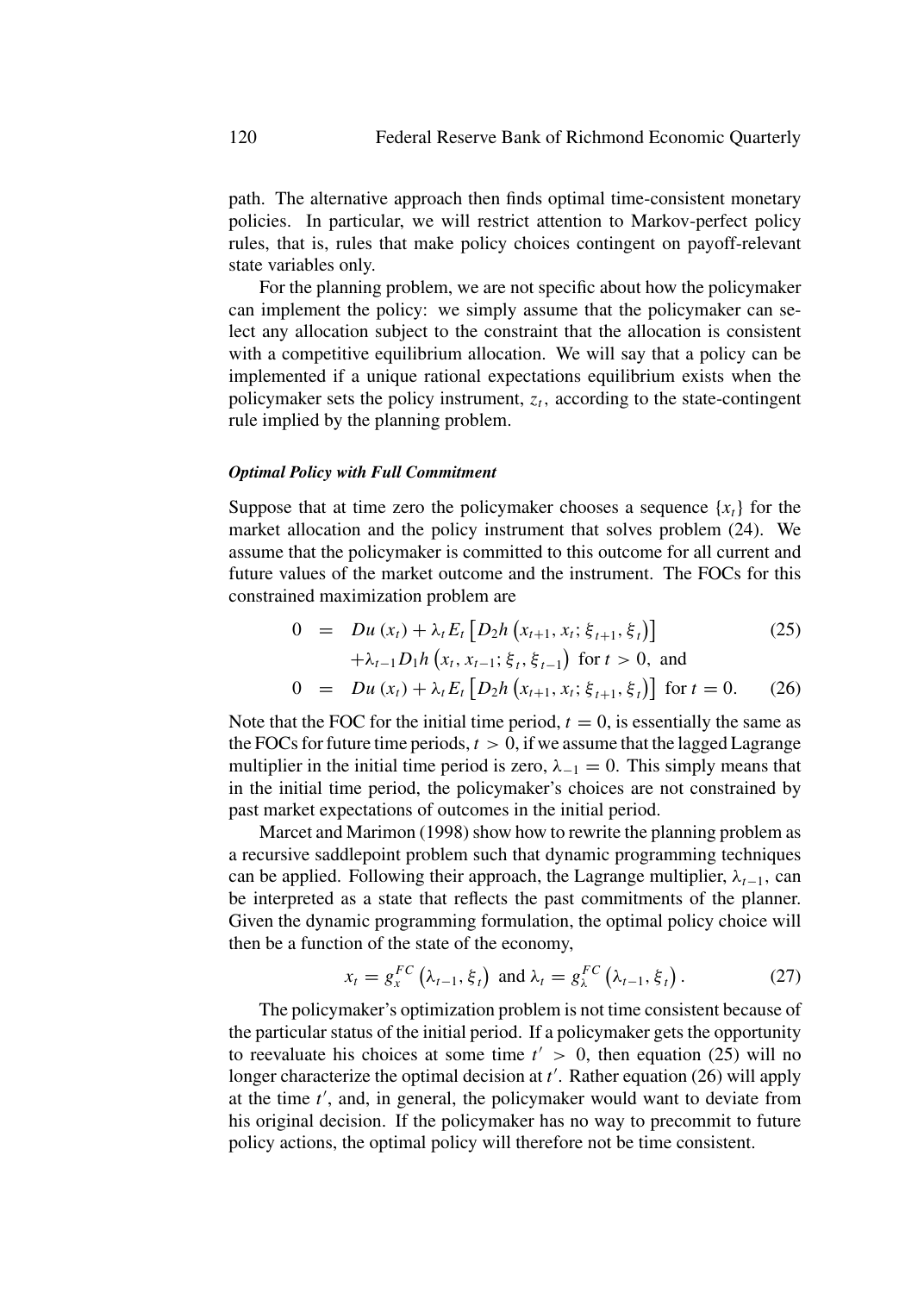#### *Markov-Perfect Optimal Policy*

We study a particular class of time-consistent policies, namely Markov-perfect policies. For a Markov-perfect policy, the optimal policy rule is restricted to depend on payoff-relevant state variables only, that is, predetermined variables that constrain the attainable allocations of the economy. We can think of today's policymaker as taking his own future actions as given by a policy rule that makes his choices contingent on the future payoff-relevant state variables. Given these future choices, the policymaker's optimal choice for today will then also depend on payoff-relevant state variables only.

In our environment, predetermined nominal prices do not constrain the policymakers' choices among the allocations that are consistent with a competitive equilibrium. Even though the nominal price set by a firm that adjusted its price in the last period,  $P_{1,t}$ , is predetermined, the relevant variable is that firm's relative price,  $p_{1,t}$ , which is not predetermined. Since the predetermined nominal price is not payoff-relevant, the policymaker has to choose the nominal money stock in a way such that the predetermined nominal price cannot affect outcomes. But this just means that the policymaker cannot choose the nominal money stock,  $M_t$ , but has to choose the normalized money stock,  $m_{1t}$ .

Our environment as described by (23) then has the feature that, except for the exogenous shocks,  $\xi_t$ , there are no predetermined variables that constrain the equilibrium allocation. In other words, in any time period the values for the variables that characterize the competitive equilibrium have to be consistent with future values of the same variables, but the variables can be chosen independently of any values they took in the past.

In a Markov-perfect equilibrium, the current policymaker then assumes that future choices and outcomes are time invariant functions of  $\xi$ ,  $x_{t'} =$  $g_x^{MP}(\xi_t)$ , for  $t' > t$ . For this reason, current policy choices have no effect on future outcomes, and the policymaker's choice problem simplifies to

$$
x_t^* (\xi_t; g_x^{MP}) = \arg \max_x u (x_t)
$$
  
s.t. 
$$
0 = E_t [h (g_x^{MP} (\xi_{t+1}), x_t; \xi_{t+1}, \xi_t)].
$$
 (28)

The FOCs for this problem coincide with the FOCs of the optimization problem with commitment for the initial period, equation  $(26)$ .<sup>2</sup> In a time-consistent Markov-perfect equilibrium, the optimal policy choice satisfies  $x_t^* (\xi_t; g_x^{MP}) =$  $g_{x}^{MP}(\xi_t)$ .

<sup>2</sup> In general, the FOCs for a Markov-perfect optimal policy are different from the initial period FOCs for an optimal policy with full commitment. If there are endogenous state variables, then even with Markov-perfect optimal policies, a policymaker can influence future policy choices by changing next period's state variables and thereby affecting the constraint set of next period's policymaker.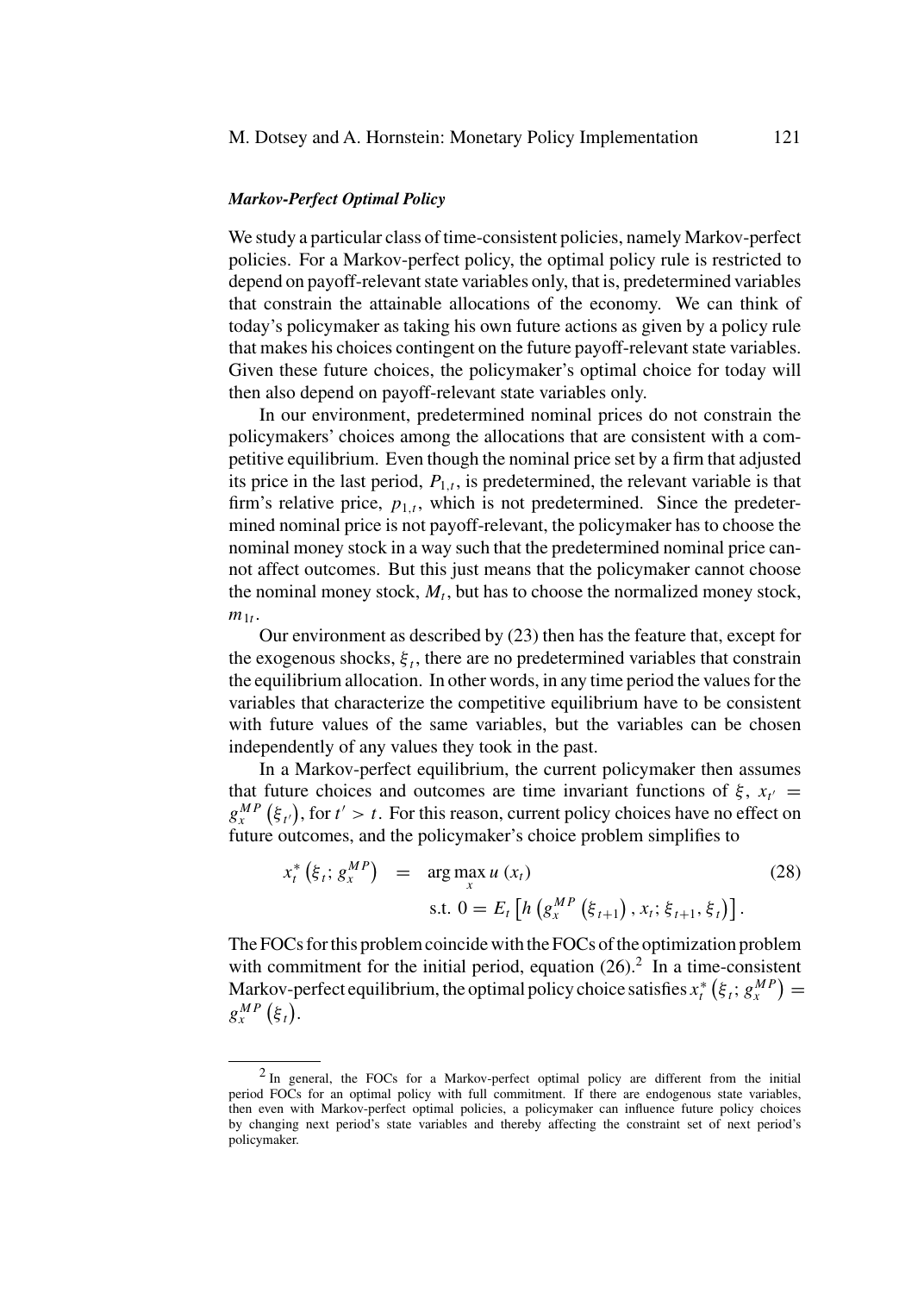# **Implementability of Optimal Policy**

If the only requirement for feasible monetary policy is the consistency with a competitive equilibrium, then there is no reason to distinguish between private sector choices,  $y_t$ , and the policy instrument,  $z_t$ . We might as well assume that the policymaker chooses both variables,  $x_t$ , subject to the consistency requirements. Now suppose that the outcome of the optimization problem is a policy rule that specifies choices for the instrument and the private sector allocation contingent on outcomes that may include the current and past states of the economy

$$
z_t = g_{zt}(\cdot) \text{ and } y_t = g_{xt}(\cdot). \tag{29}
$$

A somewhat narrower definition of what constitutes a feasible monetary policy not only requires that the allocations implied by  $g$  are consistent with a competitive equilibrium, but also requires that, conditional on the rule for the policy instrument,  $g_z$ , the rule for the private sector allocation,  $g_y$ , is the unique competitive equilibrium outcome. That is,  $g_y$  is the unique solution of

$$
E_t \left[ h \left( y_{t+1}, g_{z,t+1} \left( \cdot \right), y_t, g_{zt} \left( \cdot \right); \xi_{t+1}, \xi_t \right) \right] = 0 \text{ for } t \ge 0. \tag{30}
$$

If we cannot find a unique solution,  $g_y$ , to this dynamic system, then we say that the optimal policy cannot be implemented since the associated competitive equilibrium is indeterminate.

In the case of full-commitment policy rules, we can consider an expanded version of the planner's policy rule. Suppose that the planner can respond contemporaneously to deviations of the competitive equilibrium allocation from the allocation implied by the full-commitment policy rule. Then we can define a modified rule for the policy instrument

$$
\tilde{g}_{z}^{FC}\left(y_{t}, \lambda_{t-1}, \xi_{t}\right) = g_{z}^{FC}\left(\lambda_{t-1}, \xi_{t}\right) + H\left[y_{t} - g_{y,t}^{FC}\left(\lambda_{t-1}, \xi_{t}\right)\right],
$$

where  $H(0) = 0$ . Since the choice of the function H is arbitrary, except for the origin normalization, it then appears that, under these circumstances, a planner can always implement the full-commitment solution. Note that a Markovperfect policy rule cannot be augmented in this way since the contemporaneous private sector allocation is not a payoff-relevant state variable.

# **3. LOCAL PROPERTIES OF OPTIMAL POLICY**

We now discuss the local dynamics of full-commitment and Markov-perfect optimal policy for our simple economy from Section 1. We derive necessary conditions for the optimal policy and characterize the deterministic steady state of the economy for the types of policy. We then study the properties of optimal policy for a local approximation around its steady state. Our approach follows King and Wolman (1999) and Khan, King, and Wolman (2003) in that we study the dynamics of a linear approximation to the FOCs and constraints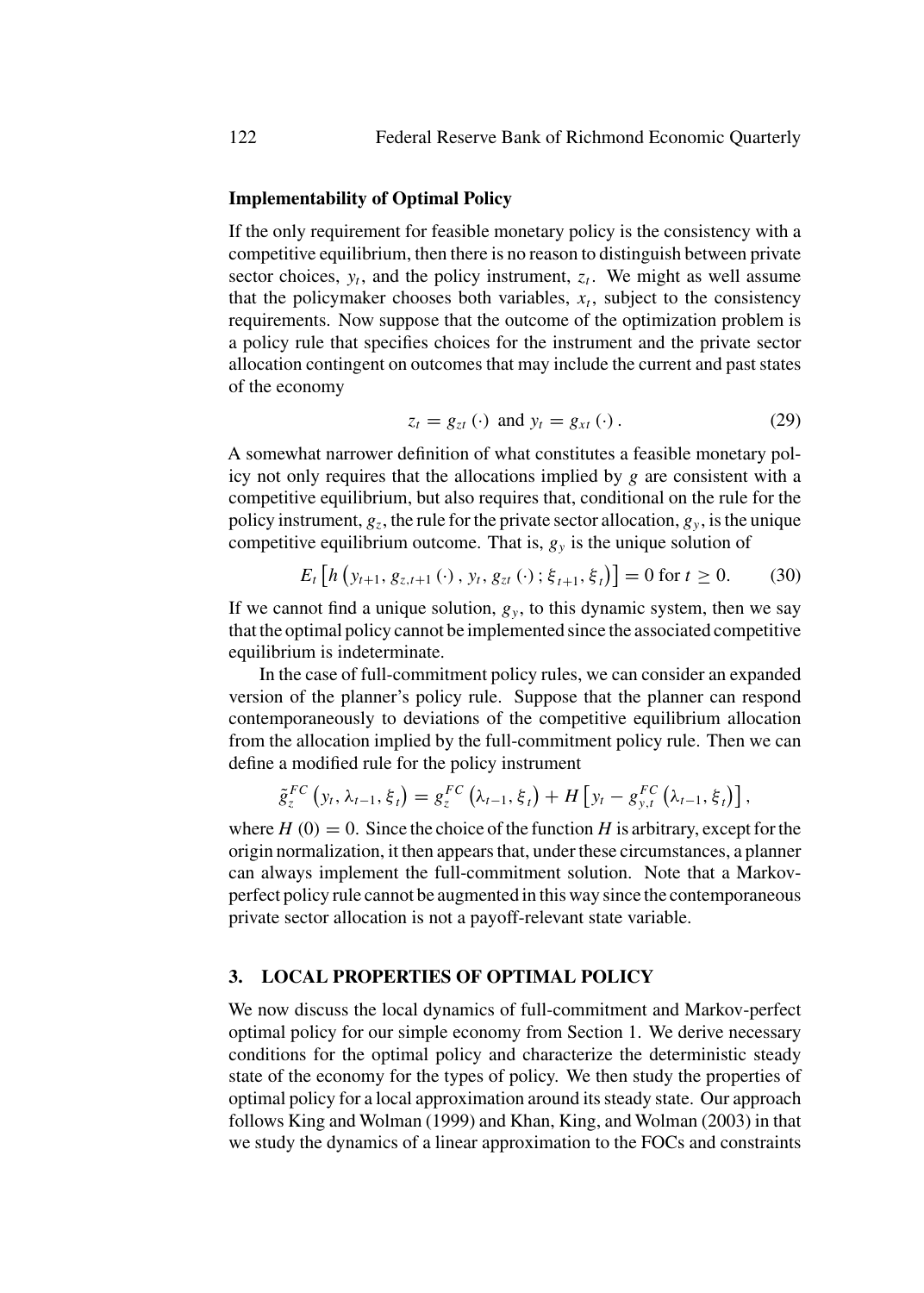of the optimal planning problem.<sup>3</sup> The two optimal policies imply different policy rules for a money stock instrument. We show that for the local approximation, both implied that policy rules implement a unique rational expectations equilibrium.

Consider a policymaker who uses the money supply as an instrument, that is, the policymaker chooses the money stock according to equation (21). We can then write the competitive equilibrium conditional on the instrument choice in terms of the variables  $y_t = p_{1,t}$  and  $z_t = m_{1t}$ . Conditional on the relative preset price and the policy instrument, consumption is determined by (22); the relative flexible price is determined by (14); allocational efficiency is determined by (18); and marginal cost is determined by (13) and (22). The nominal interest rate is determined residually from equation (17). The policymaker's objective function is

$$
E_0 \sum_{t=0}^{\infty} \beta^t \left\{ \ln \left( m_{1t} p_{1,t} \right) - \chi d \left( p_{1,t} \right) m_{1t} p_{1,t} / \xi_t \right\},\tag{31}
$$

and the FOC for profit maximization (15) corresponds to the dynamic constraint (23) for  $t > 0$ :

$$
0 = p_0 (p_{1,t})^{1-\varepsilon} \left( 1 - \mu \chi \frac{p_{1,t}}{p_0 (p_{1,t})} \frac{m_{1t}}{\xi_t} \right)
$$
  
+ $\beta E_t \left[ p_{1,t+1}^{1-\varepsilon} \left( 1 - \mu \chi \frac{m_{1t+1}}{\xi_{t+1}} \right) \right].$  (32)

# **Optimal Policy with Full Commitment**

Under full commitment, the policymaker maximizes the value function (31) subject to the constraints (32). The FOCs corresponding to equations (25) for  $t > 0$  are

$$
0 = \frac{1}{m_{1t}/\xi_t} - \chi d_t p_{1t} - \mu \chi \lambda_t p_{ot}^{-\varepsilon} p_{1t} - \mu \chi \lambda_{t-1} p_{1t}^{1-\varepsilon}, \text{ and}
$$
 (33)

$$
0 = \frac{1}{p_{1t}} - \chi \frac{m_{1t}}{\xi_t} d_t - \chi \frac{m_{1t}}{\xi_t} p_{1t} \frac{\partial d_t}{\partial p_{1t}}
$$
(34)

<sup>3</sup> Another common approach to the analysis of optimal monetary policy starts with a linearquadratic approximation of the planning problem, e.g., Giannoni and Woodford (2002a, 2002b). For this alternative approach, one obtains a quadratic approximation of the objective function and a linear approximation of the constraints around the steady state of the planning problem and then solves the linear-quadratic (LQ) optimization problem. In general, the results from the two approaches will differ since the LQ approach does not use the second-order terms in the constraint functions, whereas the approach that linearizes the first-order conditions does use this information. Recently, Benigno and Woodford (2005) have shown how to modify the LQ problem such that the analysis of the LQ problem is equivalent to the analysis of the linearized FOCs.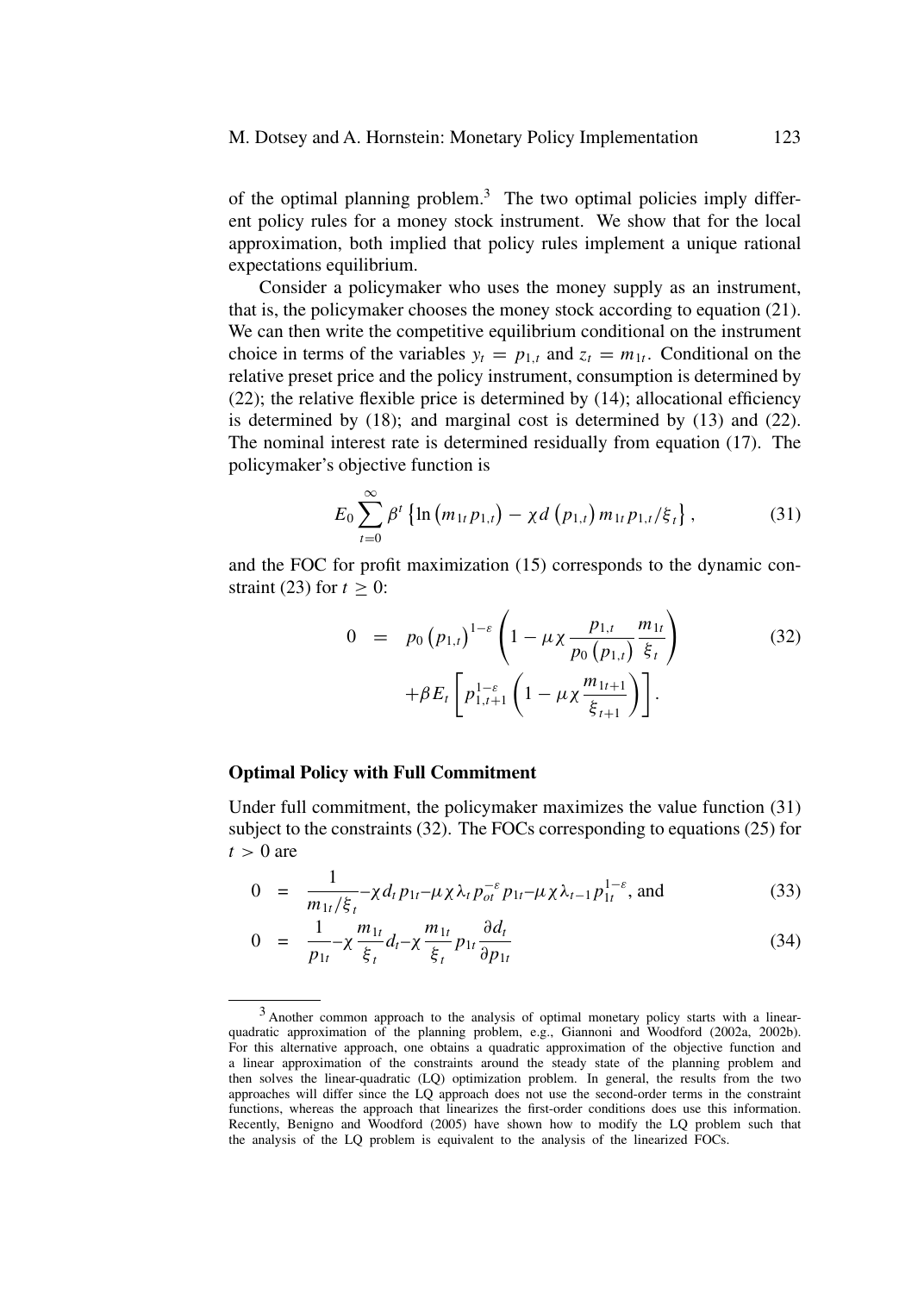$$
+ \lambda_t p_{0t}^{-\varepsilon} \left\{ (1-\varepsilon) \left( 1 - \mu \chi \frac{m_{1t}}{\xi_t} \frac{p_{1t}}{p_{0t}} \right) \frac{\partial p_{0t}}{\partial p_{1t}} - \mu \chi \frac{m_{1t}}{\xi_t} \left( 1 - \frac{p_{1t}}{p_{0t}} \frac{\partial p_{0t}}{\partial p_{1t}} \right) \right\}
$$
  
+  $\lambda_{t-1} p_{1t}^{-\varepsilon} (1-\varepsilon) \left( 1 - \mu \chi \frac{m_{1t}}{\xi_t} \right).$ 

Equation (33) denotes the FOC with respect to real balances,  $m_1$ , and equation (34) denotes the FOC with respect to the relative price,  $p_1$ .

# *The Deterministic Steady State of the Full-Commitment Policy*

In the deterministic steady state of the full-commitment policy, there is zero inflation (King and Wolman 1999; Wolman 2001). We can easily verify that  $\pi = p_0 = p_1 = d = 1$  is indeed a deterministic steady state of equations (32), (33), and (34). Combining equation (13) with the monetary policy equation (22) yields an expression that relates marginal cost to real balances and the preset relative price

$$
\psi = \chi m_1 p_1. \tag{35}
$$

We can substitute this expression for marginal cost in the FOC for profit maximization of price-adjusting firms, (32), and, using the definition of the inflation rate  $\pi$ , (16), obtain

$$
m_1 = \frac{1}{\chi\mu} \frac{1 + \beta \pi^{\varepsilon - 1}}{1/\pi + \beta \pi^{\varepsilon - 1}}.
$$
 (36)

Thus conditional on no inflation,  $\pi^{FC} = 1$ , real balances are  $m_1^{FC} = 1/(\chi\mu)$ , and marginal cost is  $\psi^{FC} = 1/\mu$ . Substituting for marginal cost in the FOC for real balances (33) yields the steady state value for the Lagrange multiplier  $\lambda^{FC} = (1 - 1/\mu)/2$ , and the FOC for preset relative prices, (34), is satisfied.

#### *Local Properties of the Full-Commitment Solution*

First, we show that the solution to the full-commitment problem stabilizes the prices in response to productivity shocks (King and Wolman 1999). Second, we show that the full-commitment policy rule implements the competitive equilibrium. In the following, let a hat denote the percentage deviation of a variable from its steady state value.

The log-linear approximation of equations (32), (33) and (34) around the no-inflation steady state for  $t > 0$  are

$$
0 = 2\hat{p}_{1t} + \left(\hat{m}_{1t} - \hat{\xi}_t\right) + \beta E_t \left[\hat{m}_{1,t+1} - \hat{\xi}_{t+1}\right],\tag{37}
$$

$$
0 = \hat{p}_{1t} + \left(\hat{m}_{1t} - \hat{\xi}_t\right) + \lambda^{FC}\left(\hat{\lambda}_t + \hat{\lambda}_{t-1}\right), \text{ and}
$$
 (38)

$$
0 = \left[ \mu \frac{2\mu - 1}{\mu - 1} \right] \hat{p}_{1t} + [1 + \chi (\mu - 1)] \left( \hat{m}_{1t} - \hat{\xi}_t \right) + (\mu - 1) \hat{\lambda}_t. \tag{39}
$$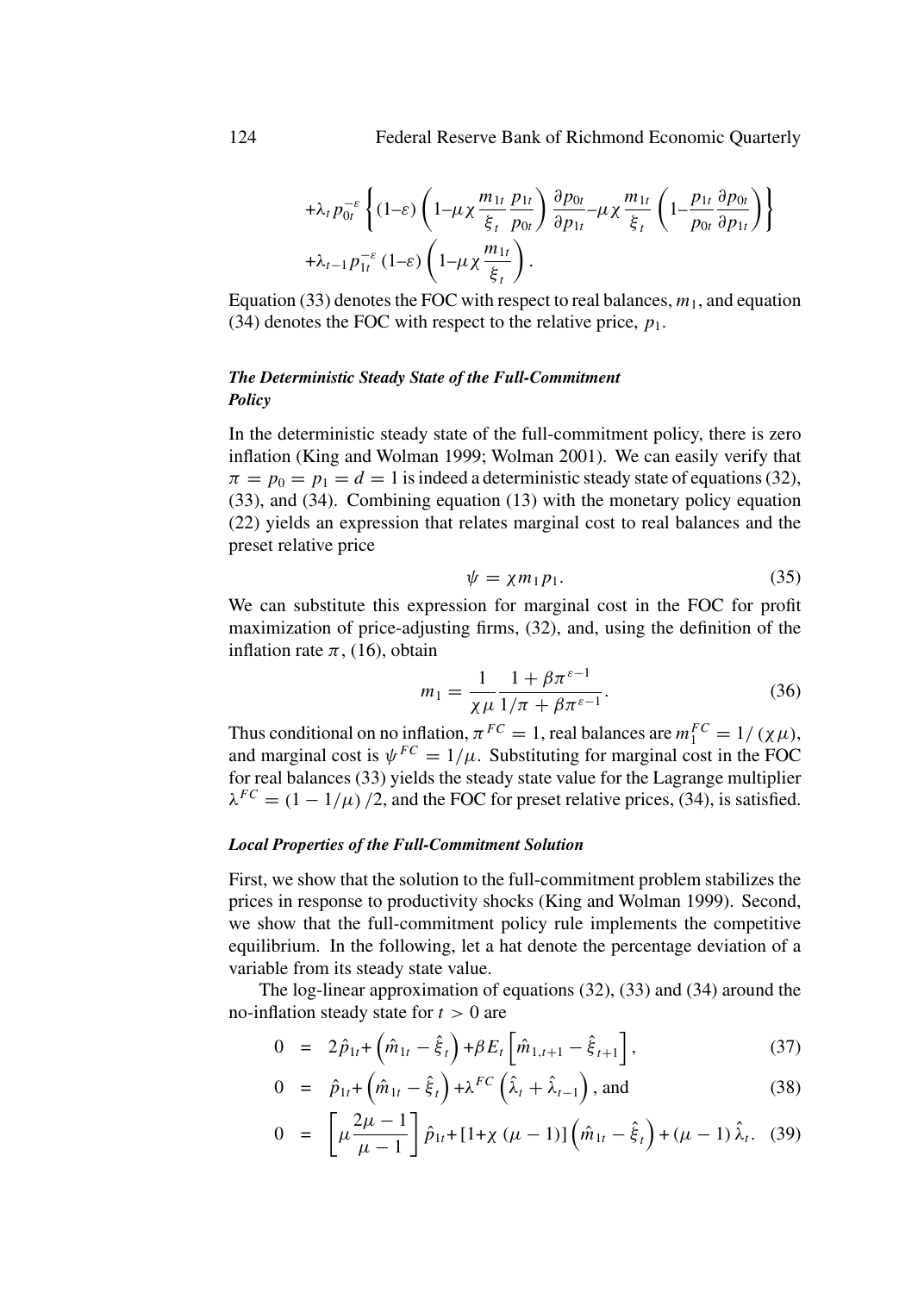We solve this linear difference equation system through the method of undetermined coefficients. Given the structure of the equation system, it is reasonable to guess that the only relevant state variable is the lagged Lagrange multiplier,  $\lambda_{t-1}$ , and that the solution is of the form

$$
\hat{m}_{1t} - \hat{\xi}_t = \gamma \hat{\lambda}_{t-1}, \ \hat{p}_{1t} = \theta \hat{\lambda}_{t-1}, \text{ and } \hat{\lambda}_t = \omega \hat{\lambda}_{t-1} \text{ for } t > 0. \tag{40}
$$

Now substitute these expressions in equations  $(37)$ – $(39)$  and confirm that they solve the difference equation system. This procedure yields three equations that can be solved for the unknowns  $(\omega, \gamma, \rho)$ .

The optimal full-commitment policy increases normalized real balances  $m_1$  with productivity shocks such that relative prices are not affected, (40). Relative prices respond to past commitments of the policymaker as reflected in the Lagrange multiplier  $\lambda$ , and the Lagrange multiplier evolves independently of productivity shocks. When the Lagrange multiplier attains its steady state value it stays there and optimal policy from thereon fixes the price level and relative prices. We do not prove it, but for reasonable numerical values of  $(\beta, \mu, \chi)$  the coefficient  $\omega$  is negative but less than one in absolute value, that is, the system oscillates, but it is stable. In Figure 1 we graph the transitional dynamics of the economy for some parameter values that are standard for quantitative economic analysis,  $\beta = 0.99$ ,  $\mu = 1.1$ , and  $\chi = 1$ . As we can see, all variables display dampened oscillations around their steady state values. As discussed above, the FOCs for the initial period of the full-commitment problem are equivalent to the FOCs (38) and (39) with  $\lambda_{-1} = 0$ , that is,  $\hat{\lambda}_{-1} =$ −1. Thus during a transition period, as the Lagrange multiplier converges to its steady state value, relative prices change in proportion to the value of the Lagrange multiplier.

The money-supply policy rule, defined as the first and third expression in (40), implements the optimal allocation as a competitive equilibrium. To see this, substitute the policy rule into the log-linear approximation of the optimal pricing equation (37), and we get

$$
\hat{p}_{1t} = \frac{1}{2}\gamma (1 + \beta \omega) \hat{\lambda}_{t-1}.
$$
\n(41)

Thus, conditional on the full-commitment optimal policy rule for real balances, there exists a unique rational expectations equilibrium (REE) for the economy.

# **Markov-Perfect Optimal Policy**

For a Markov-perfect optimal monetary policy, the policymaker at time  $t$ maximizes the value function (31) subject to the constraints (32), assuming that future policy choices are some function of the future exogenous shock. The FOCs for this problem correspond to equations (26) for  $t = 0$  and are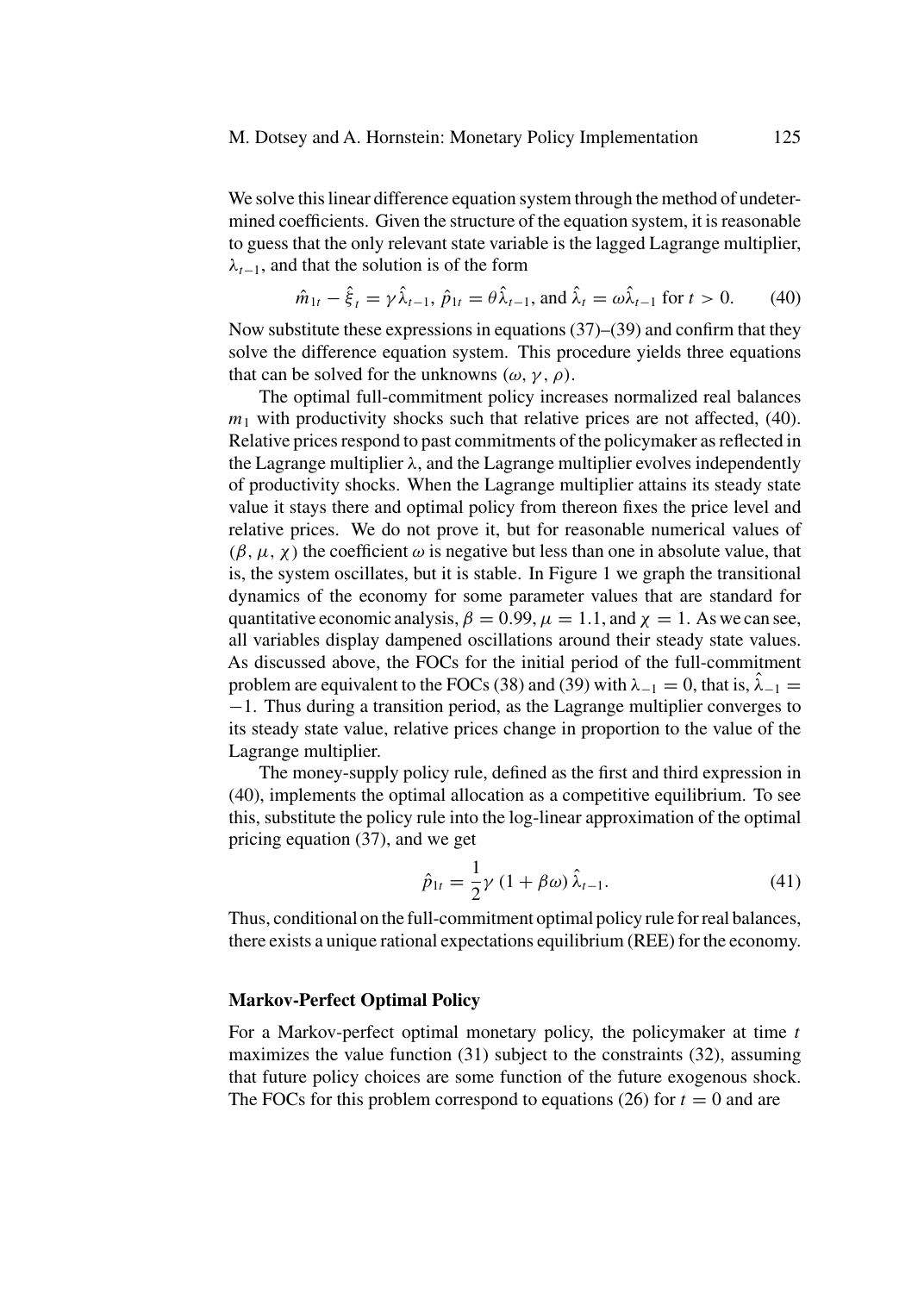

**Figure 1**

$$
0 = \frac{1}{m_{1t}/\xi_t} - \chi d_t p_{1t} - \mu \chi \lambda_t p_{ot}^{-\varepsilon} p_{1t}, \text{ and}
$$
 (42)

$$
0 = \frac{1}{p_{1t}} - \chi \frac{m_{1t}}{\xi_t} d_t - \chi \frac{m_{1t}}{\xi_t} p_{1t} \frac{\partial d_t}{\partial p_{1t}}
$$
(43)

$$
+ \lambda_t p_{0t}^{-\varepsilon} \left\{ (1-\varepsilon) \left(1-\mu\chi \frac{m_{1t}}{\xi_t} \frac{p_{1t}}{p_{0t}} \right) \frac{\partial p_{0t}}{\partial p_{1t}} - \mu\chi \frac{m_{1t}}{\xi_t} \left(1-\frac{p_{1t}}{p_{0t}} \frac{\partial p_{0t}}{\partial p_{1t}} \right) \right\}.
$$

Equation (42) denotes the FOC with respect to real balances,  $m_1$ , and equation (43) denotes the FOC with respect to the relative price,  $p_1$ .

#### *The Deterministic Steady State of the Markov-Perfect Policy*

The deterministic steady state of the Markov-perfect equilibrium has positive inflation, as opposed to the steady state of the full-commitment solution. It is straightforward to show that optimal policy does not stabilize prices in the steady state. Suppose to the contrary that there is no inflation in the steady state,  $p_0 = p_1 = 1$ , then evaluating equations (32), (42), and (43) at their deterministic steady state implies that  $\partial d/\partial p_1 < 0$ . But with stable prices,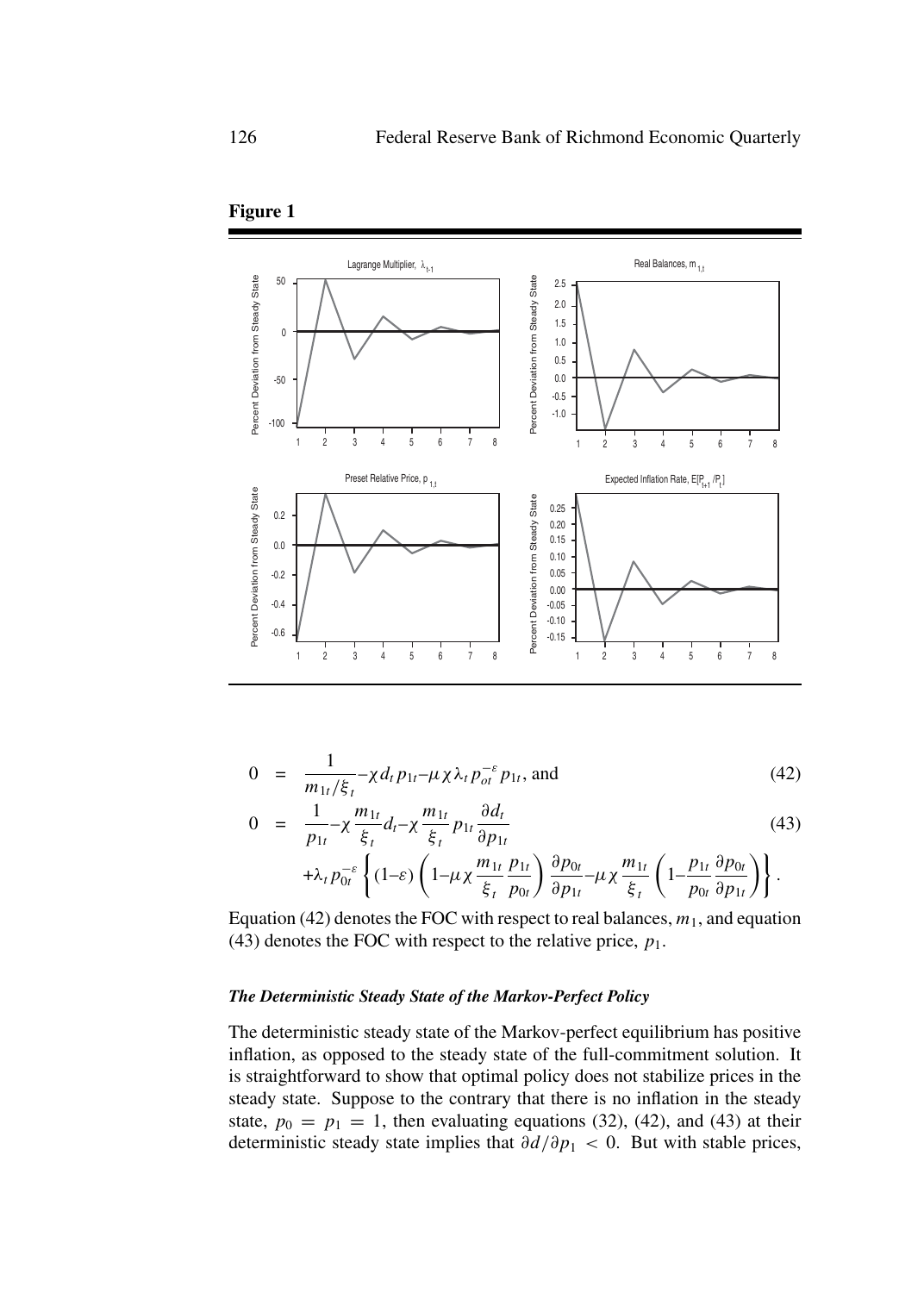

**Figure 2**

 $\pi = 1$ , the derivative of allocational efficiency with respect to  $p_1$ ,

$$
\frac{\partial d}{\partial p_1} = \varepsilon p_1^{-\varepsilon - 1} \left( \pi^{-\varepsilon - 1} - 1 \right),\tag{44}
$$

is zero, and we have a contradiction. On the other hand, with positive inflation, the impact of  $p_1$  on allocational efficiency is negative. This suggests that the steady state inflation rate is positive, as indeed shown by Wolman (2001). We can find the steady state inflation rate as the solution to the following fix-point problem. Conditional on some inflation rate,  $\pi$ , use equations (35) and (36) to determine steady state real balances,  $m_1$ , and marginal cost,  $\psi$ . Conditional on  $(\pi, m_1, \psi)$ , use equation (42) to obtain the steady state Lagrange multiplier  $\lambda$ . Finally, we have to verify that equation (43) is satisfied.

The competitive equilibrium constraint (32), together with the FOCs for optimal policy, (42) and (43), evaluated at their deterministic steady state indeed yield a unique solution for the steady state,  $(\pi^{MP}, m_1^{MP}, \psi^{MP})$ . Note, however, that contingent on the steady state Markov-perfect real balances  $m_1^{MP}$ , the competitive equilibrium constraint alone is consistent with multiple steady states. In Figure 2, we graph real balances as a function of the inflation rate,  $\pi$ , based on equation (36). Notice that as the inflation rate increases, real balances first increase and then decline. This means that for a given choice of real balances that is not too high,  $m_1 > m_1^{FC} = 1/( \chi \mu)$ , there are two steady state inflation rates.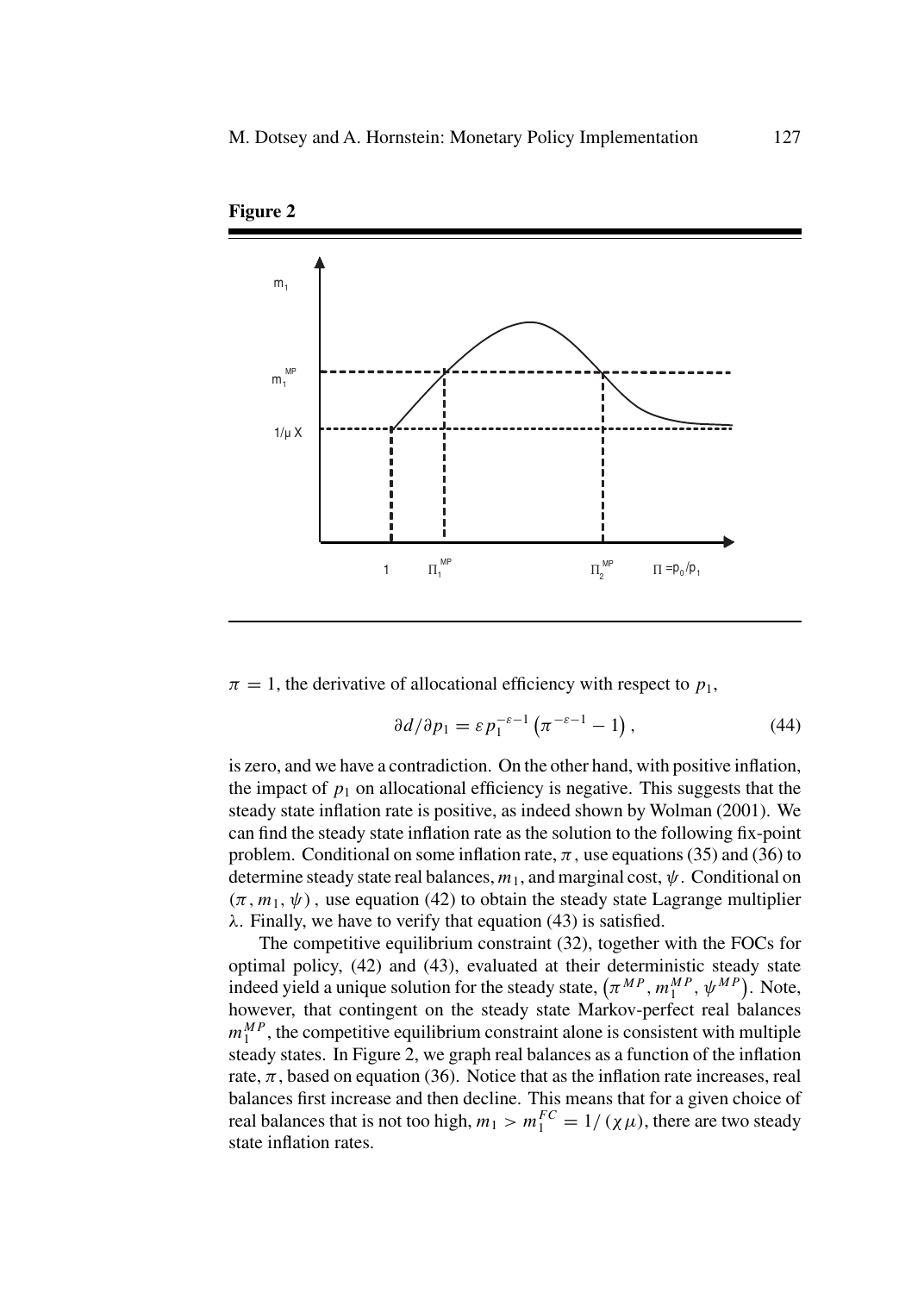# *Local Properties of the Markov-Perfect Policy*

For a local approximation of the optimal Markov-perfect policy we can show that the policy stabilizes prices around the trend growth path in response to productivity shocks. Because the steady state involves positive inflation, the expressions for the local approximations are quite convoluted, and we do not display them here. Suffice it to say that locally the optimal Markov-perfect solution is of the form

$$
\hat{p}_{1t} = \hat{m}_{1t} - \hat{\xi}_t = \hat{\lambda}_t = 0.
$$
\n(45)

We can substitute the local approximation of the Markov-perfect policy rule, second and third equalities of (45), into the log-linear approximation of the optimal pricing equation (15) when the steady state has non-zero inflation and get

$$
\hat{p}_{1t} = \left[ \beta \frac{\left(\varepsilon - 1\right) \left(1 - \mu \chi m_1\right) \pi^{\varepsilon}}{\left(\varepsilon - 1\right) \pi^{\varepsilon} - \mu \chi m_1 \left(1 + \varepsilon \pi^{\varepsilon - 1}\right)} \right] \hat{p}_{1,t+1}.
$$
\n(46)

Note that for a steady state with zero inflation, the coefficient on the right-hand side term is zero. Since the steady state of the Markov-perfect equilibrium involves only a very small amount of inflation, the coefficient on future prices is close to zero and certainly less than one. Thus, solving the equation forward implies that there exists a unique REE,  $\hat{p}_{1t} = 0$ .

# **4. GLOBAL PROPERTIES OF OPTIMAL POLICY**

We now show that the policy rule implied by a Markov-perfect optimal policy does not globally implement the optimal policy allocation. We also conjecture that the policy rule implied by the full-commitment policy may not always be implementable. An augmented full-commitment policy rule that can respond to contemporaneous variables as described in Section 2, however, is likely to implement the optimal policy allocation.

For the analysis of the global properties of policy rules, it will be useful to rewrite a firm's profit maximization condition (12), which represents the competitive equilibrium constraint for the planning problem. Solve this expression for a firm's optimal relative price as a markup over the average marginal cost for which the price is set

$$
\frac{P_t(j)}{P_t} = \mu \frac{\psi_t + \beta E_t \left[ \psi_{t+1} \left( P_{t+1} / P_t \right)^{\varepsilon} \right]}{1 + \beta E_t \left[ \left( P_{t+1} / P_t \right)^{\varepsilon - 1} \right]}.
$$
\n(47)

We can think of this expression as a firm's optimal relative price choice on the left-hand side,  $p_{0t}$ , conditional on the relative prices set by all other firms,  $\bar{p}_{0t}$ , determining the right-hand side of the equation. The behavior of the other firms is reflected in the equilibrium values of marginal cost and the inflation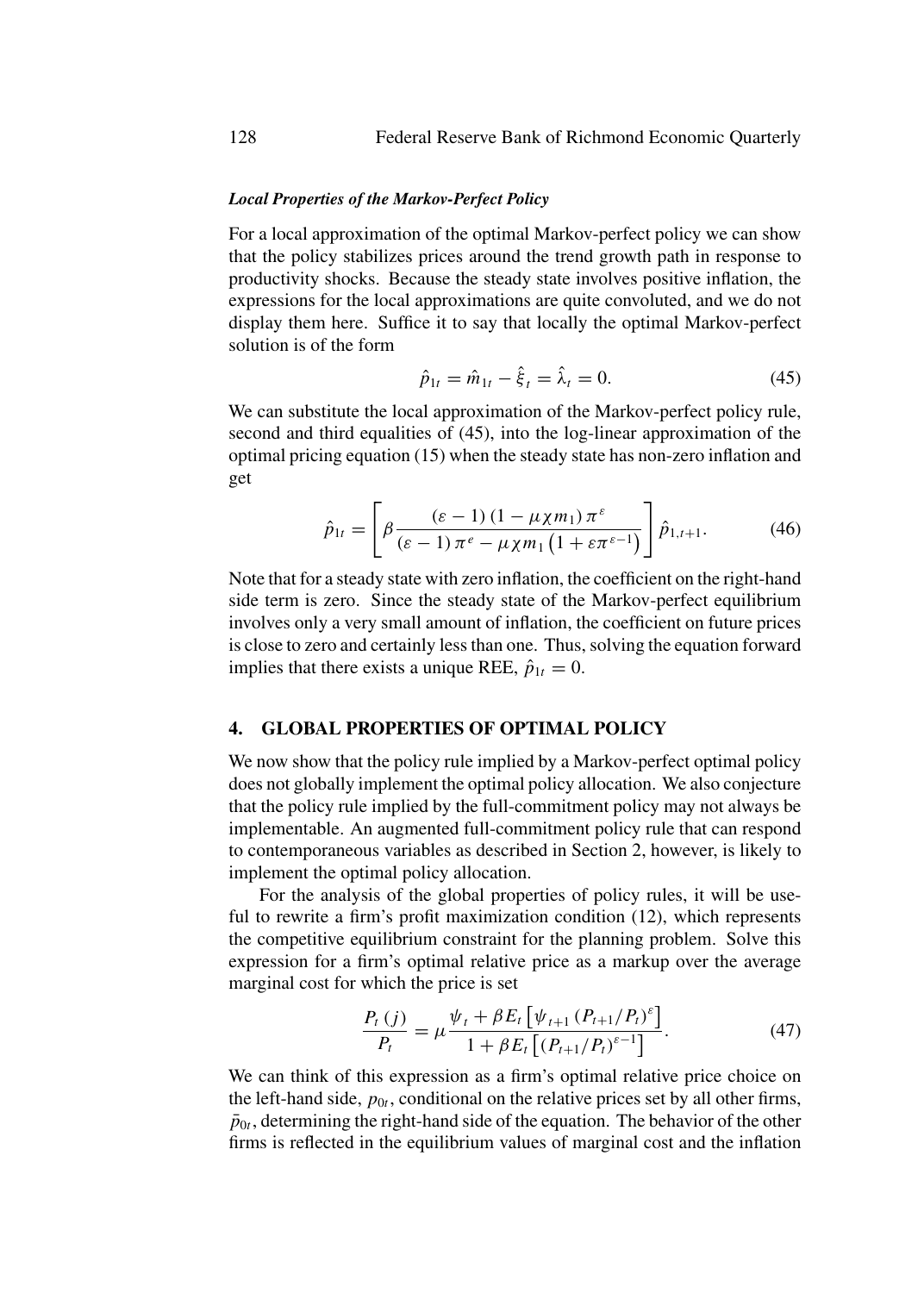rate. For our argument, we will assume that there are no shocks to the economy, that is, productivity is constant. Using the equilibrium conditions (13), (16), and (22) for the right-hand side of (47), we then get

$$
p_{0,t} = \mu \chi \frac{m_{1t} p_1 \left( \bar{p}_{0,t} \right) + \beta m_{1,t+1} \bar{p}_{0,t} \pi_{t+1}^{\varepsilon - 1}}{1 + \beta \pi_{t+1}^{\varepsilon - 1}} \text{ with } \pi_{t+1} = \bar{p}_{0,t} / p_1 \left( \bar{p}_{0,t+1} \right). \tag{48}
$$

#### **Markov-Perfect Policy**

The Markov-perfect policy rule not only stabilizes prices in response to small productivity shocks, but stabilization is the globally optimal response to shocks,

$$
m_{1t} = m_1^{MP} \xi_t.
$$
 (49)

We can verify that (49) is the optimal response to productivity shocks by substituting the expression for  $m_{1t}$  into equations (32), (42), and (43). This policy rule reflects the definition of a Markov-perfect policy: it depends only on payoff-relevant state variables, that is,  $\xi_t$  only in our case.

In general, the Markov-perfect policy rule cannot implement the planning allocation as a competitive equilibrium outcome. King and Wolman (2004) argue that a Markov-perfect optimal policy introduces strategic complementarities into the firms' price-setting behavior and thereby makes multiple equilibria possible. With constant normalized real balances of the Markov-perfect policy and no productivity shocks, the optimal pricing condition (48) simplifies to

$$
p_{0,t} = \mu \chi m_1^{MP} \frac{p_1(\bar{p}_{0,t}) + \beta \bar{p}_{0,t} \pi_{t+1}^{\varepsilon-1}}{1 + \beta \pi_{t+1}^{\varepsilon-1}}.
$$
 (50)

Strategic complementarities are said to be present if a representative firm increases its own control variable when it perceives that all other firms increase their control variable. In terms of the price-setting equation (50): a firm increases its own relative price,  $p_{0t}$ , on the left-hand side of the expression if all other firms increase their relative price,  $\bar{p}_{0t}$ , on the right-hand side of the expression. Essentially, if all other firms increase their price,  $\bar{p}_{0t}$ , then the expected inflation rate increases, and therefore a firm will increase its own relative price in order to prevent an erosion of its relative price in the next period. Since the equilibrium relative price is a fix-point of expression (50),  $p_{0t} = \bar{p}_{0t}$ , strategic complementarities raise the possibility of multiple fixed points, that is, multiple equilibria.

In Figure 3 we graph the RHS of (50), conditional on some value for  $p_{1,t+1}$ . If we evaluate the RHS of (50) at  $\bar{p}_{0t} = 1$ , we get  $p_{0t} = 1$  and  $RHS = \mu \chi m_1^{MP} > 1$ . If we consider the limit of the RHS as  $\bar{p}_{0t}$  becomes arbitrarily large, we see that  $\bar{p}_{1t}$  converges to a finite value and the inflation rate becomes arbitrarily large, thus the RHS converges to a line through the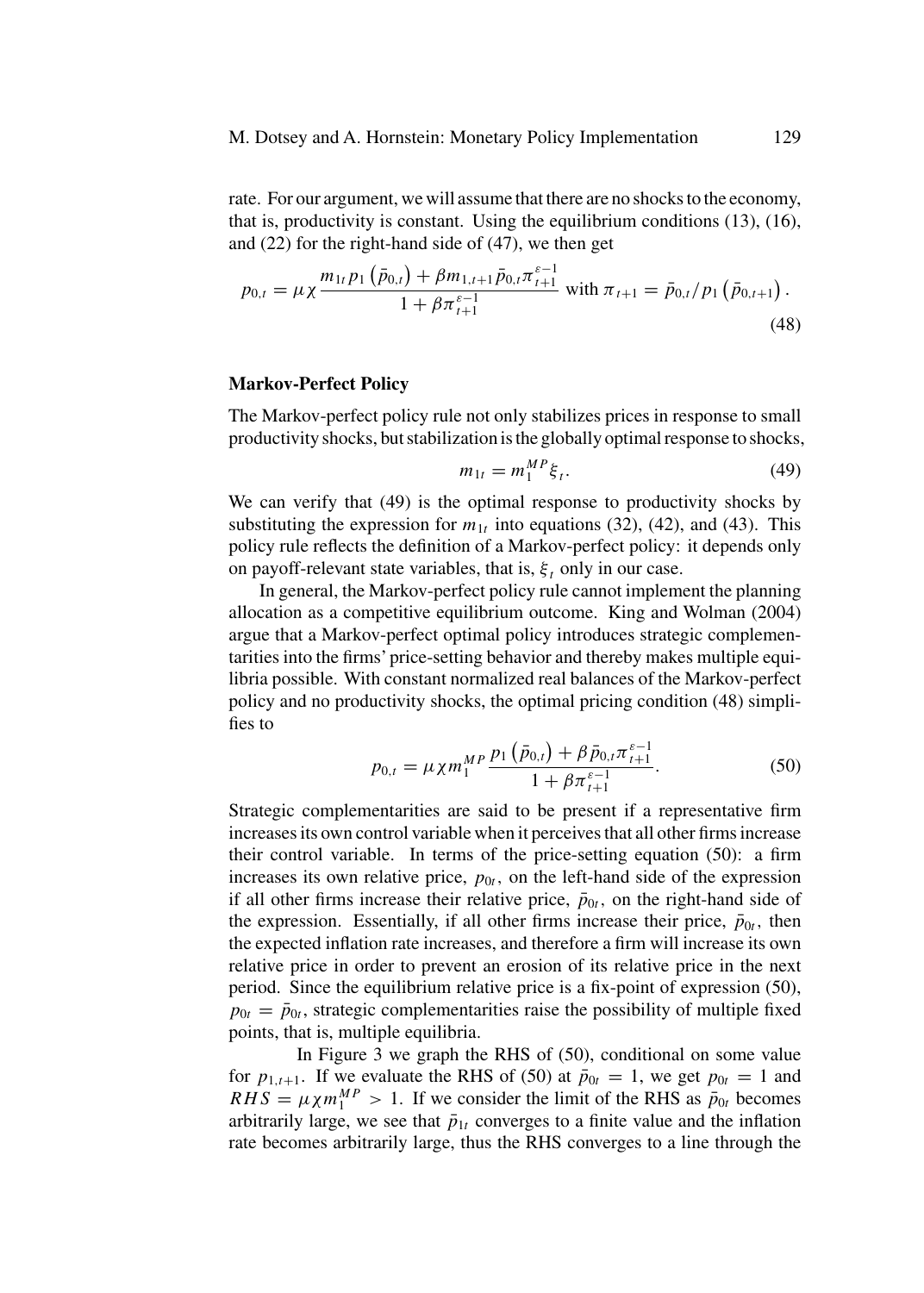

**Figure 3**

origin with slope  $\mu \chi m_1^{MP} > 1$ . Without a further analysis of the behavior of the RHS for finite positive values of  $\bar{p}_{0t}$ , this at least suggests the possibility of two intersection points of the RHS with the diagonal. Furthermore we know that in the steady state, when  $p_{1,t+1} = p_1^{MP}$ , there are indeed two solutions for  $p_0$  to equation (36). King and Wolman (2004) show that, in general, there exist two intersection points. Thus there is no unique equilibrium and the Markov-perfect policy rule does not implement the planning allocation.

## **Full-Commitment Policy**

Optimal full-commitment monetary policy stabilizes prices in response to productivity shocks not only locally around the steady state, but also globally,

$$
m_{1t} = \tilde{m}_{1t}\xi_t, \tilde{m}_1 = \Gamma(\lambda_{t-1}), p_{1t} = \Theta(\lambda_{t-1}), \text{ and } \lambda_t = \Omega(\lambda_{t-1}).
$$
 (51)

To see this, simply note that equations (32), (33), and (34) define a system in  $(\tilde{m}_{1t}, p_{1t}, \lambda_{t-1})$  that is independent of productivity shocks. Different from the Markov-perfect policy, the Lagrange multiplier on the competitive equilibrium constraint is not constant and therefore the normalized real balances are not constant.

We do not have unambiguous results on the implementation of the planning allocation through the full-commitment policy rule. On the one hand, we can show that if the Lagrange multiplier has attained its steady state value,  $\lambda_{t-1} = \lambda^{FC}$ , then the full-commitment policy rule implements the planning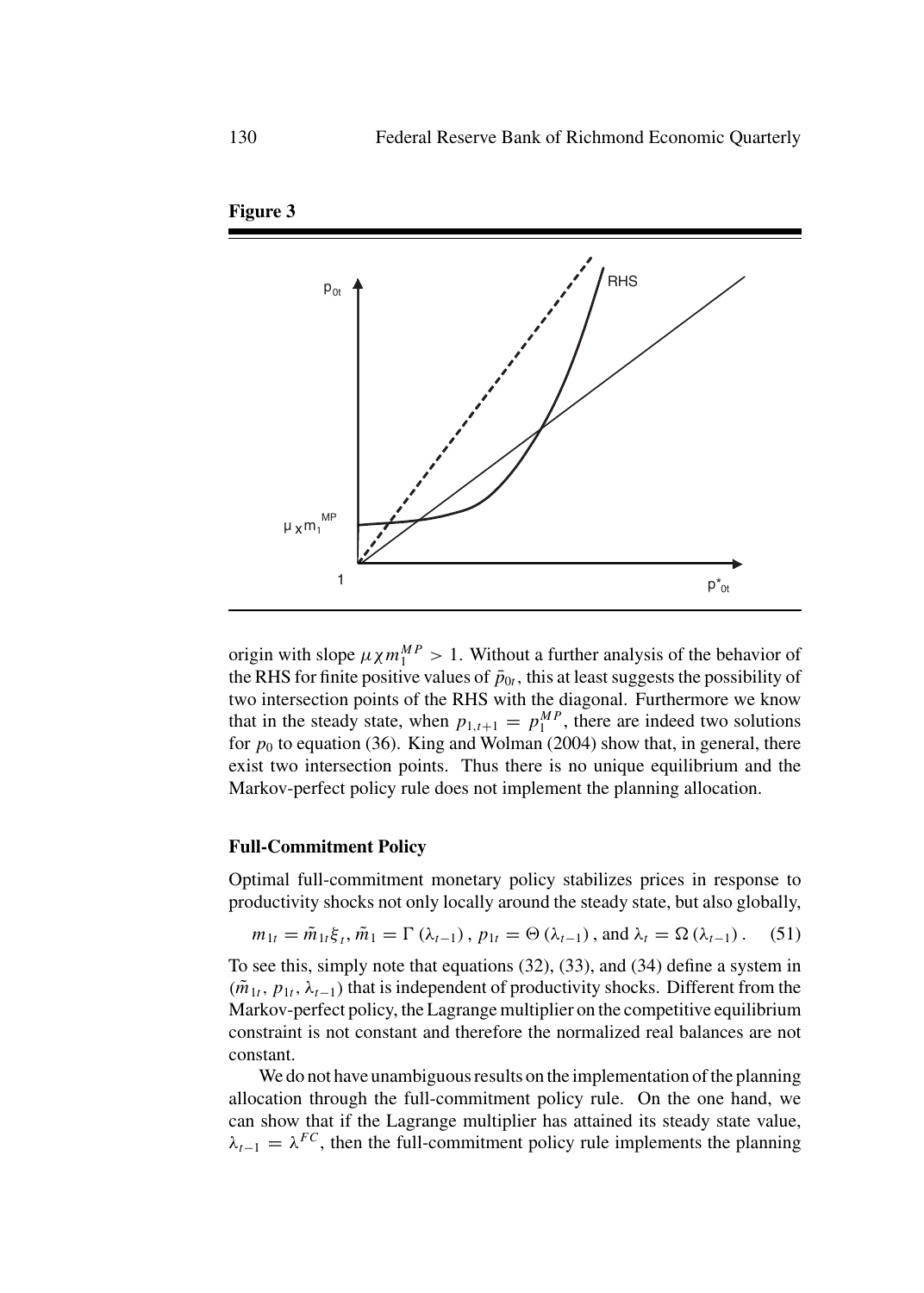solution. On the other hand, as long as the Lagrange multiplier has not attained its steady state, the full-commitment policy rule suffers from some of the same problems as does the Markov-perfect policy.

Suppose that the Lagrange multiplier has attained its steady state value,  $\lambda_{t-1} = \lambda^{FC}$ . If we substitute the value for the Lagrange multiplier in the FOCs (33) and (34), we can see that they will always be satisfied from there on. But this means that from there on the normalized real balances attain their steady state value,  $m_1^{FC}$ , and the competitive equilibrium constraint (32) simplifies to

$$
0 = p_{0t}^{1-\varepsilon} \left( 1 - \frac{p_{1t}}{p_{0t}} \right). \tag{52}
$$

Therefore  $p_{1t} = p_{0t}$ , that is  $P_t^{FC} = P_{t-1}^{FC}$ , and prices are determined.

Now consider the transitional phase when the Lagrange multiplier differs from its steady state value. Given the implied policy rule (51), we can construct future nominal money stocks recursively as functions of the initial value of the Lagrange multiplier

$$
M_t = \xi_t \cdot \Gamma(\lambda_{t-1}) \cdot \Theta(\lambda_{t-1}) \cdot P_t, \text{ and } (53)
$$

$$
P_{t} = \frac{p_{0,t-1}}{p_{1,t}} P_{t-1} = \frac{p_0(p_{1,t-1})}{p_{1,t}} P_{t-1} = \frac{p_0 [\Theta (\lambda_{t-2})]}{\Theta (\lambda_{t-1})} P_{t-1}.
$$
 (54)

With full commitment, a policymaker can always announce a time path for the nominal money supply and follow through on that announcement. Given the nominal money supply rule, we can rewrite the optimal pricing condition (48) in nominal terms and get

$$
P_{0t} = \mu \chi \frac{M_t + \beta M_{t+1} (P_{t+1}/P_t)^{\varepsilon - 1}}{1 + \beta (P_{t+1}/P_t)^{\varepsilon - 1}}
$$
(55)  
with 
$$
\frac{P_{t+1}}{P_t} = \left[ \frac{P_{0,t+1}^{1-\varepsilon} + P_{0,t}^{1-\varepsilon}}{P_{0,t}^{1-\varepsilon} + P_{0,t-1}^{1-\varepsilon}} \right]^{1/(1-\varepsilon)}
$$

As we do for the analysis of the Markov-perfect policy, we are looking for a fix point in the optimal nominal price,  $P_{0t}$ , conditional on the past and future nominal prices,  $P_{0,t-1}$  and  $P_{0,t+1}$ , and the nominal money stocks,  $M_t$ and  $M_{t+1}$ . Clearly for a constant money supply, that is, the constant steady state Lagrange multiplier, there is a unique solution for  $P_{0t}$ . If the Lagrange multiplier converges globally to its steady state, then if the difference between  $M_t$  and  $M_{t+1}$  is small enough, we will also have a unique solution. We do not, however, prove that there is a unique solution for the initial phase of the transition period.

Note that for full-commitment policy, we have only outlined the same potential for multiple equilibria as King and Wolman (2004) have shown to exist for the Markov-perfect policy rule. We have not proven that the fullcommitment policy rule cannot implement the planning allocation. Whether or not the full-commitment policy rule implements the planning allocation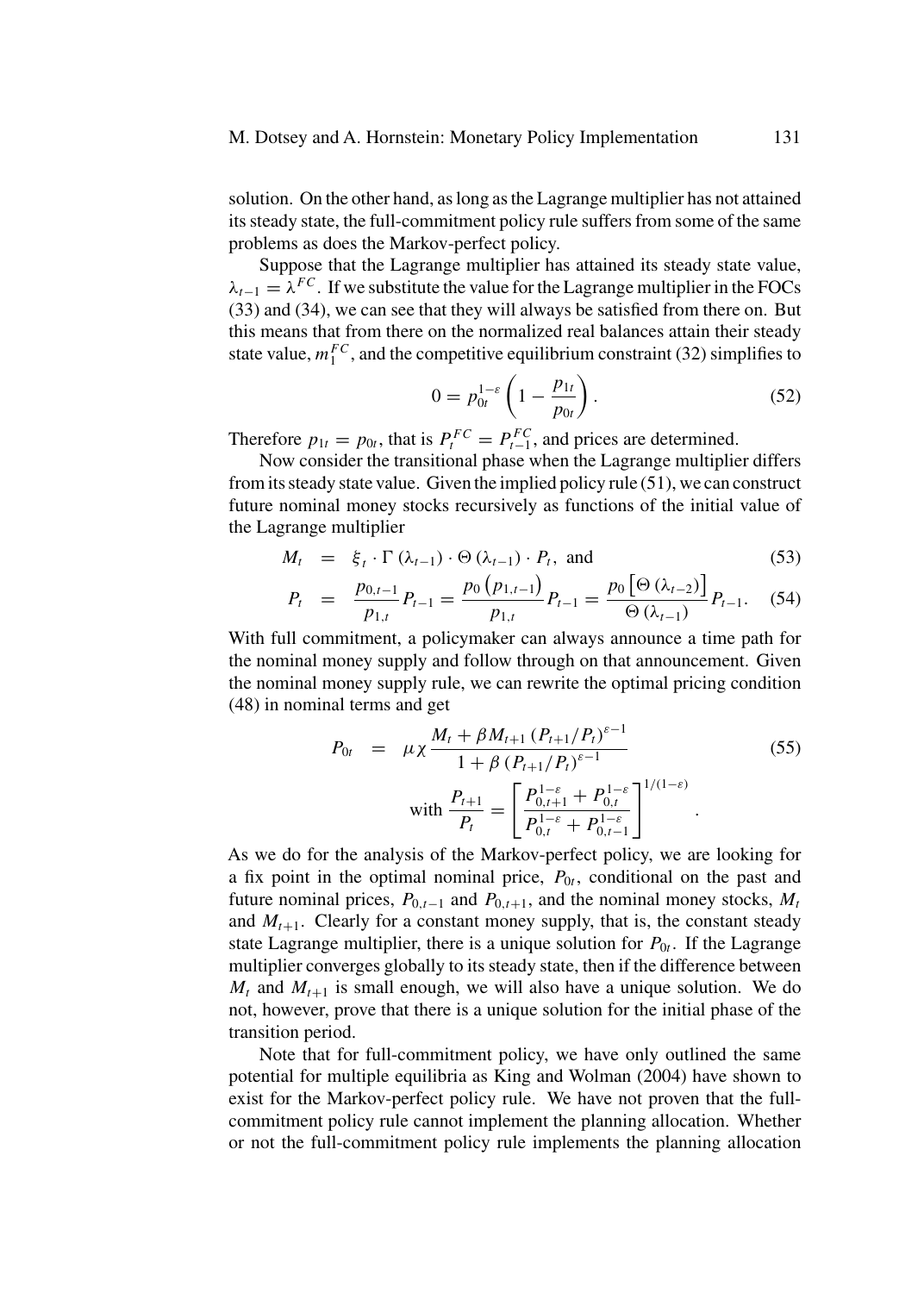may be irrelevant if one believes that a policymaker can always respond to contemporaneous variables. If such a response is feasible, then an augmented full-commitment policy rule as described in Section 2 may always implement the planning allocation.

## **5. CONCLUSION**

This paper has considered optimal monetary policy as the solution to both fullcommitment and time-consistent Markov-perfect planning problems. The solutions are consistent with rational expectations competitive equilibria. The optimal solution to the planning problem implies a rule for the assumed policy instrument, in our case, a money supply instrument. We have then verified that, for local approximations to the solution of the optimal policy problem, the implied policy rules implement the planning allocations, that is, the planning allocation is the unique rational expectations equilibrium conditional on the implied policy rule. However, following on the insights of King and Wolman (2004), we have then examined whether the implied policy rules also implement the allocation globally. We find that a money supply rule that is Markov-perfect does not implement the planning solution. We provide a partial argument that the full-commitment money supply rule does implement the planning solution, but we do not have a complete proof for this statement.

For the analysis, we have taken the choice of monetary instrument, in this case the nominal money stock, as given but this choice is not innocuous. In other work (Dotsey and Hornstein 2005), we have argued that equilibrium indeterminacy may depend on the choice of policy instrument. In particular, if the Markov-perfect policy uses the nominal interest rate as an instrument, the equilibrium is determinate.

## **REFERENCES**

Benigno, Pierpaolo, and Michael Woodford. 2005. "Inflation Stabilization and Welfare: The Case of a Distorted Steady State." *Journal of the European Economic Association* 3 (December): 1–52.

Dotsey, Michael, and Andreas Hornstein. 2005. Unpublished Notes.

Giannoni, Marc P., and Michael Woodford. 2002a. "Optimal Interest Rate Rules: I. General Theory." NBER Working Paper 9419 (January).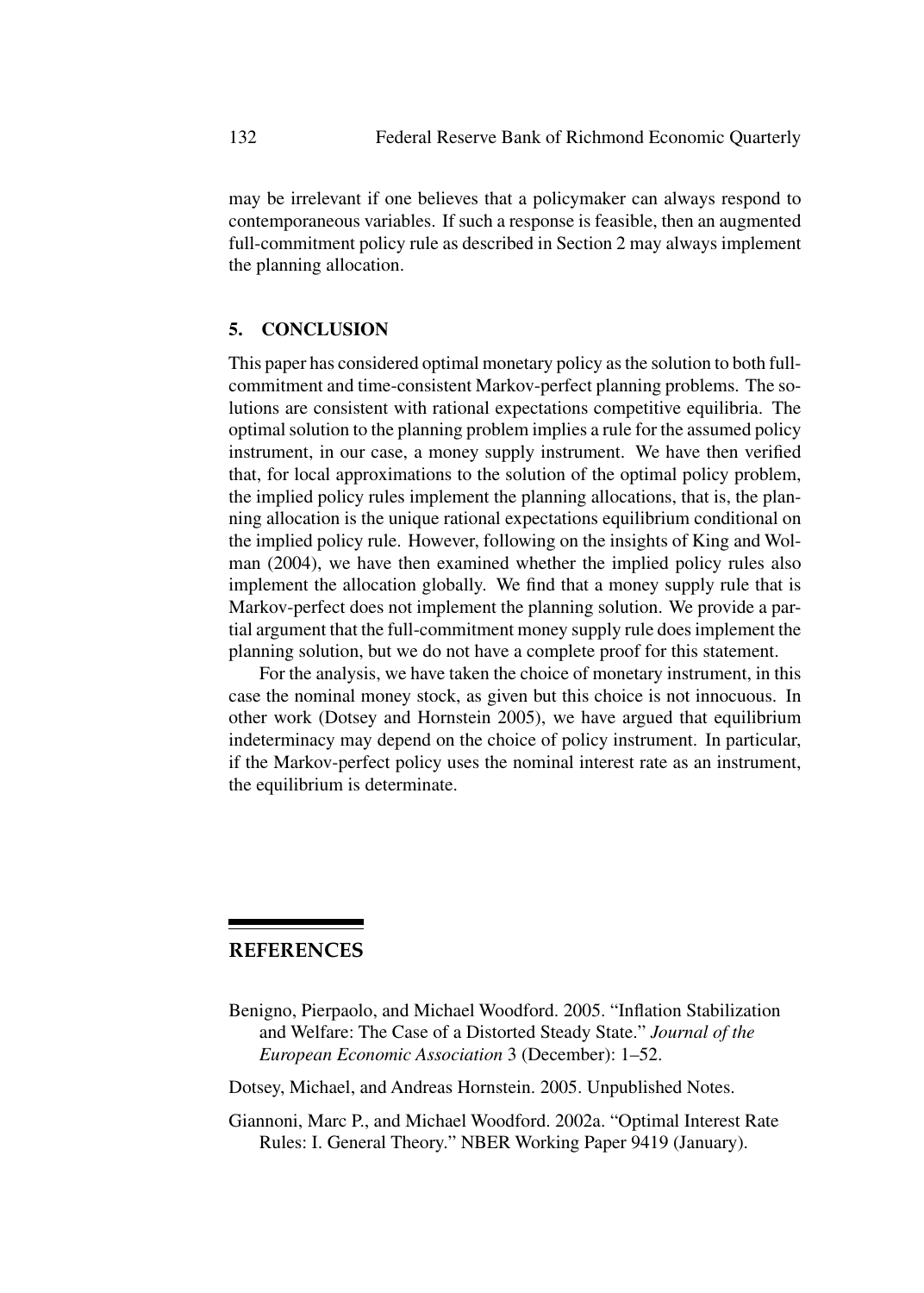. 2002b. "Optimal Interest Rate Rules: II. Applications." NBER Working Paper (December).

- Khan, Aubhik, Robert G. King, and Alexander L. Wolman. 2003. "Optimal Monetary Policy." *Review of Economic Studies* 70 (4): 825–60.
- King, Robert G., and Alexander L. Wolman. 1999. "What Should the Monetary Authority Do When Prices Are Sticky?" In *Monetary Policy Rules*, ed. John B. Taylor. Chicago: University of Chicago Press: 349–98.

. 2004. "Monetary Discretion, Pricing Complementarity, and Dynamic Multiple Equilibria." *Quarterly Journal of Economics* 199: 1513–53.

- Marcet, Albert, and Ramon Marimon. 1998. "Recursive Contracts." Working Paper, Universitat Pompeu Fabra, Barcelona. Available at http://www.econ.upf.edu/crei/people/marcet/papers.html (Last accessed on May 22, 2006).
- Wolman, Alexander L. 2001. "A Primer on Optimal Monetary Policy With Staggered Price Setting." Federal Reserve Bank of Richmond *Economic Quarterly* 87 (4): 27–52.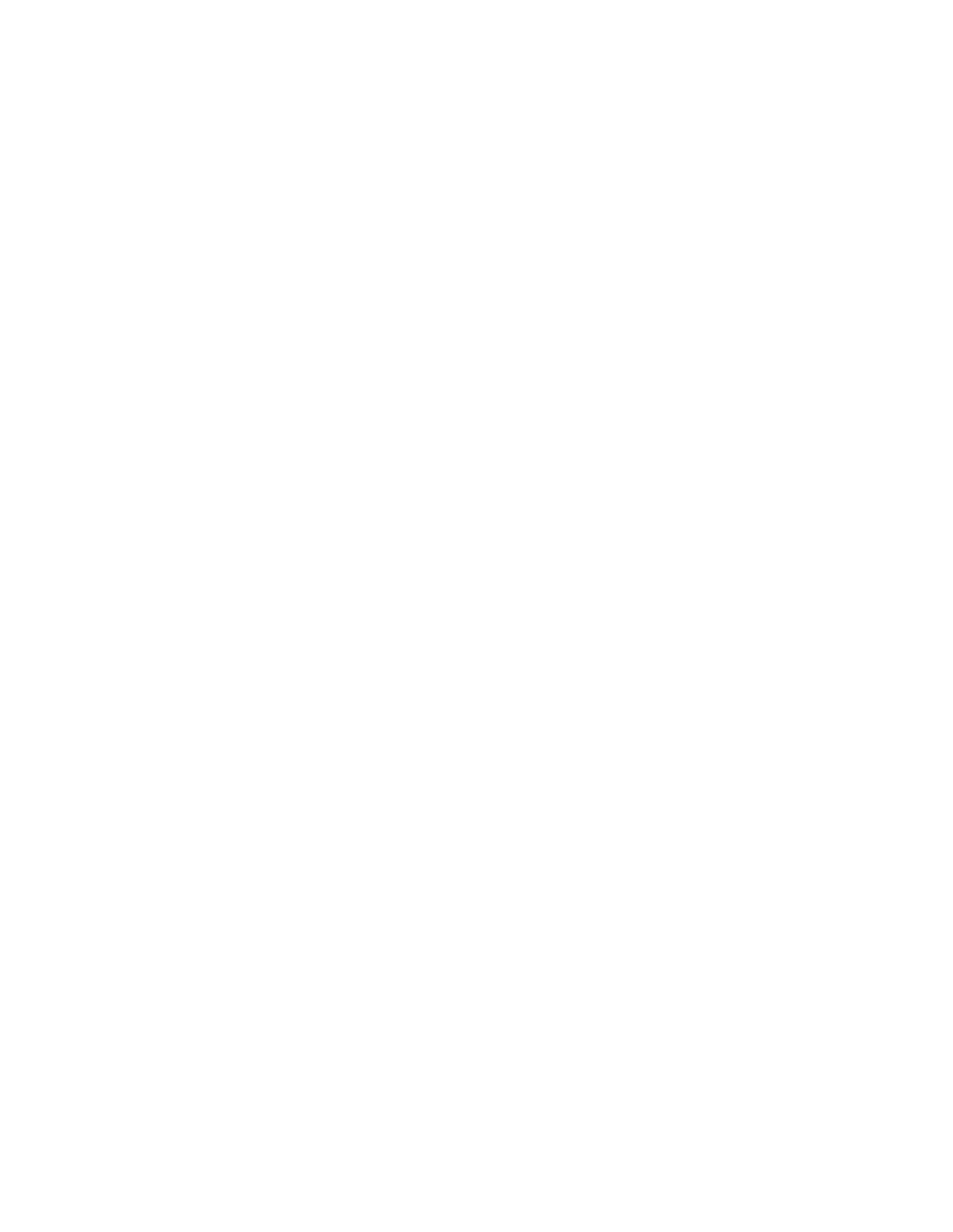# Can Feedback from the Jumbo CD Market Improve Bank Surveillance?

R. Alton Gilbert, Andrew P. Meyer, and Mark D. Vaughan

In recent years, policymakers in the Basel countries have begun exploring strategies for harnessing financial markets to contain bank risk. Indeed, the new Accord counts market discipline, along with supervisory review and n recent years, policymakers in the Basel countries have begun exploring strategies for harnessing financial markets to contain bank risk. Indeed, the new Accord counts market discipline, along with supervisory review ular proposal for implementing market discipline in the United States would require large banks to issue a standardized form of subordinated debt (Board of Governors 1999; Board of Governors 2000; Meyer 2001). Advocates of

<sup>1</sup> The cornerstone of supervisory review—the most important of the pillars—is thorough, regularly scheduled, on-site examinations. The Federal Deposit Insurance Corporation Improvement Act of 1991 (FDICIA) requires most U.S. banks to submit to a full-scope examination every 12 months. These examinations focus on six components of safety and soundness—capital protection (C), asset quality (A), management competence (M), earnings strength (E), liquidity risk exposure (L), and market risk sensitivity (S)—CAMELS. At the close of each exam, an integer ranging from 1 (best) through 5 (worst) is awarded for each component. Supervisors then use these component ratings to assign a composite CAMELS rating reflecting overall condition—also on a 1-to-5 scale. In general, banks with composite ratings of 1 or 2 are considered satisfactory while banks with ratings of 3, 4, or 5 are unsatisfactory and subject to supervisory sanctions. (Footnote 10 offers more details about these sanctions.) At year-end 2005, 4.63 percent of U.S. banks held unsatisfactory ratings.

Federal Reserve Bank of Richmond *Economic Quarterly* Volume 92/2 Spring 2006 135

Critical feedback from a number of sources greatly improved this work. We would specifically like to thank the examiners and supervisors (Carl Anderson, John Block, Joan Cronin, Ben Jones, Kim Nelson, and Donna Thompson) as well as the economists (Gurdip Bakshi, Rosalind Bennett, Mark Carey, Margarida Duarte, Kathleen McDill, Bill Emmons, Doug Evanoff, Mark Flannery, John Jordan, John Hall, Jim Harvey, Tom King, John Krainer, Bill Lang, Jose Lopez, Dan Nuxoll, Evren Ors, Jeremy Piger, James Thomson, Sherrill Shaffer, Scott Smart, Haluk Unal, Larry Wall, John Walter, and John Weinberg) who provided helpful comments. We also profited from exchanges with seminar participants at Baylor University, the Federal Deposit Insurance Corporation, the Office of the Comptroller of the Currency, and Washington University in St. Louis (Department of Economics and the Olin School of Business), as well as exchanges at the Federal Reserve Surveillance Conference, the Federal Reserve Committee on Financial Structure meetings, and the Financial Management Association meetings. Any remaining errors and omissions are ours alone. The views expressed do not represent official positions of the Federal Reserve Bank of Richmond, the Federal Reserve Bank of St. Louis, or the Federal Reserve System.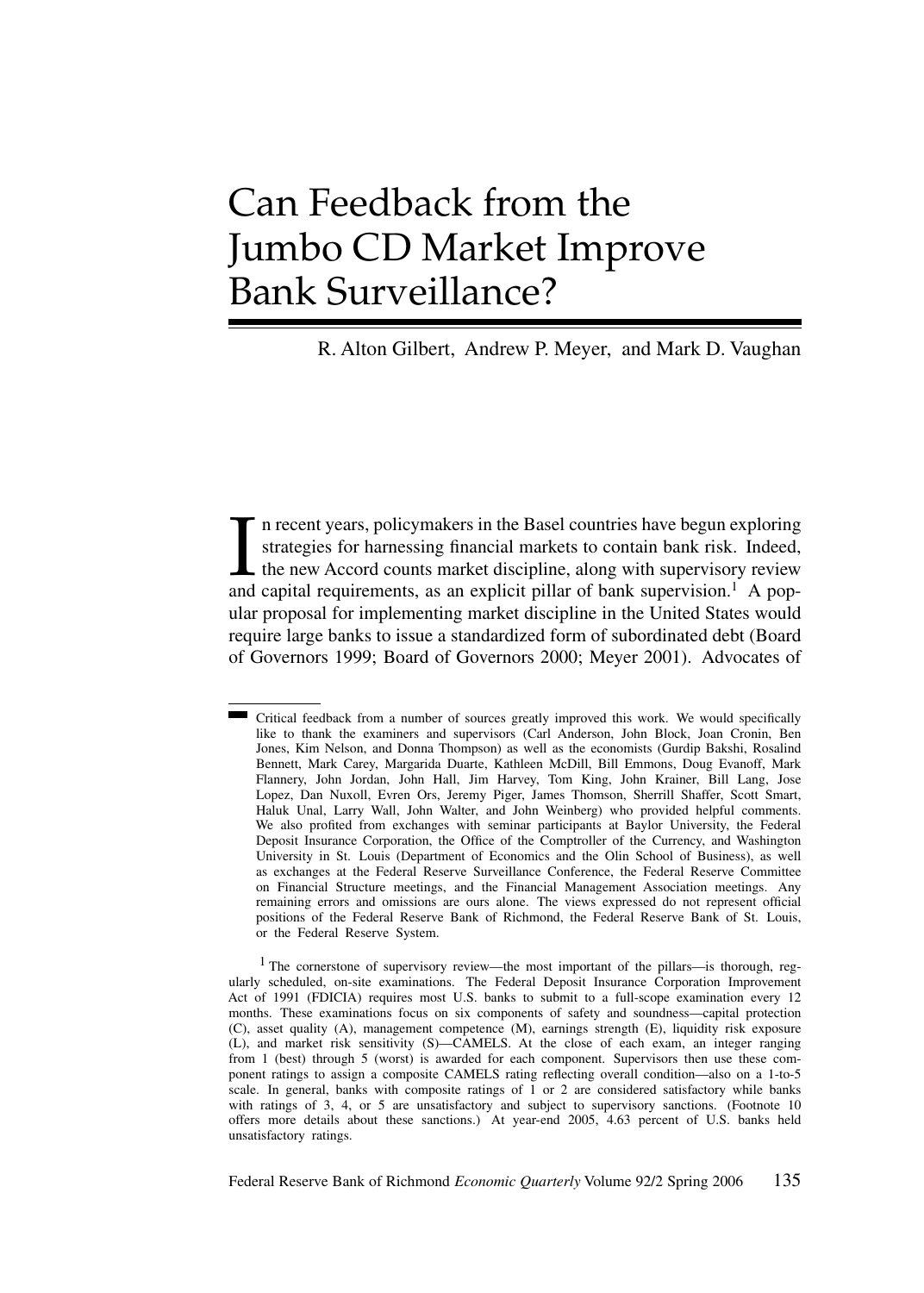this proposal argue that high-powered performance incentives in the subordinated debt (sub-debt) market will produce accurate risk assessments. And, in turn, these assessments—expressed for risky institutions through rising yields or difficulties rolling over maturing debt—will pressure bank managers to maintain safety and soundness (Calomiris 1999; Lang and Robertson 2002).

Even if financial markets apply little direct pressure to curb risk taking, market data could still enhance supervisory review by improving offsite surveillance.<sup>2</sup> Off-site surveillance involves the use of accounting data and anecdotal evidence to monitor the condition of supervised institutions between scheduled exams.<sup>3</sup> Market assessments could enhance surveillance in three ways: (1) by flagging banks missed by conventional off-site tools, (2) by reducing uncertainty about banks flagged by other tools, or (3) by providing earlier warning about developing problems in banks flagged by these tools (Flannery 2001). Such enhancements would reduce failures over time by enabling supervisors to take action earlier to address safety-and-soundness problems.

One concern about attempts to incorporate market data into surveillance is regulatory burden—current proposals would require large banking organizations to float a standardized issue of sub-debt. That most large banks currently issue sub-debt does not imply the burden is negligible.<sup>4</sup> Voluntary issuance varies considerably over time with market conditions. For example, the number of sub-debt issues by the top-50 banking organizations rose from 3 in 1988 to 108 in 1995, only to fall to 42 in 1999 (Covitz, Hancock, and Kwast 2002). Moreover, banks currently issuing sub-debt may be choosing maturities unlikely to produce valuable risk signals, so a mandated maturity would still impose a regulatory burden. Before placing additional burden on the banking sector, particularly at a time when other sizable regulatory changes (Basel II) are in the offing, supervisors should first assess the power of risk signals from existing securities.

One potential source of risk assessments that can be mined without increasing regulatory burden is the market for jumbo certificates of deposit (CDs).

<sup>2</sup> Bliss and Flannery (2001) found that managers of holding companies do not respond to market pressure to contain risk, though Rajan (2001) questioned the ability of their framework to unearth such evidence.

 $3$  Examination is the most effective tool for spotting safety-and-soundness problems, but it is costly and burdensome—costly because of the examiner resources required and burdensome because of the intrusion into bank operations. Surveillance reduces the need for unscheduled visits by prodding bankers to contain risk between scheduled exams. It also helps supervisors plan exams by highlighting risk exposures. For example, if pre-exam surveillance reports indicate a bank has significant exposure to interest rate fluctuations, supervisors will staff the exam team with additional market risk expertise.

<sup>4</sup> Mandating issuance of a security with specific attributes is tantamount to a tax on capital structure. Although we know of no direct evidence about the burden of this tax, heterogeneity in sub-debt maturities, outstanding volume over time, and the source of issue (bank vs. bank holding company) suggest it is nontrivial.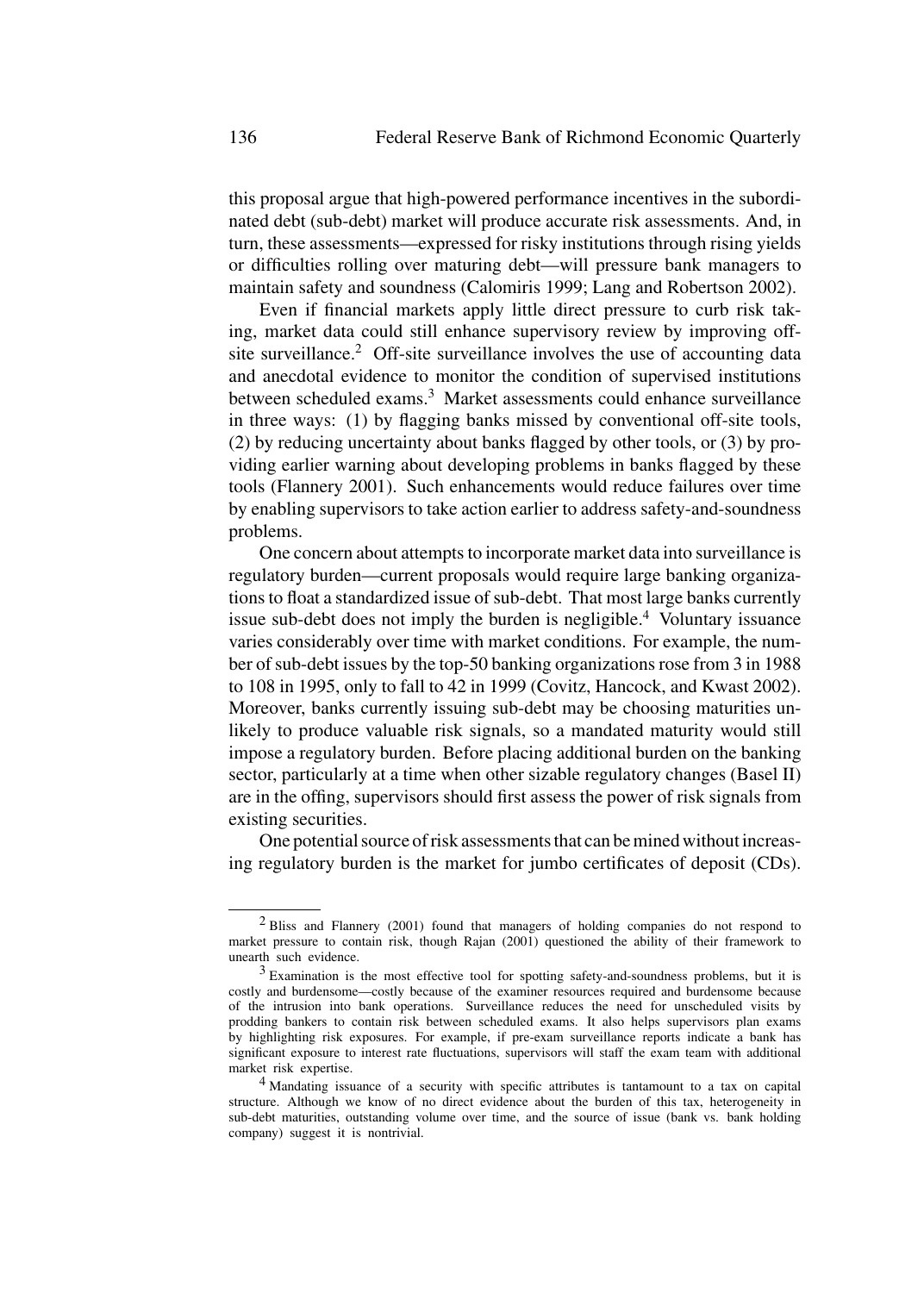Jumbo CDs are time deposits with balances exceeding \$100,000. The typical bank relies on a mix of deposits to fund assets—checkable deposits, passbook savings accounts, retail CDs, and jumbo CDs. Both retail and jumbo CDs have fixed maturities (as opposed to checkable deposits which are payable on demand); they differ by Federal Deposit Insurance Corporation (FDIC) coverage. Only the first \$100,000 of deposits is eligible for insurance, so the entire retail CD (which is less than \$100,000) is insured while only the first \$100,000 of a jumbo CD is covered. Checkable deposits, passbook savings, and retail CDs are often collectively referred to as "core deposits" because balances respond little to changes in bank condition and market rates. Full FDIC coverage makes these deposits a stable and cheap source of funding. At year-end 2005, U.S. banks funded on average 67.1 percent of assets with core deposits and 14.4 percent with jumbo CDs. The average jumbo CD balance in the fourth quarter of 2005 was \$330,886; the average balance in 95 percent of the U.S. banks exceeded \$152,115. The average maturity was just over one year. Jumbo CDs are considered a "volatile" liability because relatively large uninsured balances and short maturities force issuing banks to match yields (risk-free rates plus default premiums) available in the money market or lose the funding. This pressure to "price" new conditions quickly makes the jumbo CD market, in theory, an important source of feedback for off-site surveillance.<sup>5</sup>

Potentially valuable jumbo CD data are currently available for most commercial banks. In contrast, only very large banking organizations now issue sub-debt. These organizations may be the most important from a systemic-risk standpoint, but the focus of off-site surveillance—indeed of all U.S. prudential supervision—is on the bank, and most banks do not issue or belong to holding companies that issue sub-debt. Moreover, a negative risk signal from a holding company claim would not, by itself, help supervisors identify the troubled subsidiary. Jumbo CDs constitute a large class of direct claims on both large and small banks. At year-end 2005, U.S. banks with more than

<sup>5</sup> Since the early 1990s, financial innovation has offered households a growing array of substitutes for traditional bank deposits. As a result, the supply of core deposits has declined secularly, forcing banks to turn to more volatile funding sources such as jumbo CDs. Between 1992 and 2005, for example, the average core deposit-to-total asset ratio for U.S. banks tumbled from 80.1 percent to 67.1 percent, while average jumbo CD dependence jumped from 7.5 percent to 14.4 percent of assets. Increasing reliance on jumbo CDs implies greater exposure to liquidity and market risk—a bad outcome from the perspective of a bank supervisor. At the same time, the \$100,000 ceiling on deposit insurance makes jumbo CD holders savvier about bank risk than other depositors. So the jumbo CD market could exert pressure on bank managers to contain risk—either directly through the impact of higher yields and lower balances on profits or indirectly through supervisory responses to risk signals conveyed by yields and withdrawals. Such pressure would complement supervisory review. Hence, another contribution of this article is to offer insight into the tradeoff by quantifying the potential contribution of jumbo CD data to off-site surveillance. See Feldman and Schmidt (1991) for further discussion of the tradeoff between greater risk exposure and more reliable market data implied by rising jumbo CD dependence. Our results suggest this rising dependence makes supervisors on balance worse off.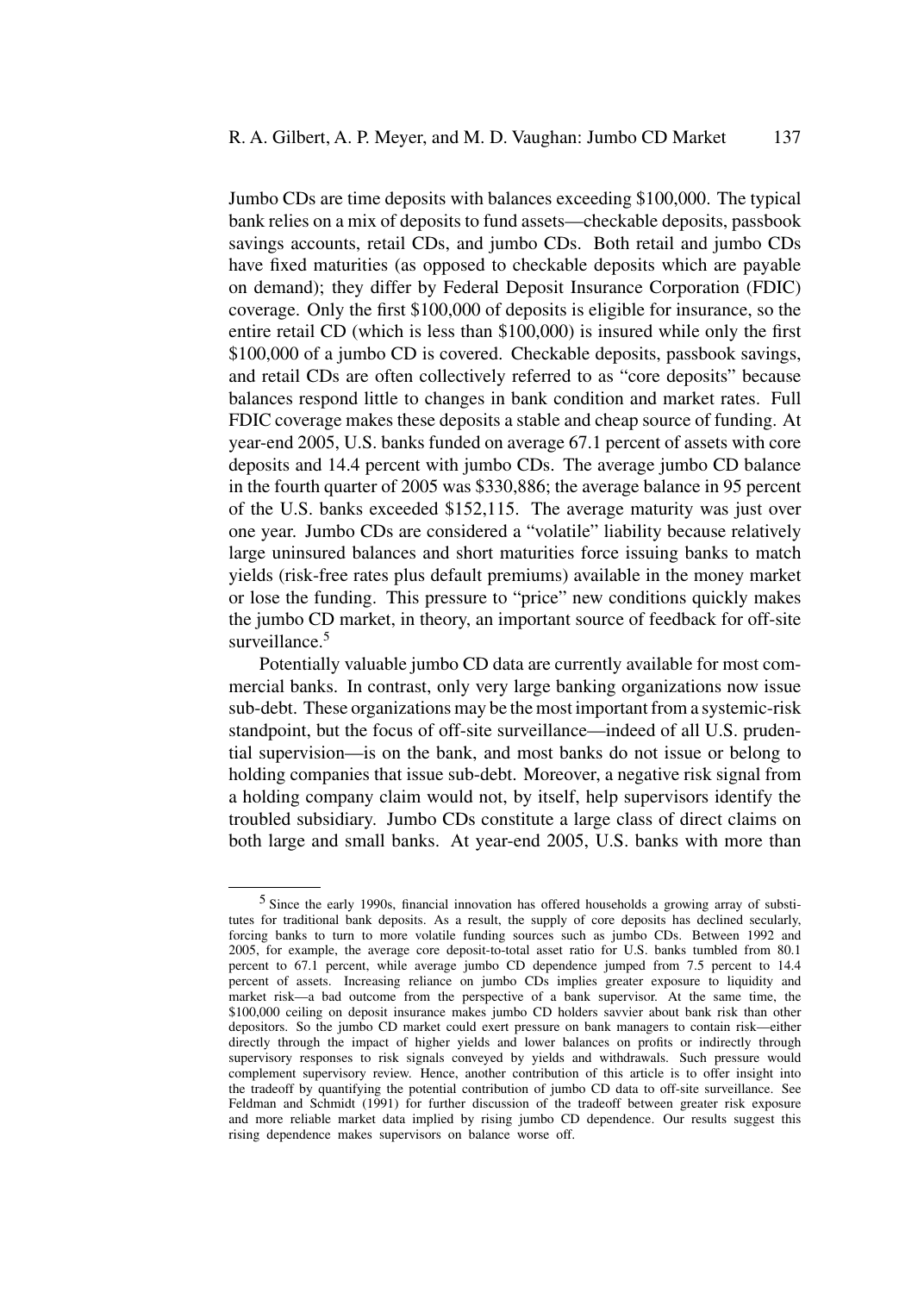\$500 million in assets funded 14.6 percent of assets with jumbo CDs; for banks with less than \$500 million, the average jumbo-CD-to-total-asset ratio was 14.3 percent. Finally, risk signals in the form of yields and withdrawals can be cheaply and easily constructed because banks report jumbo CD interest expense and balances quarterly to their principal supervisor. Also, nearly 30 years of research—much of which relies on these interest-expense and account-balance data—has produced robust evidence of risk pricing in the jumbo CD market.

Data from the jumbo CD market might prove particularly useful in community bank surveillance. Community banks specialize in making loans to and taking deposits from small towns or city suburbs. For regulatory purposes, the Financial Modernization Act of 1999 established an asset threshold of \$500 million—expressed in constant 1999 dollars. At year-end 2005, nearly 90 percent of U.S. banks operated on this scale. Not surprisingly, most failures are community banks. They also frequently operate on extended exam schedules, with up to 18 months elapsing between full-scope, on-site visits. This schedule diminishes the quality of quarterly financial statements, thereby reducing the effectiveness of off-site monitoring.<sup>6</sup> It is possible that holders of community bank jumbo CDs supplement public financial data with independent "Peter-Lynch-type" research.<sup>7</sup> Or, inside information about bank condition could leak from boards of directors, which typically include prominent local businesspeople. (Community bank jumbo CDs are often held by such "insiders.") Thus, sudden changes in yields or withdrawals might signal trouble more quickly or reliably than surveillance tools based on financial statements.

In short, jumbo CDs fund a large portion of bank assets and furnish a cheap source of market data, yet no study has formally tested the surveillance value of yields and withdrawals. We do so with an early warning model and out-of-sample timing conventions designed to mimic current surveillance practices. Specifically, we generate risk rankings using jumbo CD default premiums and quarter-over-quarter withdrawals for banks with satisfactory supervisory ratings. We rank the same banks by CAMELS-downgrade probability as estimated by an econometric surveillance model. Finally, out-ofsample performance for all three rankings is compared over a sequence of two-year windows running from 1992 to 2005, counterfactually as if super-

<sup>6</sup> Verification of financials is an important source of value created by exams (Berger and Davies 1998; Flannery and Houston 1999). Indeed, recent research has documented large adjustments in asset-quality measures following on-site visits, particularly for banks with emerging problems (Gunther and Moore 2000).

<sup>7</sup> Peter Lynch ran Fidelity's Magellan Fund from 1977 to 1990. During this period, fund value rose over 2,700 percent. Lynch was famous for looking past financial statements to the real world, observing consumer and firm behavior in malls, for example. For more details, see Lynch and Rothchild (2000).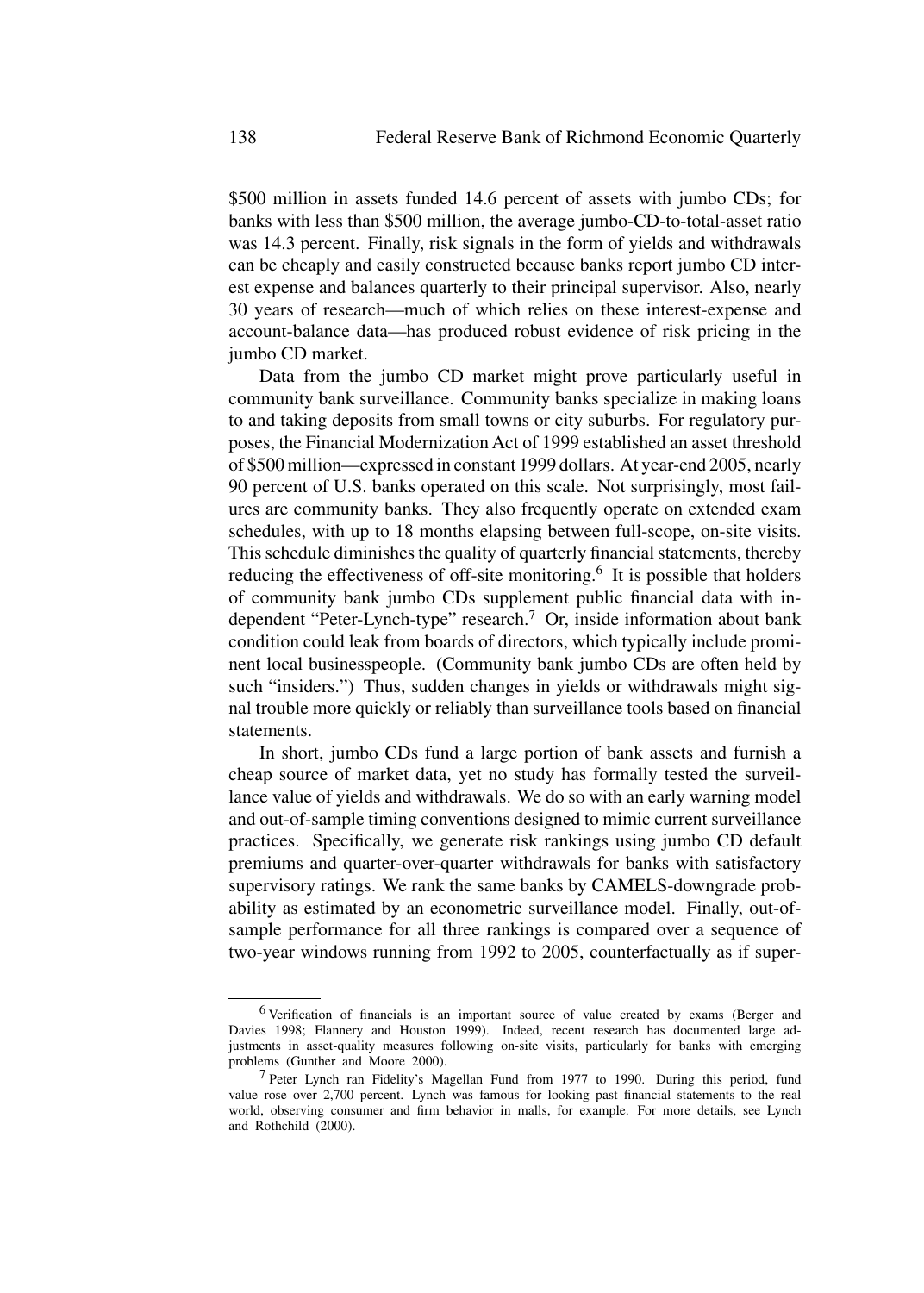visors in the fourth quarter of each year possessed data only up to that point. We find that jumbo CD signals would not have flagged banks missed by the CAMELS-downgrade model or would not have reduced uncertainty about banks flagged by the model. We also find that jumbo CD signals would not have provided earlier warning about developing problems in banks flagged by the CAMELS-downgrade model. These results are broadly consistent with other recent work, so we close by exploring reasons the surveillance value of market data may have been overestimated.

## **1. PRIOR LITERATURE**

Research on the jumbo CD market since the mid-1970s—mostly with 1980s data—has consistently found evidence of risk pricing (see Table 1). Some 20 articles have been published using a mix of time series and panel approaches: 18 articles exploited U.S. data, 11 examined only yields, 4 examined only runoff (i.e., deposit withdrawals), and 5 studied both. Most drew heavily on quarterly financial statements. Only one article—the first contribution to the literature in 1976—found no link between bank risk and yields or runoff. In some ways, the robustness of these results is striking because U.S. samples mostly predate the Federal Deposit Insurance Corporation ImprovementAct of 1991 (FDICIA). Before thisAct, the majority of failures were resolved through purchases and assumptions, whereby the FDIC offered cash to healthy banks to assume the liabilities of failed ones. So, even though jumbo CD holders faced default risk in theory, many were shielded from losses in practice.<sup>8</sup>

Although evidence from prior literature about our out-of-sample test windows (1992–2005) is thinner, intuition and history make a case for significant risk sensitivity. The handful of articles looking at 1990s data found risk pricing, but no study examined jumbo CD data for the post-2000 period. Nonetheless, economic intuition suggests sensitivity should be strong because of three important institutional changes in the 1990s. First, as noted, the FDICIA directed the FDIC to resolve failures in the least costly way, which implies imposing a greater share of losses on uninsured bank creditors (Benston and Kaufman 1998; Kroszner and Strahan 2001).<sup>9</sup> This change should

<sup>8</sup> Before 1991, expected losses had three components: (1) the probability of bank failure, (2) the loss if the failed bank were not purchased by a healthy one, and (3) the probability the failed bank would not be purchased. Even if (1) and (2) were positive, expected losses would still be approximately zero if jumbo CD holders expected all failures to be resolved with purchase and assumptions. The need to model FDIC behavior, therefore, complicates estimation of risk sensitivity for the pre-1991 regime. Suppose, for example, (1) and (2) fall, reducing expected losses, incentives to monitor risk, and jumbo CD risk sensitivity. But the FDIC responds by curtailing implicit coverage—perhaps because of the reduced threat of contagious runs. If large enough, this offsetting effect could induce a rise in measured sensitivity to bank condition.

<sup>&</sup>lt;sup>9</sup> As discussed in footnote 8, expected losses equal zero if jumbo CD holders anticipate resolution through purchase and assumptions. But the FDICIA should have changed expectations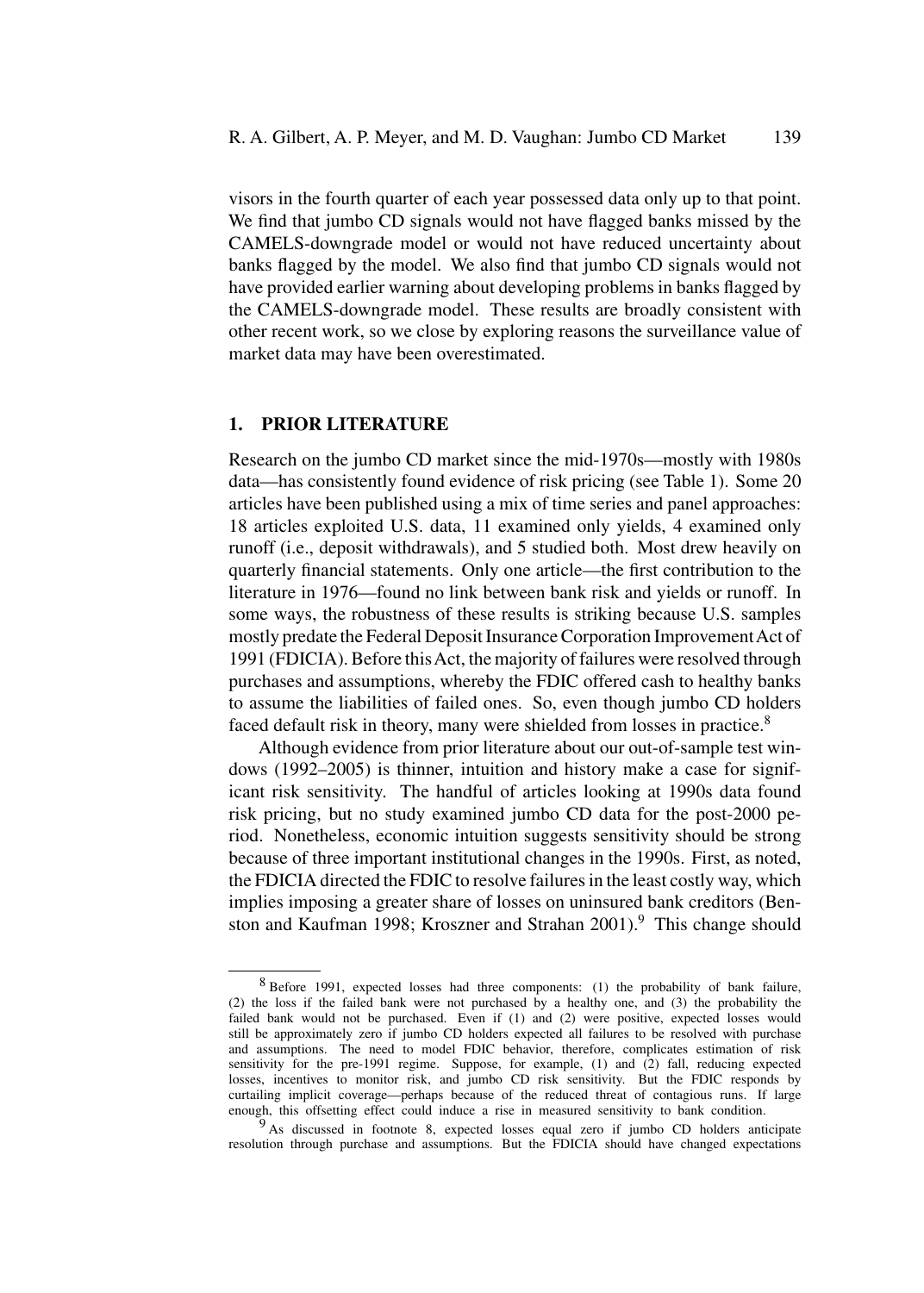have increased expected losses for jumbo CD holders and their incentive to monitor bank condition. Second, the Financial Institutions Reform, Recovery, and Enforcement Act of 1989 required supervisors to disclose serious enforcement actions (Gilbert and Vaughan 2001).<sup>10</sup> Third, in the late 1990s, the FDIC began putting quarterly financial data for individual banks on the Web, along with tools for comparing performance with industry peers. The second and third change should have lowered the cost to jumbo CD holders of monitoring bank condition. Evidence from U.S. banking history also implies our sample should feature strong risk pricing. Gorton (1996), for example, documented a link between discounts on state bank notes and issuer condition during the free-banking era, while Calomiris and Mason (1997) observed sizable differences in yields and runoff for weak and strong Chicago banks prior to the 1932 citywide panic. Friedman and Schwartz (1960) also noted that public identification of banks receiving loans from the Reconstruction Finance Corporation triggered runs in August 1932. More recently, Continental Illinois began hemorrhaging uninsured deposits when the extent of its problems became public in May 1984 (Davison 1997). In all these cases, uninsured claimants monitored and reacted to changes in bank condition, thereby impounding risk assessments into prices or quantities.

Evidence of risk pricing in the jumbo CD market does not imply that yield and runoff data would add value in surveillance. First, stable in-sample estimates of reactions to current bank condition and reliable out-of-sample forecasts of emerging safety-and-soundness problems are not the same thing. Evidence from the market efficiency literature, for example, has demonstrated that trading strategies based on well-documented pricing anomalies, such as calendar effects, size effects, and mean revision, do not offer abnormal returns when tested in real time by fund managers (Roll 1994; Malkiel 2003). Second, just as assessing the profitability of trading rules requires a benchmark, such as the return from an index fund, assessing the surveillance value of market data requires a baseline for current practices. It is not enough to note that jumbo CD signals flag problem banks because supervisors already have systems in place for these purposes. The true litmus test is this: Does integration of

about FDIC behavior. Between 1988 and 1990, jumbo CD holders suffered losses in only 15 percent of bank failures. From 1993 to 1995, they lost money 82 percent of the time.

 $10$  The term "enforcement action" refers to a broad range of powers used to address suspect practices of depository institutions and institution-affiliated parties—the supervisory sanctions mentioned in footnote 1. Typically, these actions are imposed in response to adverse exam findings, but they can also be triggered by deficient capital levels under Prompt Corrective Action or by negative information gathered through off-site surveillance. Usually enforcement actions are implemented in a graduated manner, with informal preceding formal actions. An informal action is the most common; it is simply a private, mutual understanding between a bank and its supervisory agency about the steps needed to correct problems. Formal actions are far more serious. Supervisors resort to them only when violations of law or regulations continue or when unsafe and abusive practices occur. Formal enforcement actions are legally enforceable and, in most cases, publicly disclosed.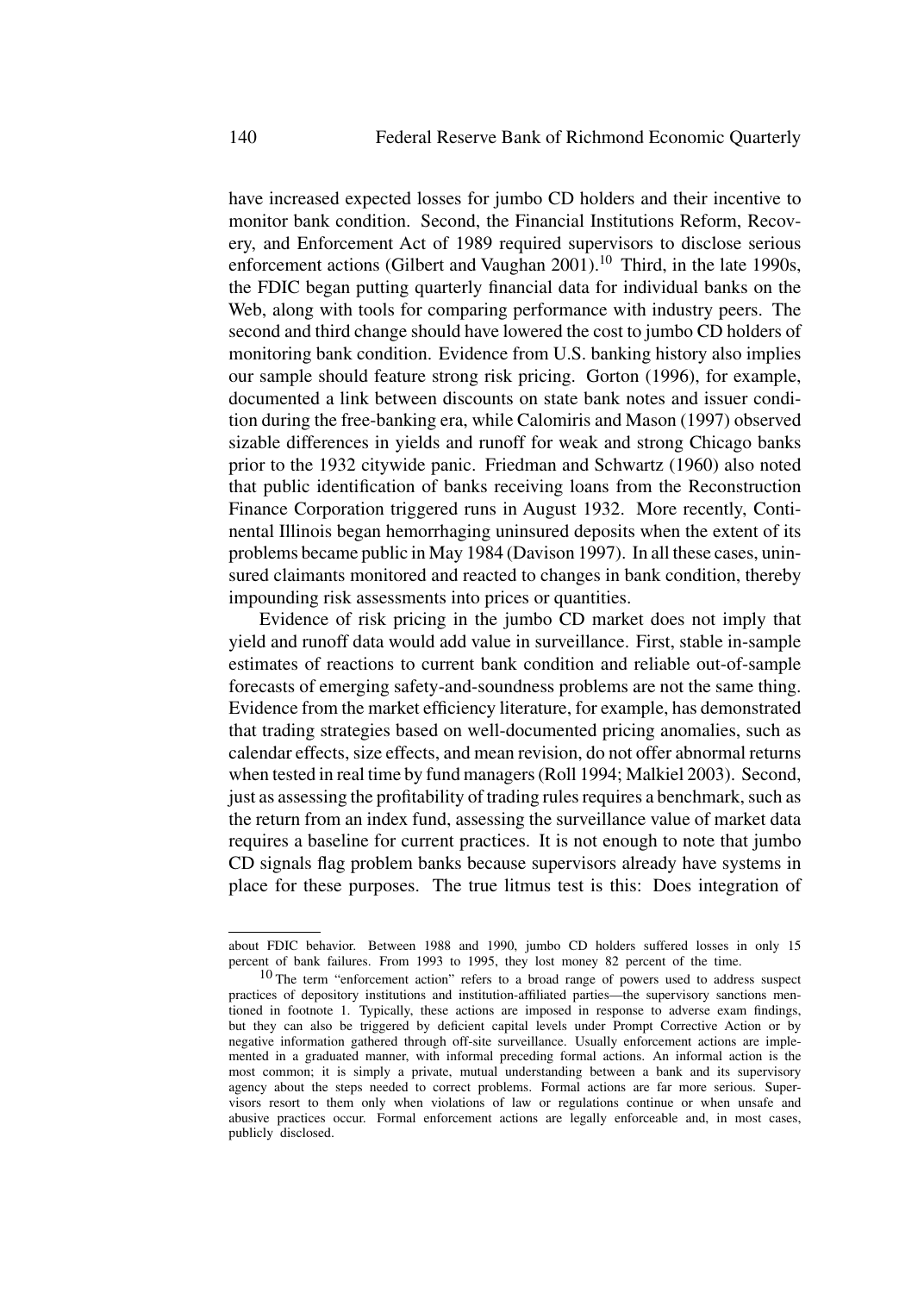yields and runoff into actual surveillance routines consistently and materially improve out-of-sample forecast accuracy? $11$ 

Four recent articles have gauged the surveillance value of market data against a current practices benchmark. Evanoff andWall (2001) compared regulatory capital ratios and sub-debt yields as predictors of supervisory ratings, finding that sub-debt yields modestly outperform capital ratios in one-quarterahead tests. Gunther, Levonian, and Moore (2001), meanwhile, observed insample improvement in model fit when estimated default frequencies (EDFs, as produced by Moody's KMV) were included in an econometric model designed to predict holding company supervisory ratings with accounting data. Krainer and Lopez (2004) also experimented with equity market variables in this case, cumulative abnormal stock returns as well as EDFs—in a model of holding company ratings. Unlike Gunther, Levonian, and Moore (2001), they assessed value added in one-quarter-ahead forecasts. Like Evanoff and Wall (2001), they noted only a modest improvement in out-of-sample performance. Finally, Curry, Elmer, and Fissel (2003) added various equity signals to an econometric model built to predict four-quarter-ahead supervisory ratings, again witnessing only a slight increase in forecast accuracy.

Recent tests against a surveillance benchmark have advanced the market data literature, to be sure, but the absence of empirical tests modeled on actual practice mutes the potential impact on supervisory policy. Evanoff and Wall (2001), for example, proxied supervisor perceptions of safety and soundness with regulatory capital ratios—a practice that was problematic because capital is the sole criterion only when Prompt Corrective Action (PCA) thresholds are violated. Otherwise, a variety of measures are weighed.<sup>12</sup> In addition, Gunther, Levonian, and Moore (2001) and Krainer and Lopez (2004) conducted performance tests with holding company data—a problematic approach because, as noted, off-site surveillance focuses on individual banks. Indeed, the Federal Reserve, which has responsibility for holding company supervision, does not maintain an econometric model estimated on holding company data.<sup>13</sup> Finally, Gunther, Levonian, and Moore (2001) and Curry, Elmer, and Fissel (2003) relied on tests unlikely to impress supervisors: the first assessing

 $11$  As discussed in footnote 10, supervisors use enforcement actions to induce banks to address safety-and-soundness problems. Some are quite severe, going as far as permanent removal from the banking industry. The earlier actions are imposed, the more likely problems can be corrected. But enforcement actions impose significant costs on the bank, so supervisors prefer to wait for compelling evidence of serious problems. Hence, jumbo CD signals could add supervisory value by reinforcing conclusions yielded by other surveillance tools, thereby facilitating swifter action.

<sup>&</sup>lt;sup>12</sup> Footnote 1 discusses the CAMELS framework supervisors use to assess bank condition. In any event, evidence from counterfactual applications of PCA to late 1980s/early 1990s data (Jones and King 1995; Peek and Rosengren 1997) suggests the thresholds are too low to affect supervisor behavior.

<sup>&</sup>lt;sup>13</sup> Each article estimated a unique holding company model to benchmark surveillance procedures. Both tested joint hypotheses: (1) the model approximates the one the Fed would use and (2) equity market signals enhance the performance of that model.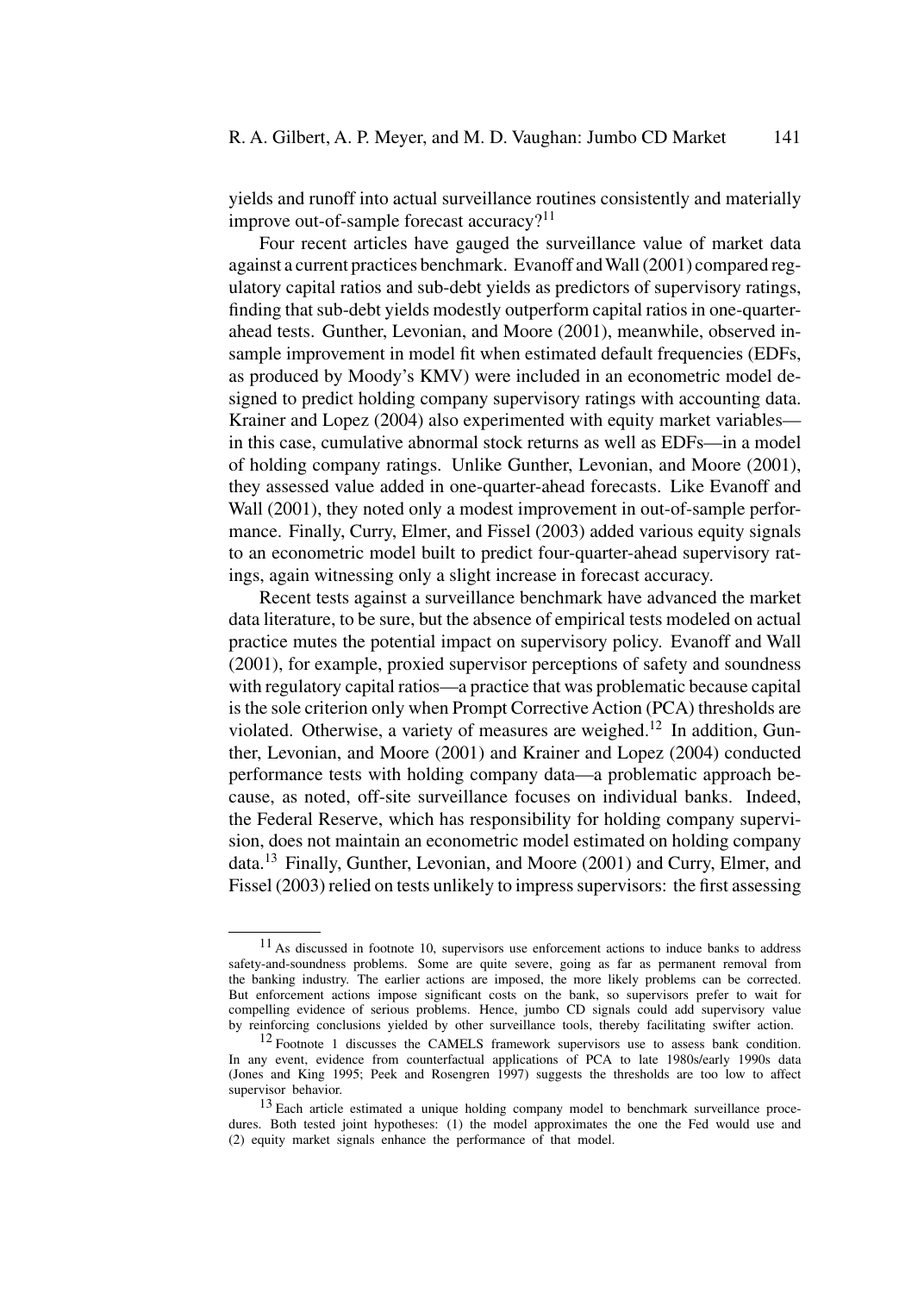in-sample performance only and the second assessing out-of-sample performance with a contemporaneous holdout (rather than a period-ahead sample). Our work improves on this research by employing an econometric model used in surveillance, out-of-sample timing conventions patterned on current practices, and data taken from bank (rather than holding company) financial statements and supervisor assessments. Even more important, we contribute a coherent framework for use in future research on the surveillance value of market data.

# **2. THE DATA**

To test the surveillance value of jumbo CD data, we built a long panel containing financial data and supervisory assessments for all U.S. commercial banks. This data set contained income statement and balance sheet series as well as CAMELS composite and management ratings from 1988:Q1 through  $2005:Q4<sup>14</sup>$  The accounting data came from the Call Reports—formally the Reports of Condition and Income—which are collected under the auspices of the Federal Financial Institutions Examination Council (FFIEC). The FFIEC requires all U.S. commercial banks to submit such data quarterly to their principal supervisor; most reported items are publicly available. CAMELS ratings were pulled from a nonpublic portion of the National Information Center database; only examiners, analysts, and economists involved in supervision at the state or federal level can access these series. Only one substantive sample restriction was imposed—exclusion of banks with operating histories of under five years. Financial ratios for these start-up, or de novo, banks often take extreme values that do not imply safety-and-soundness problems (DeYoung 1999). For instance, de novos often lose money in their early years, so earnings ratios are poor. Extreme values could introduce considerable noise into risk rankings, making it more difficult to assess relative performance. Another reason for dropping de novos is that supervisors already monitor these banks closely. The Federal Reserve, for example, examines newly chartered banks every six months until they earn a composite rating of 1 or 2 in consecutive exams.

Although our testing framework improves on prior research, our data still contain measurement error. Only a small number of money center banks issue negotiable instruments that are actively traded, so true market yields are not available for a cross section of the industry. It is possible, however, to construct average yields from the Call Reports for all U.S. banks by dividing quarterly in-

<sup>14</sup> Two data notes: (1) Explicit assessment of market risk sensitivity (S) was added in 1997, so pre-1997 composites are CAMEL ratings, and (2) none of our empirical exercises exploits the entire dataset (1988:Q1–2005:Q4); each uses a suitable sub-sample. For example, estimation of the downgrade model ends in 2003 to permit out-of-sample tests on 2004–2005.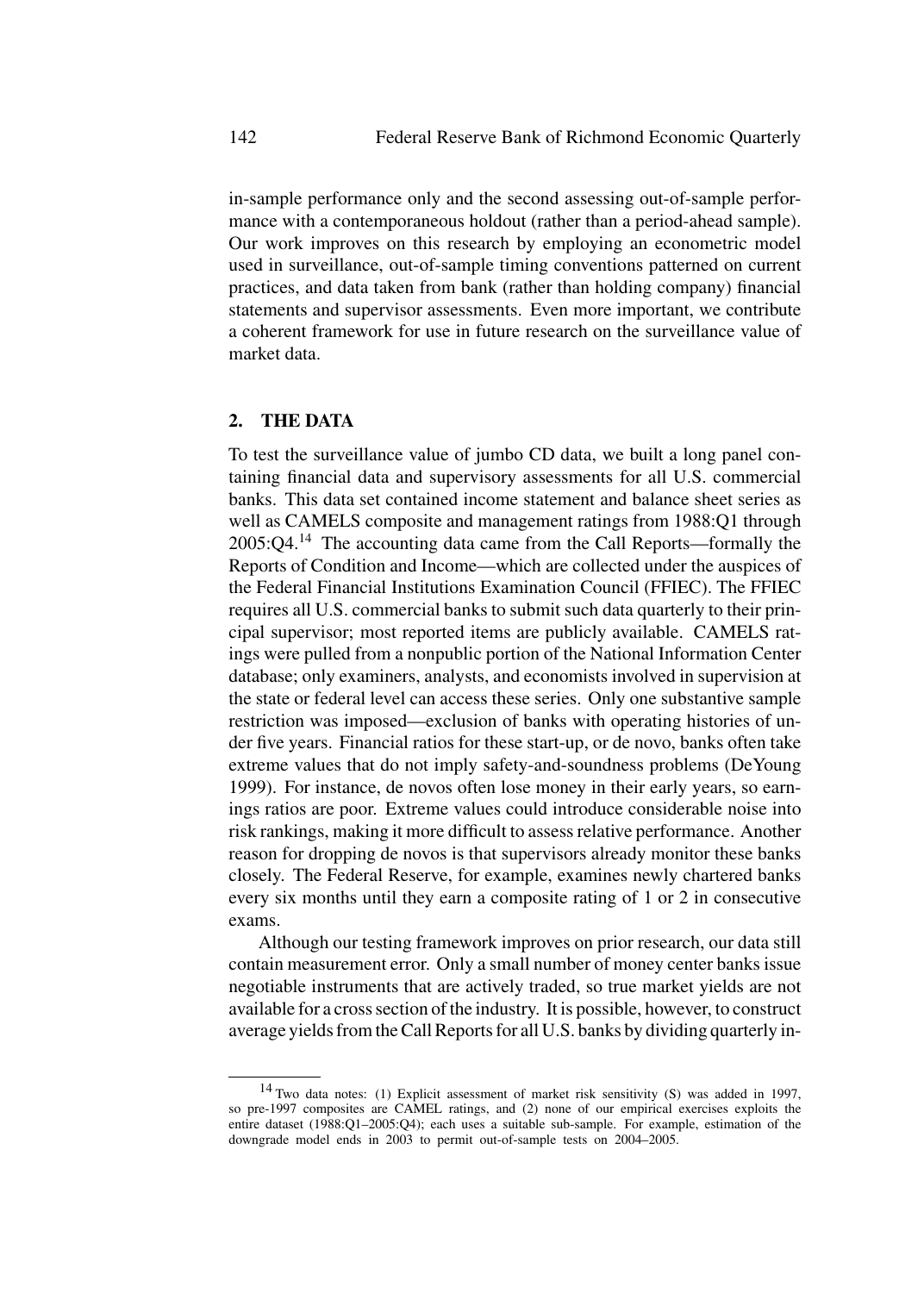terest expense by average balance. Subtracting rates on comparable-maturity Treasuries from these yields produces something that looks like a default premium series. Other researchers have successfully tested hypotheses about bank risk with this approach (for example, James 1988; Keeley 1990; and, more recently, Martinez-Peria and Schmukler 2001). Still, two related types of measurement error must be acknowledged; the proxy is an average rather than marginal measure (and, therefore, somewhat backward looking), and it is a quarterly accounting rather than real-time economic measure.

Measurement error in this series does not imply that jumbo CD data taken from the Call Report lack surveillance value. Jumbo CD holders may react to rising risk by withdrawing funds, and changes in account balances (deposit runoff) can be measured error-free with accounting data.<sup>15</sup> Moreover, distress models based on financial statements have been a cornerstone of public- and private-sector surveillance for decades (Altman and Saunders 1997). Indeed, federal and state supervisors alike give heavy weight to book-value measures of credit risk and capital protection in routine surveillance, yet both contain serious measurement error (Barth, Beaver, and Landsman 1996; Reidhill and O'Keefe 1997). Finally, and most importantly, the supervisory return on jumbo CD signals—or any market signal for that matter—depends not on the value of the signal alone, but rather on that value net of the cost of extraction. Current surveillance routines are built around the Call Reports and, as noted, these reports already contain the data necessary to construct yield and runoff series for jumbo CDs. Even if the marginal surveillance value of jumbo CD signals were low relative to pure market signals because of measurement error, the marginal cost of extracting jumbo CD signals is near zero. The cost of integrating market signals into off-site surveillance is not as low because of the regulatory burden associated with any compulsory security issues and the training burden associated with changes in supervisory practices. It is possible, therefore, that jumbo CD data add more net value than pure market signals. In short, the surveillance value of jumbo CD data is ultimately an empirical issue.

Still, the net contribution of jumbo CD signals to surveillance cannot be positive if measurement error renders the data hopelessly noisy. So, as a check, we performed a simple test on yields and another on runoff—both suggested that bank condition is priced. In the first test, we compared quarterly yields that is, jumbo CD interest expense divided by average balance—for the 5 percent of banks most and least at risk of failure each year from 1992 to 2005

<sup>15</sup> In the literature, "runoff" is used loosely as a synonym for withdrawals. For this test, we define it as quarter-over-quarter percentage changes in a bank's total dollar volume of jumbo CDs. Later, we define "simple" deposit runoff similarly.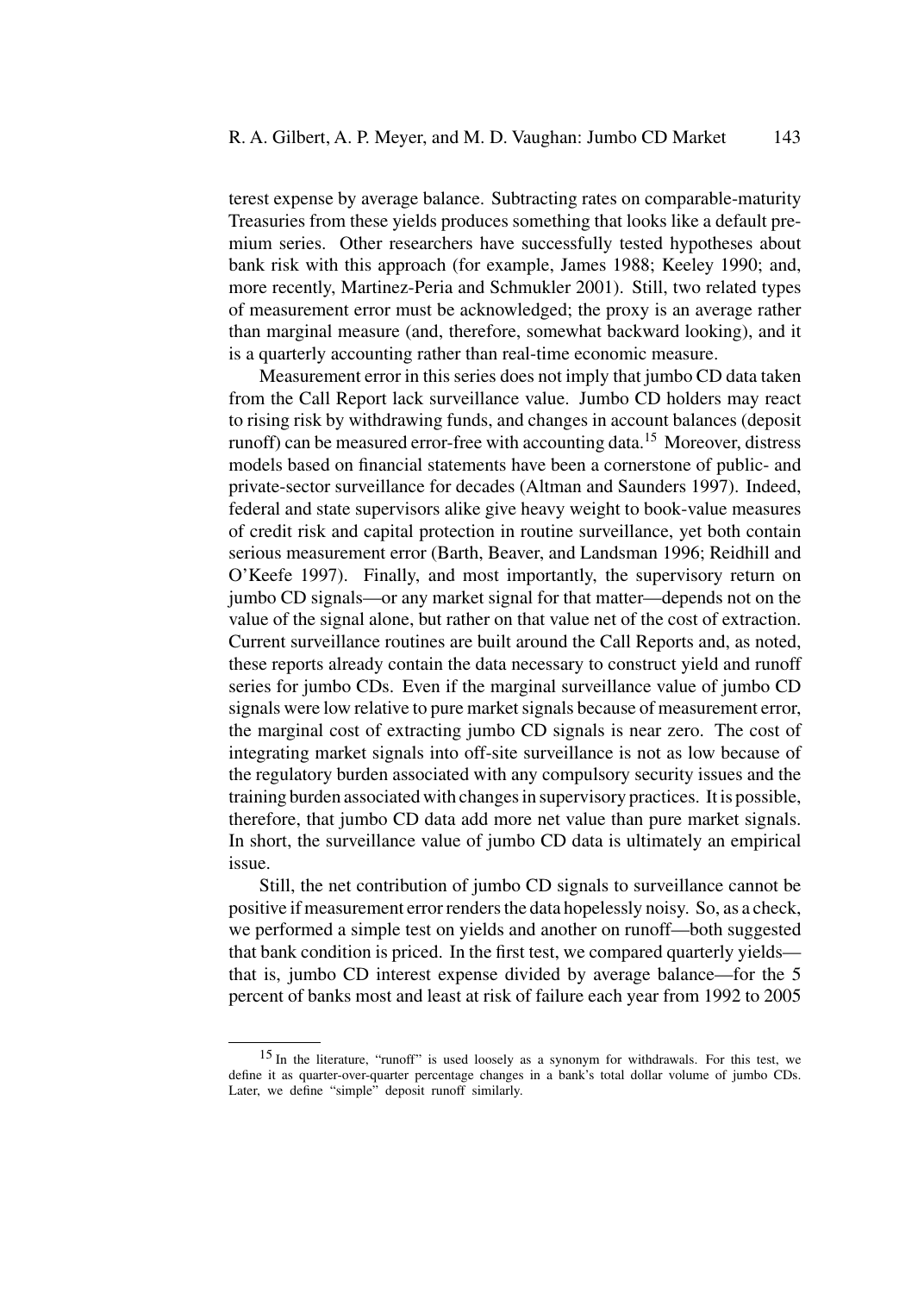(the period used in out-of-sample testing).<sup>16</sup> Over this period, yields at highrisk banks topped yields at low-risk banks by an average of 25 basis points. (By way of comparison, the average spread between yields on three-month nonfinancial commercial paper and three-month Treasury bills for 1992 to 2005 was 24 basis points.) Institutional changes in the 1990s appear to have strengthened risk pricing. Despite declining money market rates, the mean spread between "risky" and "safe" banks climbed from 14 basis points for 1992–1997 to 33 for 1998–2005 (difference significant at 1 percent). In the second test, we examined quarterly jumbo CD growth at the 169 U.S. banks that failed between 1992 and 2005 for two distinct periods in the migration to failure: two to four years out and zero to two years out. Mean growth two to four years prior to failing was a healthy 8.4 percent. But in the final two years, quarterly growth turned sharply negative, averaging -4.0 percent—a pattern consistent with jumbo CD holders withdrawing funds to avoid losses.

As a final check, we regressed yields and runoff on failure probability and suitable controls; the results also attested to risk pricing. The sample contained observations for all non-de-novo banks with satisfactory supervisory ratings from  $1988:Q1$  to  $2004:Q4.<sup>17</sup>$  (Table 2 contains the results.) Both coefficients of interest were "correctly" signed and significant at the 1-percent level, implying a rise in failure risk translated into higher yields and larger runoff: coefficient magnitudes were economically small, but it is important to remember that risk sensitivity is a cardinal concept whereas risk ranking is an ordinal one. Recent back-testing of the Focus Report highlights the difference. The Focus Report is a Call-Report-based, Federal Reserve tool for predicting the impact of a 200-basis-point interest rate shock on bank capital. For the 1999–2002 interest rate cycle, Sierra and Yeager (2004) found that estimates of bank losses were very noisy, but risk rankings based on these losses were quite accurate. Our criterion for assessing jumbo CD data is analogous.

<sup>16</sup> We estimated failure probabilities with the Risk-Rank model—one of two econometric surveillance models used by the Federal Reserve. See footnote 18 for more discussion of this model.

<sup>&</sup>lt;sup>17</sup> We controlled for factors suggested by academic literature, examiner interviews, and specification tests. These factors included term-to-maturity, the rate on Treasury securities with comparable maturities, economic conditions (dummies for quarters and states in the union), power in local deposit markets (dummy for banks operating in an MSA), access to parent-company support (dummy for banks in holding companies), and demand for funding in excess of local supply (dummy for banks with brokered deposits). The estimation sample included only satisfactory banks to parallel the performance tests of downgrade probability and jumbo CD rankings. Confining the analysis to 1- and 2-rated banks may seem odd, akin to testing risk sensitivities of AA or better corporate debt, but there are theoretical as well as practical justifications. Managers of nonregulated firms operate with considerable latitude up to the point of bankruptcy. Bank managers, in contrast, lose much of their discretion when an unsatisfactory rating is assigned. So market data for 3-, 4-, and 5-rated banks contain assessments of ongoing supervisory intervention as well as inherent risk. Excluding unsatisfactory banks also produces more relevant evidence about the surveillance value of market feedback. Supervisors continuously monitor these institutions, so market data are unlikely to yield new information. But knowledge of deteriorating 1s and 2s would be valued because these banks do not face constant scrutiny between exams.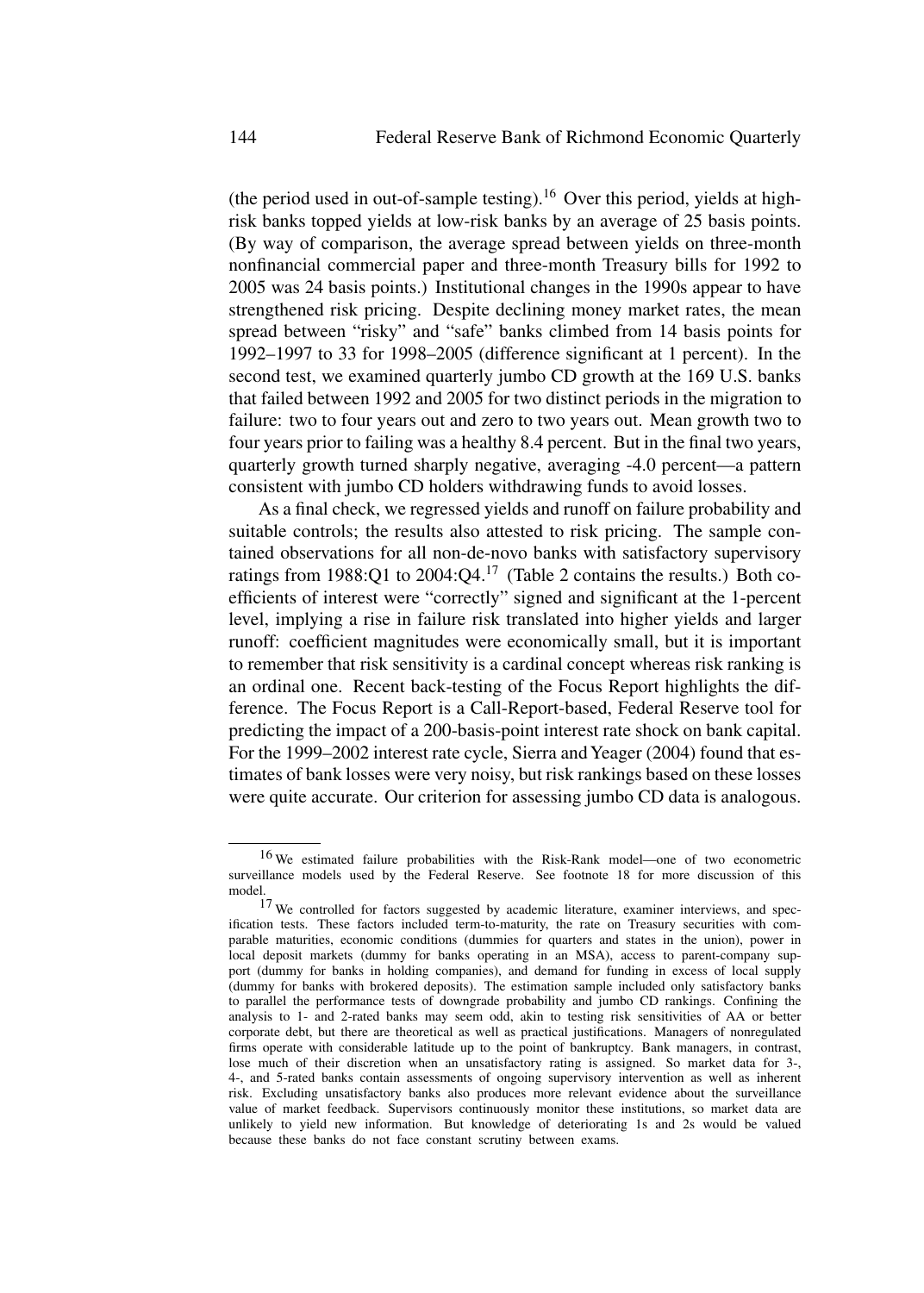Surveillance value is measured not by the precision of estimated sensitivities to bank risk, but rather by the improvement in risk rankings traceable to jumbo CD yields and runoff. $18$ 

## **3. MARKET ASSESSMENTS OF RISK: THE JUMBO CD RANKINGS**

The first step in assessing the value of jumbo CD data was obtaining default premiums for all sample banks with satisfactory supervisory ratings. We created two measures—a "simple" and a "complex" default premium—to reduce the likelihood that performance tests would be biased by one, possibly poor, proxy. At the root of each measure was average yield—the ratio of jumbo CD interest expense to average balance, computed with Call Report data for each bank in each quarter. To convert yields into simple default premiums, we adjusted for the average maturity of a bank's jumbo CD portfolio. To obtain a complex premium series, we used regression analysis to adjust yields for maturity and nonmaturity factors likely to affect jumbo CD rates.<sup>19</sup> Simple

<sup>18</sup> Besides measurement error, there are several idiosyncratic aspects of the jumbo CD market that might weaken risk pricing. Jumbo CD holders often receive other bank services—loan commitments and checking accounts, for example—so the issuer might price the relationship comprehensively. Another potential explanation is that many jumbo CDs are held by state or local governments and are, therefore, practically risk-free. (Most states require banks to "pledge" Treasury or agency securities against uninsured public deposits, thereby eliminating all but fraud risk.) Still another possibility is that many banks no longer fund at the margin with jumbo CDs—these instruments are now essentially core deposits because of the declining cost of commercial paper issuance and the increasing availability of Federal Home Loan Bank advances. A final, related possibility is that posted jumbo CD rates are sticky, "clustering" around integers and even fractions like retail CD rates (Kahn, Pennacchi, and Sopranzetti 1999). These market characteristics may account for modest risk sensitivities in the yield and runoff regressions. Still, evidence presented in this section suggests the data contain information about bank condition, thereby satisfying the necessary condition for jumbo CD risk rankings to add value in surveillance.

<sup>&</sup>lt;sup>19</sup> Default premiums were obtained with maturity and nonmaturity controls from the Call Report. The reporting convention for maturities changed in the middle of our sample. From 1989 to 1997, the FFIEC required banks to slot jumbo CDs in one of four buckets: "less than 3 months remaining," "3 months to 1 year remaining," "1 to 5 years remaining," and "over 5 years remaining." In 1997, the two longest maturity buckets became "1 to 3 years remaining" and "over 3 years remaining." These maturity measures are crude—jumbo CDs in the shortest bucket might have been issued years ago—but they offer the only means of controlling for term structure. We produced simple premiums by first multiplying each bank's jumbo CD balance for each maturity bucket by that quarter's yield on Treasuries of comparable maturity. The sum of the resulting values, divided by average jumbo CD balances, approximated that bank's risk-free yield. Simple default premiums for a quarter were then the difference between a bank's risk-free yield and its average jumbo CD yield that quarter. Complex premiums controlled for other factors likely to affect jumbo CD demand or supply. Specifically, average yields were regressed on average jumbo CD maturity, maturity-weighted Treasury yield (the portion of a sample bank's CDs in each maturity bucket, multiplied by that quarter's yield on a comparable-maturity Treasury), and the same nonmaturity controls used in the data-check equations in Section 3. Regression residuals served as the complex premium series. Carefully controlling in this way for maturity and nonmaturity influences on yields should render the resulting default premium series a cleaner measure of default risk.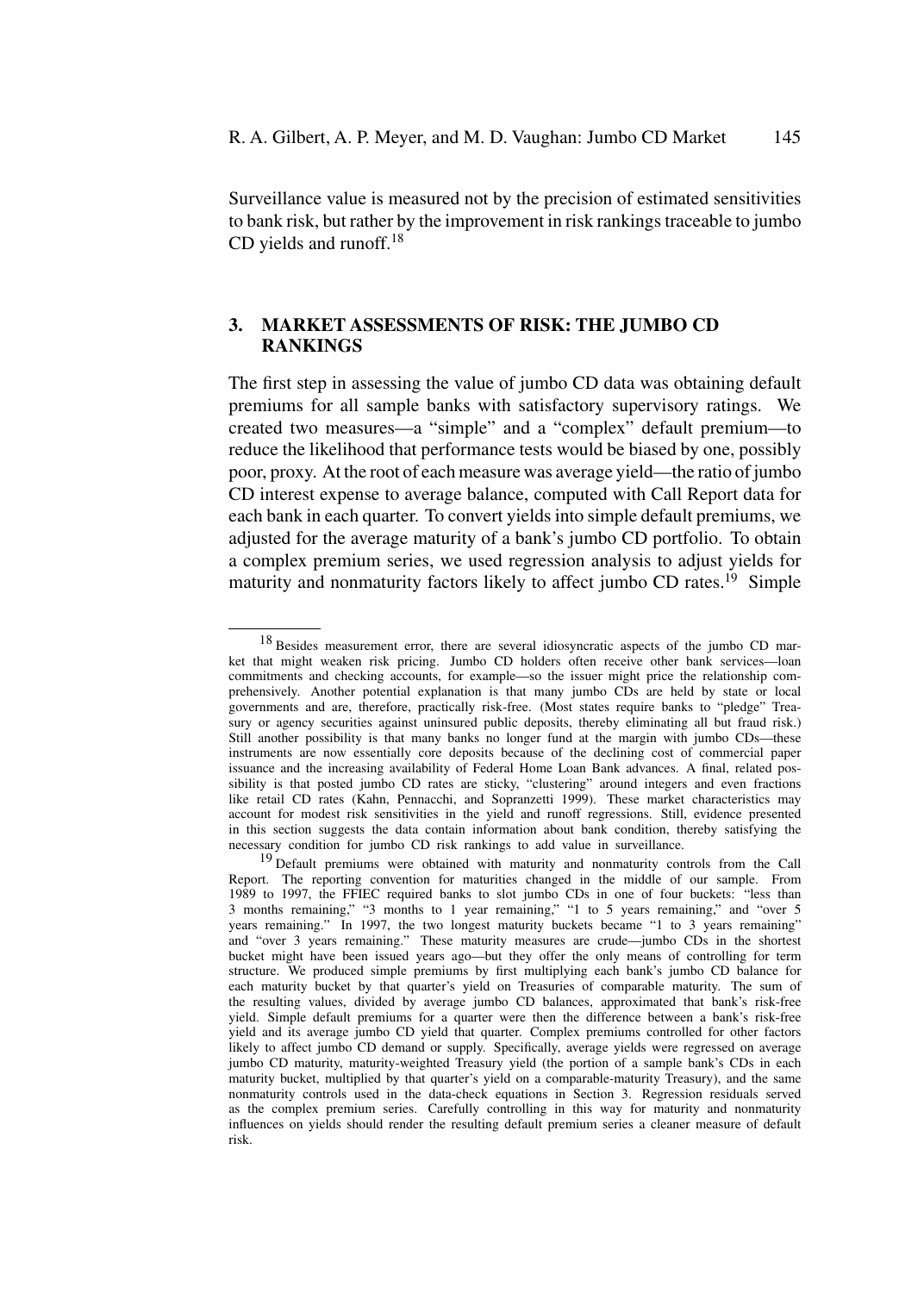and complex default premiums were highly correlated, exhibiting an average year-by-year correlation coefficient of 0.88.

The second step was generating a deposit-runoff series for all banks with satisfactory ratings. When significant transaction or information frictions are present, jumbo CD holders are apt to withdraw funds as failure probability rises (Park and Peristiani 1998). Another reason to examine runoff is that a bank's demand for jumbo CDs could depend on its condition. Billett, Garfinkel, and O'Neal (1998) and Jordan (2000) have documented a tendency for risky banking organizations to substitute insured for uninsured deposits to escape market discipline. If such substitution is important, escalating risk would show up in declining jumbo CD balances rather than rising default premiums. To explore these possibilities, we again computed two measures of runoff: "simple" and "complex." Simple deposit runoff was defined for each sample bank as the quarterly percentage change in jumbo CD balances.<sup>20</sup> The complex series was constructed by adjusting simple runoff with the same approach used to identify complex default premiums—that is, regressions of quarterly deposit runoff on maturity and nonmaturity factors likely to affect jumbo CD demand or supply. The correlation coefficient for simple and complex runoff was 35 percent, somewhat less than the correlation between simple and complex default premiums.

## **4. THE SURVEILLANCE BENCHMARK—DOWNGRADE PROBABILITY RANKINGS**

Since the 1980s, econometric models have played an important role in bank surveillance at all three federal supervisory agencies.<sup>21</sup> We benchmark the performance of these models with the CAMELS-downgrade model developed by Gilbert, Meyer, and Vaughan  $(2002)$ .<sup>22</sup> This model is a probit regres-

<sup>20</sup> Technically, a positive number implies growth while a negative number implies runoff. To simplify, we refer to all percentage changes as runoff. By our nomenclature, a bank can experience positive or negative jumbo CD runoff.

<sup>21</sup> Since the early 1990s, the Federal Reserve has relied on two econometric models, collectively known as SEER—the System for Estimating Examination Ratings. One model, the Risk-Rank model, exploits quarterly Call Report data to estimate the probability of failure over the next two years. The other model, the Ratings model, produces "shadow" CAMELS ratings—that is, the composite that would have been assigned had an examination been performed using the latest Call Report submission. Every quarter, analysts at the Board of Governors feed the data into the SEER models and forward the results to the Reserve Banks. The surveillance unit at each Bank, in turn, follows up on flagged institutions. The FDIC and the OCC use similar approaches in off-site monitoring of the banks they supervise (Reidhill and O'Keefe 1997).

 $22$  The model is discussed in detail here because it is possible in-sample performance has deteriorated since the Gilbert, Meyer, Vaughan (2002) estimation sample ended in 1996. Such deterioration would bias performance tests in this research in favor of the jumbo CD rankings. So, we explain the rationale for the explanatory variables and present evidence of in-sample fit to make the case that the CAMELS-downgrade model is still a good benchmark for current surveillance practices.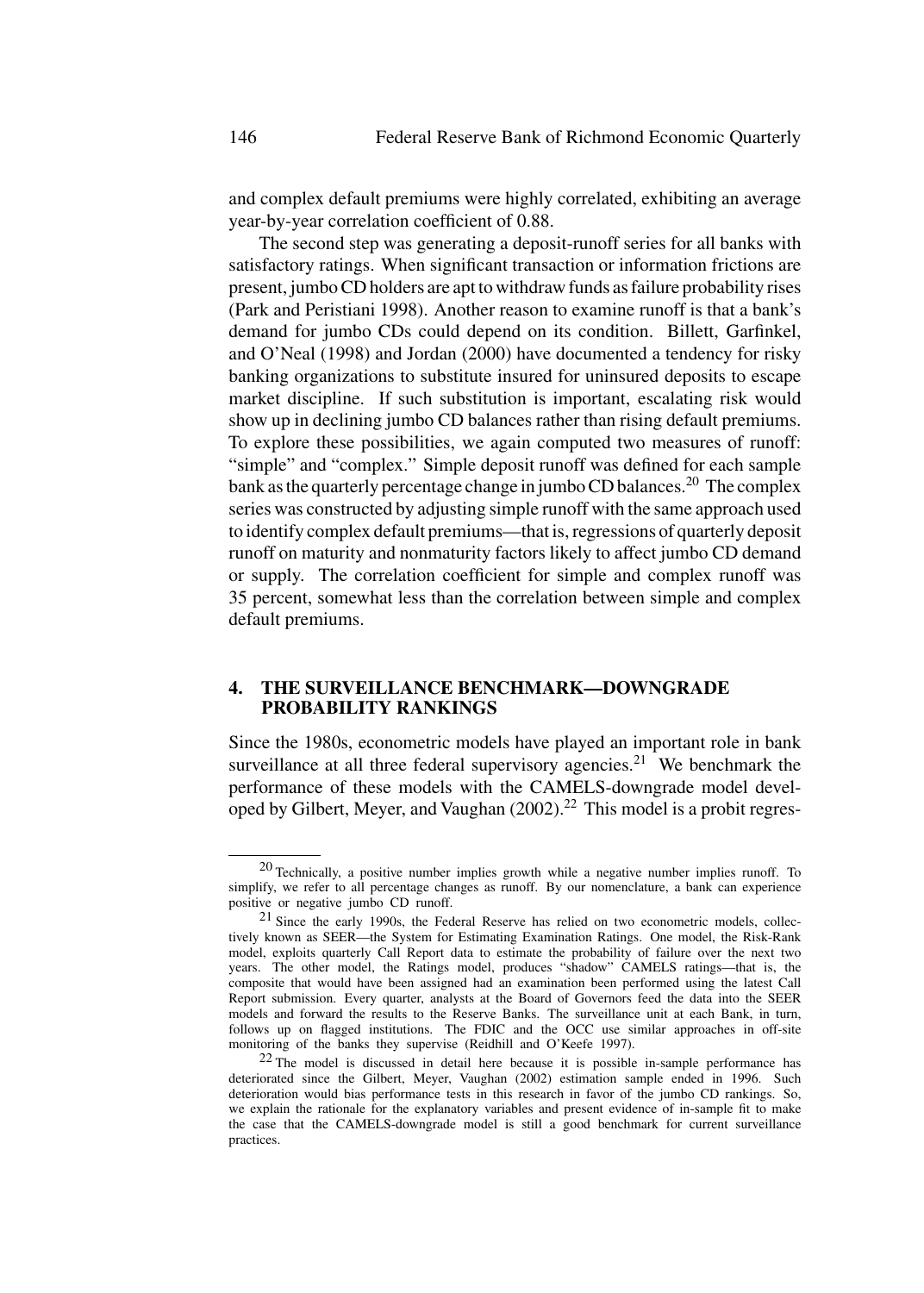sion estimating the likelihood a bank with a satisfactory supervisory rating (a CAMELS 1 or 2 composite) will migrate to an unsatisfactory rating (a 3, 4, or 5 composite) in the coming eight quarters. Explanatory variables were selected in 2000 based on a survey of prior research and interviews with safety-andsoundness examiners. Table 3 describes the independent variables, as well as the expected relationship between each variable and downgrade risk. Table 5 contains summary statistics for these variables. Most variables are financial performance ratios related to leverage risk, credit risk, and liquidity risk three risks that have consistently produced financial distress in commercial banks (Putnam 1983; Cole and Gunther 1998).

We benchmark current surveillance procedures with a CAMELSdowngrade model. Traditionally, the most popular econometric surveillance tool has been a failure-prediction model. But failures have been rare since the early 1990s, preventing re-estimation of these models. Any resulting "staleness" in coefficients could bias performance tests by compromising the surveillance benchmark used to assess jumbo CD data. Unlike failures, migration to unsatisfactory ratings remains common, so a downgrade model can be updated quarterly. (Table 4 contains 1992–2005 data on downgrade frequency.) Recent research confirms that a CAMELS-downgrade model would have improved slightly over a failure-prediction model in the 1990s (Gilbert, Meyer, and Vaughan 2002). Even more important, a downgrade model is best suited to support current supervisory practice. Institutions with unsatisfactory ratings represent significant failure risks; supervisors watch them closely and constantly to ensure progress toward safety and soundness. Most 1- and 2-rated banks, in contrast, are monitored between exams through quarterly Call Report submissions. As noted, early supervisory intervention improves chances for arresting financial deterioration. So a tool that more accurately flags deteriorating banks with Call Report data would yield the most surveillance value. These considerations have prompted one Federal Reserve Bank to "beta test" a CAMELS-downgrade model in routine surveillance and the Board of Governors to add a downgrade model to the System surveillance framework in 2006.

The CAMELS-downgrade model relies on six measures of credit risk, the risk that borrowers will not render promised interest and principal payments. These measures include the ratio of loans 30 to 89 days past due to total assets, the ratio of loans over 89 days past due to total assets, the ratio of loans in nonaccrual status to total assets, the ratio of other real estate owned to total assets (OREO), the ratio of commercial and industrial loans to total assets, and the ratio of residential real estate loans to total assets. High past-due and nonaccruing loan ratios increase downgrade probability because, historically, large portions of these loans have been charged off. OREO consists primarily of collateral seized after loan defaults, so a high OREO ratio signals poor credit-risk management. Past due loans, nonaccruing loans, and OREO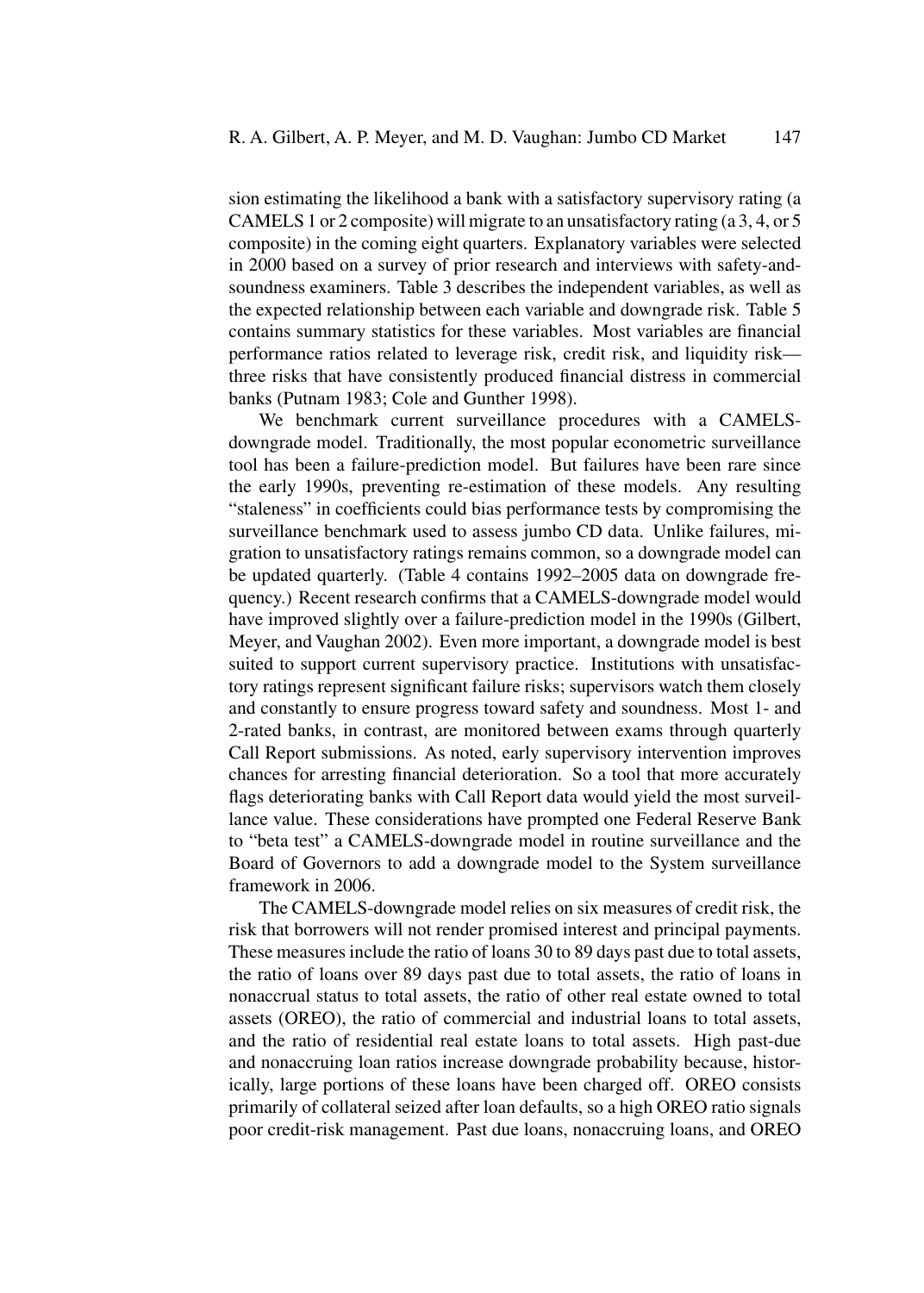are backward looking; they register asset quality problems that have already emerged (Morgan and Stiroh 2001). The ratio of commercial and industrial loans to total assets is forward looking because, historically, losses on these loans have been relatively high. The ratio of residential real estate loans to total assets also provides a forward-looking dimension because, historically, the loss rate on mortgages has been relatively low. Other things equal, an increase in dependence on commercial loans or a decrease in dependence on mortgage loans should translate into greater downgrade risk.

The model contains two measures of leverage risk—the risk that losses will exceed capital. Measures of leverage risk include the ratio of total equity (minus goodwill) to total assets and the ratio of net income to average assets (or, return on assets). Return on assets is part of leverage risk because retained earnings are an important source of capital for many banks, and higher earnings provide a larger cushion for withstanding adverse economic shocks (Berger 1995). Increases in capital protection or earnings strength should reduce the probability of migration to an unsatisfactory rating.

Liquidity risk, the risk that loan commitments cannot be funded or withdrawal demands cannot be met at a reasonable cost, also figures in the CAMELS-downgrade model. This risk is captured by two ratios: investment securities as a percentage of total assets and jumbo CD balances as a percentage of total assets. A large stock of liquid assets, such as investment securities, indicates a strong ability to meet unexpected funding needs and, therefore, should reduce downgrade probability. Liquidity risk also depends on a bank's reliance on non-core funding, or "hot money." Non-core funding, which includes jumbo CDs, can be quite sensitive to changes in money market rates. Other things equal, greater reliance on jumbo CDs implies greater likelihood of a funding runoff or an interest expense shock and, hence, a larger risk of receiving a 3, 4, or 5 rating in a future exam.

Finally, the model uses three control variables to capture downgrade risks not strictly associated with current financials. These controls include the natural logarithm of total assets because large banks are better able to reduce risk by diversifying across product lines and geographic regions. As Demsetz and Strahan (1997) have noted, however, such diversification relaxes a constraint, enabling bankers to assume more risk, so the ex ante relationship between asset size and downgrade probability is ambiguous. We also add a dummy variable for 2-rated banks because they migrate to unsatisfactory status more often than 1-rated banks. (See Table 4 for supporting evidence.) The list of control variables rounds out with a dummy for banks with management component ratings higher (weaker) than their composite rating. In such banks, examiners have raised questions about managerial competence, even though problems have yet to appear in financial statements.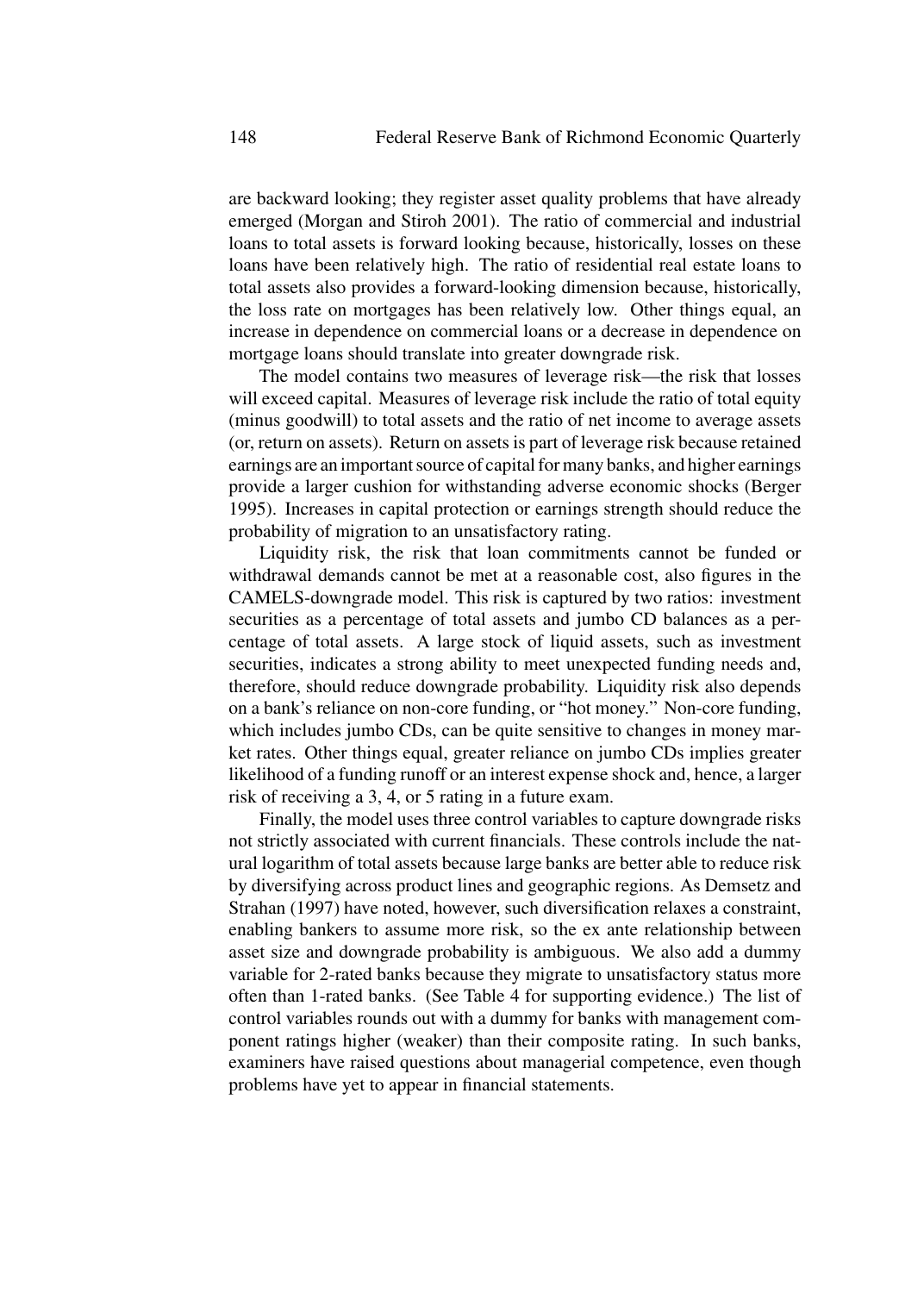We estimated the CAMELS-downgrade model for 13 overlapping twoyear windows running from 1990–1991 to  $2002-2003$ <sup>23</sup> Each equation regressed downgrade incidence  $(1=$  downgraded,  $0=$  not downgraded) in years  $t + 1$  and  $t + 2$  on accounting and supervisory data for banks with satisfactory ratings in the fourth quarter of year  $t$ . For example, to produce the first equation (1990–1991 in Table 6), downgrade incidence in 1990–1991 was regressed on 1989:Q4 data for all 1- and 2-rated banks that were not de novos. We continued with this timing convention, estimating equations year by year, through a regression of downgrade incidence in 2002–2003 on 2001:Q4 data. Observations ranged from 6,367 (2002–2003 equation) to 8,682 (1995–1996 equation); the count varied because bank mergers and supervisory reassessments altered the number of satisfactory institutions over the estimation period.

The model fit the data relatively well throughout the estimation sample. (Table 6 contains the results.)<sup>24</sup> The hypothesis that model coefficients jointly equaled zero could be rejected at the 1 percent level for all 13 equations. The pseudo-R2, the approximate proportion of variance in downgrade/no downgrade status explained by the model, was in line with numbers in prior early warning studies—ranging from 15.0 percent (1994–1995 equation) to 22.6 percent (1991–1992 equation). Estimated coefficients for seven explanatory variables—the jumbo-CD-to-total-asset ratio, the past due and nonaccruing loan ratios, the net-income-to-total-asset ratio, and the two supervisor rating dummies—were statistically significant with expected signs in all eight equations. The coefficient on the logarithm of total assets had a mixed-sign pattern, which is not surprising given ex ante ambiguity about the relationship between size and risk. The coefficients on the other six explanatory variables were statistically significant with the expected sign in at least three equations.

Comparing out-of-sample performance of jumbo CD and downgrade probability rankings is not as biased as it may first appear. True, jumbo CD rankings draw on one variable—either default premiums or deposit runoffs—while the downgrade probability rankings draw on 13 variables. But theory suggests

<sup>23</sup> Gilbert, Meyer, and Vaughan (2002) estimated the model for six windows running from 1990–1991 to 1995–1996. We re-estimated the model for these windows because Call Report data have since been revised, which implies slight changes in coefficients. We also wanted to use a consistent approach and consistent data for the entire estimation sample to insure subsequent out-of-sample tests of jumbo CD data were not biased against the surveillance benchmark.

<sup>&</sup>lt;sup>24</sup> This table presents the results of probit regressions of downgrade status on financialperformance ratios and control variables. The dependent variable equals "1" for a downgrade and "0" for no downgrade in calendar years  $t + 1$  and  $t + 2$ . Values for independent variables are taken from the fourth quarter of year  $t$ . Standard errors appear in parentheses below the coefficients. One asterisk denotes statistical significance at the 10-percent level, two at the 5-percent level, and three at the 1-percent level. The pseudo-R2 indicates the approximate proportion of variance in downgrade status explained by the model. Overall, the downgrade-prediction model fit the data well. For all eight regressions, the hypothesis that all model coefficients equal zero could be rejected at the 1-percent level of significance. In addition, eight of the 13 regression variables are significant with the predicted sign in all eight years, and all variables were significant in at least some years.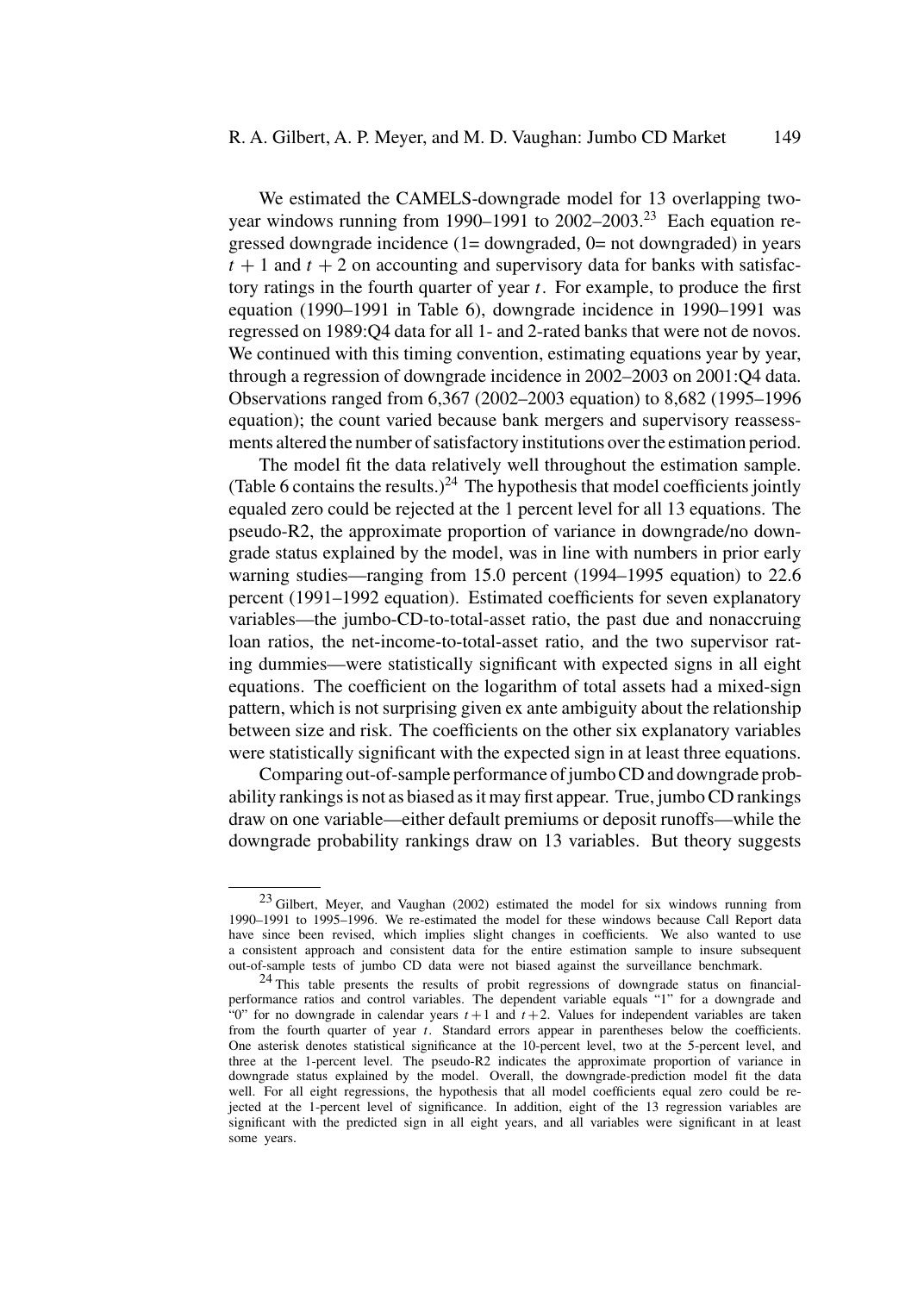premiums and runoff should summarize overall bank risk, not just one type of exposure such as leverage or credit risk. Put another way, jumbo CD holders should sift through all available information about the condition of the issuing bank, note any changes in expected losses, and react to heightened exposures by demanding higher yields or withdrawing funds. This process should impound all relevant information—financial as well as anecdotal—into default premiums and deposit runoff just as the econometric model impounds all relevant Call Report data into a CAMELS-downgrade probability.

# **5. ASSESSING OUT-OF-SAMPLE PERFORMANCE: POWER CURVE AREAS**

We assessed out-of-sample performance using both Type 1 and Type 2 error rates. Both forecast errors are costly. A missed downgrade to unsatisfactory status—Type 1 error—is costly because accurate downgrade predictions give supervisors more warning about emerging problems. A predicted downgrade that does not materialize—Type 2 error—is costly because unwarranted supervisory intervention wastes scarce examiner resources and disrupts bank operations. A tradeoff exists between the two errors—supervisors could eliminate overprediction of downgrades by assuming no banks are at risk of receiving an unsatisfactory rating in the next two years.

For each risk ranking, it is possible to draw a power curve indicating the minimum achievable Type 1 error rate for any desired Type 2 error rate (Cole, Cornyn, and Gunther 1995). For example, tracing the curve for simple default premium rankings starts by assuming no sample bank is a downgrade risk. This assumption implies all subsequent downgrades are surprises—a 100 percent Type 1 error rate. Because no banks are incorrectly classified as downgrade risks, the Type 2 error rate is zero. The next point on the curve is obtained by selecting the bank with the highest simple default premium (maturity-adjusted spread over Treasury). If that bank suffers a downgrade in the following eight quarters, then the Type 1 error rate decreases slightly. The Type 2 error rate remains zero because, again, no institutions are incorrectly classified as downgrade risks. If the selected bank does not suffer a downgrade, then the Type 1 error rate remains 100 percent, and the Type 2 error rate increases slightly. Selecting banks from highest to lowest default premium and recalculating error rates each time produces a power curve. At the lower right extreme of the curve, all banks are considered downgrade risks—the Type 1 error rate is 0 percent, and the Type 2 error rate is 100 percent. Figure 1 illustrates with the power curves for downgrade probability and jumbo CD rankings for the 1992–1993 test window.

Areas under power curves provide a basis for comparing out-of-sample performance across risk rankings. The area for each ranking is expressed as a percentage of the total area of the box. A smaller percentage implies a lower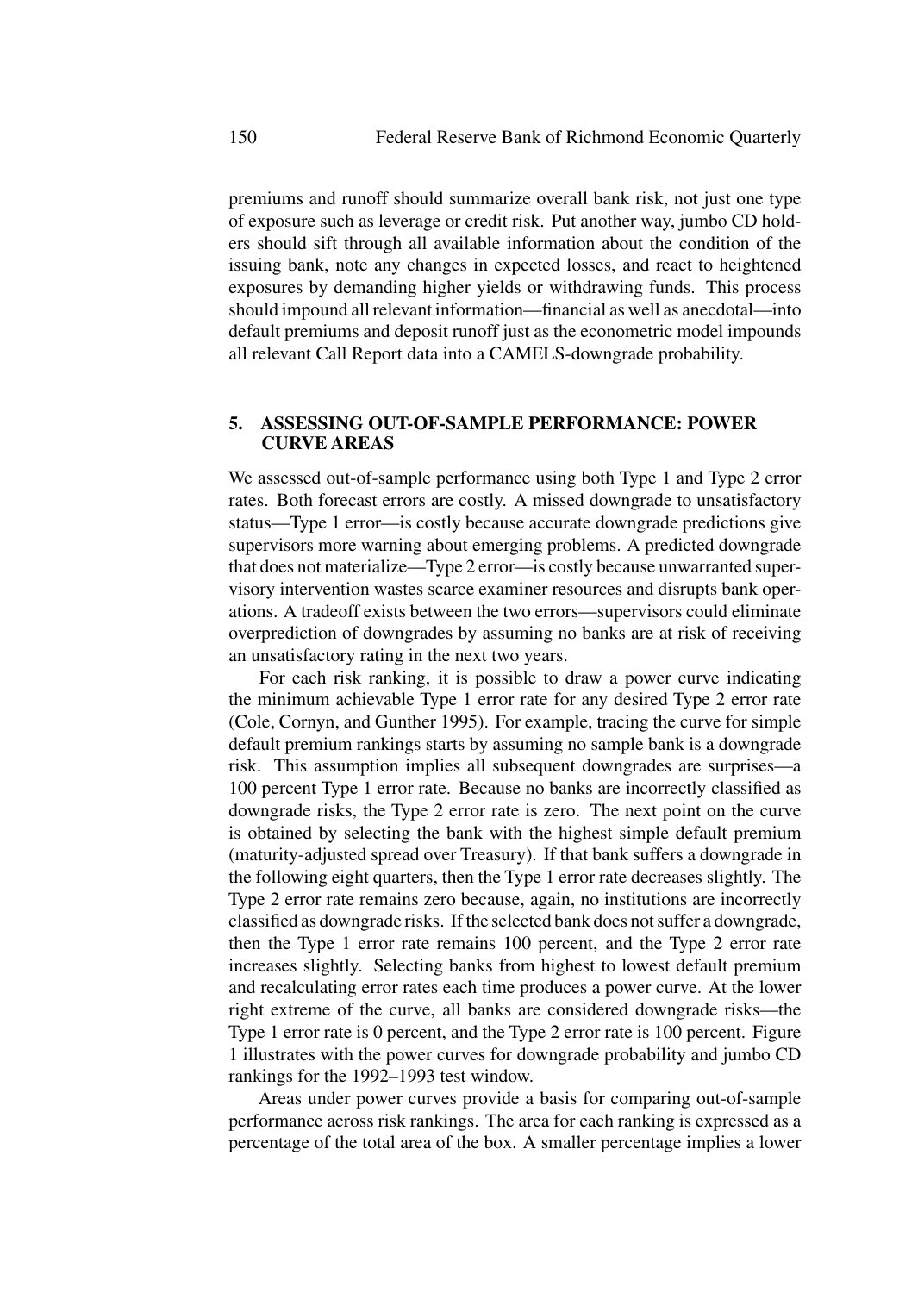

**Figure 1 How Well Do Jumbo CD and Downgrade Probability Rankings Perform Out-of-Sample? 1992–1993 Test Window**

Notes: This Figure depicts the power curves for risk rankings based on jumbo CD default premiums, jumbo CD runoff, and downgrade probabilities (as produced by the CAMELSdowngrade model) for the 1992–1993 out-of-sample test window. These curves reflect the tradeoff between Type 1 and Type 2 errors. (Type 1 errors are missed downgrades, and Type 2 errors are overpredicted downgrades.) A convenient way to compare the performance of risk rankings is to calculate the area under the power curve for each ranking and express that area as a percentage of the total for the box. Smaller areas are desired because they imply a simultaneous reduction in both types of errors. The 50 percent line is the power curve produced when downgrade risks are selected randomly over a large number of trials. The power curves above show that rankings based on downgrade probabilities would have significantly outperformed rankings based on jumbo CD default premiums and runoff. Indeed, jumbo CD rankings would not have improved materially over random rankings.

overall Type 1 and Type 2 error rate and, hence, a more accurate forecast. The area for a "random-ranking" power curve offers an example as well as a yardstick for evaluating the economic significance of differences in forecast accuracy. Random selection of downgrade candidates, over a large number of trials, will produce power curves with an average slope of negative one. Put another way, the area under the random-ranking power curves, on average, equals 50 percent of the total area of the box. Power curve areas can be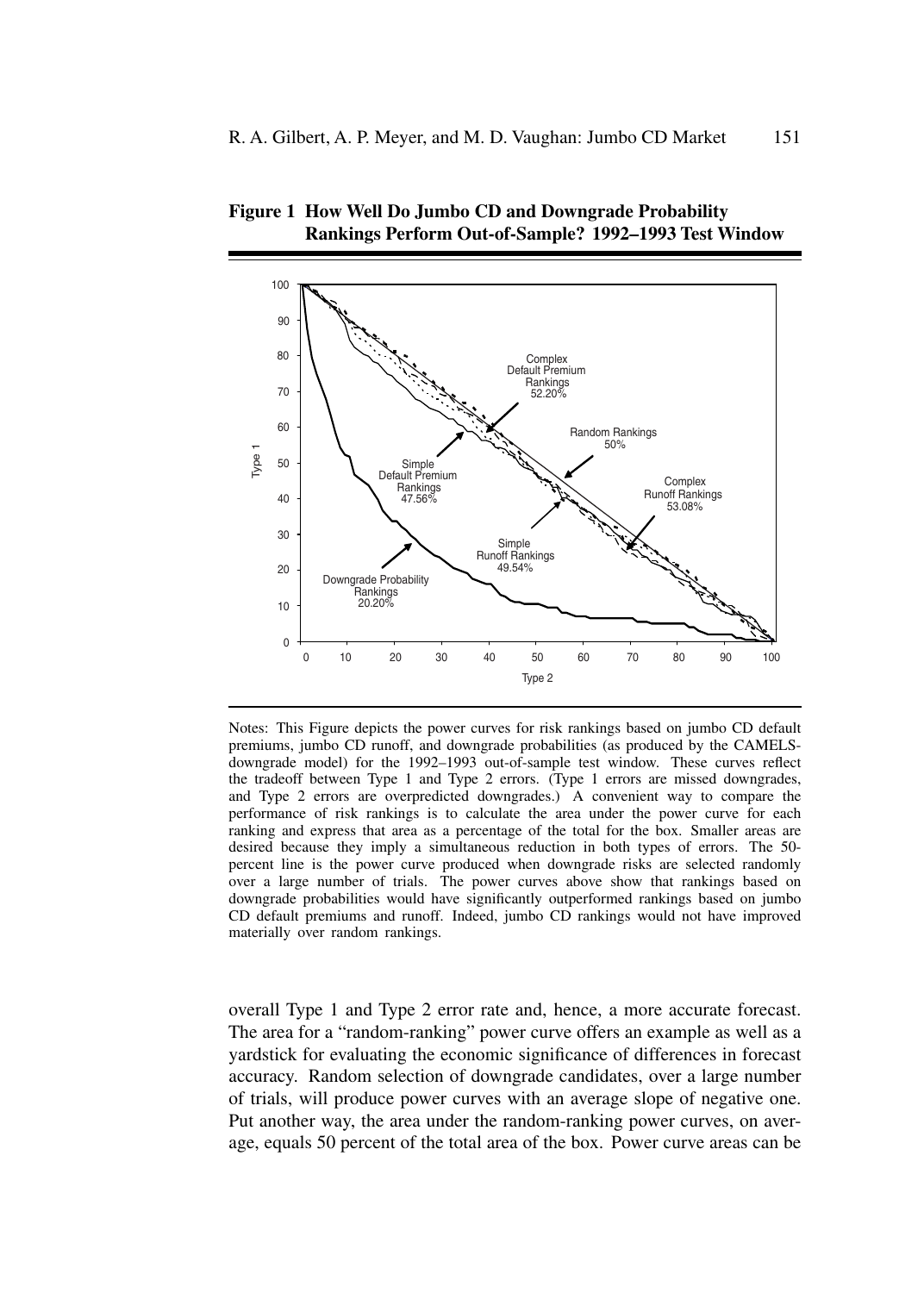compared—jumbo CD ranking against downgrade probability rankings or either ranking against a random ranking—for any error rate. Assessing forecast accuracy this way, though somewhat atheoretical, makes best use of existing data. A more appealing approach would minimize a loss function explicitly weighing the benefits of early warning about financial distress against the costs of wasted examination resources and unnecessary regulatory burden. Then, the relative performance of risk rankings could be assessed for the optimal Type 1 (or Type 2) error rate. The requisite data, however, are not available.

A specific example will clarify the mechanics of the "horse race" we run for risk rankings. To assess the surveillance value of simple default premiums for 1992–1993, we start by assuming it is early 1992, just after fourth quarter 1991 data became available. In accordance with standard surveillance procedures, 1990–1991 downgrade incidences are regressed on 1989:Q4 data for the 13 explanatory variables in the CAMELS-downgrade model. Model coefficients are then applied to 1991:Q4 data to estimate the probability that each 1- and 2-rated bank will migrate to an unsatisfactory condition between 1992:Q1 and 1993:Q4. These banks are then ranked from highest to lowest downgrade probability. At the same time, all banks with satisfactory supervisory ratings are ranked from highest to lowest simple default premium (maturity adjusted spread over Treasury), also using 1991:Q4 data, under the assumption that high spreads map into high downgrade probabilities. After two years, the record of missed and overpredicted downgrades is compiled to generate power curve areas for each ranking. A smaller area for the downgrade probability ranking would imply that simple default premiums added no surveillance value in the 1992–1993 test window.

#### **6. EMPIRICAL EVIDENCE**

# **Downgrade Model Rankings and Jumbo CD Rankings—Full-Sample Results**

The evidence suggests jumbo CD default premiums would have contributed nothing to bank surveillance between 1992 and 2005 when used to forecast downgrades two years out. (Columns 2, 3, and 4 of Table 7 contain the relevant power curve areas.) Over the 13 test windows, the average area under the simple default premium power curve (45.63 percent) and the average area under the complex default premium power curve (49.70 percent) did not differ statistically or economically from the random-ranking benchmark (50 percent). In contrast, the average area under the downgrade model power curve (19.66 percent) came to less than half of that benchmark. Power curve areas for individual two-year test windows showed the same patterns. Specifically, downgrade model areas ranged from 15.24 percent (1996–1997) to 22.39 percent (1994–1995); simple default premium areas ran from 41.56 percent (2003–2004) to 50.57 percent (1994–1995); and complex default premium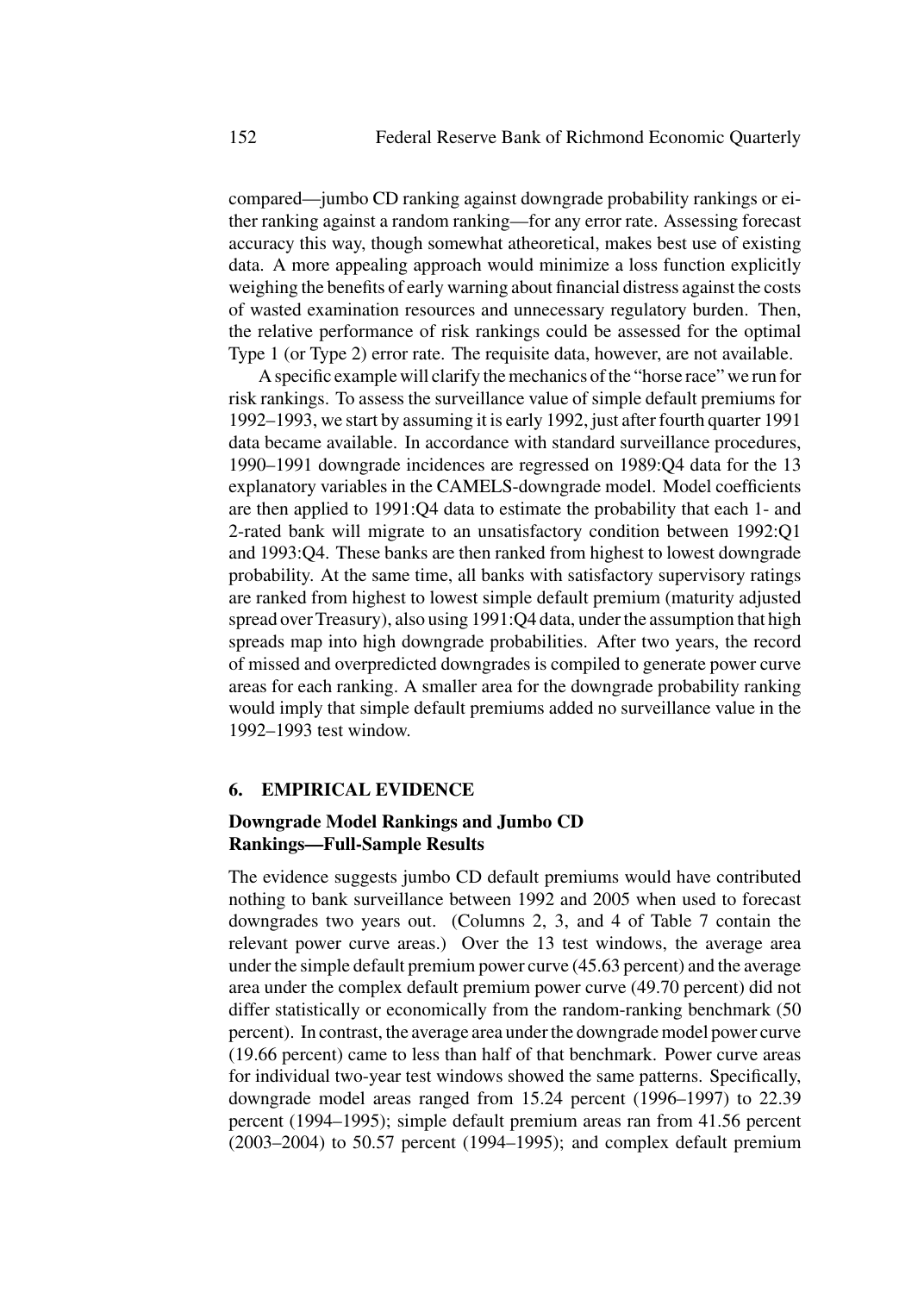areas varied from 45.69 percent (1998–1999) to 52.20 percent (1992–1993). The poor performance of jumbo CD rankings relative to downgrade model rankings suggests default premiums would not have flagged banks missed by conventional surveillance. The poor performance relative to the randomselection benchmark suggests default premiums would not have increased supervisor confidence about rankings produced by the CAMELS-downgrade model.

Out-of-sample performance of risk rankings based on jumbo CD runoff was no better. (Columns 5 and 6 of Table 7 contain the relevant power curve areas.) The average area for simple runoff rankings across all test windows was 46.12 percent while the average for complex runoff was 50.47 percent again, statistically and economically indistinguishable from random selection. And once again, patterns were consistent across individual two-year test windows. Power curve areas for simple runoff rankings varied from 43.56 percent (1999–2000) to 49.54 percent (1992–1993), areas under complex runoff curves from 45.75 percent (1998–1999) to 53.08 percent (1992–1993). This consistently poor performance suggests runoff rankings would not have helped spot downgrade risks two years out between 1992 and 2005.

Changing forecast horizons did not alter the results. Over 13 one-year windows, downgrade model rankings produced an average power curve area of 17.37 percent (standard deviation across test windows of 2.39 percent). In contrast, simple default premium rankings produced an average area of 45.38 percent (standard deviation of 2.95 percent) and complex default premium rankings, an average area of 50.29 percent (standard deviation of 3.26 percent). Areas for runoff rankings were even closer to the random-ranking benchmark—46.79 percent on average for simple runoff (standard deviation across the 13 windows of 2.47 percent) and 50.87 percent for complex runoff (standard deviation of 3.45 percent). Lengthening the forecast horizon to three years yielded similar numbers. This evidence goes to the timeliness of information in jumbo CD rankings. As noted, market data could enhance surveillance by flagging problems before existing tools. But, between 1992 and 2005, jumbo CD data would not have improved over random selection at any forecasting horizon, much less current surveillance procedures. Put another way, feedback from the jumbo CD market would not have provided supervisors with earlier warning about developing problems.

Jumbo CD rankings constructed from both default premiums and runoff did not improve over random selection, either. In theory, price and quantity signals from the jumbo CD market, though weak when used singly, could jointly capture useful information about future bank condition. If so, a model relying only on multiple signals could add value—even if performance relative to the benchmark was poor—by reducing supervisor uncertainty about banks flagged by conventional surveillance. We explored this possibility by estimating a downgrade model with (1) only simple default premiums and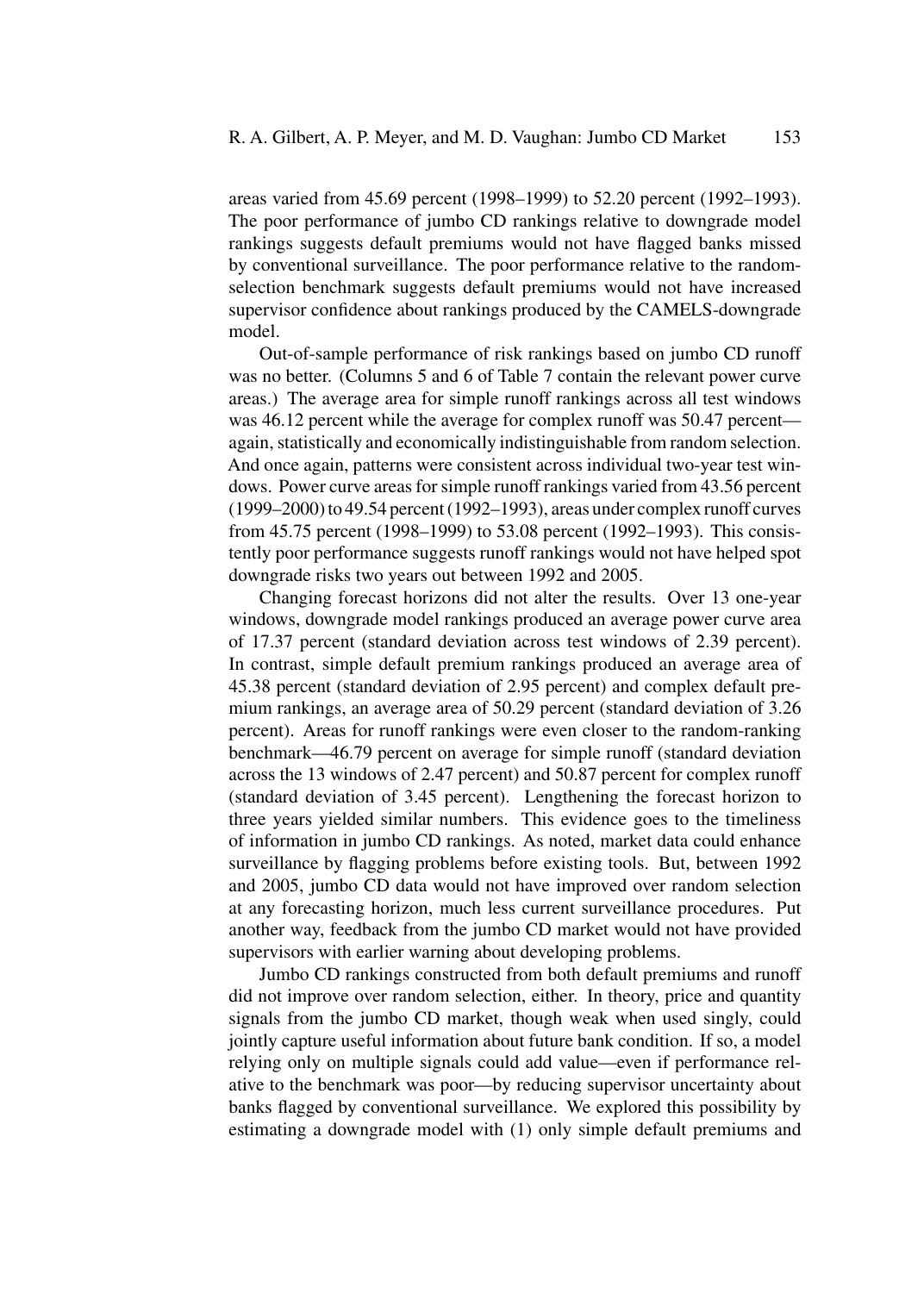runoff as explanatory variables and (2) only complex default premiums and runoff as explanatory variables. Out-of-sample performance was then tested over a variety of forecasting horizons for 1992–2005. Columns 7 and 8 in Table 7 contain the results for two-year windows; they are representative. Over all 13 tests, the power curve area for the bivariate "simple" model averaged 45.55 percent (standard deviation across individual windows of 2.49 percent) and 50.05 percent for the bivariate "complex" model (standard deviation of 2.99 percent). Further perspective can be gained by comparing these numbers to power curve areas produced by a "pared down" model including only the dummy variables in the baseline CAMELS-downgrade model. The average power curve area for this model across the 13 two-year windows was 30.07 percent. Taken together, this evidence suggests jumbo CD data would not have reduced supervisory uncertainty about banks flagged by conventional surveillance tools.

# **Downgrade Model Rankings and Jumbo CD Rankings—Sub-Sample Results**

Although jumbo CD risk rankings would not have contributed to general surveillance of 1- and 2-rated banks, default premiums and runoff might improve monitoring of specific cohorts such as banks with short jumbo CD portfolios, large asset portfolios, no foreign deposits, low capital ratios, or significant "deposits at risk."

The marginal-average problem noted earlier could in part account for the weak performance of default premium rankings. As an arithmetic matter, today's average yield will be more representative of today's risk levels if jumbo CD maturities are short. To explore this possibility, we replicated all out-of-sample tests described earlier in Section 6 on a sub-sample of banks with weighted-average portfolio maturities under six months. The results did not change. At the two-year horizon, for example, the average area under complex default premium power curves was 42.97 percent. At the one-year horizon, the average area was 42.30 percent. Put simply, long jumbo CD maturities do not account for the poor performance of default premiums.

The jumbo CD market might emit stronger risk signals for large, complex banking organizations. Jumbo CDs at community banks may be more like core deposits than money market instruments. And because prices and quantities of core deposits are known to be sticky (Flannery 1982), yields and runoff of community bank jumbos could respond sluggishly to changes in risk no matter how short the maturity of the portfolio. Another reason large bank signals may be more informative is that monitoring costs for their uninsured depositors are lower—these institutions have publicly traded securities and are closely followed by market analysts. To test for an asset-threshold effect, we reproduced all out-of-sample tests from Section 6 on a sub-sample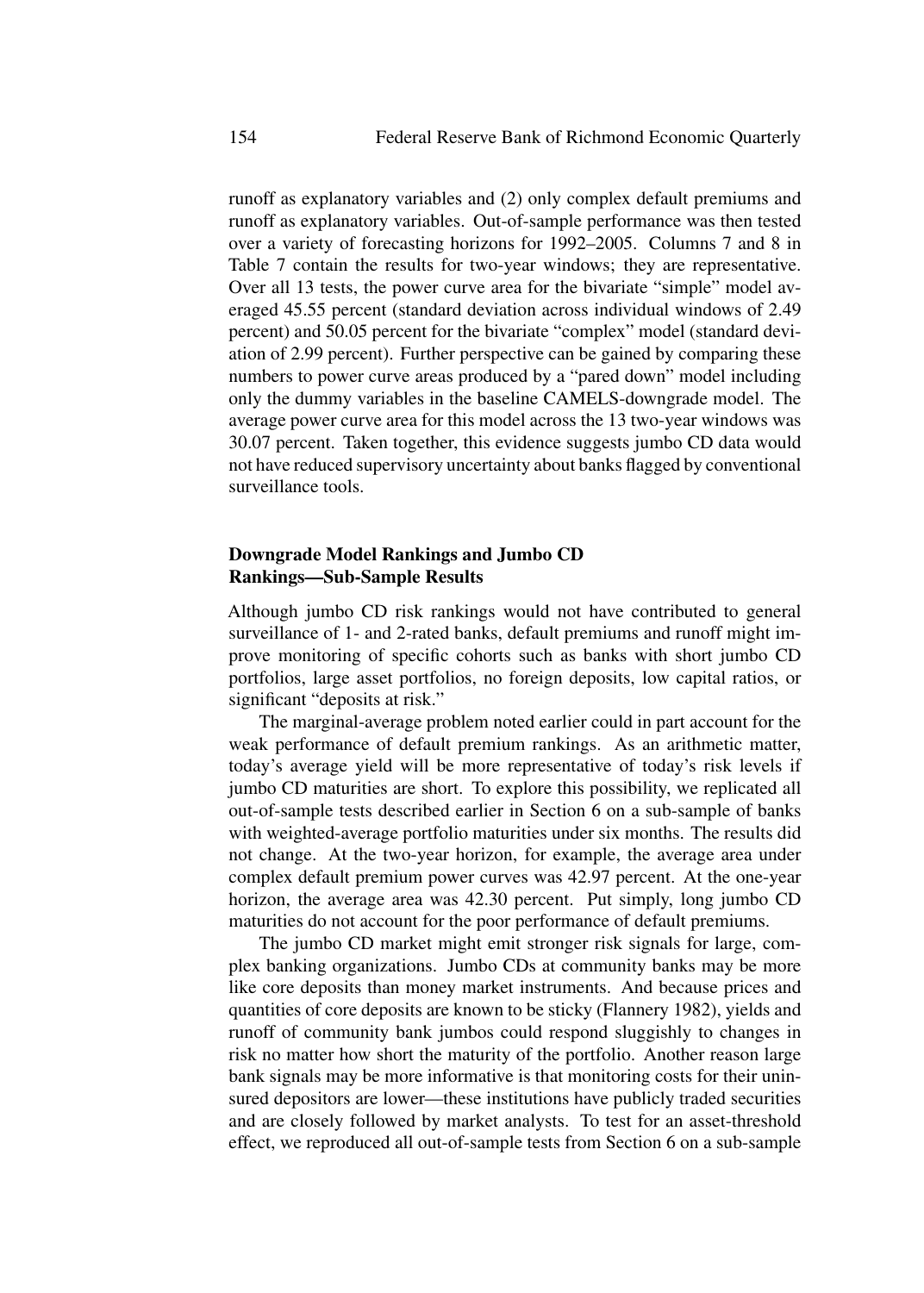of banks holding more than the median level of assets. Out-of-sample results for this sub-sample were qualitatively similar to the results from the full sample. Across the 13 two-year test windows, for example, the area under the simple default premium power curves averaged 44.90 percent (compared with 45.63 percent for the full sample). We also tested risk rankings for banks holding more than \$1 billion in assets and for banks with SEC registrations. Each time, we compared results from the large bank sub-sample with results from the remaining sub-sample (i.e., banks holding less than median assets, banks holding less than \$1 billion in assets, and banks with no SEC registration), looking for performance differences across size cohorts. Size-split evidence was consistent: for large as well as community banks, the CAMELSdowngrade model proved to be the far superior surveillance tool, and rankings based on default premiums and runoff barely improved over random rankings.

Jumbo CD default premiums and runoff might improve off-site monitoring of banks with no foreign deposits. The National Depositor Preference Act of 1993 elevated claims of domestic depositors over claims of foreign depositors, reducing expected losses for jumbo CD holders (Marino and Bennett 1999). Domestic holders of jumbo CDs issued by banks with foreign offices may have perceived no default-risk exposure because of the financial cushion provided by foreign deposits. To test for a depositor-preference effect, we screened out banks with foreign deposits and replicated all out-of-sample tests. Again, the results mirrored the full-sample results; for example, for the two-year test windows, the average power curve area under the simple default premium rankings was 45.70 percent, virtually unchanged from the full sample (45.63 percent). Even for banks with no foreign-deposit cushion, jumbo CD rankings contained no useful supervisory information.

Finally, the jumbo CD market might yield clues about emerging problems in banks with high levels of uninsured deposits or low levels of capital. In theory, jumbo CD holders with more exposure—either because their uninsured balances are high or bank capital levels are low—have greater incentive to monitor and discipline risk. So we produced rankings for the quartile of sample banks with the largest volume of "deposits at risk" and the quartile with the lowest ratios of equity-to-assets (adjusted for bank size). Again, default premium and runoff rankings did not improve over random selection, much less conventional surveillance. As a final check, we looked at various intersections of the sub-samples—banks with high deposits at risk *and* low capital, banks with no foreign deposits *and* short jumbo CD maturities, etc. We generated rankings based on default premiums, deposit runoff, and both default premiums and deposit runoff. The results across all tests were consistent jumbo CD rankings did not improve materially over random rankings at any forecast horizon.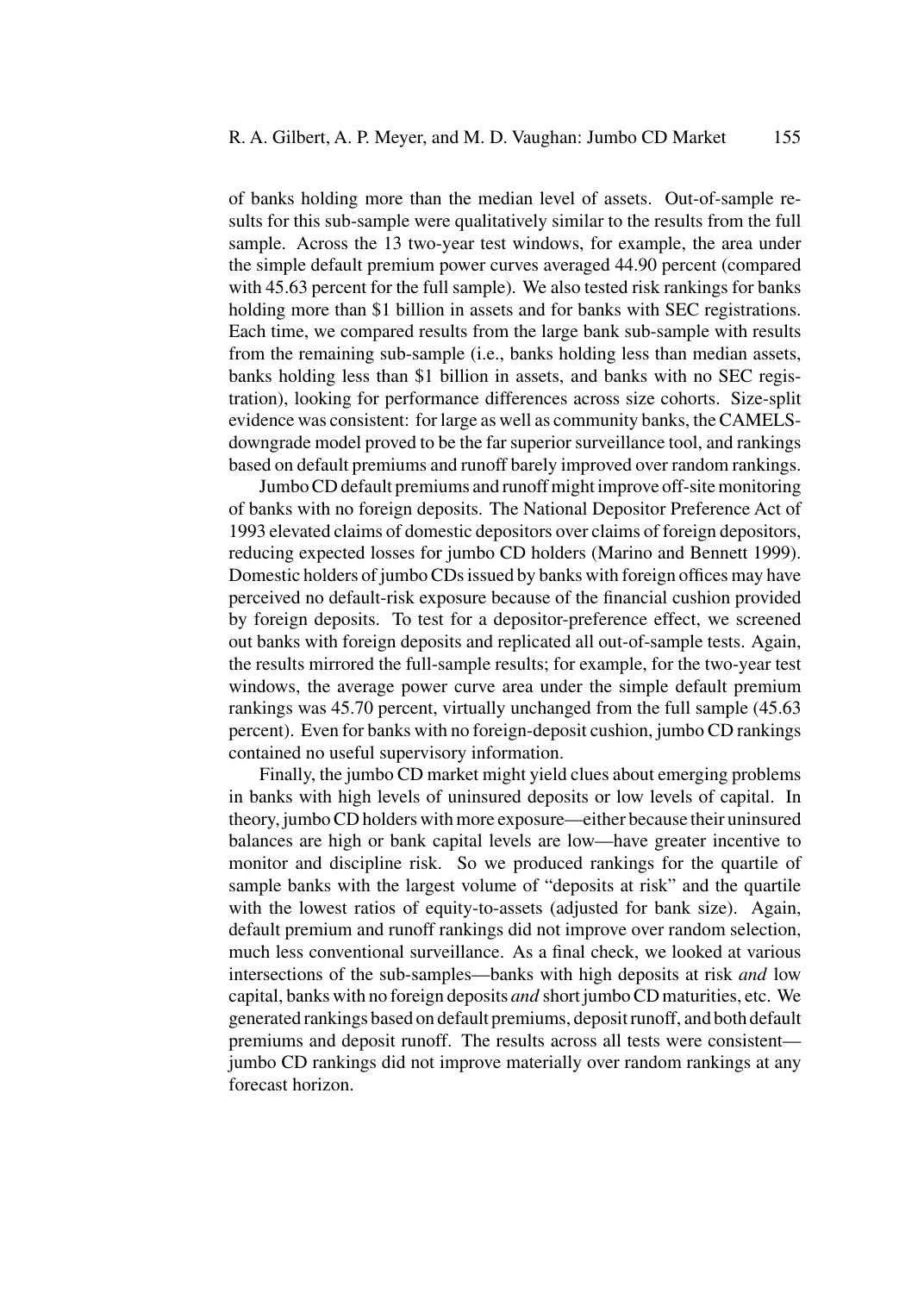# **Default Premiums and Runoff as Regressors in the Downgrade Model**

Although default premium and runoff perform poorly as independent risk signals, they could add value as regressors in the CAMELS-downgrade model. Indeed, previous research has identified surveillance ratios with this property (Gilbert, Meyer, and Vaughan 1999). To pursue this angle, we estimated an "enhanced" CAMELS-downgrade model, adding both simple and complex measures of premiums and runoff to the 13 baseline explanatory variables. As before, out-of-sample performance was gauged by impact on power curve areas—first when default premiums and runoff were added to the baseline model and then when these variables were dropped from the enhanced model. As a further check, we assessed performance with the quadratic probability score (QPS)—a probit analogue for root mean square error (Estrella 1998; Estrella and Mishkin 1998).<sup>25</sup> If default premiums and runoff enhance the CAMELS-downgrade model, removing them from the enhanced model will boost QPS. Columns 9 and 10 in Table 7 contain power curve areas for the simple and complex enhancements of the downgrade model. Column 2 of panel A in Table 8 notes the impact of the two simple jumbo CD series on power curve areas; column 2 of panel B in Table 8 shows the impact of the series on QPS. (Results for complex default premiums and runoff are not reported because they mirror results for the simple series.) To facilitate interpretation, we note the impact on QPS and power curve areas of other variable blocks such as the leverage-risk variables (equity-to-asset ratio and return on assets) and control variables (log of total assets, dummy for composite rating of 2, and dummy for management component rating weaker than the composite rating)—in columns 3 through 6 of panels A and B in Table 8. In Table 6, changes in QPS and power curve areas are expressed in percentage-change terms to permit direct comparison.

In performance tests for 1992–2005, default premiums and runoff did not enhance the CAMELS-downgrade model. Adding simple versions of the series increased (worsened) average power curve area by 4.17 percent (0.82 percentage points, from 19.66 percent for the baseline model to 20.48 percent). Removing these series from the enhanced downgrade model improved performance slightly by the power curve metric (reduced average power curve area by 0.26 percent) and worsened performance even more slightly by the QPS metric (increased average QPS by 0.06 percent). The leverage-risk variables provide

<sup>25</sup> To obtain QPS, we first computed downgrade probability for each sample bank with the CAMELS-downgrade model. Then, we subtracted  $R_t$ —a binary variable equal to one if the bank was downgraded in the out-of-sample window and zero if not—from the downgrade probability estimate. Finally, we squared the difference, multiplied the result by two, and averaged across all sample banks. An ideal model generates probabilities close to unity for banks with subsequent downgrades and probabilities close to zero for non-downgrades, so higher QPS figures imply weaker out-of-sample performance, just as higher power curve areas imply weaker performance.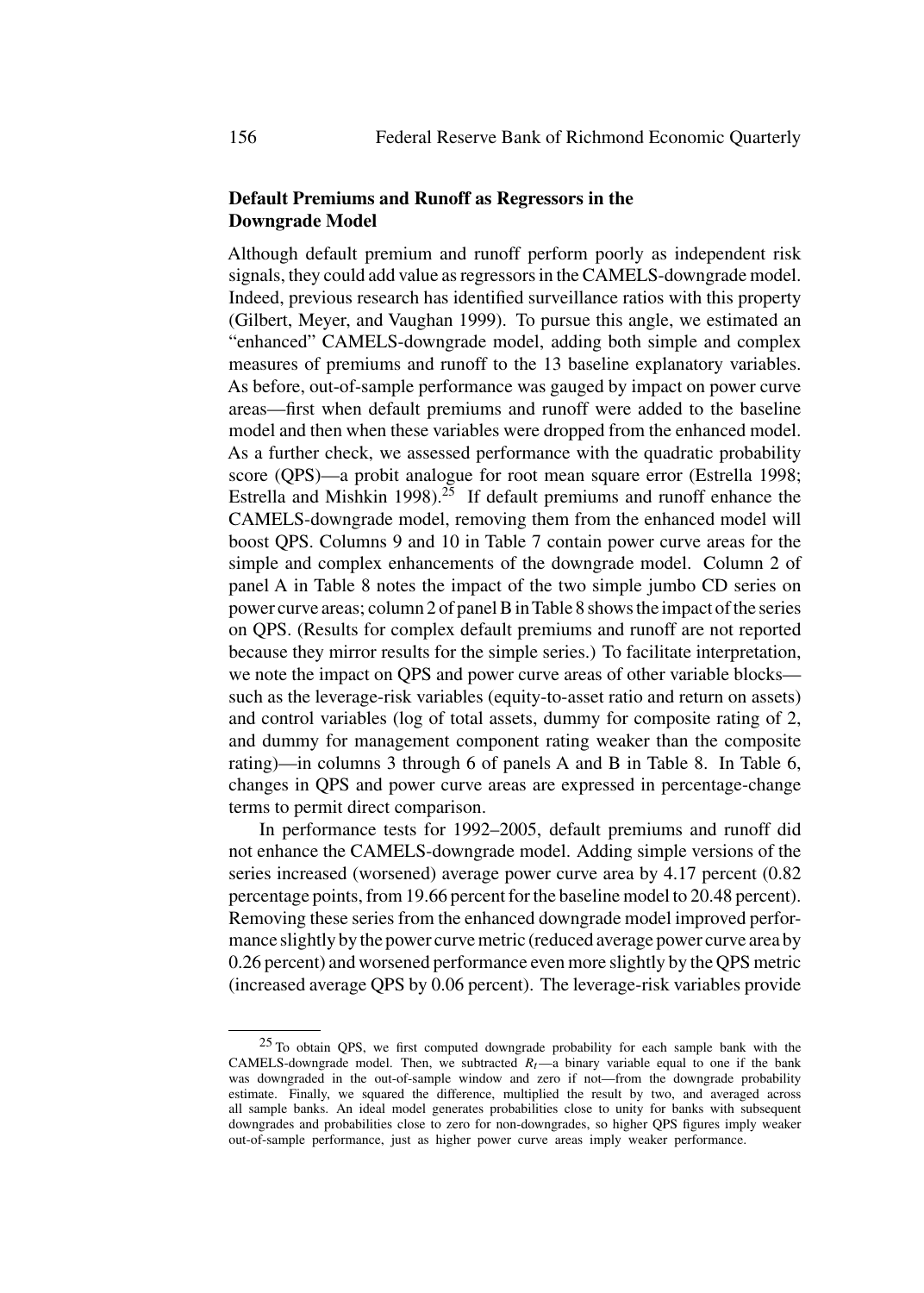some perspective on the economic significance of these changes—dropping both of them increased the power curve area (worsened performance) by an average of 5.20 percent and increased the average QPS (worsened performance) by an average of 2.03 percent. These results held up in tests on the various sample cuts and forecasting horizons described in the previous subsections.

#### **7. DISCUSSION**

It is possible that some combination of measurement error and idiosyncrasies in the jumbo CD market accounts for our results. These factors may not be important enough to remove all evidence of risk pricing from jumbo CD data, but they may be important enough to prevent risk rankings based on the data from imparting valuable surveillance information.

But data problems and market frictions are unlikely to explain away the findings. As noted, recent studies using actual debt and equity market data rather than accounting proxies have found only modest surveillance value in market signals. Rather, the economic environment since the early 1990s probably plays an important role. Over this period, bank profitability and capital ratios soared to record highs. Some economists attribute these trends to an unprecedented economic boom that allowed banks to reap the upside of expansions into risky new markets and product lines (Berger et al. 2000). Others argue that stakeholders of large complex banking organizations insisted on greater capital cushions because of increasingly sophisticated risk exposures (Flannery and Rangan 2002). In such a high-profit, high-capital environment, jumbo CD signals—no matter how accurately measured or precisely determined—would convey little information because the benefits of monitoring are so low. Such an explanation would account for the successful use of average yields in bank-risk studies on data from the 1980s—a time when financial distress was fairly common and failures were sharply rising. Such an explanation would also account for the evidence in Martinez-Peria and Schmukler (2001). With a data set and research strategy similar to ours, they studied the impact of banking crises on market discipline in Argentina, Chile, and Mexico, finding little discipline before, but significant discipline after, the crises.

# **8. CONCLUSION**

The evidence suggests that feedback from the jumbo CD market would have added no value in bank surveillance between 1992 and 2005. Throughout the decade, risk rankings produced by a CAMELS downgrade—a model chosen to benchmark current surveillance practices—would have significantly outperformed risk rankings based on default premiums and runoff. Moreover, jumbo CD rankings would have improved little over random orderings.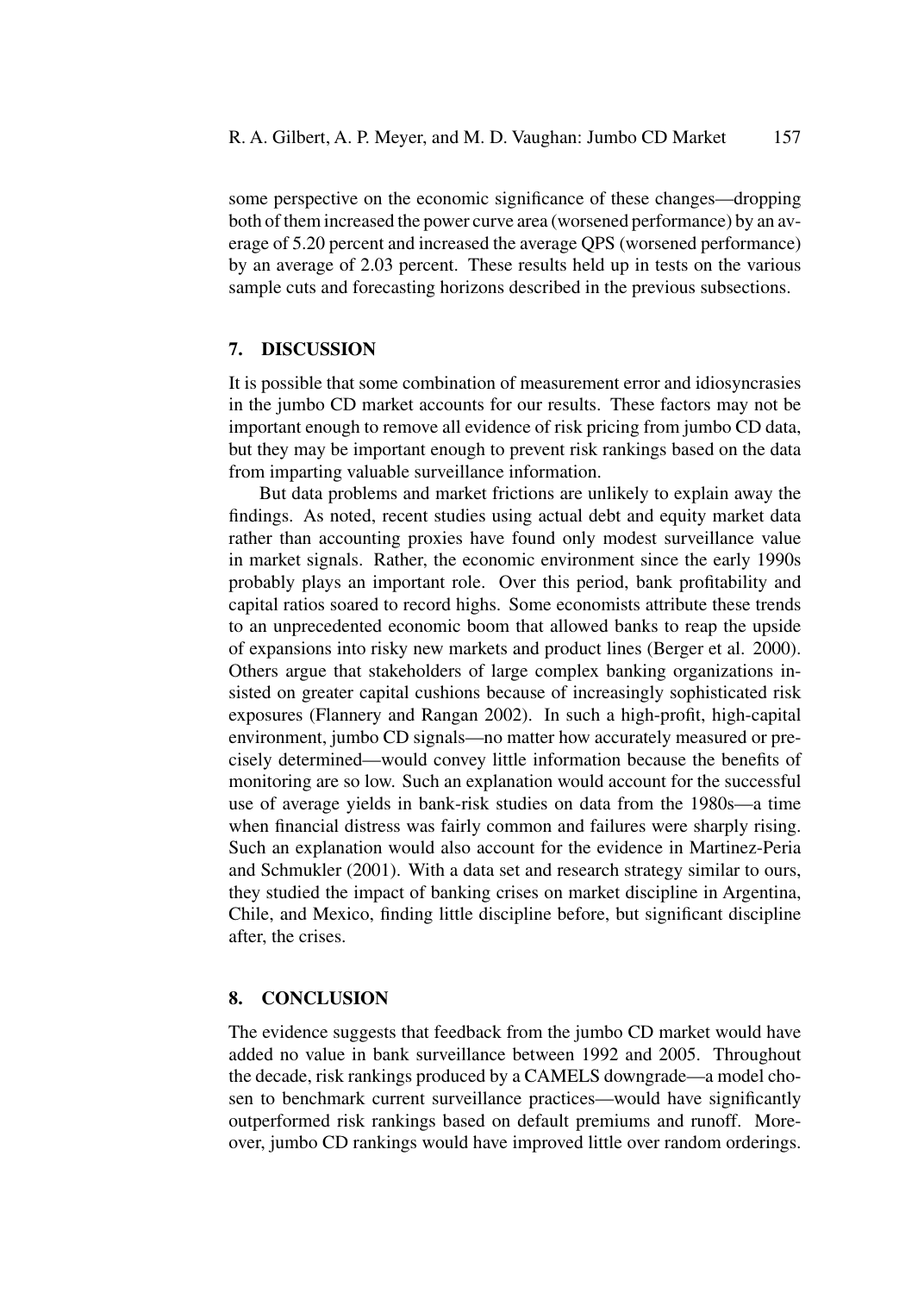Finally, adding jumbo CD signals to the downgrade model would not have improved its out-of-sample performance. These results hold up for a variety of sample cuts and forecast horizons. Taken together, these results imply that the marginal surveillance value of jumbo CD signals is less than the marginal production cost—even if that cost is very low.

Our results carry mixed implications for proposals to incorporate market data more formally into bank supervision. On the one hand, the evidence suggests available jumbo CD data would do little to enhance surveillance, thereby clearing the way for experimentation with other, "purer" market signals. On the other hand, if the "unique sample period" explanation for our results is true, then it is likely the surveillance value of signals from the market for bank debt and equity will vary over time. Other things equal, such time variation would lower the net benefit of integrating market data into current surveillance routines. Interpreted in this light, our findings imply that future policy and research work on market data should focus on identifying the specific bank claims that yield the most surveillance value in each state of the business cycle. Put another way, our findings—when viewed with other recent research—suggest the supervisory return from reliance on a single market signal through all states of the world may have been overestimated.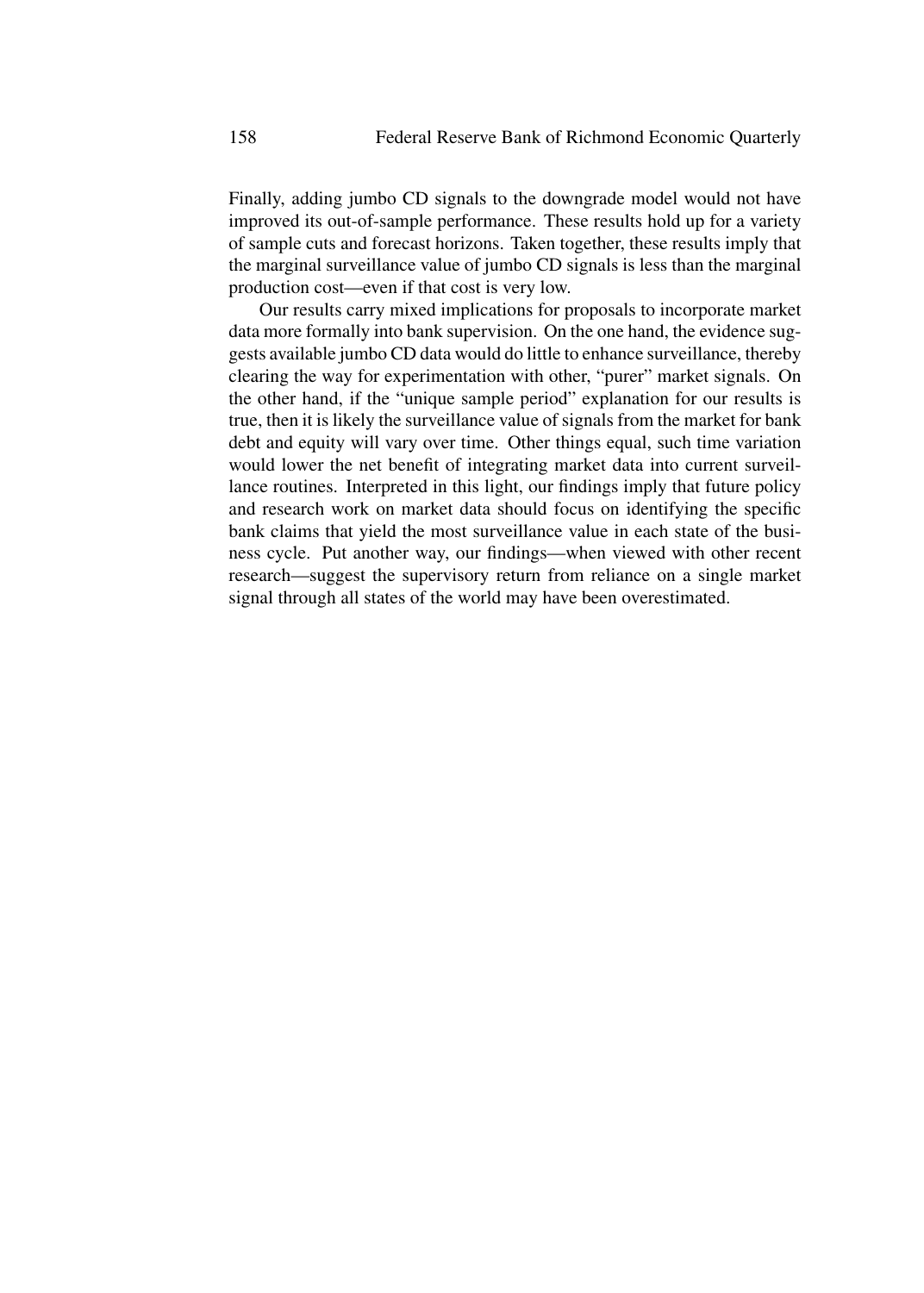| <b>Authors</b>                      | <b>Issuer</b> of<br>Jumbo CD | Country                  | <b>Sample Dates</b> | Yield or<br><b>Runoff?</b> | <b>Risk</b><br>Pricing? |
|-------------------------------------|------------------------------|--------------------------|---------------------|----------------------------|-------------------------|
| Crane (1979)                        | Bank                         | <b>United States</b>     | 1974                | Yield                      | Somewhat                |
| Goldberg & Lloyd-Davies (1985)      | Bank                         | <b>United States</b>     | 1976-1982           | Yield                      | Yes                     |
| Baer & Brewer (1986)                | Bank                         | <b>United States</b>     | 1979-1982           | Yield                      | Yes                     |
| Hannan & Hanweck (1988)             | Bank                         | <b>United States</b>     | 1985                | Yield                      | Yes                     |
| James (1988)                        | Bank                         | <b>United States</b>     | 1984-1986           | Yield                      | Yes                     |
| Cargill (1989)                      | Bank                         | <b>United States</b>     | 1984-1986           | Yield                      | Yes                     |
| James (1990)                        | Bank                         | <b>United States</b>     | 1986-1987           | Yield                      | Yes                     |
| Keeley (1990)                       | Bank                         | <b>United States</b>     | 1984-1986           | Yield                      | Yes                     |
| Ellis & Flannery (1992)             | Bank                         | <b>United States</b>     | 1982-1988           | Yield                      | Yes                     |
| Cook & Spellman $(1994)$            | Thrift                       | <b>United States</b>     | 1987-1988           | Yield                      | Yes                     |
| Crabbe & Post $(1994)$              | Bank                         | <b>United States</b>     | 1986-1991           | Runoff                     | N <sub>0</sub>          |
| Brewer & Mondschean (1994)          | Thrift                       | <b>United States</b>     | 1987-1989           | Yield                      | Yes                     |
| Park (1995)                         | Bank                         | <b>United States</b>     | 1985-1992           | Both                       | Yes                     |
| Park & Peristiani (1998)            | Thrift                       | <b>United States</b>     | 1987-1991           | Both                       | Yes                     |
| Jordan $(2000)$                     | Bank                         | <b>United States</b>     | 1989-1995           | Both                       | Yes                     |
| Martinez Peria & Schmuckler (2001)  | Bank                         | Argentina, Chile, Mexico | 1981-1997           | Both                       | Yes                     |
| Goldberg & Hudgins (2002)           | Thrift                       | <b>United States</b>     | 1984-1994           | Runoff                     | Yes                     |
| Birchler & Maechler (2002)          | Bank                         | Switzerland              | 1987-2001           | Runoff                     | Yes                     |
| Maechler & McDill (2003)            | Bank                         | <b>United States</b>     | 1987-2000           | Runoff                     | Yes                     |
| Hall, King, Meyer, & Vaughan (2005) | Bank                         | <b>United States</b>     | 1988-90, 1993-95    | Both                       | Yes                     |

# Table 1 Do Prior Studies Point to Risk Pricing in the Jumbo CD Market?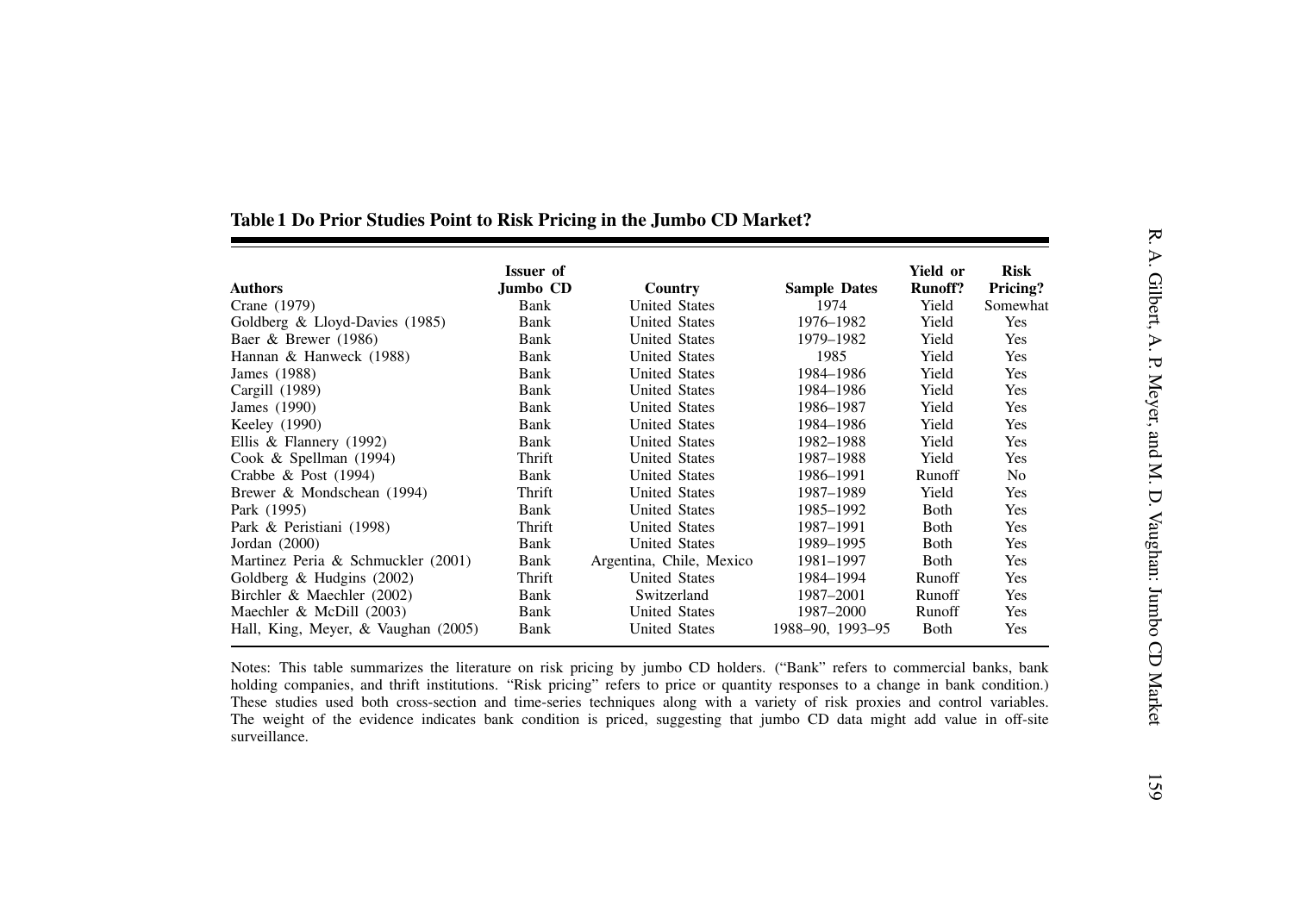# **Table 2 Do Jumbo CD Data Contain Evidence of Risk Pricing? Evidence from Regressions of Yields and Runoff on Failure Probabilities**

| 1988: 01–2004:04              |                               |
|-------------------------------|-------------------------------|
| Dependent Variable:<br>Yields | Dependent Variable:<br>Runoff |
|                               | Coefficient (Std. Error)      |
| $0.0108***$                   | $-0.3309***$                  |
| (0.0038)                      | (0.0505)                      |
| $0.6878***$                   | 0.5324                        |
| (0.0391)                      | (0.5211)                      |
| $0.0820***$                   | $-1.8743***$                  |
| (0.0209)                      | (0.2785)                      |
| $-0.0140***$                  | $-0.3408*$                    |
| (0.0147)                      | (0.1959)                      |
| $-0.0595$                     | $-0.9042***$                  |
| (0.0136)                      | (0.1808)                      |
| $0.1403***$                   | $-0.0868$                     |
| (0.0270)                      | (0.3592)                      |
| $0.1384***$                   | 1.7813                        |
| (0.0913)                      | (1.2164)                      |
| 0.2288                        | 0.0125                        |
| 394.16***                     | 33.25***                      |
| 155.69***                     | 21.88***                      |
| $21.53***$                    | $15.21***$                    |
| 229,486                       | 229,486                       |
|                               | Coefficient (Std. Error)      |

#### **Sensitivity of Jumbo CD Yields and Runoff to Failure Probability 1988: Q1–2004:Q4**

Notes: This table reports results for regressions of jumbo CD yields and runoff on failure probabilities and various controls. Equations were estimated on a sub-sample of banks with satisfactory CAMELS ratings. Asterisks denote statistical significance at the 10- (\*), 5- (\*\*), and 1- (\*\*\*) percent levels. A positive and significant failure-probability coefficient in the yield equation and/or a negative and significant coefficient in the runoff equation constitute evidence that bank condition is priced. The results indicate that greater risk of failure translates, on average, into higher yields and larger runoff, suggesting that jumbo CD data may have surveillance value in our sample.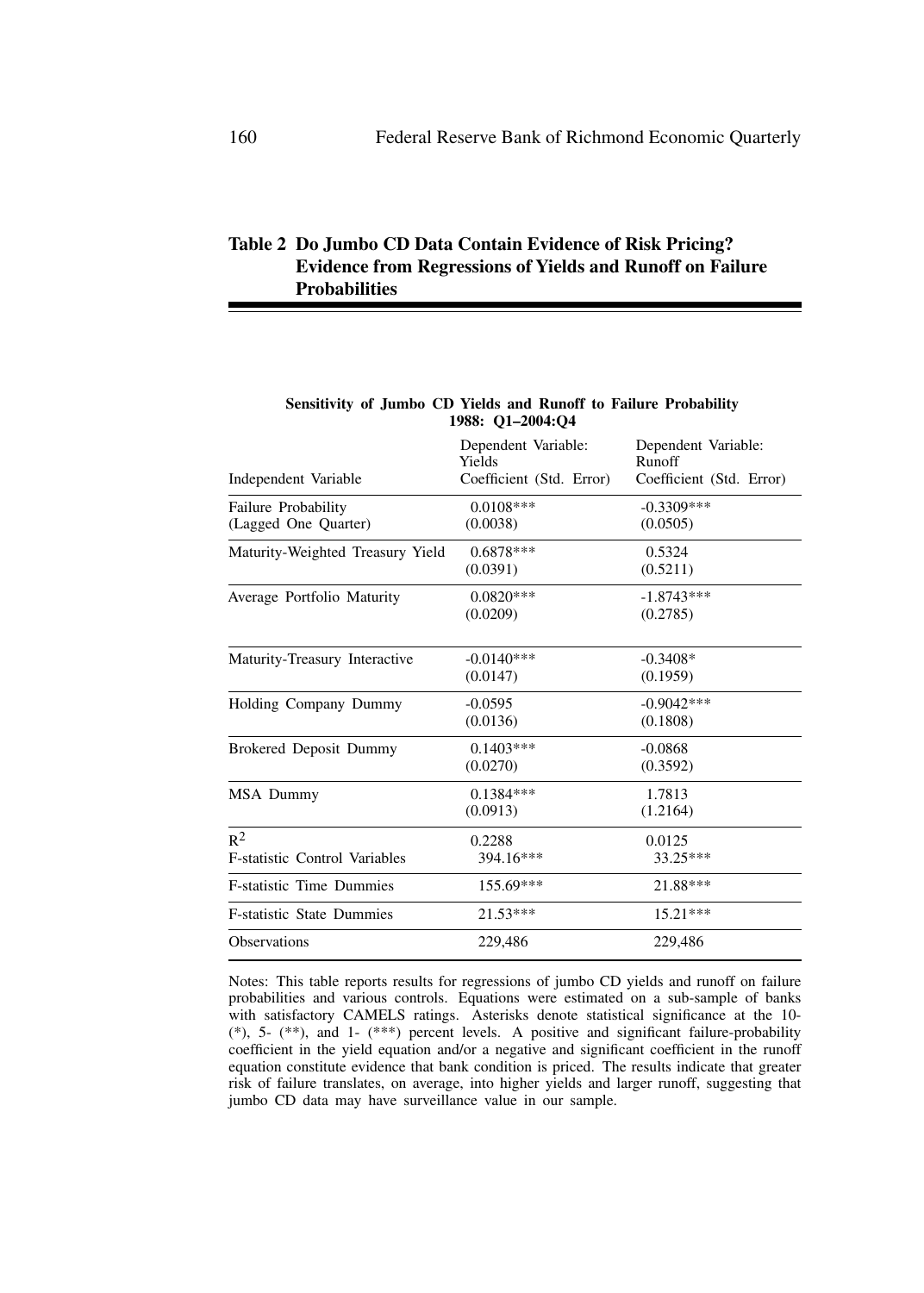| Table 3 Which Variables Predict Migration to an Unsatisfactory |
|----------------------------------------------------------------|
| <b>CAMELS Rating?</b>                                          |

| Loans past due $30-89$ days (% of total assets)<br>Loans past due over 89 days ( $%$ of total assets)<br>Loans in nonaccrual status ( $%$ of total assets)<br>"Other real estate owned" (% of total assets)<br>Commercial $\&$ industrial loans (% of total assets)<br>Residential real estate loans (% of total assets) | PAST DUE 30<br>PAST DUE 90<br><b>NONACCRUING</b><br><b>OREO</b><br><b>COMMERICAL</b>                                                                                                                                                                                                                                       | $\,+\,$<br>$\overline{+}$<br>$\, + \,$<br>$\overline{+}$                                                                                                                                                                                                                                                                                                                                                                                                                                                                                                                                                            |
|--------------------------------------------------------------------------------------------------------------------------------------------------------------------------------------------------------------------------------------------------------------------------------------------------------------------------|----------------------------------------------------------------------------------------------------------------------------------------------------------------------------------------------------------------------------------------------------------------------------------------------------------------------------|---------------------------------------------------------------------------------------------------------------------------------------------------------------------------------------------------------------------------------------------------------------------------------------------------------------------------------------------------------------------------------------------------------------------------------------------------------------------------------------------------------------------------------------------------------------------------------------------------------------------|
|                                                                                                                                                                                                                                                                                                                          |                                                                                                                                                                                                                                                                                                                            |                                                                                                                                                                                                                                                                                                                                                                                                                                                                                                                                                                                                                     |
|                                                                                                                                                                                                                                                                                                                          |                                                                                                                                                                                                                                                                                                                            |                                                                                                                                                                                                                                                                                                                                                                                                                                                                                                                                                                                                                     |
|                                                                                                                                                                                                                                                                                                                          |                                                                                                                                                                                                                                                                                                                            |                                                                                                                                                                                                                                                                                                                                                                                                                                                                                                                                                                                                                     |
|                                                                                                                                                                                                                                                                                                                          |                                                                                                                                                                                                                                                                                                                            |                                                                                                                                                                                                                                                                                                                                                                                                                                                                                                                                                                                                                     |
|                                                                                                                                                                                                                                                                                                                          |                                                                                                                                                                                                                                                                                                                            |                                                                                                                                                                                                                                                                                                                                                                                                                                                                                                                                                                                                                     |
|                                                                                                                                                                                                                                                                                                                          | <b>RESIDENTIAL</b>                                                                                                                                                                                                                                                                                                         |                                                                                                                                                                                                                                                                                                                                                                                                                                                                                                                                                                                                                     |
| Equity capital minus goodwill $(\%$ of total assets)                                                                                                                                                                                                                                                                     | <b>NET WORTH</b>                                                                                                                                                                                                                                                                                                           |                                                                                                                                                                                                                                                                                                                                                                                                                                                                                                                                                                                                                     |
|                                                                                                                                                                                                                                                                                                                          |                                                                                                                                                                                                                                                                                                                            |                                                                                                                                                                                                                                                                                                                                                                                                                                                                                                                                                                                                                     |
|                                                                                                                                                                                                                                                                                                                          |                                                                                                                                                                                                                                                                                                                            |                                                                                                                                                                                                                                                                                                                                                                                                                                                                                                                                                                                                                     |
|                                                                                                                                                                                                                                                                                                                          |                                                                                                                                                                                                                                                                                                                            | $^+$                                                                                                                                                                                                                                                                                                                                                                                                                                                                                                                                                                                                                |
|                                                                                                                                                                                                                                                                                                                          |                                                                                                                                                                                                                                                                                                                            | Ambiguous                                                                                                                                                                                                                                                                                                                                                                                                                                                                                                                                                                                                           |
|                                                                                                                                                                                                                                                                                                                          |                                                                                                                                                                                                                                                                                                                            | $^+$                                                                                                                                                                                                                                                                                                                                                                                                                                                                                                                                                                                                                |
|                                                                                                                                                                                                                                                                                                                          |                                                                                                                                                                                                                                                                                                                            |                                                                                                                                                                                                                                                                                                                                                                                                                                                                                                                                                                                                                     |
|                                                                                                                                                                                                                                                                                                                          |                                                                                                                                                                                                                                                                                                                            |                                                                                                                                                                                                                                                                                                                                                                                                                                                                                                                                                                                                                     |
|                                                                                                                                                                                                                                                                                                                          |                                                                                                                                                                                                                                                                                                                            | $^{+}$                                                                                                                                                                                                                                                                                                                                                                                                                                                                                                                                                                                                              |
|                                                                                                                                                                                                                                                                                                                          | Net income $(\%$ of average assets)<br>Book value of investments ( $%$ of total assets)<br>Time deposits over $$100,000$ (% of total assets)<br>Natural logarithm of total assets (thousands of dollars)<br>Dummy for banks with composite CAMELS rating=2<br>Dummy for banks with management rating ><br>composite rating | <b>ROA</b><br><b>SECURITIES</b><br><b>JUMBO CDs</b><br><b>SIZE</b><br>CAMELS-2<br><b>MANAGEMENT</b><br>Notes: This table lists the independent variables in the CAMELS-downgrade model. Signs note the hypothesized relationship<br>between each variable and the likelihood of downgrade from a satisfactory (CAMELS 1 or 2 composite) to an unsatisfactory<br>rating (CAMELS 3, 4, or 5 composite). For example, the negative sign on the NET WORTH variable indicates that, other<br>things equal, higher capital levels reduce the likelihood of migration to an unsatisfactory rating over the next two years. |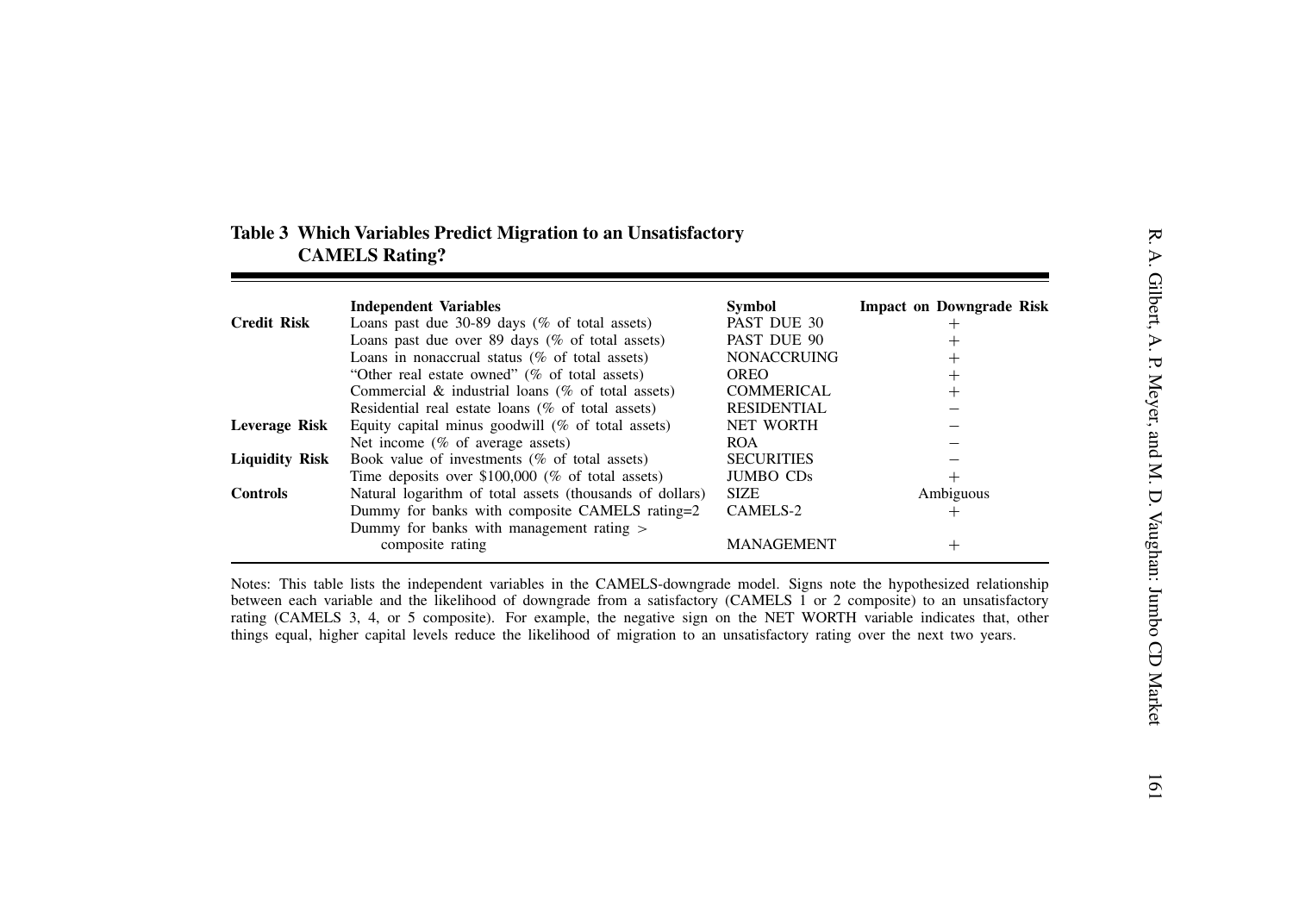| Year of Migration<br>to $3, 4$ , or $5$ Rating | Rating at<br><b>Beginning of Year</b> | <b>Banks</b> with<br>$1 \& 2$ Rating | <b>Number Migrating to</b><br>3, 4, or 5 Rating | <b>Percentage Migrating</b><br>to $3, 4$ , or $5$ Rating | <b>Total Downgrades</b><br>to $3, 4$ , or $5$ Rating |                                          |
|------------------------------------------------|---------------------------------------|--------------------------------------|-------------------------------------------------|----------------------------------------------------------|------------------------------------------------------|------------------------------------------|
| 1992                                           |                                       | 1,959                                | 22                                              | 1.12                                                     | 425                                                  | 162                                      |
|                                                | $\overline{c}$                        | 5,275                                | 403                                             | 7.64                                                     |                                                      |                                          |
| 1993                                           |                                       | 2,289                                | 7                                               | 0.31                                                     | 182                                                  |                                          |
|                                                |                                       | 5,978                                | 175                                             | 2.93                                                     |                                                      |                                          |
| 1994                                           |                                       | 2,919                                | 9                                               | 0.31                                                     | 162                                                  |                                          |
|                                                | 2                                     | 5,742                                | 153                                             | 2.66                                                     |                                                      |                                          |
| 1995                                           |                                       | 3,106                                | 8                                               | 0.26                                                     | 102                                                  |                                          |
|                                                | $\overline{2}$                        | 4,905                                | 94                                              | 1.92                                                     |                                                      |                                          |
| 1996                                           |                                       | 3,295                                | 10                                              | 0.30                                                     | 127                                                  |                                          |
|                                                | 2                                     | 4,518                                | 117                                             | 2.59                                                     |                                                      |                                          |
| 1997                                           |                                       | 3,250                                | $\overline{7}$                                  | 0.22                                                     | 125                                                  |                                          |
|                                                | 2                                     | 3,744                                | 118                                             | 3.15                                                     |                                                      |                                          |
| 1998                                           |                                       | 3,027                                | 19                                              | 0.63                                                     | 154                                                  |                                          |
|                                                | 2                                     | 3,101                                | 135                                             | 4.35                                                     |                                                      |                                          |
| 1999                                           |                                       | 3,064                                | 19                                              | 0.62                                                     | 198                                                  |                                          |
|                                                | 2                                     | 3,041                                | 179                                             | 5.89                                                     |                                                      |                                          |
| 2000                                           |                                       | 2,843                                | 12                                              | 0.42                                                     | 195                                                  |                                          |
|                                                | 2                                     | 3,084                                | 183                                             | 5.93                                                     |                                                      |                                          |
| 2001                                           |                                       | 2,661                                | 12                                              | 0.45                                                     | 231                                                  |                                          |
|                                                | 2                                     | 3,153                                | 219                                             | 6.95                                                     |                                                      |                                          |
| 2002                                           |                                       | 2,449                                | 11                                              | 0.45                                                     | 230                                                  |                                          |
|                                                | $\overline{c}$                        | 3,216                                | 219                                             | 6.81                                                     |                                                      |                                          |
| 2003                                           |                                       | 2,283                                | 16                                              | 0.70                                                     | 193                                                  |                                          |
|                                                |                                       | 3,101                                | 177                                             | 5.71                                                     |                                                      |                                          |
| 2004                                           |                                       | 2,111                                | 10                                              | 0.47                                                     | 124                                                  |                                          |
|                                                |                                       | 2,950                                | 114                                             | 3.86                                                     |                                                      |                                          |
| 2005                                           |                                       | 2,573                                | 10                                              | 0.39                                                     | 95                                                   |                                          |
|                                                | $\overline{c}$                        | 3,650                                | 85                                              | 2.33                                                     |                                                      | Federal Reserve Bank of Richmond Economi |

Table 4 How Common Is Migration to Unsatisfactory CAMELS Ratings? Evidence from 1992-2005

Notes: This table demonstrates that banks with satisfactory composites ratings (CAMELS 1 or 2) frequently migrate to unsatisfactory ratings (3, 4, or 5), thereby permitting yearly re-estimation of the CAMELS-downgrade model. The data also show that 2-rated banks are much more likely to migrate to unsatisfactory ratings than 1-rated banks.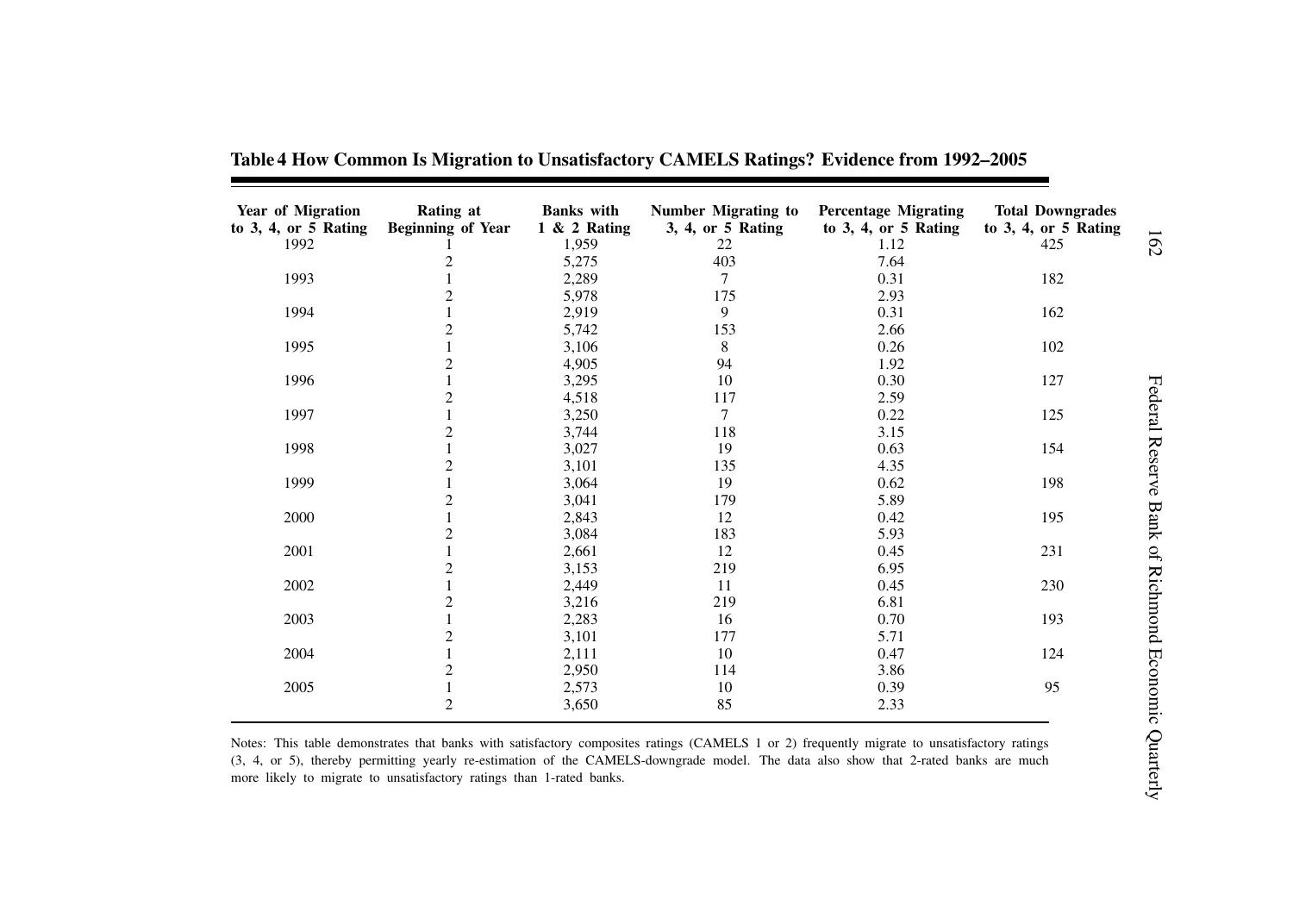|                       | Variable                  | <b>Median</b> | Mean  | <b>Standard</b><br><b>Deviation</b> |
|-----------------------|---------------------------|---------------|-------|-------------------------------------|
| <b>Credit Risk</b>    | PAST DUE 30               | 0.68          | 0.90  | 0.84                                |
|                       | PAST DUE 90               | 0.07          | 0.21  | 0.39                                |
|                       | <b>NONACCRUING</b>        | 0.19          | 0.38  | 0.56                                |
|                       | OREO                      | 0.03          | 0.20  | 0.46                                |
|                       | <b>COMMERICAL</b>         | 7.65          | 9.28  | 6.97                                |
|                       | <b>RESIDENTIAL</b>        | 14.26         | 15.91 | 10.68                               |
| Leverage Risk         | <b>NET WORTH</b>          | 8.84          | 9.79  | 4.74                                |
|                       | <b>ROA</b>                | 1.17          | 1.23  | 2.05                                |
| <b>Liquidity Risk</b> | <b>SECURITIES</b>         | 28.65         | 30.41 | 14.87                               |
|                       | JUMBO CDs                 | 8.00          | 9.33  | 6.56                                |
| Controls              | <b>SIZE</b>               | 11.07         | 11.21 | 1.29                                |
|                       | CAMELS-2                  | 1.00          | 0.61  | 0.49                                |
|                       | <b>MANAGEMENT</b>         | 0.00          | 0.18  | 0.39                                |
|                       | "Simple" Default Premium  | 0.47          | 0.42  | 2.83                                |
|                       | "Complex" Default Premium | NA.           | NA.   | 2.18                                |
|                       | "Simple" Deposit Runoff   | 9.39          | 19.25 | 52.02                               |
|                       | "Complex" Default Premium | NA            | NA.   | 33.03                               |

| Table 5 Selected Summary Statistics—Jumbo CD Data and |
|-------------------------------------------------------|
| <b>Regressors for the CAMELS-Downgrade Model</b>      |

Notes: This table contains summary statistics for the independent variables used in the CAMELS-downgrade prediction model, computed over all year-end regression observations from 1989 to 2001. Summary statistics for the default premiums and deposit runoff series used in jumbo CD risk rankings are also provided for comparison. The "complex" measures of premium and runoff are regression residuals, so means and medians are not meaningful, but standard deviations are roughly in line with their "simple" counterparts. The correlation coefficients between the "simple" and "complex" measures are 88 percent for default premiums and 35 percent for the runoff.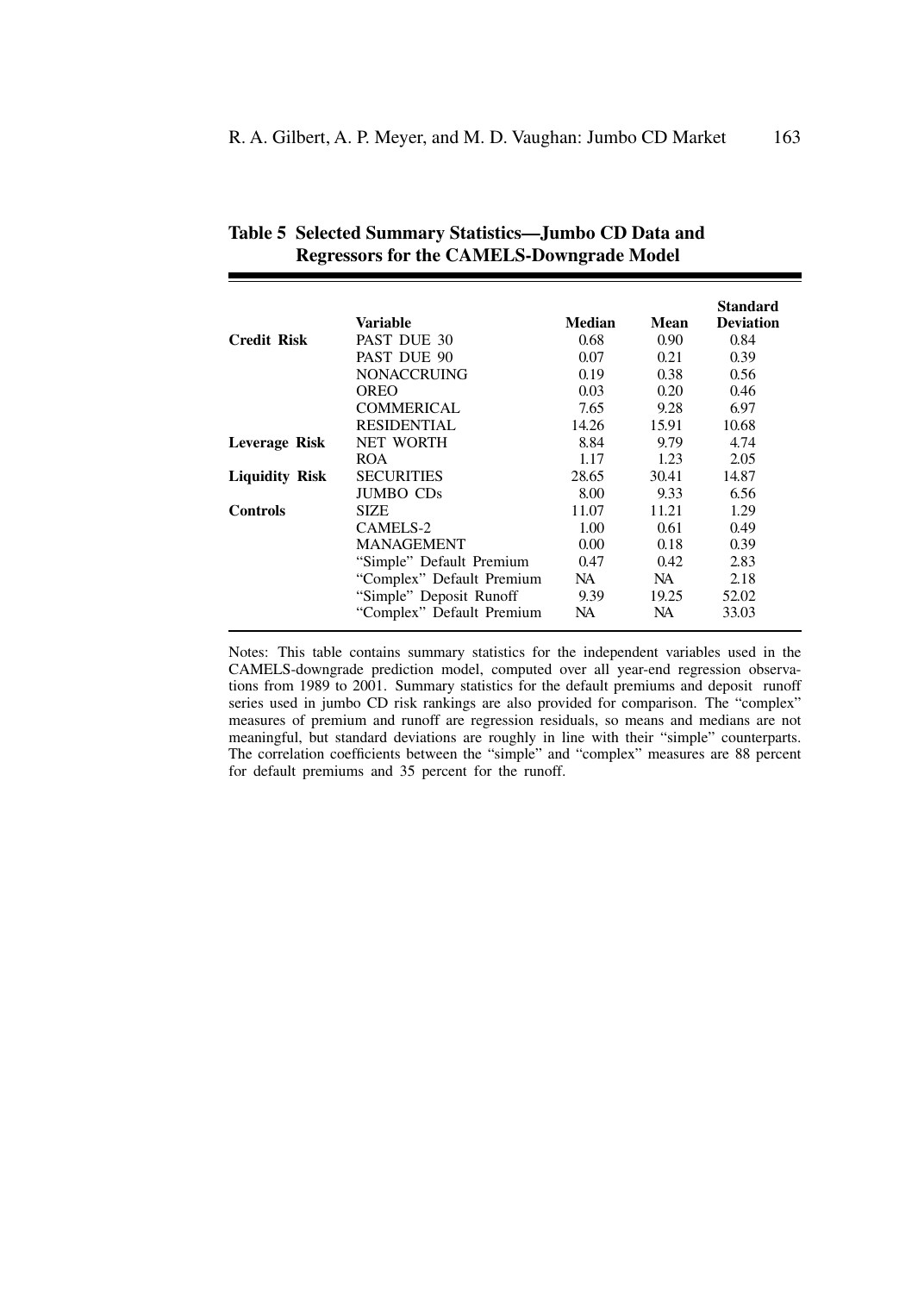|                       | <b>Independent Variable</b> | Period of Downgrade in CAMELS Rating |             |             |             |  |
|-----------------------|-----------------------------|--------------------------------------|-------------|-------------|-------------|--|
|                       |                             | 1990-1991                            | 1991-1992   | 1992-1993   | 1993-1994   |  |
|                       | Intercept                   | $-2.087***$                          | $-0.957***$ | $-0.081$    | 0.048       |  |
|                       |                             | (0.246)                              | (0.264)     | (0.318)     | (0.375)     |  |
| <b>Credit Risk</b>    | PAST DUE 30                 | $0.112**$                            | $0.150***$  | $0.136***$  | $0.174***$  |  |
|                       |                             | (0.021)                              | (0.022)     | (0.026)     | (0.033)     |  |
|                       | PAST DUE 90                 | $0.376***$                           | $0.328***$  | $0.239***$  | $0.304***$  |  |
|                       |                             | (0.039)                              | (0.040)     | (0.047)     | (0.060)     |  |
|                       | <b>NONACCRUING</b>          | $0.235***$                           | $0.199***$  | $0.291***$  | $0.178***$  |  |
|                       |                             | (0.029)                              | (0.030)     | (0.036)     | (0.045)     |  |
|                       | <b>OREO</b>                 | $0.220***$                           | $0.216***$  | $0.145***$  | $0.167***$  |  |
|                       |                             | (0.030)                              | (0.032)     | (0.031)     | (0.043)     |  |
|                       | <b>COMMERCIAL</b>           | $0.009***$                           | $0.013***$  | $0.009**$   | 0.002       |  |
|                       |                             | (0.003)                              | (0.003)     | (0.004)     | (0.005)     |  |
|                       | <b>RESIDENTIAL</b>          | $-0.005***$                          | $-0.004$    | $-0.004$    | $-0.005$    |  |
|                       |                             | (0.002)                              | (0.002)     | (0.003)     | (0.003)     |  |
| <b>Leverage Risk</b>  | <b>NET WORTH</b>            | $-0.054***$                          | $-0.048***$ | $-0.073***$ | $-0.074***$ |  |
|                       |                             | (0.010)                              | (0.011)     | (0.013)     | (0.013)     |  |
|                       | <b>ROA</b>                  | $-0.241***$                          | $-0.318***$ | $-0.200***$ | $-0.263***$ |  |
|                       |                             | (0.035)                              | (0.039)     | (0.043)     | (0.051)     |  |
| <b>Liquidity Risk</b> | <b>SECURITIES</b>           | $-0.016***$                          | $-0.017***$ | $-0.013***$ | $-0.009***$ |  |
|                       |                             | (0.002)                              | (0.002)     | (0.002)     | (0.003)     |  |
|                       | <b>JUMBO CDs</b>            | $0.017***$                           | $0.019***$  | $0.015***$  | $0.017***$  |  |
|                       |                             | (0.003)                              | (0.003)     | (0.004)     | (0.005)     |  |
| <b>Controls</b>       | <b>SIZE</b>                 | 0.079                                | $-0.029$    | $-0.125***$ | $-0.147***$ |  |
|                       |                             | (0.017)                              | (0.019)     | (0.024)     | (0.030)     |  |
|                       | CAMELS-2                    | $0.633***$                           | $0.517***$  | $0.509***$  | $0.432***$  |  |
|                       |                             | (0.062)                              | (0.068)     | (0.087)     | (0.102)     |  |
|                       | <b>MANAGEMENT</b>           | $0.488***$                           | $0.401***$  | $0.478***$  | $0.466***$  |  |
|                       |                             | (0.051)                              | (0.054)     | (0.061)     | (0.069)     |  |
|                       | Number of Observations      | 8,494                                | 8,065       | 7,837       | 8,060       |  |
|                       | Pseudo- $R^2$               | 0.219                                | 0.226       | 0.209       | 0.161       |  |
|                       |                             |                                      |             |             |             |  |

# **Table 6 How Well Does the CAMELS-Downgrade Model Fit the Data? Downgrade Years: 1990–2005**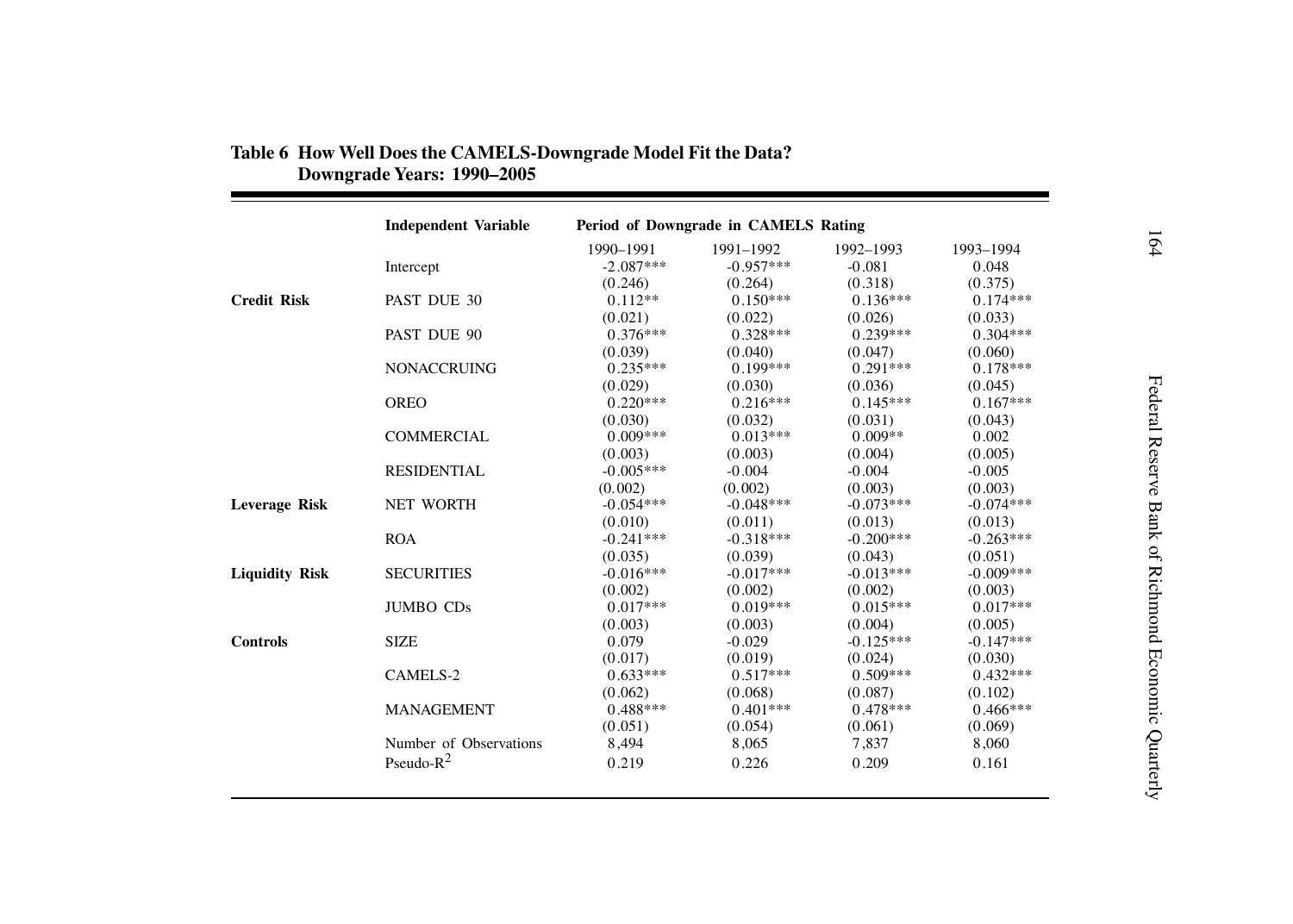|                       | <b>Independent Variable</b> | Period of Downgrade in CAMELS Rating |             |             |             |             |
|-----------------------|-----------------------------|--------------------------------------|-------------|-------------|-------------|-------------|
|                       |                             | 1994-1995                            | 1995-1996   | 1996-1997   | 1997-1998   | 1998-1999   |
|                       | Intercept                   | $-0.780*$                            | $-0.011$    | $-0.162$    | $-1.371***$ | $-1.603***$ |
|                       |                             | (0.402)                              | (0.436)     | (0.415)     | (0.388)     | (0.352)     |
| <b>Credit Risk</b>    | PAST DUE 30                 | $0.119***$                           | $0.164***$  | $0.093***$  | $0.189***$  | $0.186***$  |
|                       |                             | (0.035)                              | (0.035)     | (0.029)     | (0.033)     | (0.030)     |
|                       | PAST DUE 90                 | $0.296***$                           | $0.322***$  | $0.347***$  | $0.399***$  | $0.182***$  |
|                       |                             | (0.064)                              | (0.074)     | (0.057)     | (0.064)     | (0.058)     |
|                       | <b>NONACCRUING</b>          | $0.192***$                           | $0.145***$  | $0.187***$  | $0.157***$  | $0.163***$  |
|                       |                             | (0.046)                              | (0.051)     | (0.044)     | (0.046)     | (0.044)     |
|                       | <b>OREO</b>                 | $0.192***$                           | $0.153***$  | $0.156**$   | 0.091       | 0.118       |
|                       |                             | (0.044)                              | (0.052)     | (0.067)     | (0.059)     | (0.087)     |
|                       | <b>COMMERICAL</b>           | 0.007                                | $0.013***$  | 0.005       | $0.010**$   | 0.015       |
|                       |                             | (0.005)                              | (0.005)     | (0.005)     | (0.005)     | (0.004)     |
|                       | <b>RESIDENTIAL</b>          | $-0.002$                             | $-0.013***$ | 0.000       | $-0.009***$ | $-0.004$    |
|                       |                             | (0.004)                              | (0.004)     | (0.003)     | (0.003)     | (0.003)     |
| <b>Leverage Risk</b>  | <b>NET WORTH</b>            | $-0.032**$                           | $-0.034***$ | $-0.020*$   | $-0.036***$ | $-0.011$    |
|                       |                             | (0.014)                              | (0.013)     | (0.012)     | (0.014)     | (0.010)     |
|                       | <b>ROA</b>                  | $-0.229***$                          | $-0.164***$ | $-0.110**$  | $-0.393***$ | $-0.133$    |
|                       |                             | (0.052)                              | (0.038)     | (0.044)     | (0.063)     | (0.040)     |
| <b>Liquidity Risk</b> | <b>SECURITIES</b>           | $-0.002$                             | $-0.010***$ | $-0.011***$ | $-0.015***$ | $-0.007**$  |
|                       |                             | (0.003)                              | (0.003)     | (0.003)     | (0.003)     | (0.003)     |
|                       | <b>JUMBO CDs</b>            | $0.024***$                           | $0.020***$  | $0.019***$  | $0.023***$  | $0.008*$    |
|                       |                             | (0.005)                              | (0.005)     | (0.004)     | (0.005)     | (0.004)     |
| <b>Controls</b>       | <b>SIZE</b>                 | $-0.150***$                          | $-0.202***$ | $-0.101***$ | $-0.150***$ | $-0.071***$ |
|                       |                             | (0.033)                              | (0.035)     | (0.030)     | (0.032)     | (0.027)     |
|                       | CAMELS-2                    | $0.594***$                           | $0.589***$  | $0.760***$  | $0.501***$  | $0.716***$  |
|                       |                             | (0.104)                              | (0.103)     | (0.093)     | (0.099)     | (0.078)     |
|                       | <b>MANAGEMENT</b>           | $0.389***$                           | $0.510***$  | $0.535***$  | $0.406***$  | $0.518***$  |
|                       |                             | (0.075)                              | (0.078)     | (0.081)     | (0.083)     | (0.077)     |
|                       | Number of Observations      | 8,665                                | 8,682       | 8,585       | 8,314       | 7,818       |
|                       | Pseudo- $R^2$               | 0.150                                | 0.188       | 0.223       | 0.184       | 0.166       |

Table 6 (Continued) How Well Does the CAMELS-Downgrade Model Fit the Data?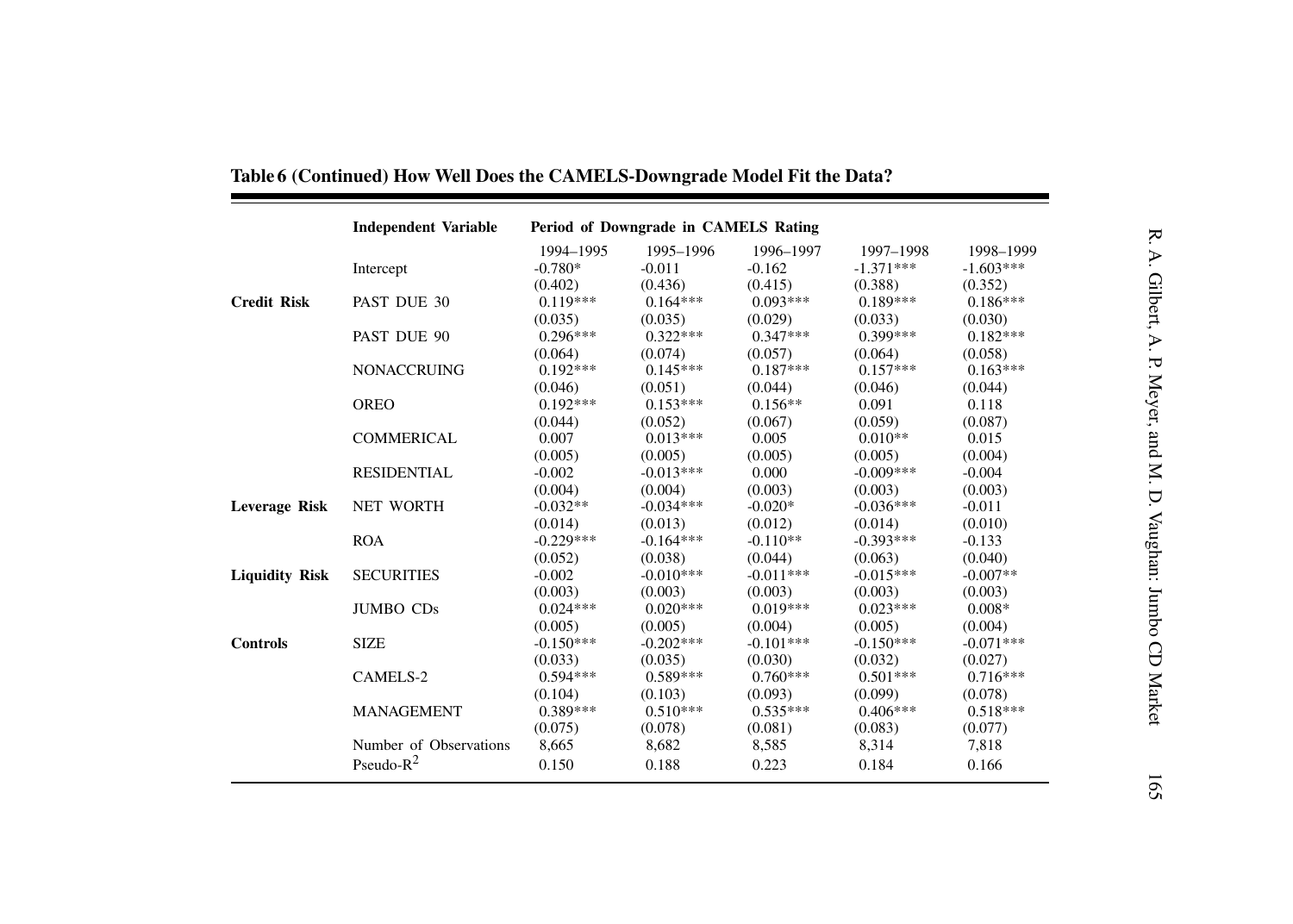|                       | <b>Independent Variable</b> | Period of Downgrade in CAMELS Rating |             |             |             |  |  |
|-----------------------|-----------------------------|--------------------------------------|-------------|-------------|-------------|--|--|
|                       |                             | 1999-2000                            | 2000-2001   | 2001-2002   | 2002-2003   |  |  |
|                       | Intercept                   | $-1.118***$                          | $-1.061***$ | $-1.788***$ | $-1.528***$ |  |  |
|                       |                             | (0.360)                              | (0.358)     | (0.342)     | (0.342)     |  |  |
| <b>Credit Risk</b>    | PAST DUE 30                 | $0.169***$                           | $0.184***$  | $0.170***$  | $0.171***$  |  |  |
|                       |                             | (0.029)                              | (0.032)     | (0.026)     | (0.027)     |  |  |
|                       | PAST DUE 90                 | $0.217***$                           | $0.417***$  | $0.321***$  | $0.147**$   |  |  |
|                       |                             | (0.055)                              | (0.059)     | (0.059)     | (0.061)     |  |  |
|                       | <b>NONACCRUING</b>          | $0.227***$                           | $0.165***$  | $0.250***$  | $0.285***$  |  |  |
|                       |                             | (0.044)                              | (0.045)     | (0.042)     | (0.041)     |  |  |
|                       | <b>OREO</b>                 | 0.117                                | $0.157*$    | $0.175*$    | 0.082       |  |  |
|                       |                             | (0.076)                              | (0.087)     | (0.090)     | (0.073)     |  |  |
|                       | <b>COMMERICAL</b>           | $0.013***$                           | $0.013***$  | $0.010***$  | 0.004       |  |  |
|                       |                             | (0.004)                              | (0.004)     | (0.004)     | (0.004)     |  |  |
|                       | <b>RESIDENTIAL</b>          | $-0.002$                             | 0.002       | 0.001       | $-0.005$    |  |  |
|                       |                             | (0.003)                              | (0.003)     | (0.003)     | (0.003)     |  |  |
| <b>Leverage Risk</b>  | <b>NET WORTH</b>            | $-0.044***$                          | $-0.036***$ | $-0.008$    | $-0.025**$  |  |  |
|                       |                             | (0.011)                              | (0.010)     | (0.009)     | (0.010)     |  |  |
|                       | <b>ROA</b>                  | $-0.199***$                          | $-0.254***$ | $-0.135***$ | $-0.134***$ |  |  |
|                       |                             | (0.046)                              | (0.043)     | (0.039)     | (0.037)     |  |  |
| <b>Liquidity Risk</b> | <b>SECURITIES</b>           | $-0.002$                             | $-0.005**$  | $-0.010***$ | $-0.005*$   |  |  |
|                       |                             | (0.003)                              | (0.003)     | (0.003)     | (0.002)     |  |  |
|                       | <b>JUMBO CDs</b>            | $0.015***$                           | $0.017***$  | $0.023***$  | $0.015***$  |  |  |
|                       |                             | (0.004)                              | (0.004)     | (0.004)     | (0.004)     |  |  |
| <b>Controls</b>       | <b>SIZE</b>                 | $-0.099***$                          | $-0.106***$ | $-0.069***$ | $-0.065**$  |  |  |
|                       |                             | (0.029)                              | (0.028)     | (0.026)     | (0.026)     |  |  |
|                       | CAMELS-2                    | $0.780***$                           | $0.799***$  | $0.878***$  | $0.797***$  |  |  |
|                       |                             | (0.079)                              | (0.081)     | (0.083)     | (0.083)     |  |  |
|                       | <b>MANAGEMENT</b>           | $0.564***$                           | $0.538***$  | $0.338***$  | $0.491***$  |  |  |
|                       |                             | (0.080)                              | (0.084)     | (0.092)     | (0.088)     |  |  |
|                       | Number of Observations      | 7,341                                | 6,968       | 6,582       | 6,367       |  |  |
|                       | Pseudo- $R^2$               | 0.190                                | 0.206       | 0.210       | 0.184       |  |  |

## Table 6 (Continued) How Well Does the CAMELS-Downgrade Model Fit the Data?

Note: See footnote 24.

 $\blacksquare$ 

991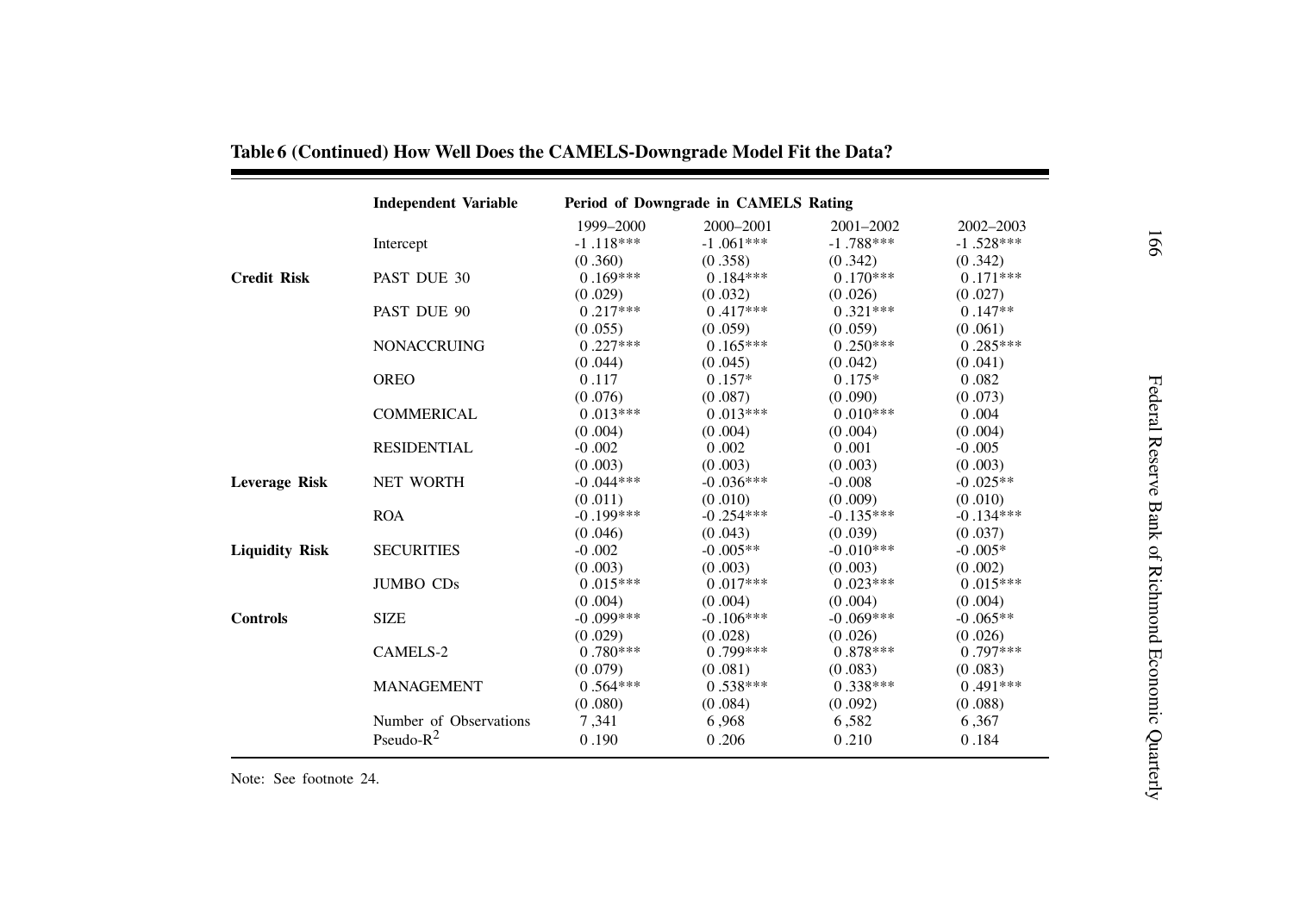| <b>Out-of-Sample</b><br><b>Test Window</b> | <b>CAMELS-</b><br>Downgrade<br>Model | <b>Simple</b><br><b>Default</b><br><b>Premiums</b> | <b>Complex</b><br><b>Default</b><br><b>Premiums</b> | <b>Simple</b><br><b>Runoff</b> | Complex<br><b>Runoff</b> | <b>Simple</b><br>Premium<br>$\ddot{}$<br><b>Runoff</b><br><b>Model</b> | <b>Complex</b><br>Premium<br>$\ddagger$<br><b>Runoff</b><br>Model | Downgrade<br><b>Model</b><br>$+$<br><b>Simple</b><br>Premiums/<br><b>Runoff</b> | Downgrade<br>Model<br>$\ddagger$<br><b>Complex</b><br>Premiums/<br><b>Runoff</b> |
|--------------------------------------------|--------------------------------------|----------------------------------------------------|-----------------------------------------------------|--------------------------------|--------------------------|------------------------------------------------------------------------|-------------------------------------------------------------------|---------------------------------------------------------------------------------|----------------------------------------------------------------------------------|
| (1)                                        | (2)                                  | (3)                                                | (4)                                                 | (5)                            | (6)                      | (7)                                                                    | (8)                                                               | (9)                                                                             | (10)                                                                             |
| 1992-1993                                  | 20.20                                | 47.56                                              | 52.20                                               | 49.54                          | 53.08                    | 50.51                                                                  | 52.88                                                             | 21.12                                                                           | 21.67                                                                            |
| 1993-1994                                  | 21.81                                | 47.10                                              | 47.48                                               | 47.22                          | 48.62                    | 48.31                                                                  | 49.30                                                             | 23.22                                                                           | 21.07                                                                            |
| 1994-1995                                  | 22.39                                | 50.57                                              | 49.57                                               | 45.06                          | 50.90                    | 46.18                                                                  | 49.55                                                             | 22.67                                                                           | 19.94                                                                            |
| 1995-1996                                  | 17.51                                | 43.50                                              | 46.81                                               | 47.42                          | 48.49                    | 45.52                                                                  | 46.48                                                             | 18.64                                                                           | 18.87                                                                            |
| 1996-1997                                  | 15.24                                | 46.93                                              | 49.01                                               | 46.31                          | 51.03                    | 46.39                                                                  | 48.79                                                             | 18.38                                                                           | 16.16                                                                            |
| 1997-1998                                  | 19.24                                | 46.34                                              | 48.12                                               | 45.01                          | 49.33                    | 45.22                                                                  | 48.92                                                             | 19.72                                                                           | 20.59                                                                            |
| 1998-1999                                  | 21.39                                | 47.27                                              | 45.69                                               | 47.20                          | 45.75                    | 47.24                                                                  | 45.70                                                             | 21.87                                                                           | 21.45                                                                            |
| 1999-2000                                  | 19.55                                | 45.62                                              | 48.83                                               | 43.56                          | 48.94                    | 43.41                                                                  | 48.64                                                             | 19.33                                                                           | 19.19                                                                            |
| 2000-2001                                  | 18.77                                | 44.31                                              | 51.78                                               | 46.10                          | 52.03                    | 45.38                                                                  | 52.13                                                             | 20.11                                                                           | 18.47                                                                            |
| 2001-2002                                  | 18.92                                | 43.82                                              | 51.78                                               | 44.93                          | 51.85                    | 44.40                                                                  | 51.90                                                             | 19.64                                                                           | 20.23                                                                            |
| 2002-2003                                  | 19.46                                | 45.35                                              | 51.61                                               | 46.27                          | 51.56                    | 44.34                                                                  | 51.45                                                             | 19.56                                                                           | 19.36                                                                            |
| 2003-2004                                  | 20.36                                | 41.56                                              | 51.30                                               | 46.12                          | 52.54                    | 43.02                                                                  | 52.30                                                             | 21.18                                                                           | 20.51                                                                            |
| 2004-2005                                  | 20.76                                | 43.29                                              | 51.89                                               | 44.85                          | 52.00                    | 42.18                                                                  | 52.59                                                             | 20.77                                                                           | 21.14                                                                            |
| <b>All Years</b>                           | 19.66                                | 45.63                                              | 49.70                                               | 46.12                          | 50.47                    | 45.55                                                                  | 50.05                                                             | 20.48                                                                           | 19.95                                                                            |

## Table 7 Do Jumbo CD Default Premiums or Runoff Add Value in Bank Surveillance? **Full-Sample, Two-Year Horizon**

Notes: This table summarizes evidence about the surveillance value of jumbo CD data. Each cell in columns 2 through 10 contains the area under the power curve for <sup>a</sup> specific risk-ranking produced by <sup>a</sup> specific surveillance tool over <sup>a</sup> specific test window. Smaller areas imply lower Type 1 and Type 2 error rates and, thus, better performance. Column 2 contains areas for downgrade probability rankings to benchmark current practices. Columns 3 through 10 contain rankings based on various uses of jumbo CD default premiums and runoff. The evidence suggests the data would have added no value in surveillance between 1992 and 2005. Risk rankings produced by the CAMELS-downgrade model (column 2) performed considerably better than random rankings (average power curve area of 50 percent). But, rankings based on default premiums or runoff (columns 3 through 6) as well as rankings based on both series (columns 7 and 8) barely outperformed random rankings. Finally, default premiums and runoff (columns 9 and 10) did not improve out-of-sample performance of the CAMELS-downgrade model.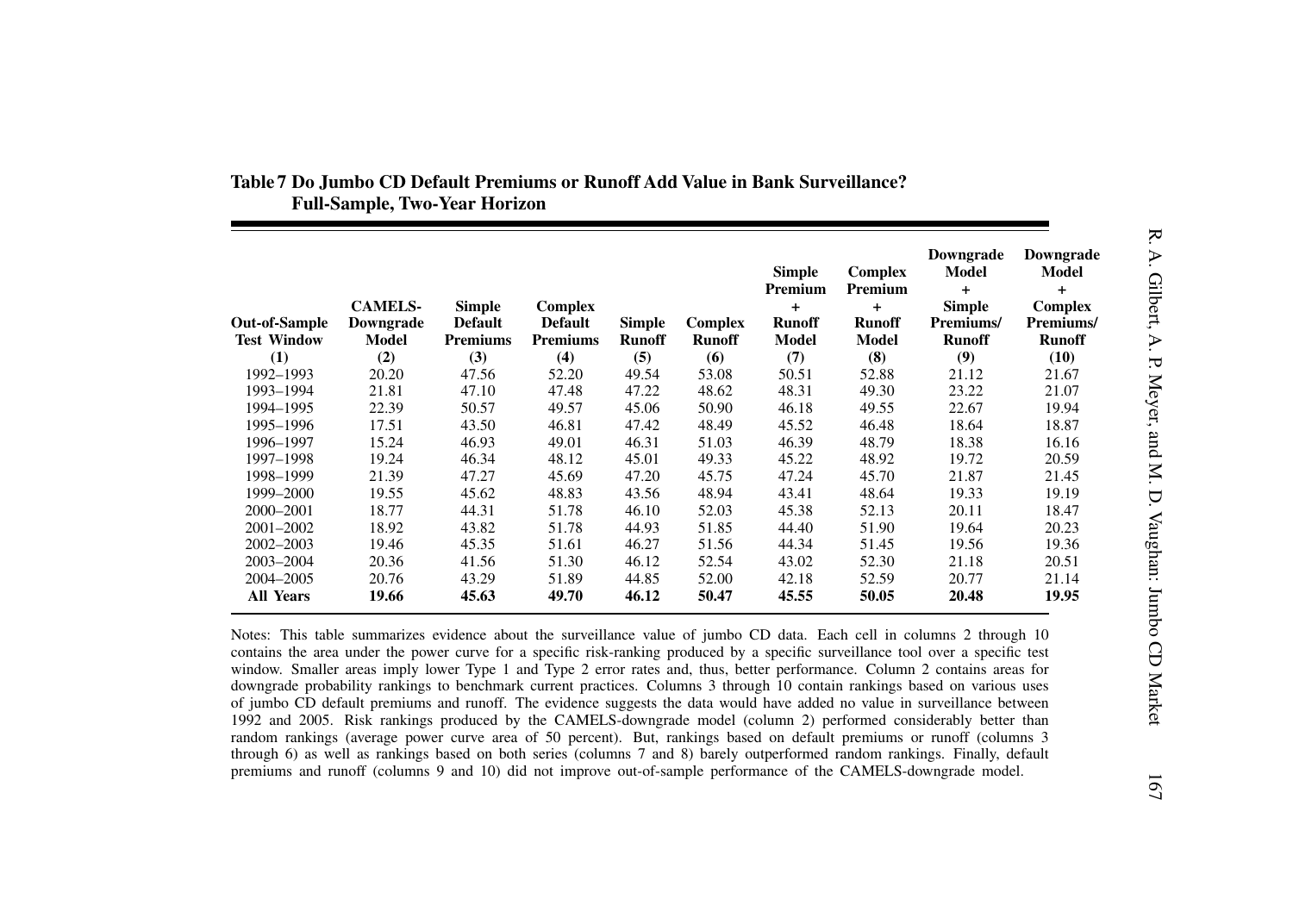|                                | Panel A: Percentage Change in Power Curve Area |                                   |                                        |                                           |                             |  |
|--------------------------------|------------------------------------------------|-----------------------------------|----------------------------------------|-------------------------------------------|-----------------------------|--|
| <b>Out-of-Sample</b><br>Window | <b>Default Premiums</b><br>and Runoff          | Leverage Risk<br><b>Variables</b> | <b>Credit Risk</b><br><b>Variables</b> | <b>Liquidity Risk</b><br><b>Variables</b> | <b>Control</b><br>Variables |  |
| (1)                            | (2)                                            | (3)                               | (4)                                    | (5)                                       | (6)                         |  |
| 1992–1993                      | $-4.36$                                        | 8.81                              | 13.92                                  | 8.00                                      | 4.36                        |  |
| 1993-1994                      | 0.64                                           | $-1.21$                           | 13.24                                  | 6.16                                      | 12.91                       |  |
| 1994-1995                      | $-0.44$                                        | 3.93                              | 10.48                                  | 0.75                                      | 19.36                       |  |
| 1995-1996                      | $-1.18$                                        | 4.50                              | 14.36                                  | 6.98                                      | 27.70                       |  |
| 1996–1997                      | 0.13                                           | $-0.39$                           | 24.65                                  | 5.87                                      | 16.90                       |  |
| 1997–1998                      | $-1.78$                                        | 1.58                              | 9.62                                   | 4.89                                      | 22.24                       |  |
| 1998-1999                      | 0.19                                           | $-0.28$                           | 9.93                                   | 0.05                                      | 16.82                       |  |
| 1999–2000                      | 1.98                                           | 3.43                              | 16.44                                  | $-1.30$                                   | 20.40                       |  |
| 2000-2001                      | 0.43                                           | 4.89                              | 18.28                                  | 1.12                                      | 19.08                       |  |
| 2001-2002                      | $-0.94$                                        | 1.15                              | 18.47                                  | 2.73                                      | 13.59                       |  |
| 2002-2003                      | 0.15                                           | 6.52                              | 16.22                                  | 1.28                                      | 14.12                       |  |
| 2003-2004                      | 1.15                                           | 5.64                              | 22.18                                  | 1.90                                      | 12.64                       |  |
| 2004-2005                      | 0.63                                           | 5.79                              | 17.33                                  | 1.36                                      | 19.62                       |  |
| Mean                           | -0.26                                          | 5.20                              | 15.78                                  | 3.06                                      | 16.90                       |  |

## **Table 8 Do Jumbo CD Default Premiums or Runoff Enrich the CAMELS-Downgrade Model?**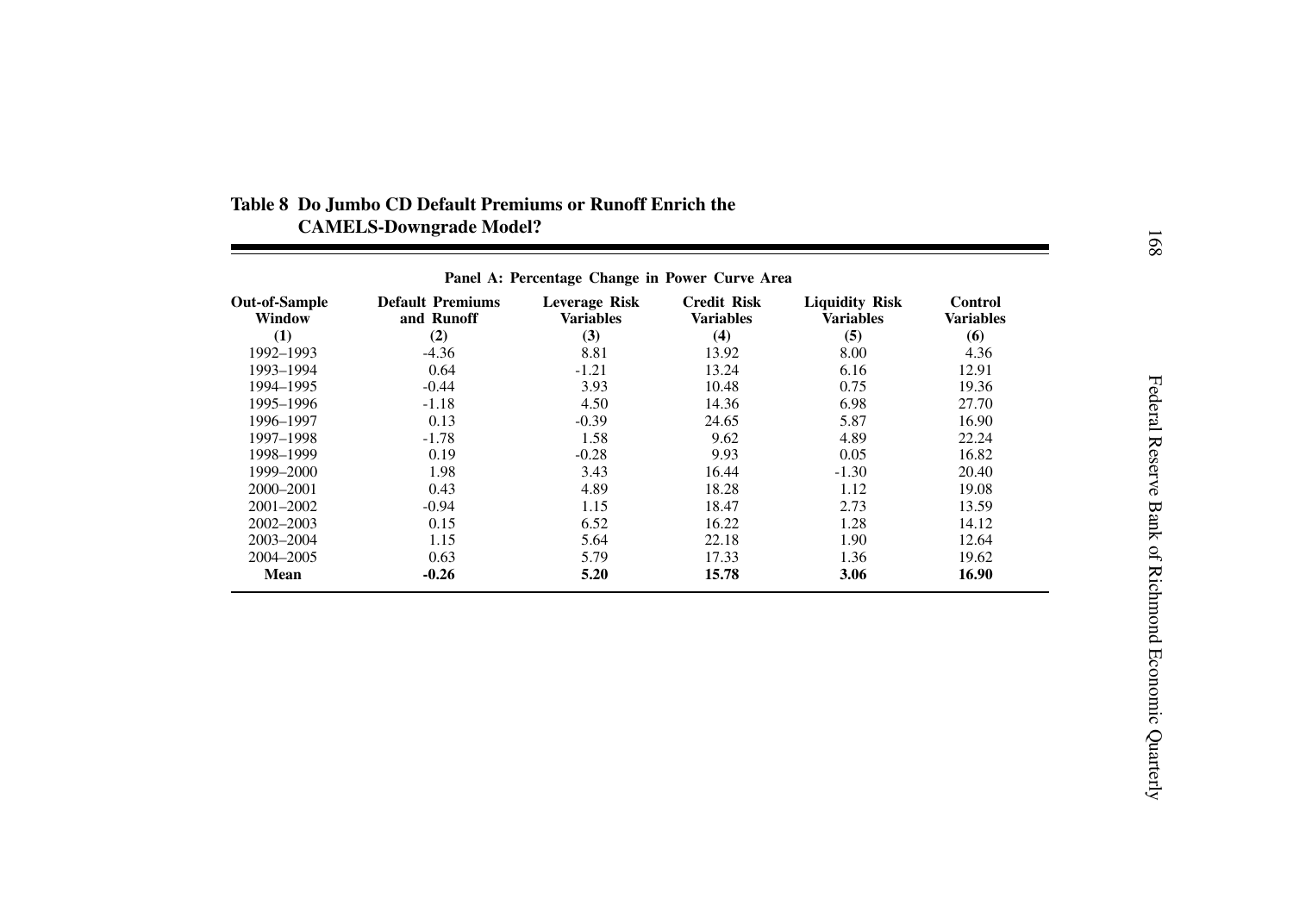| Panel B: Percentage Change in QPS |                                       |                                   |                                        |                                           |                             |  |  |
|-----------------------------------|---------------------------------------|-----------------------------------|----------------------------------------|-------------------------------------------|-----------------------------|--|--|
| <b>Out-of-Sample</b><br>Window    | <b>Default Premiums</b><br>and Runoff | Leverage Risk<br><b>Variables</b> | <b>Credit Risk</b><br><b>Variables</b> | <b>Liquidity Risk</b><br><b>Variables</b> | Control<br><b>Variables</b> |  |  |
| (1)                               | (2)                                   | (3)                               | (4)                                    | (5)                                       | (6)                         |  |  |
| 1992-1993                         | $-1.06$                               | 3.65                              | 6.25                                   | 4.55                                      | $-1.70$                     |  |  |
| 1993-1994                         | 0.43                                  | 6.45                              | 9.31                                   | 1.43                                      | $-0.72$                     |  |  |
| 1994-1995                         | 0.20                                  | 3.59                              | 5.39                                   | 0.60                                      | 1.20                        |  |  |
| 1995-1996                         | 0.00                                  | 0.23                              | 3.85                                   | 0.68                                      | 2.49                        |  |  |
| 1996-1997                         | $-0.20$                               | 1.43                              | 3.46                                   | 0.61                                      | 1.02                        |  |  |
| 1997-1998                         | $-0.17$                               | 0.86                              | 2.06                                   | 1.03                                      | 3.26                        |  |  |
| 1998-1999                         | 0.00                                  | 0.40                              | 2.53                                   | 0.40                                      | 2.39                        |  |  |
| 1999-2000                         | 0.00                                  | 0.91                              | 2.62                                   | 0.57                                      | 2.50                        |  |  |
| 2000–2001                         | $-0.21$                               | 0.84                              | 3.45                                   | 0.31                                      | 2.72                        |  |  |
| $2001 - 2002$                     | 0.66                                  | 1.98                              | 5.84                                   | 0.85                                      | 2.64                        |  |  |
| 2002-2003                         | $-0.38$                               | 2.67                              | 2.96                                   | 0.29                                      | 2.29                        |  |  |
| 2003-2004                         | 0.72                                  | 0.96                              | 5.97                                   | $-1.55$                                   | 0.72                        |  |  |
| 2004-2005                         | 0.82                                  | 2.45                              | 2.45                                   | $-0.49$                                   | 1.96                        |  |  |
| Mean                              | 0.06                                  | 2.03                              | 4.32                                   | 0.71                                      | 1.60                        |  |  |

Table 8 (Continued) Do Jumbo CD Default Premiums or Runoff Enrich the CAMELS-Downgrade Model?

Notes: This table provides alternative measures of the contribution of simple default premiums and runoff to the CAMELSdowngrade model. Column 2 of Panel A shows the impact on power curve areas of removing the two jumbo CD series from the enhanced downgrade model (baseline model plus premiums and runoff). Column 2 of Panel B notes the impact of removing these series on quadratic probability score (QPS). Changes in the QPS and power curve areas are expressed in percentagechange terms to permit direct comparisons. Positive percentage changes for QPS or power curve areas imply that removing the variable block weakens model performance. To facilitate interpretation of changes, columns 3 through 6 show the impact of removing other variable blocks from the CAMELS-downgrade model, such as the control variables (asset size, dummy for CAMELS rating, and dummy for managemen<sup>t</sup> rating of 2). The evidence suggests default premiums and runoff add nothing to the CAMELS-downgrade model.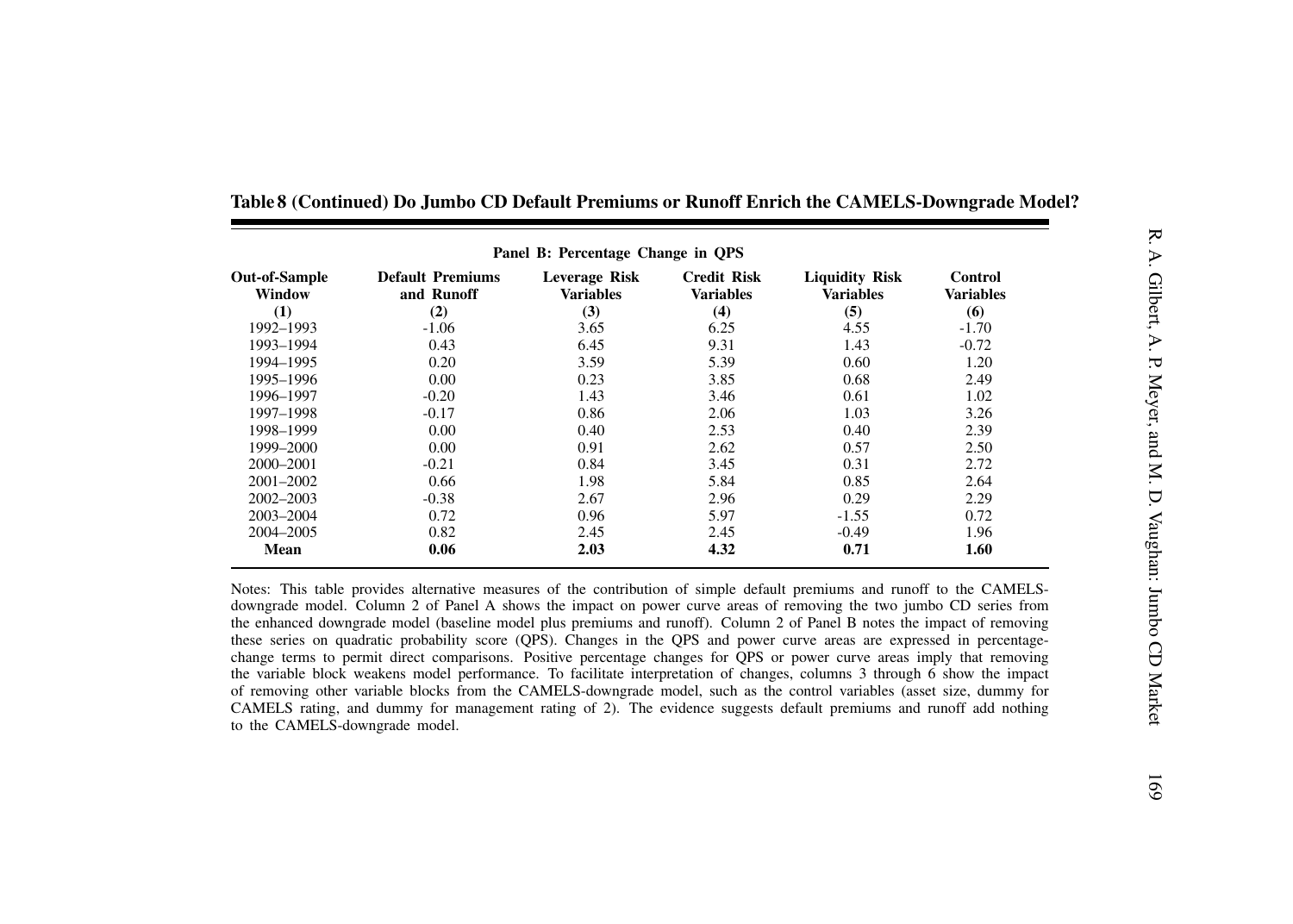## **REFERENCES**

- Altman, Edward I., and Anthony Saunders. 1997. "Credit Risk Measurement: Developments Over the Last Twenty Years." *Journal of Banking and Finance* 21: 1721–42.
- Baer, Herbert, and Elijah Brewer III. 1986. "Uninsured Deposits as a Source of Market Discipline: Some New Evidence." Federal Reserve Bank of Chicago *Economic Perspectives* (September/October): 23–31.
- Barth, Mary E., William H. Beaver, and Wayne R. Landsman. 1996. "Value-Relevance of Banks' Fair Value Disclosures Under SFAS No. 107." *The Accounting Review* 71: 513–37.
- Benston, George J., and George G. Kaufman. 1998. "Deposit Insurance Reform in the FDIC Improvement Act: The Experience to Date." The Federal Reserve Bank of Chicago *Economic Perspectives* (2): 2–20.
- Berger, Allen N. 1995. "The Relationship Between Capital and Earnings in Banking." *Journal of Money, Credit, and Banking* 27: 432–56.

, and Sally M. Davies. 1998. "The Information Content of Bank Examinations." *Journal of Financial Services Research* 14: 117–44.

- Berger, Allen N., Seth D. Bonime, Daniel M. Covitz, and Diana Hancock. 2000. "Why are Bank Profits So Persistent? The Roles of Product Market Competition, Informational Opacity, and Regional/Macroeconomic Shocks." *Journal of Banking and Finance* 24: 1203–35.
- Billett, Matthew T., Jon A. Garfinkel, and Edward S. O'Neal. 1998. "The Cost of Market Versus Regulatory Discipline in Banking." *Journal of Financial Economics* 48: 333–58.
- Birchler, Urs W., and Andrea M. Maechler. 2002. "Do Depositors Discipline Swiss Banks?" In *Research in Financial Services: Private and Public Policy* 14, ed. George G. Kaufman. Oxford, U.K.: Elsevier Science.
- Bliss, Robert R., and Mark J. Flannery. 2001. "Market Discipline in the Governance of U.S. Bank Holding Companies: Monitoring Versus Influence." In *Prudential Supervision: What Works and What Doesn't*, ed. Frederic Mishkin. Chicago: University of Chicago Press.
- Board of Governors of the Federal Reserve System, and the United States Department of the Treasury. 2000. *The Feasibility and Desirability of Mandatory Subordinated Debt* (December).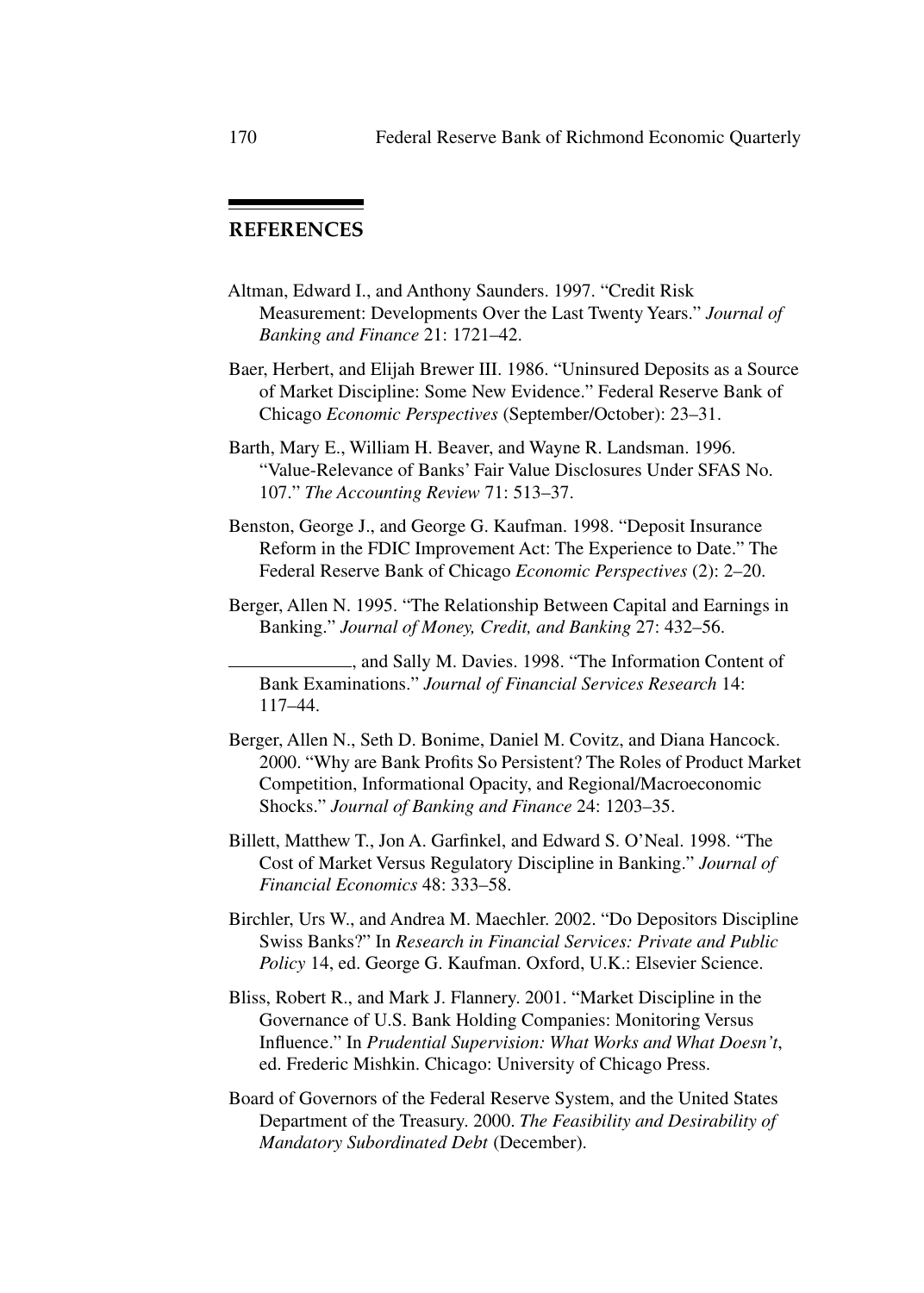- Board of Governors of the Federal Reserve System. 1999. "Using Subordinated Debt as an Instrument of Market Discipline." Staff Study 172 (December).
- Brewer, Elijah III, and Thomas H. Mondschean. 1994. "An Empirical Test of the Incentive Effects of Deposit Insurance: The Case of Junk Bonds at Savings and Loan Associations." *Journal of Money, Credit, and Banking* 26: 146–64.
- Calomiris, Charles W. 1999. "Building an Incentive-Compatible Safety Net." *Journal of Banking and Finance* 23: 1499–1519.

, and Joseph R. Mason. 1997. "Contagion and Bank Failures during the Great Depression: The 1932 Chicago Bank Panic." *American Economic Review* 87: 863–83.

- Cargill, Thomas F. 1989. "CAMEL Ratings and the CD Market." *Journal of Financial Services Research* 3: 347–58.
- Cole, Rebel A., and Jeffrey W. Gunther. 1998. "Predicting Bank Failures: A Comparison of On- and Off-Site Monitoring Systems." *Journal of Financial Services Research* 13: 103–17.
- Cole, Rebel A., Barbara G. Cornyn, and Jeffrey W. Gunther. 1995. "FIMS: A New Monitoring System for Banking Institutions." Federal Reserve *Bulletin* 81: 1–15.
- Cook, Douglas O., and Lewis J. Spellman. 1994. "Repudiation Risk and Restitution Costs: Toward an Understanding of Premiums on Insured Deposits." *Journal of Money, Credit, and Banking* 26 (August): 439–59.
- Covitz, Daniel M., Diana Hancock, and Myron L. Kwast. 2002. "Market Discipline in Banking Reconsidered: The Roles of Deposit Insurance Reform, Funding Manager Decisions and Bond Market Liquidity." Board of Governors Working Paper 2002-46 (October).
- Crabbe, Leland, and Mitchell A. Post. 1994. "The Effect of a Rating Downgrade on Outstanding Commercial Paper." *Journal of Finance* 49: 39–56.
- Crane, Dwight B. 1976. "A Study of Interest Rate Spreads in the 1974 CD Market." *Journal of Bank Research* 7: 213–24.
- Curry, Timothy J., Peter J. Elmer, and Gary S. Fissel. 2003. "Using Market Information to Help Identify Distressed Institutions: A Regulatory Perspective." Federal Deposit Insurance Corporation *Banking Review* 15  $(3): 1-16.$
- Davison, Lee. 1997. "Continental Illinois and 'Too Big to Fail.' " In *History of the Eighties: Lessons for the Future*, vol. 1. Federal Deposit Insurance Corporation: Washington DC.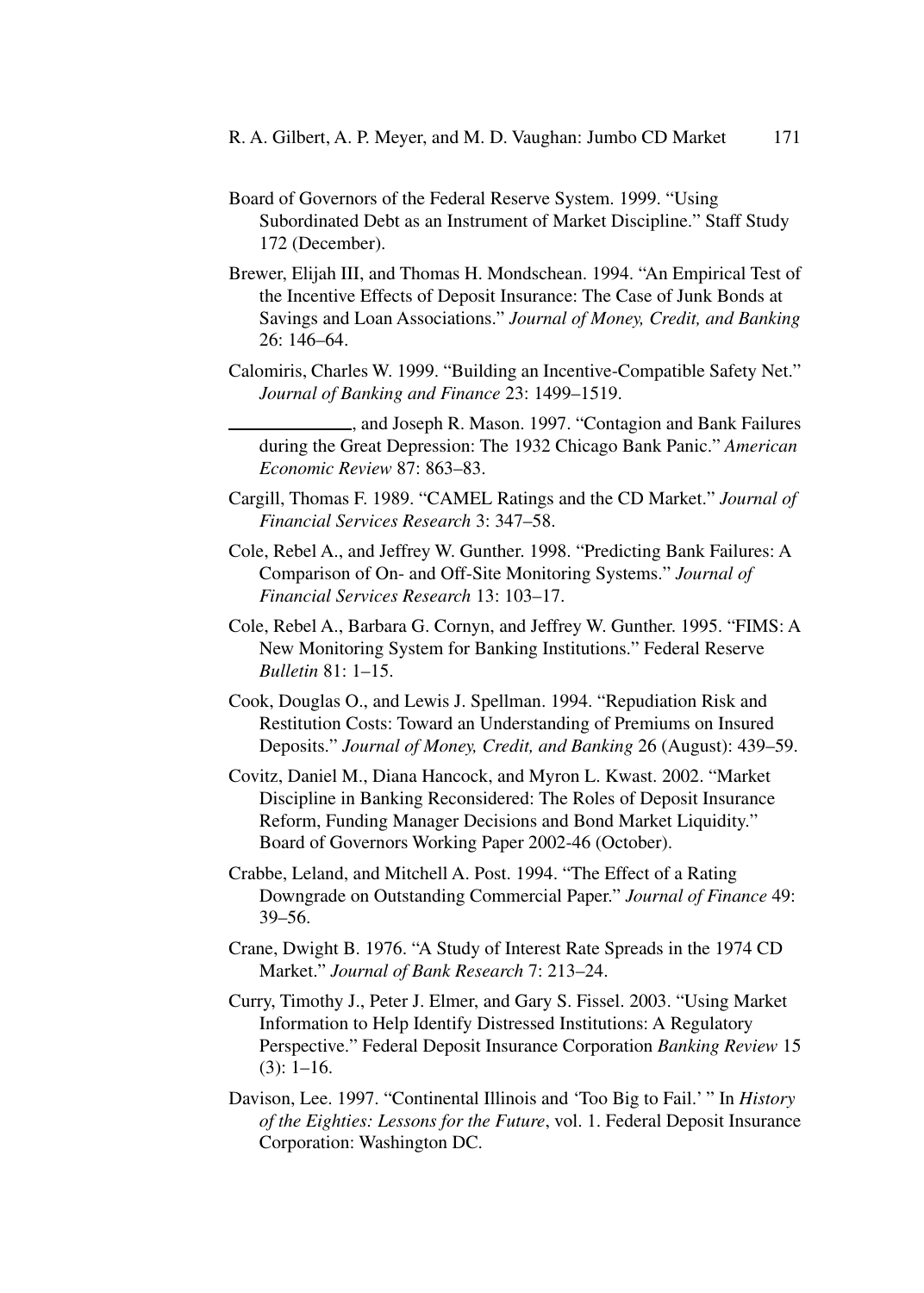- Demsetz, Rebecca S., and Philip E Strahan. 1997. "Diversification, Size, and Risk at Bank Holding Companies." *Journal of Money, Credit, and Banking* 29: 300–13.
- DeYoung, Robert. 1999. "Birth, Growth, and Life or Death of Newly Chartered Banks." Federal Reserve Bank of Chicago *Economic Perspectives* (3): 18–35.
- Ellis, David M., and Mark J. Flannery. 1992. "Does the Debt Market Assess Large Banks' Risk? Time Series Evidence from Money Center CDs." *Journal of Monetary Economics* 30: 481–502.
- Estrella, Arturo. 1998. "A New Measure of Fit for Equations with Dichotomous Dependent Variables." *Journal of Business Economics and Statistics* 16: 198–205.

and Frederic S. Mishkin. 1998. "Predicting U.S. Recessions: Financial Variables as Leading Indicators." *Review of Economics and Statistics* 80: 45–61.

- Evanoff, Douglas D., and Larry D. Wall. 2001. "Sub-debt Yield Spreads as Bank Risk Measures." *Journal of Financial Services Research* 20: 121–45.
- Feldman, Ron, and Jason Schmidt. 2001. "Increased Use of Uninsured Deposits." Federal Reserve Bank of Minneapolis *Fedgazette* (March): 18–19.
- Flannery, Mark J. 1982. "Retail Bank Deposits as Quasi-Fixed Factors of Production." *American Economic Review* 72: 527–36.

. 2001. "The Faces of 'Market Discipline.' " *Journal of Financial Services Research* 20: 107–19.

, and Joel F. Houston. 1999. "The Value of a Government Monitor for U.S. Banking Firms." *Journal of Money, Credit, and Banking* 31: 14–34.

- Flannery, Mark J., and Kasturi Rangan. 2002. "Market Forces at Work in the Banking Industry: Evidence from the Capital Buildup of the 1990s." University of Florida Working Paper (September).
- Friedman, Milton, and Anna Jacobson Schwartz.1963. *A Monetary History of the United States, 1867–1960*. Princeton: Princeton University Press.
- Gilbert, R. Alton, and Mark D. Vaughan. 2001. "Do Depositors Care About Enforcement Actions?" *Journal of Economics and Business* 53: 283–311.
- Gilbert, R. Alton, Andrew P. Meyer, and Mark D. Vaughan. 1999. "The Role of Supervisory Screens and Econometric Models in Off-Site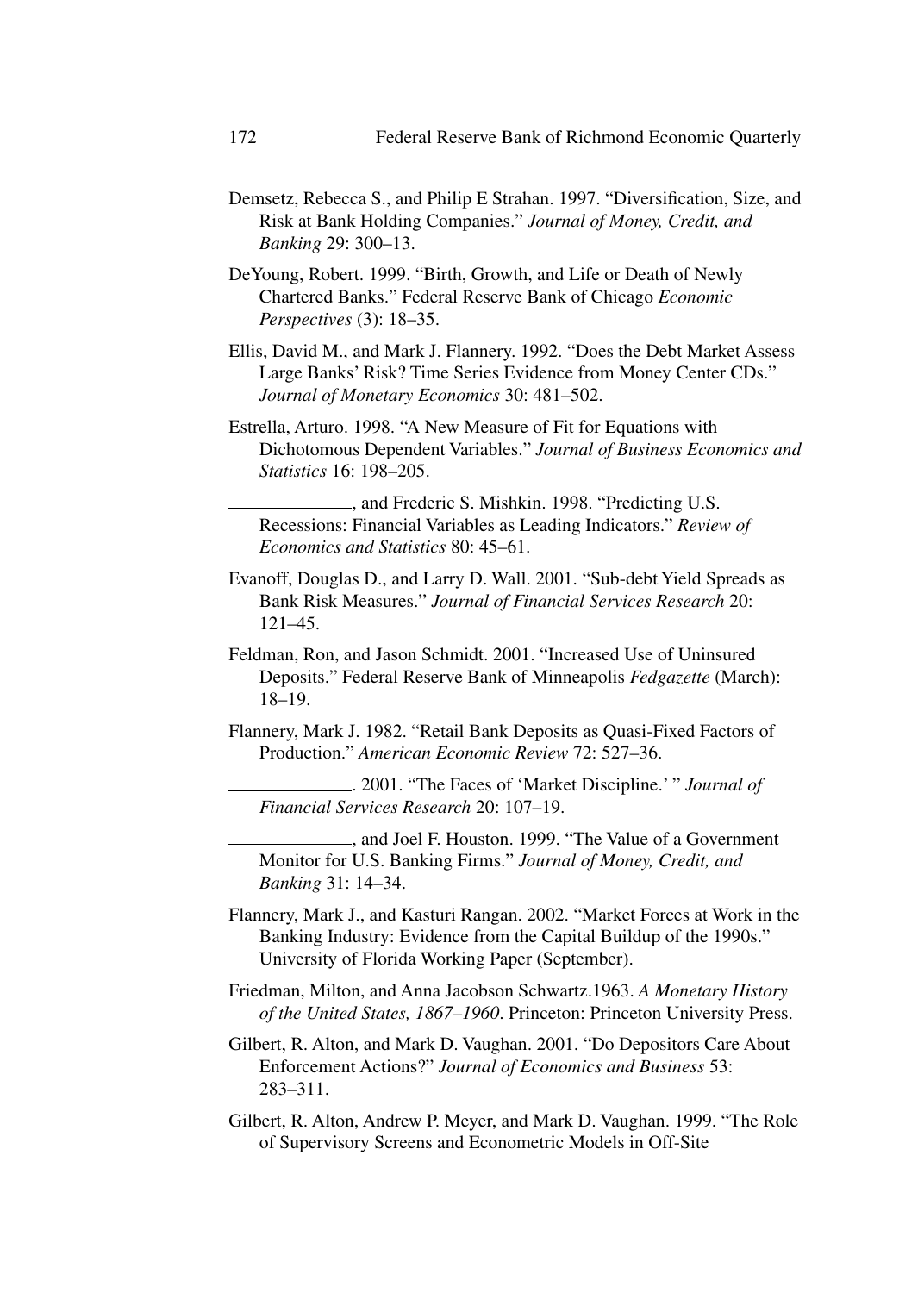Surveillance." Federal Reserve Bank of St. Louis *Review* (November/December): 31–56.

. 2002. "Could a CAMELS-Downgrade Model Improve Off-Site Surveillance?" Federal Reserve Bank of St. Louis *Review* (January/February): 47–63.

- Goldberg, Lawrence G., and Sylvia C. Hudgins. 2002. "Depositor Discipline and Changing Strategies for Regulating Thrift Institutions." *Journal of Financial Economics* 63: 263–74.
- Goldberg, Michael A., and Peter R. Lloyd-Davies. 1985. "Standby Letters of Credit: Are Banks Overextending Themselves?" *Journal of Bank Research* 16 (Spring): 29–39.
- Gorton, Gary. 1996. "Reputation Formation in Early Bank Note Markets." *Journal of Political Economy* 104: 346–97.
- Gunther, Jeffery W., and Robert R. Moore. 2000. "Financial Statements and Reality: Do Troubled Banks Tell All?" Federal Reserve Bank of Dallas *Economic and Financial Review* (3): 30–5.
- Gunther, Jeffery W., Mark E. Levonian, and Robert R. Moore. 2001. "Can the Stock Market Tell Bank Supervisors Anything They Don't Already Know?" Federal Reserve Bank of Dallas *Economic and Financial Review* (2): 2–9.
- Hall, John R., Thomas B. King, Andrew P. Meyer, and Mark D. Vaughan. 2005. "Did FDICIA Improve Market Discipline? A Look at Evidence from the Jumbo CD Market." Federal Reserve Bank of St. Louis Supervisory Policy Analysis Working Paper (April).
- Hannan, Timothy, and Gerald A. Hanweck. 1988. "Bank Insolvency Risk and the Market for Large Certificates of Deposit." *Journal of Money, Credit, and Banking* 20: 203–211.
- James, Christopher. 1988. "The Use of Loan Sales and Standby Letters of Credit by Commercial Banks." *Journal of Monetary Economics* 22: 395–422.

. 1990. "Heterogeneous Creditors and LDC Lending." *Journal of Monetary Economics* 25: 325–46.

- Jones, David S., and Kathleen K. King. 1995. "The Implementation of Prompt Corrective Action." *Journal of Banking and Finance* 19: 491–510.
- Jordan, John S. 2000. "Depositor Discipline at Failing Banks." Federal Reserve Bank of Boston *New England Economic Review* (March/April): 15–28.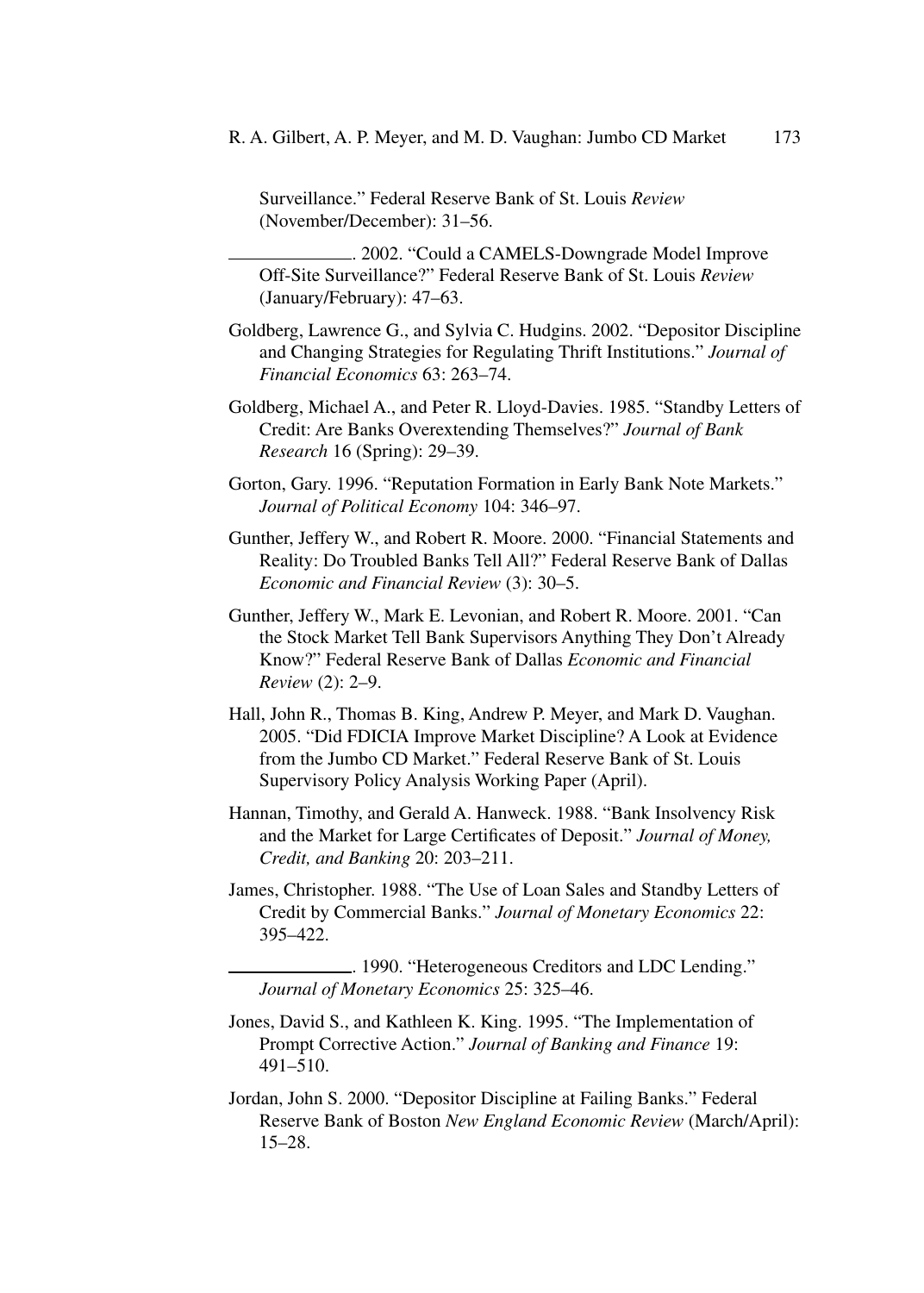- Kahn, Charles, George Pennacchi, and Ben Sopranzetti. 1999. "Bank Deposit Rate Clustering: Theory and Empirical Evidence." *Journal of Finance* 56: 2185–214.
- Keeley, Michael C. 1990. "Deposit Insurance, Risk, and Market Power in Banking." *American Economic Review* 80: 1183–98.
- Krainer, John, and Jose A. Lopez. Forthcoming. "Incorporating Equity Market Information into Supervisory Monitoring Models." *Journal of Money, Credit, and Banking*.
- Kroszner, Randall S., and Philip E. Strahan. 2001. "Obstacles to Optimal Policy: The Interplay of Politics and Economics in Shaping Bank Supervision and Regulation Reforms." In *Prudential Supervision: What Works and What Doesn't*, ed. Frederic Mishkin. Chicago: University of Chicago Press.
- Lang, William W., and Douglas Robertson. 2002. "Analysis of Proposals for a Minimum Subordinated Debt Requirement." *Journal of Economics and Business* 54: 115–36.
- Lynch, Peter, and John Rothchild. 2000. *One Up on Wall Street: How to Use What You Already Know to Make Money in the Market*. New York: Simon & Schuster.
- Maechler, Andrea M., and Kathleen M. McDill. 2003. "Dynamic Depositor Discipline in U.S. Banks." Federal Deposit Insurance Corporation Working Paper, 2003.
- Malkiel, Burton G. 2003. "The Efficient Market Hypothesis and Its Critics." *Journal of Economic Perspectives* 17 (1): 59–82.
- Marino, James A., and Rosalind Bennett. 1999. "The Consequences of National Depositor Preference." Federal Deposit Insurance Corporation *Banking Review* 12: 19–38.
- Martinez-Peria, Maria Soledad, and Sergio L. Schmukler. 2001. "Do Depositors Punish Banks for Bad Behavior? Market Discipline, Deposit Insurance, and Banking Crises." *Journal of Finance* 56: 1029–51.
- Meyer, Laurence H. 2001. "Supervising Large Complex Banking Organizations: Adapting to Change." In *Prudential Supervision: What Works and What Doesn't*, ed. Frederic Mishkin. Chicago: University of Chicago Press.
- Morgan, Donald P., and Kevin J. Stiroh. 2001. "Market Discipline of Banks: The Asset Test." *Journal of Financial Services Research* 20: 195–208.
- Park, Sangkyun. 1995. "Market Discipline by Depositors: Evidence from Reduced-Form Equations." *Quarterly Review of Economics and Finance* 35: 497–514.